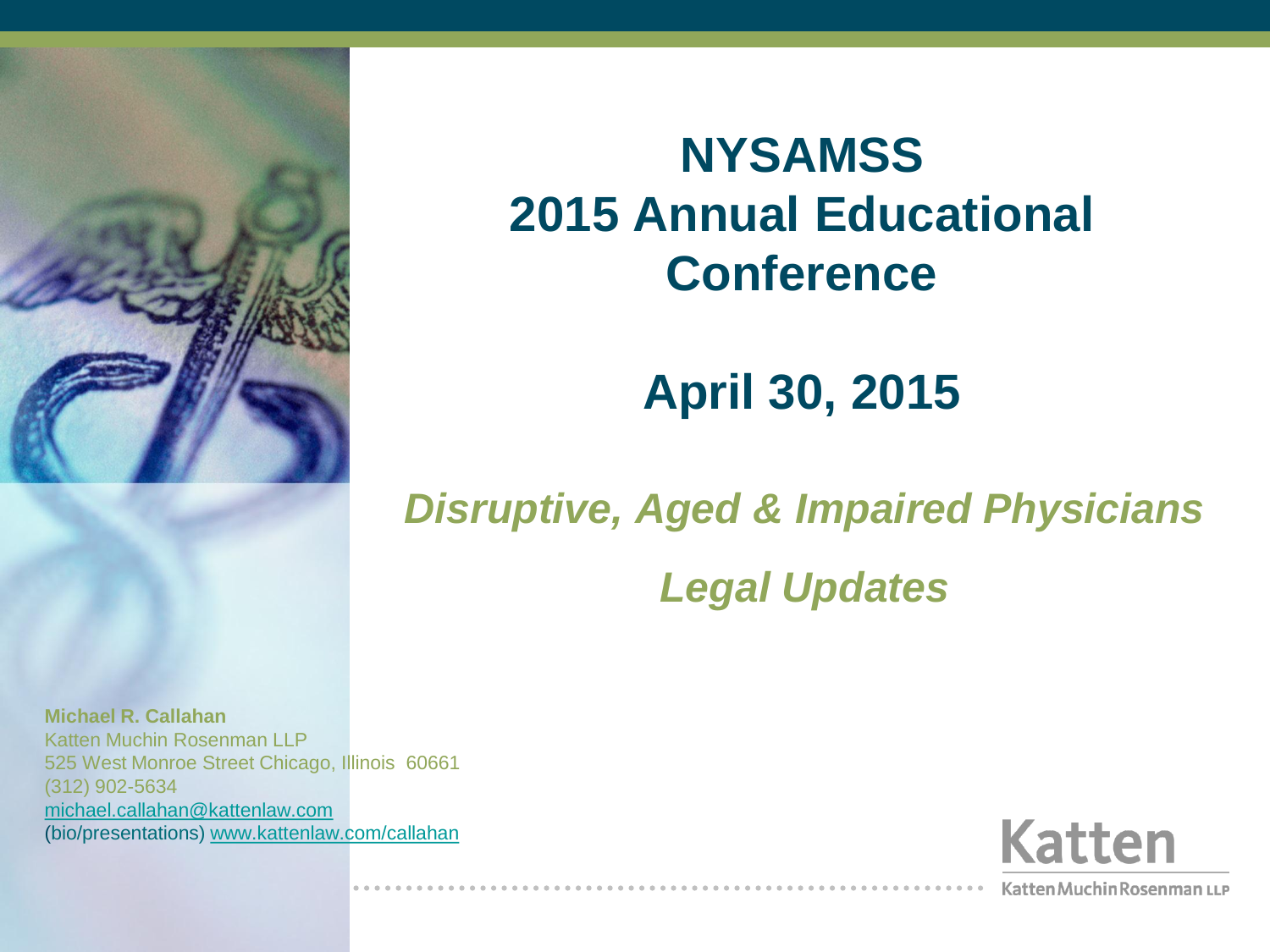# **What is Disruptive/Impaired Behavior?**

- **Joint Commission now refers to such conduct as:** 
	- " Behavior that intimidates others and affects morale or staff turnover undermines a culture of safety and can be harmful to patient care. (Rationale for LD.03.01.01)."
- **LD.03.01.01, EP 4** 
	- Leaders develop a code of conduct that defines acceptable behavior and behaviors that undermine a culture of safety"
- **AMA** distinguishes between
	- Inappropriate behavior" defined as "conduct that is unwarranted and is reasonably interpreted to be demeaning or offensive and "disruptive behavior" which is prohibited and defined as "any abusive conduct including sexual and other forms of harassment, or other forms of verbal or non-verbal conduct that harms or intimidates others to the extent that quality of care or patient safety could be compromised."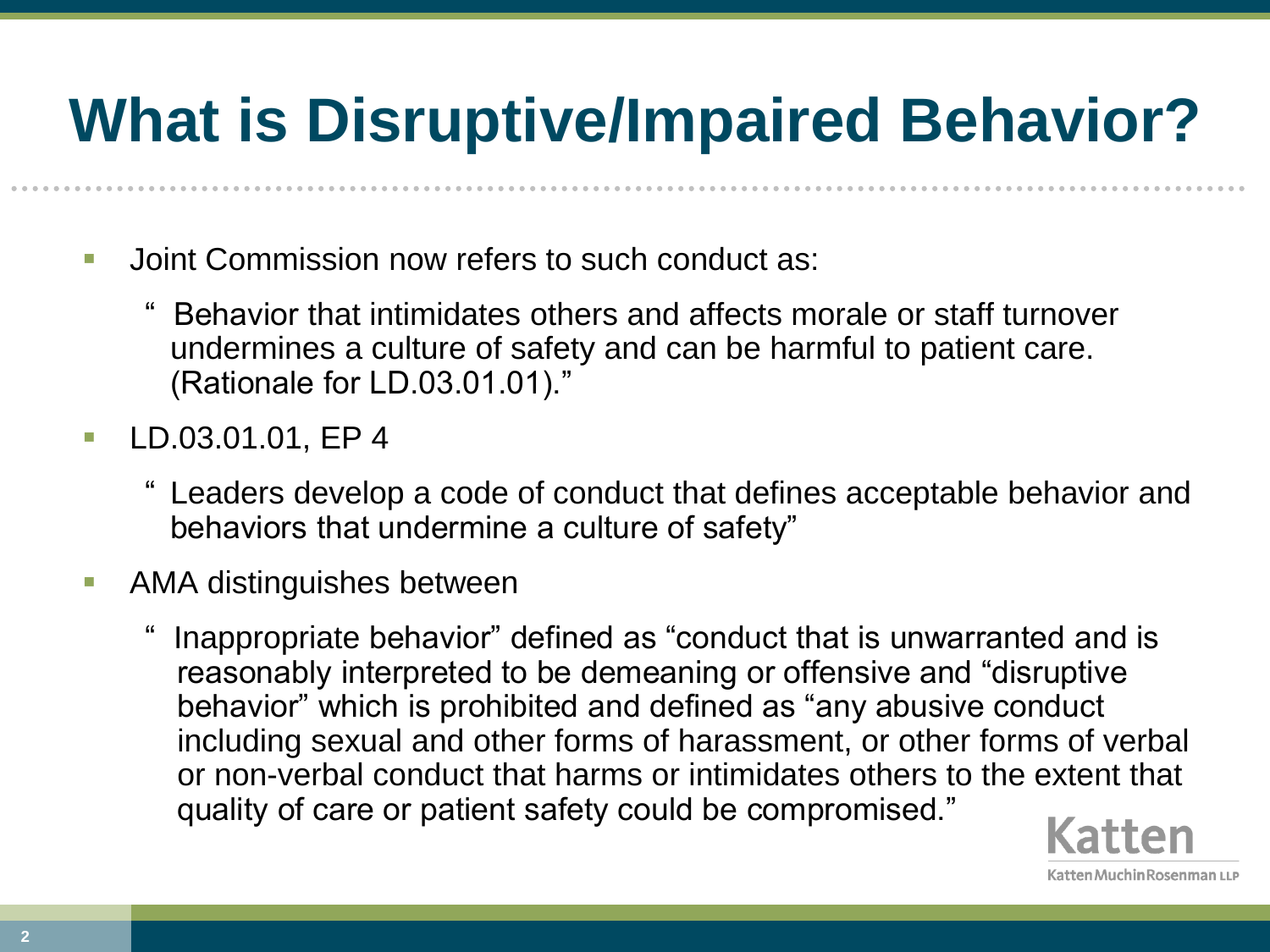## **What is Disruptive/Impaired Behavior?** (cont'd)

- **Examples include, but are not limited to:** 
	- Verbal abuse including swearing, yelling, threats, intimidating language whether oral or written
	- Sexual harassment, inappropriate or unwelcomed physical contact
	- Spreading rumors and disclosing confidential information to the detriment of others
	- Repeated failures to abide by required procedures and policies and cooperative behavior
	- Passive/aggressive conduct
	- Throwing instruments, charts and other physical items

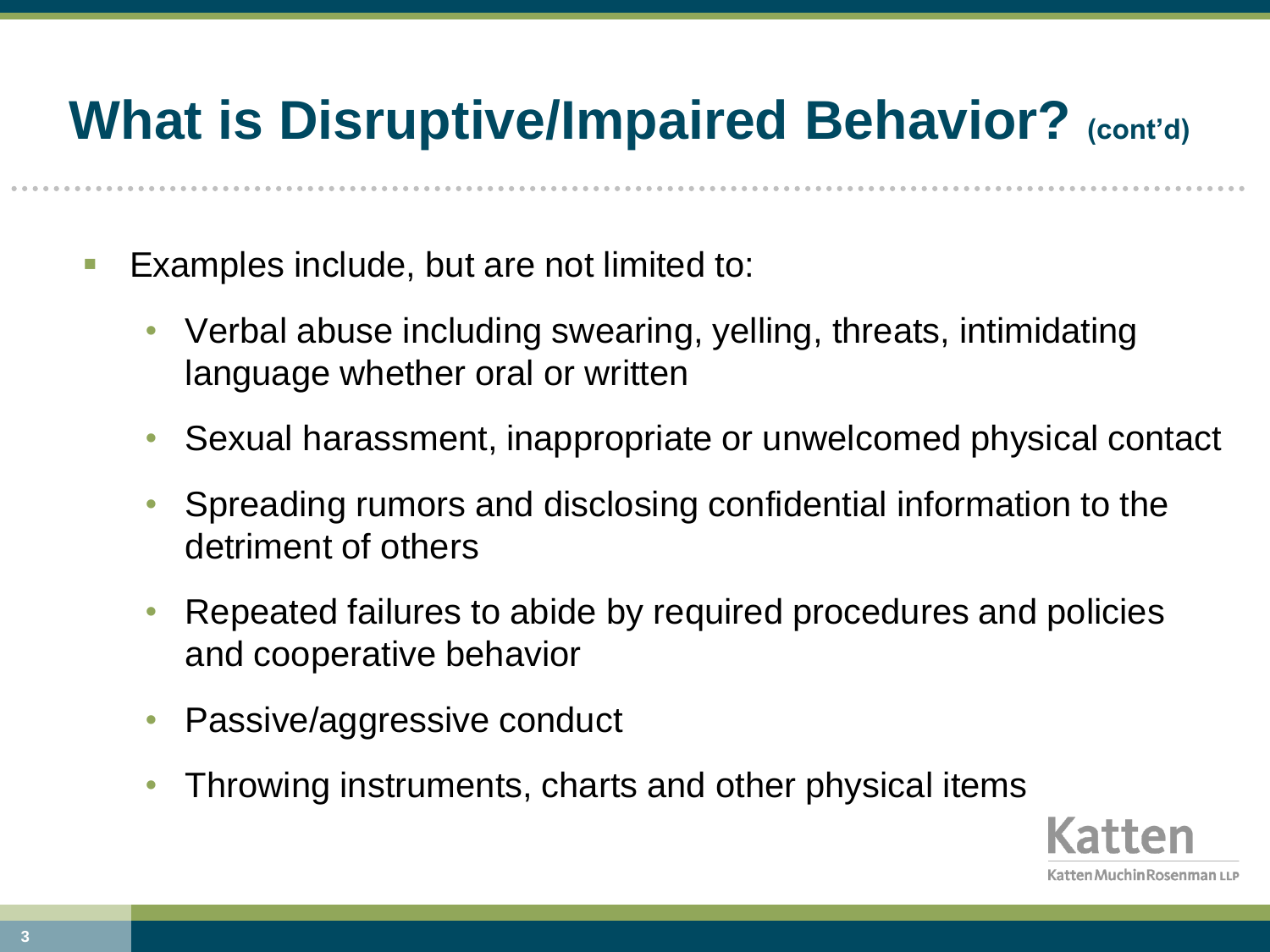## **Main Impediments to Addressing Unprofessional Behavior**

- Insufficient training to address behavior
- No clear definition, policies or procedures for reporting, collecting and reviewing incidents
- Conflicting procedures for Code of Conduct, Wellness Committee, disruptive behavior and disciplinary action
- Little appreciation of the adverse impact that these behaviors have on morale, employee turnover and patient safety

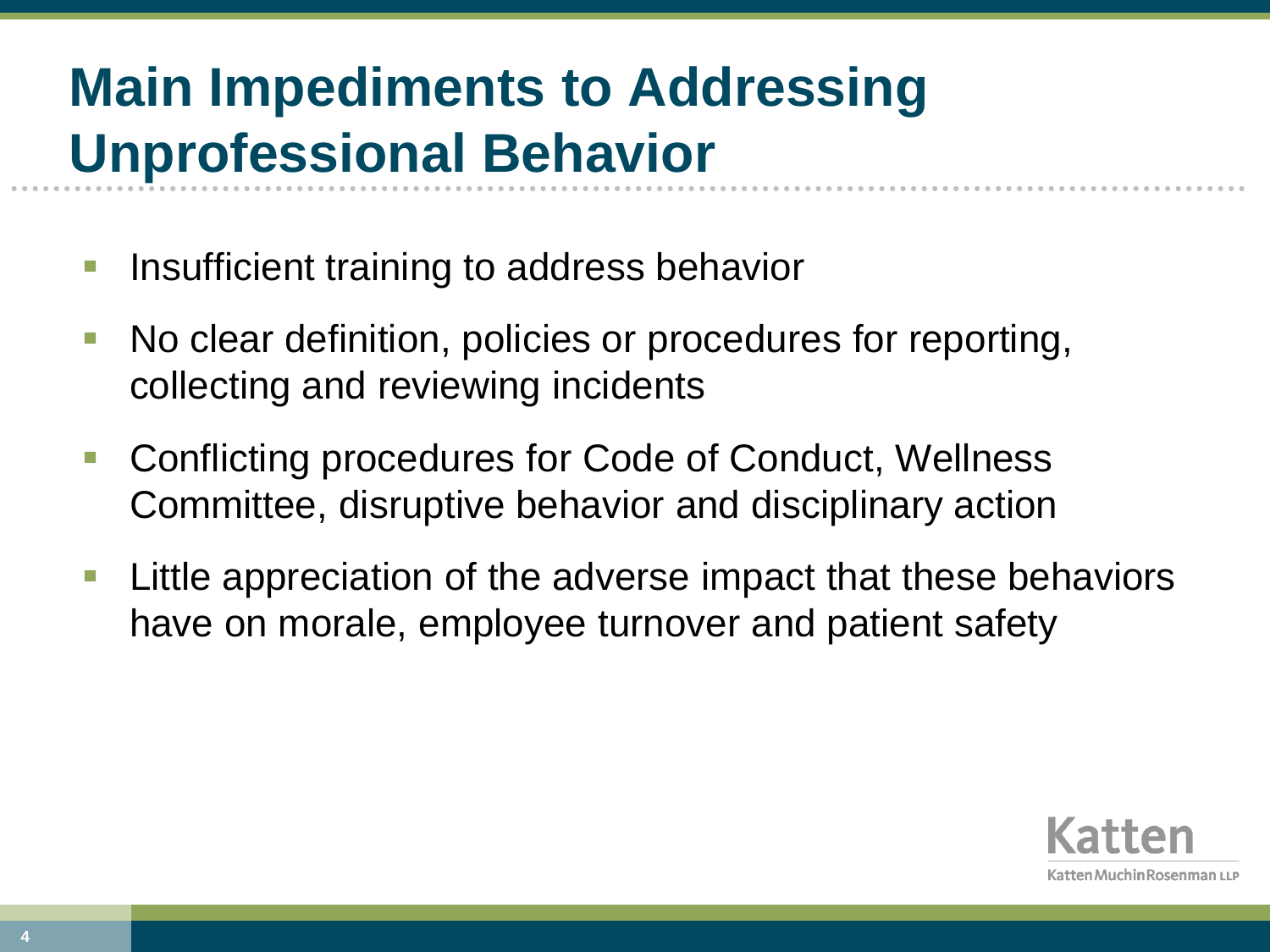## **Main Impediments to Addressing Unprofessional Behavior (cont'd)**

- **If we ignore the problem it will go away**
- Everyone has bad days
- No one wants to take responsibility
- **Fear of repercussions**
- Inconsistent enforcement of standards

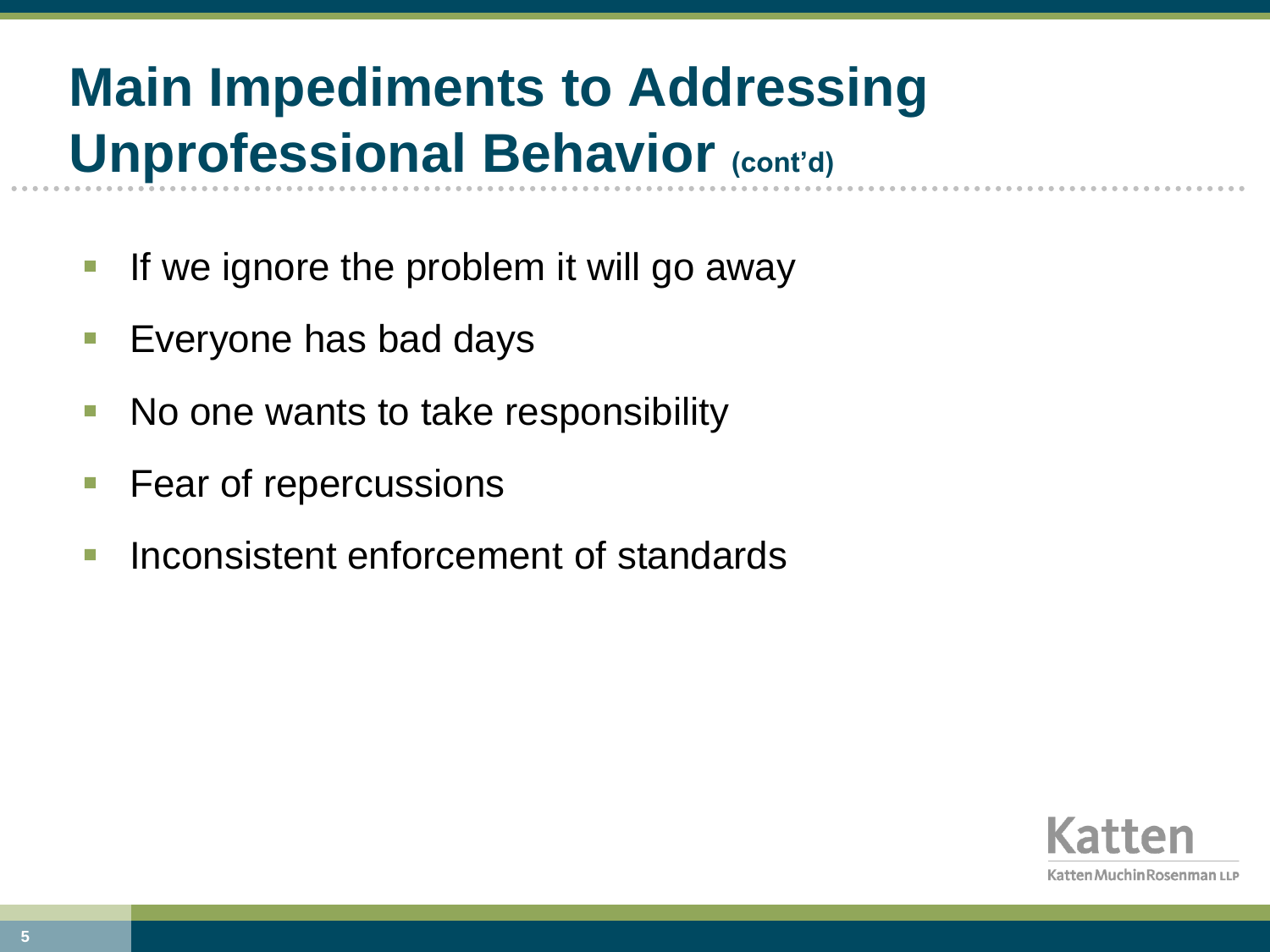# **Components of Successful Policies**

- Leadership must come from the top. While Board and management support is important, strong physician leaders are needed to motivate physician buy-in and in order to develop a positive and collaborative culture of patient safety
- Clean definitions and descriptions must be identified so as to give appropriate guidance of what is unacceptable conduct
- Definitions need to be incorporated into a Code of Conduct/Disruptive Behavior Policy/Medical Staff Bylaws

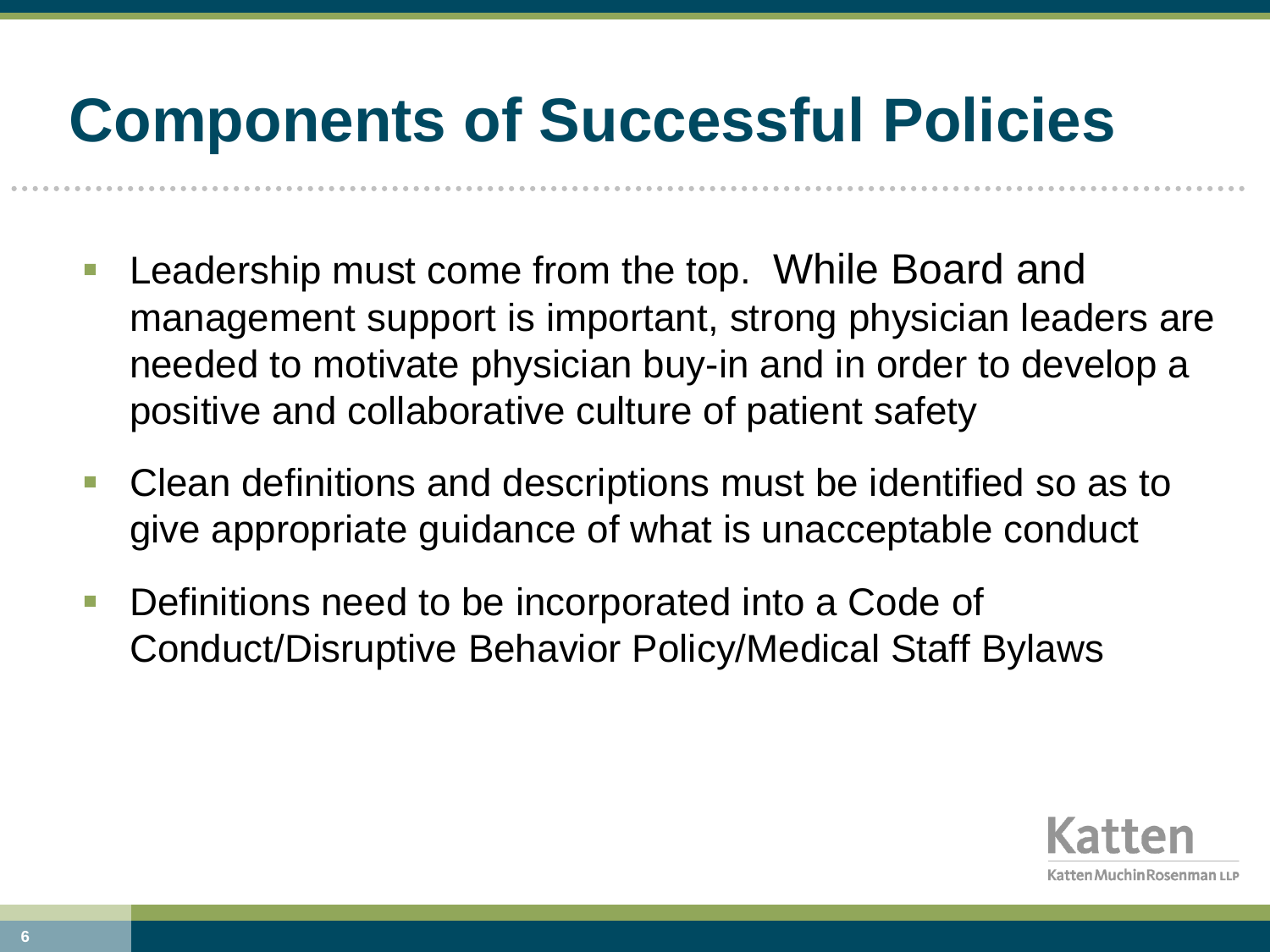- Policy should include the following procedures:
	- A set form for collecting objective facts regarding the incidence/occurrence including day, time, location, nature of the occurrence, witnesses, statements heard and/or actions observed and reactions from patients, employees or others
	- A point person(s) must be identified as the individual responsible for immediately reviewing the report in order to recommend or determine next steps

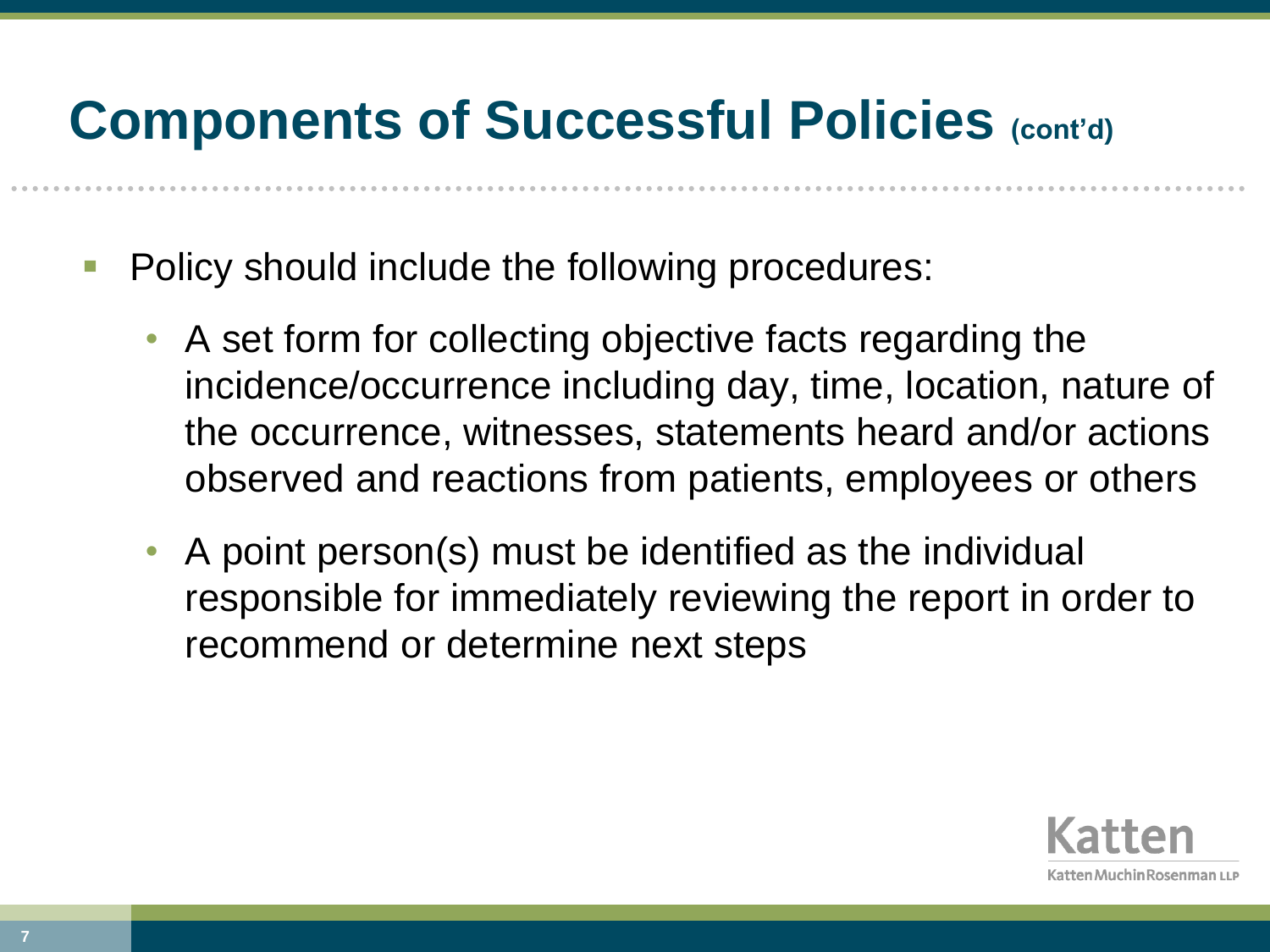- If a determination is made that no investigation will be triggered, then reasons to support this decision should be documented and decision reviewed by a higher authority, i.e. Chief of Staff, CMO, VPMA
- Any investigation should be objective and conducted under confidentiality protections under state and/or federal law

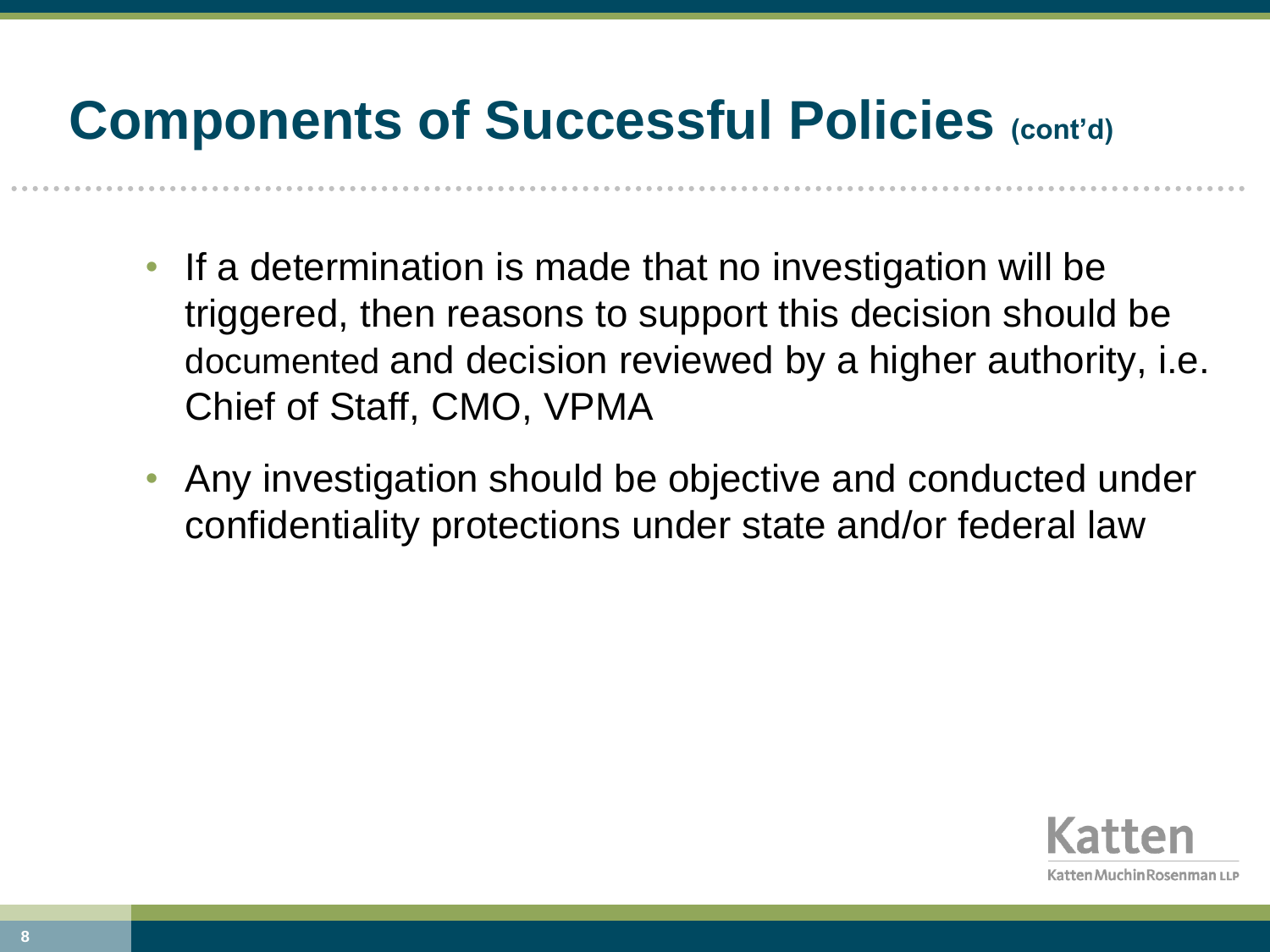- If reviewer(s) has a business or personal conflict of interest, they should recuse themselves
- Information, interview, documents, etc. should be collected and made a part of the confidential file
- A meeting with the individual should be set up. Refusal to meet can be grounds for remedial action
- Information should be shared in advance out of fairness to physician. Names of parties to be withheld at this time unless prior permission obtained

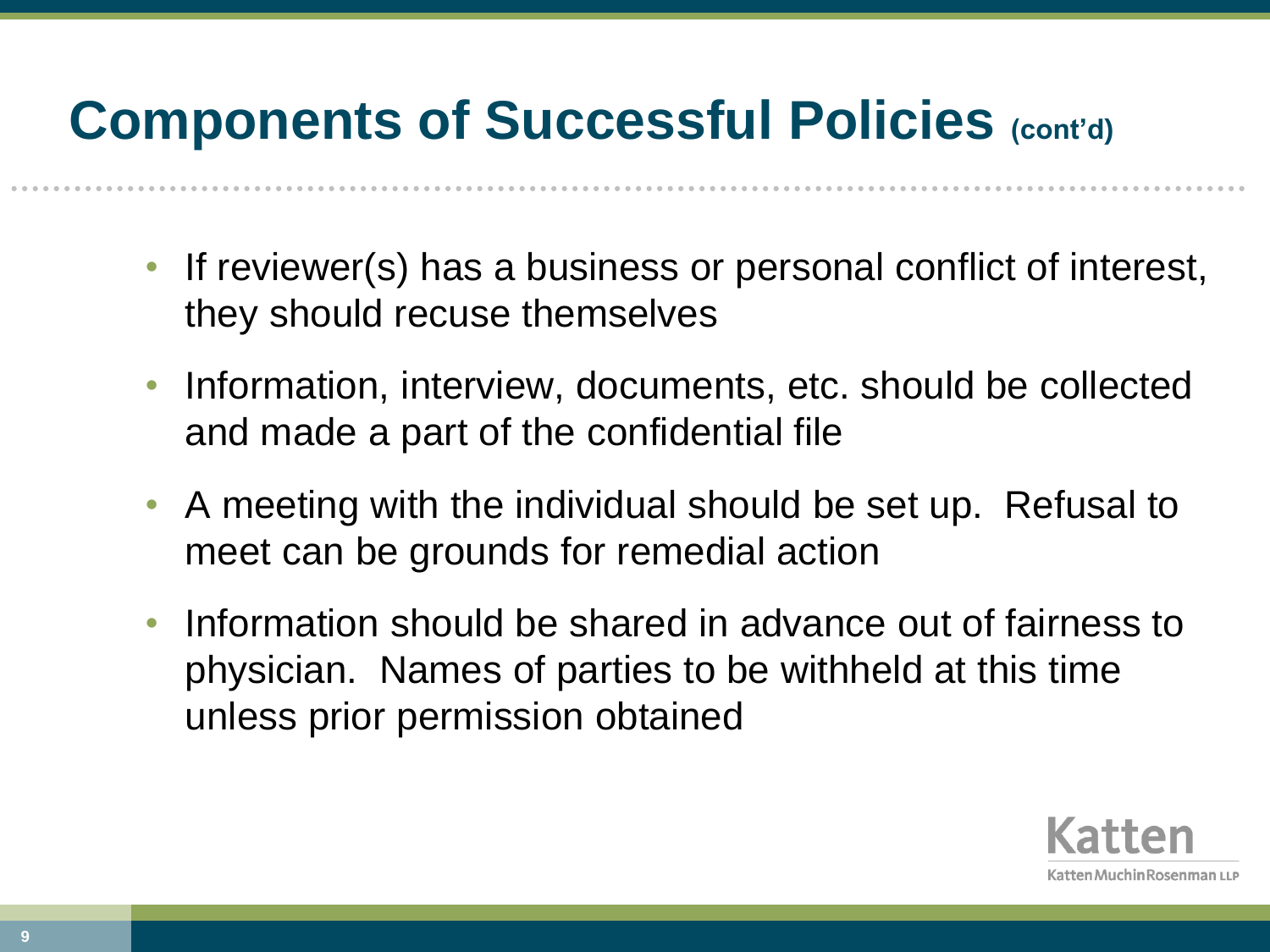- Emphasis should be on remedial and rehabilitative efforts and not on disciplinary action except in the most extreme circumstances. Levels include:
	- One on one informal decision for a single incident
	- A repeat event which suggests a possible pattern of unacceptable behavior should trigger a second meeting which stresses the importance of the physician being made more aware of both the impact of this conduct and the ramifications of repeated behavior

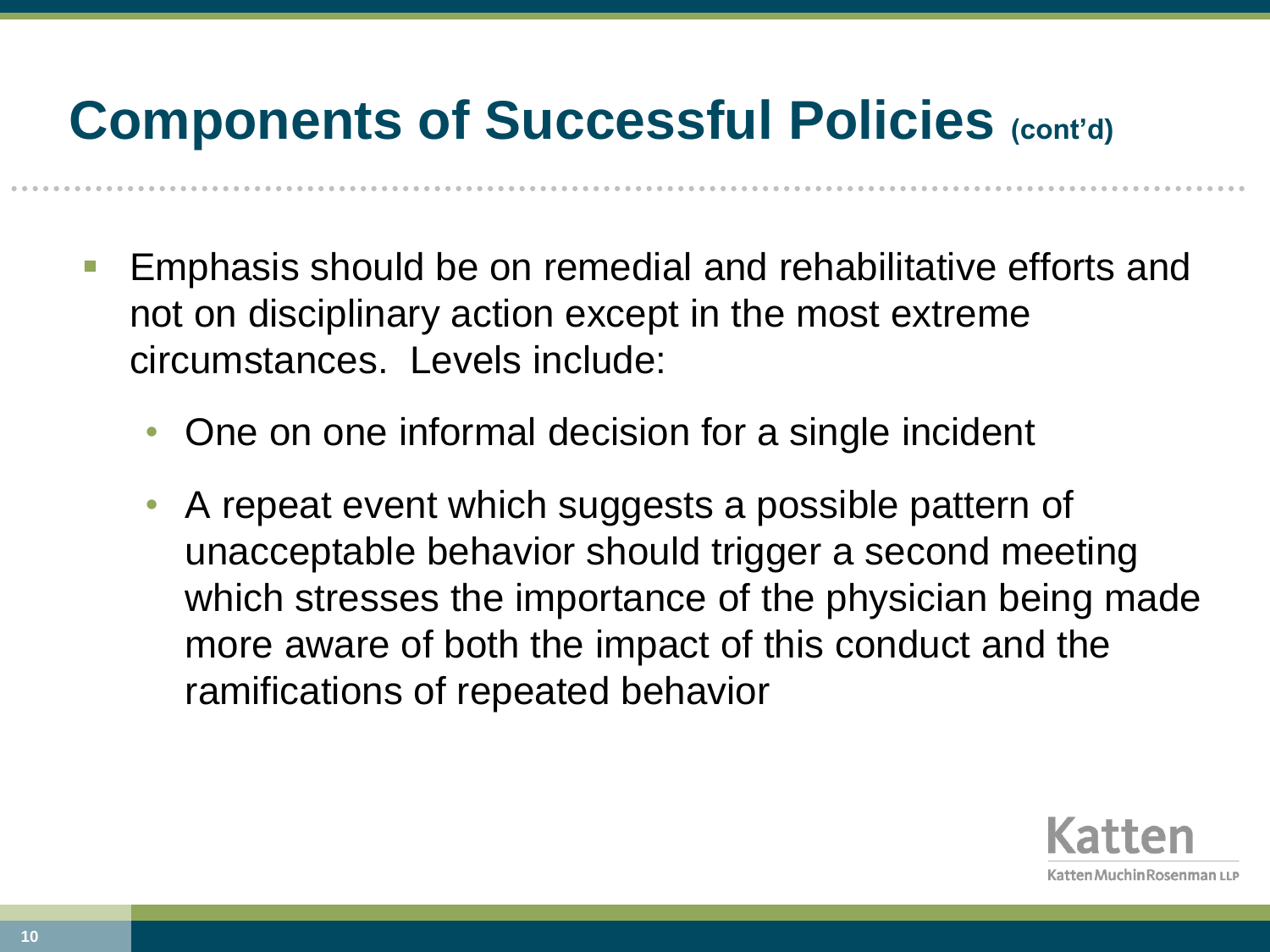- If the pattern continues, the basic message is that one more violation will result in disciplinary action. A meeting before the MEC may be in order
- Disciplinary action imposed

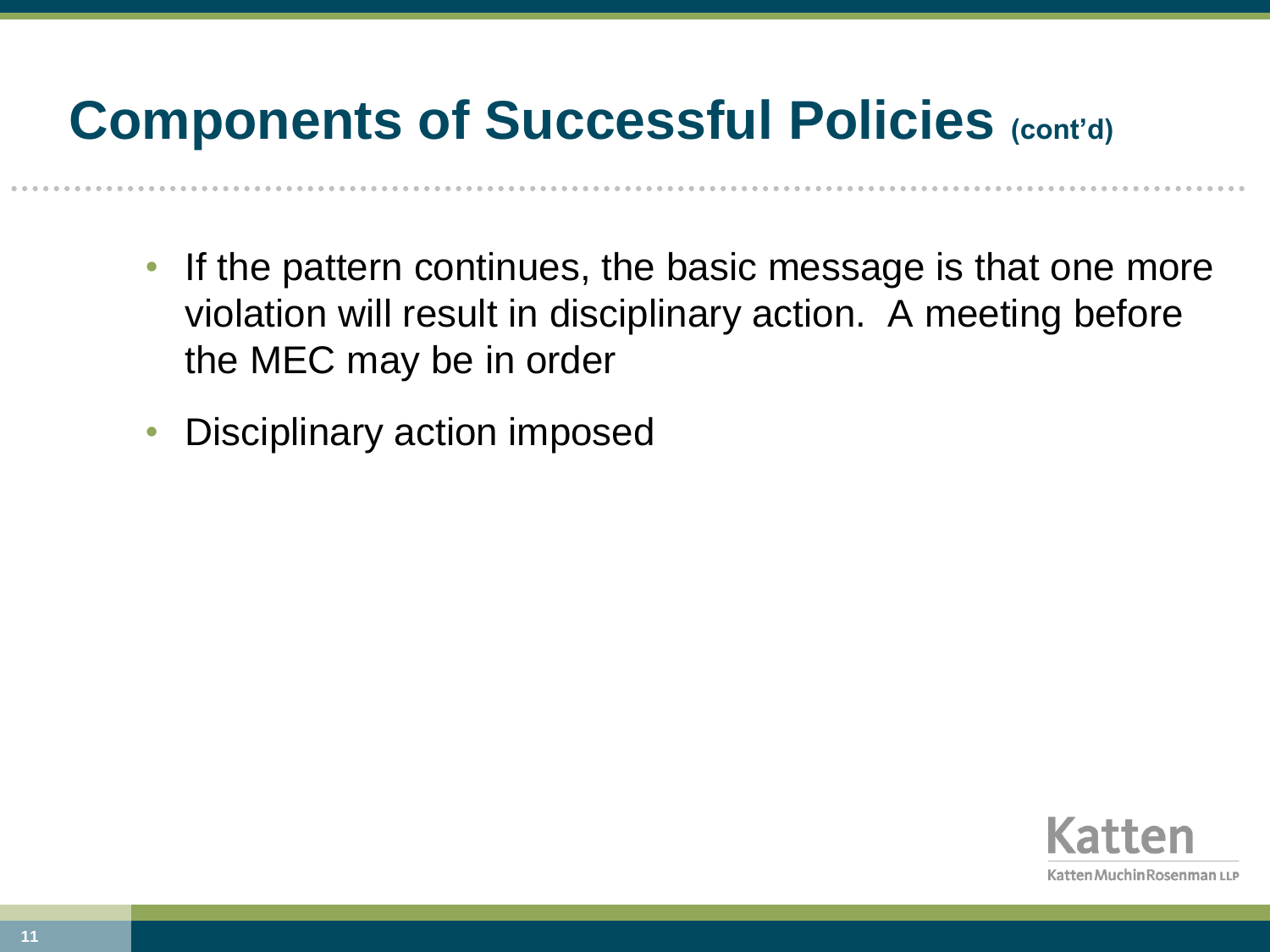# **A Legal Perspective**

Legal issues to be Addressed

- Compliance with Joint Commission and Bylaw Standards
- State Reporting Obligations
- National Practitioner Data Bank Reporting Obligations
- Negligent Credentialing/Malpractice Issues
- HR Employment Issue Impact
- Peer Review/Confidentiality Issues
- After Care Obligations and Considerations
- Responding to Third Party Inquiries

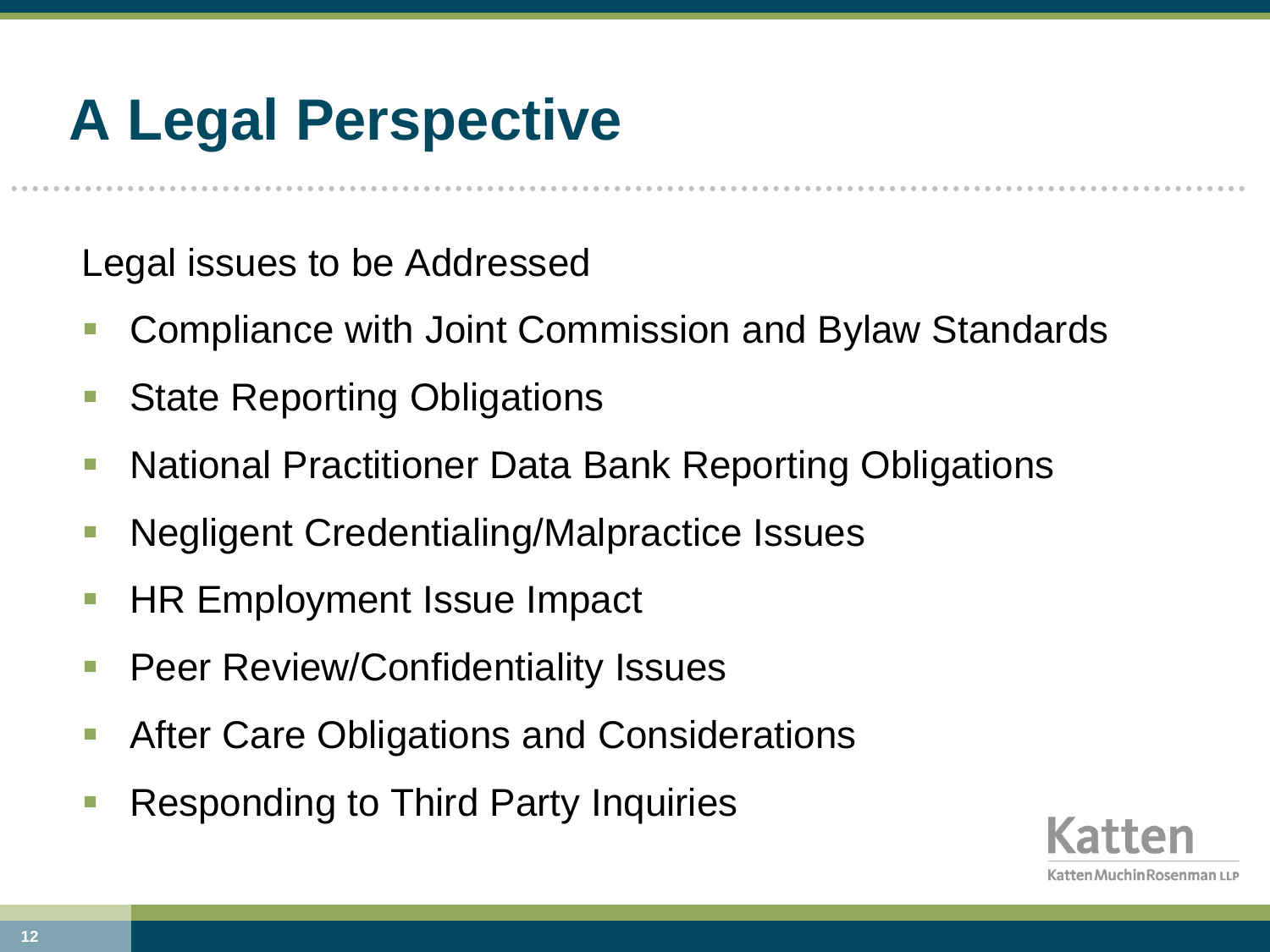## **Joint Commission and Bylaw Standards**

- **Nust determine health status of applicants and existing** members of the Medical Staff their ability to perform requested privileges and members must attest to same (MS.06.01.05, EPs 2 and 6)
	- Must make inquiry as part of appointment/reappointment process.
	- Bylaws should contain provisions that accomplish the following:
		- Burden of producing any and all information regarding history of disruptive/impaired behavior is on physician.
		- Failure to disclose requested information from whatever source shall result in withdrawal of application from consideration.
		- $\triangleright$  If information not discovered until after appointment/reappointment has been completed, physician can be terminated – Data Bank reporting implications.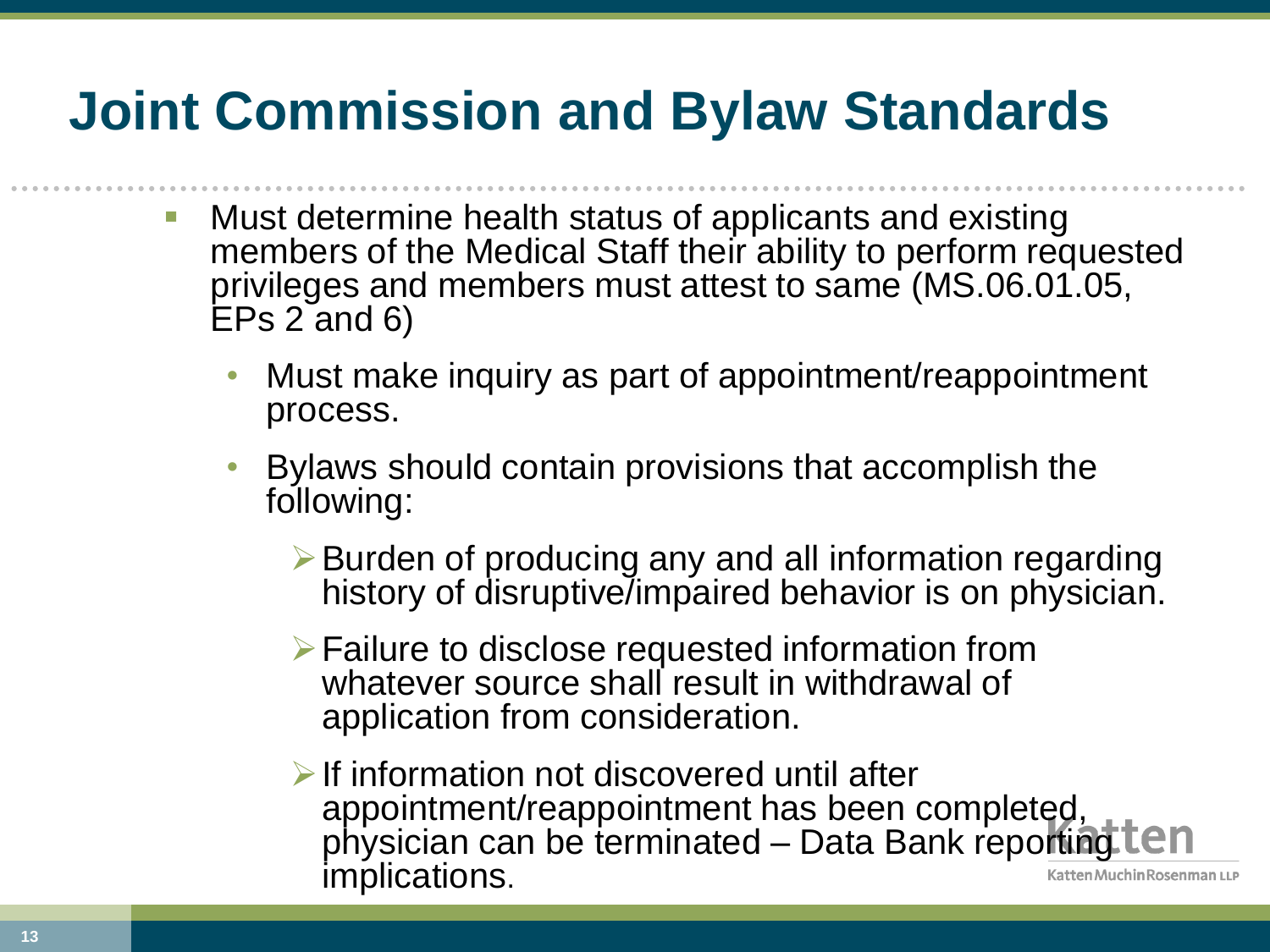#### **Joint Commission and Bylaw Standards (cont'd)**

- $\triangleright$  Ongoing obligation to monitor physician conduct and behavior.
- Definition of "professional behavior" and "disruptive behavior" tied to adopted Code of Conduct and/or Disruptive Behavior Policy needs to be included in Bylaws or cross referenced to Policies.
- $\triangleright$  Physicians should be obligated to disclose any impairment or actions taken at another hospital regarding impaired or disruptive behavior.
- All disruptive behavior needs to be identified and reported via incident report or other method and assessed with direct involvement by and communication with the physician and persons reporting the event.

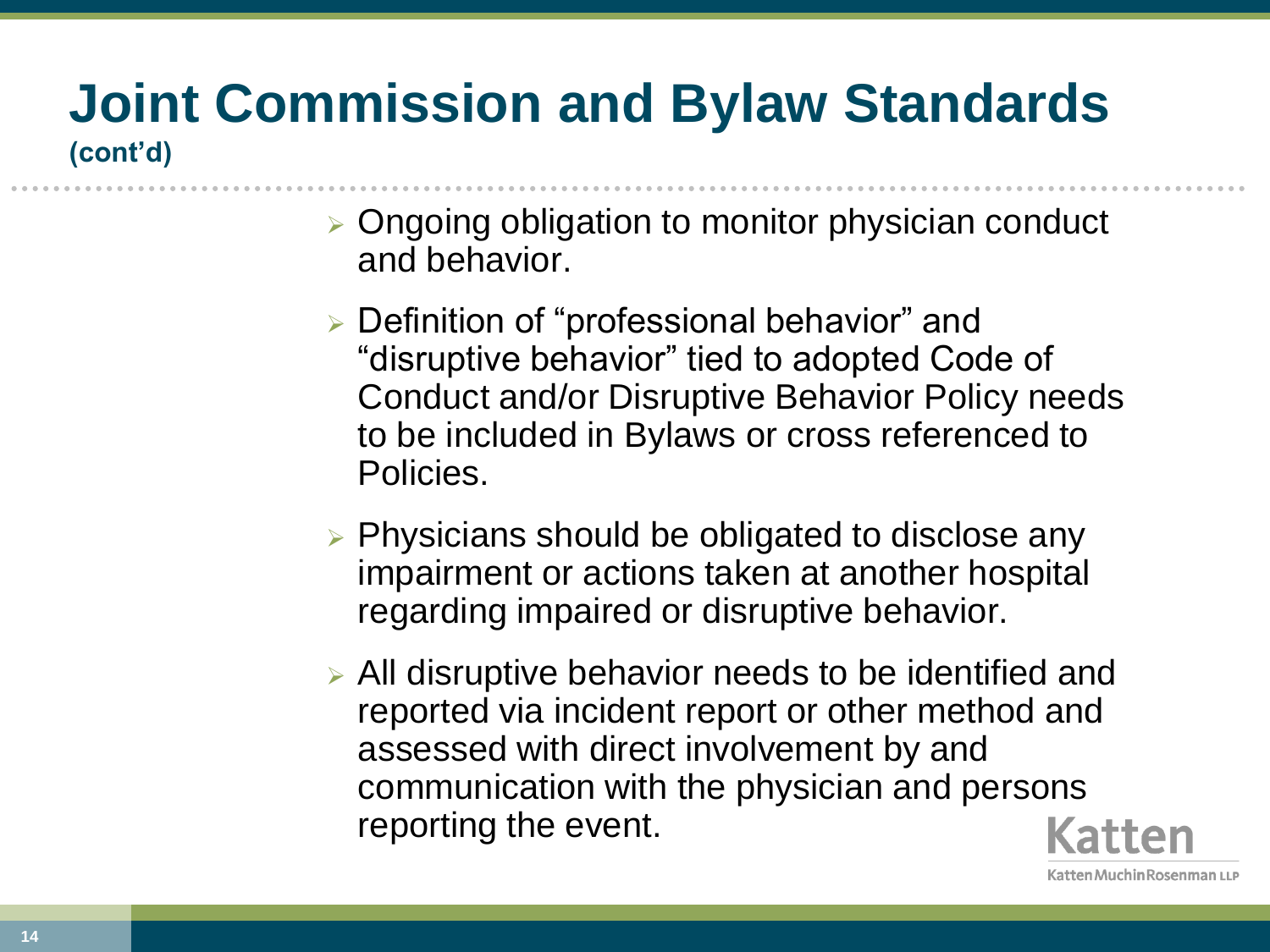#### **Joint Commission and Bylaw Standards (cont'd)**

- $\triangleright$  Any "reasonable suspicion" of impairment also must be reported to Department Chair, CMO, VPMA, President of Medical Staff and CEO.
- $\triangleright$  Failure of physician to cooperate in review or to submit to assessment/evaluation/fitness for duty review may result in disciplinary action.
- $\triangleright$  Bylaws should make clear that overall goal of any disruptive behavior/impaired physician policy is to work collaboratively with the physician in order to identify source of issues and to develop a plan to help the physician achieve compliance with standards and policies, in order to remain on Medical Staff.

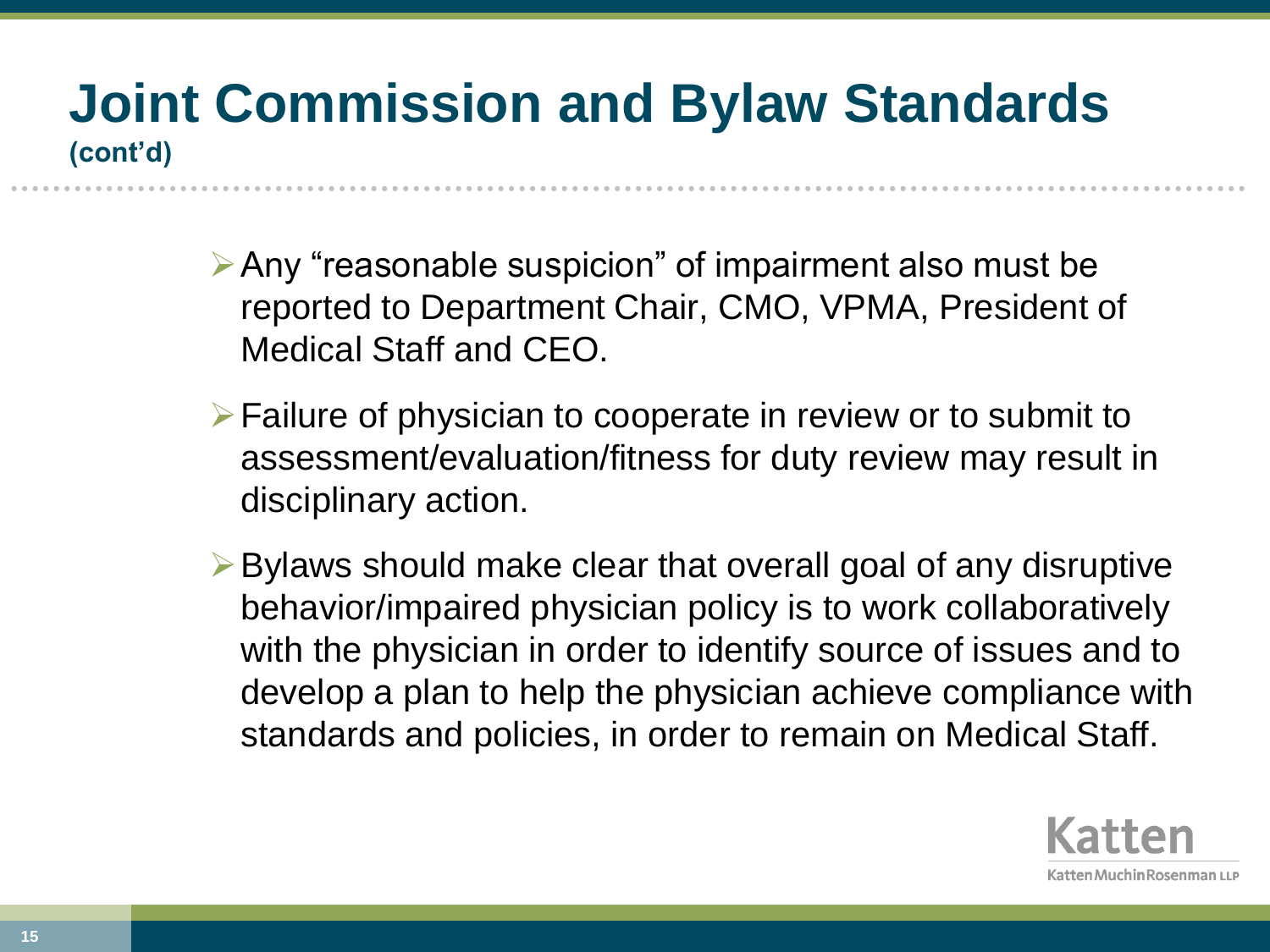# **Joint Commission and Bylaw Standards**

**(cont'd)**

- Corrective action should be the last option considered after other remedial measures have failed unless action needs to be taken immediately to protect patients, employees and the general public.
- **Joint Commission accredited hospitals must have adopted a** Disruptive Behavior Policy by January, 2009 for all hospital personnel – not just physicians.
	- Issues and Complications:
		- **► Some hospitals have adopted a Code of Conduct** applicable to physicians, a Disruptive Behavior Policy applicable to all, a Physician Wellness Committee, an HR Policy applicable to employed physicians as well as a standard for recommending corrective action.

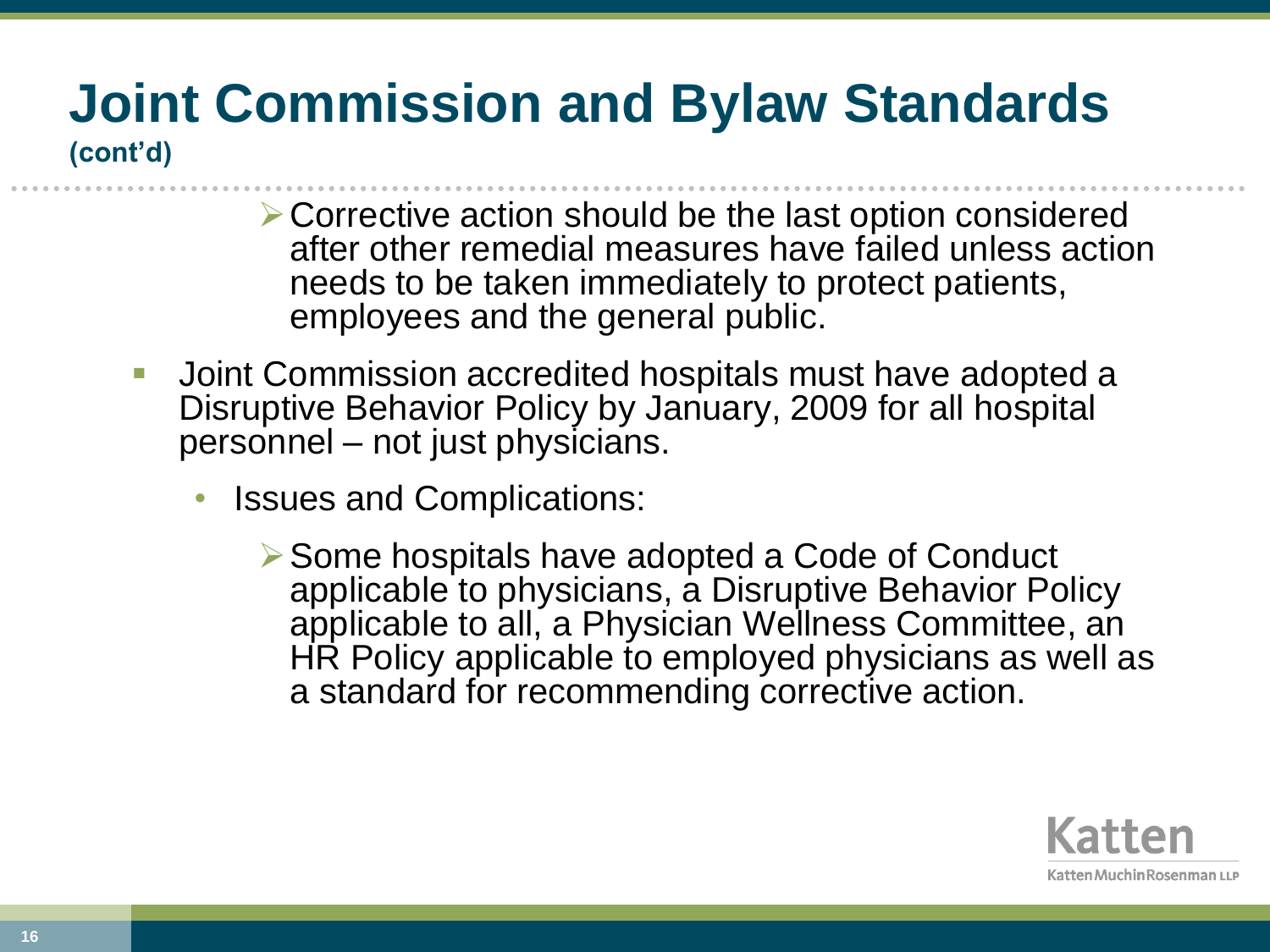#### **Joint Commission and Bylaw Standards (cont'd)**

- $\triangleright$  A review of these different policies often times reveals conflicting definitions of what is described as "unprofessional" or "disruptive behavior" or "impaired conduct".
- $\triangleright$  The result can be confusion about what pathway to follow and possible challenge by physician if corrective action is taken in lieu of progressive discipline set forth in Code of Conduct or Disruptive Behavior Policy.
- $\triangleright$  Policies need to be reviewed and possibly consolidated and behavior which triggers application of resulting policies or Physician Wellness Committee involvement needs to be made uniform.

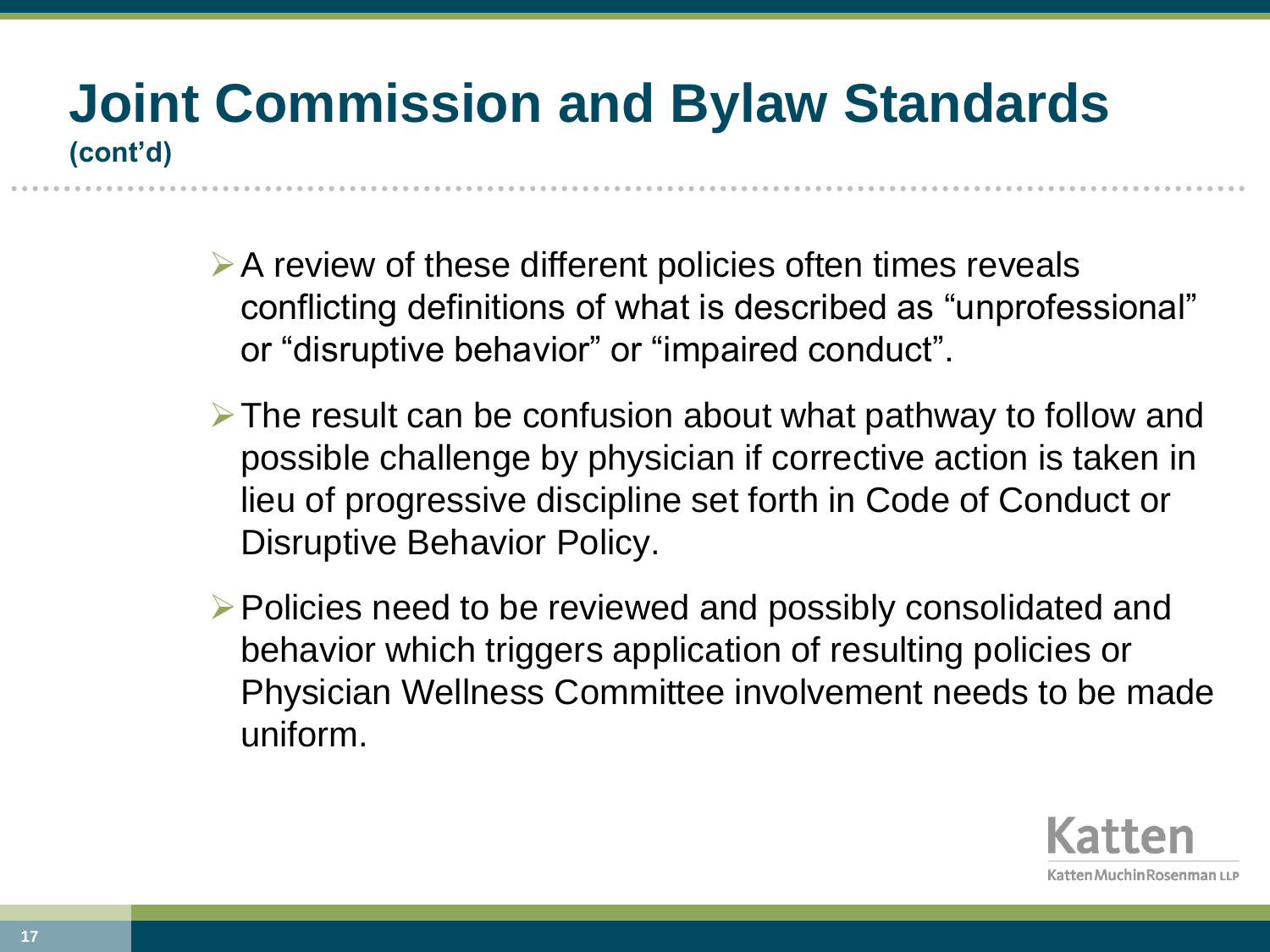#### **Joint Commission and Bylaw Standards (cont'd)**

- All affected individuals should be treated in same manner irrespective of whether they are independent or employed – easier said than done.
- Application of different behavior standards and consequences standards may result in legal challenge from physicians/employees as well as different standards of patient care if independent physicians are given more latitude than employed physicians – corporate negligence issues if harm to patients results from inaction.

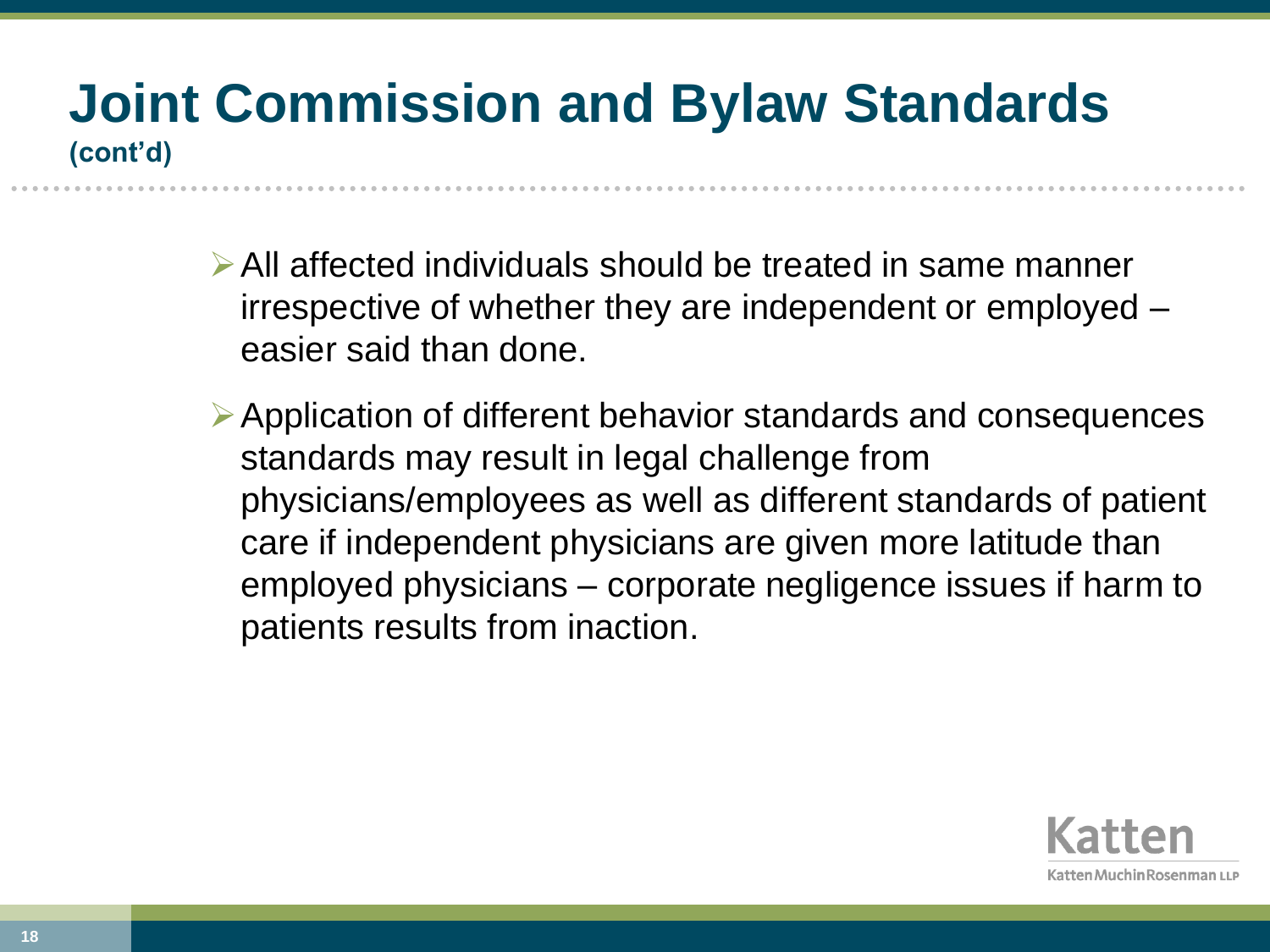## **Data Bank and State Reporting Requirements**

- Remedial measures taken with respect to disruptive/impaired behavior are not reportable to Data Bank and usually not to the state unless:
	- Action involves involuntary termination, suspension or reduction of privileges resignation while under investigation or in lieu of reportable corrective action, or a mandatory consultation requiring prior approval and
	- Conduct has or may have an adverse impact on patients.
- Leaves of absence, voluntary reduction of temporary privileges, monitoring, proctoring, mandatory consultations not requiring prior approval are not reportable.

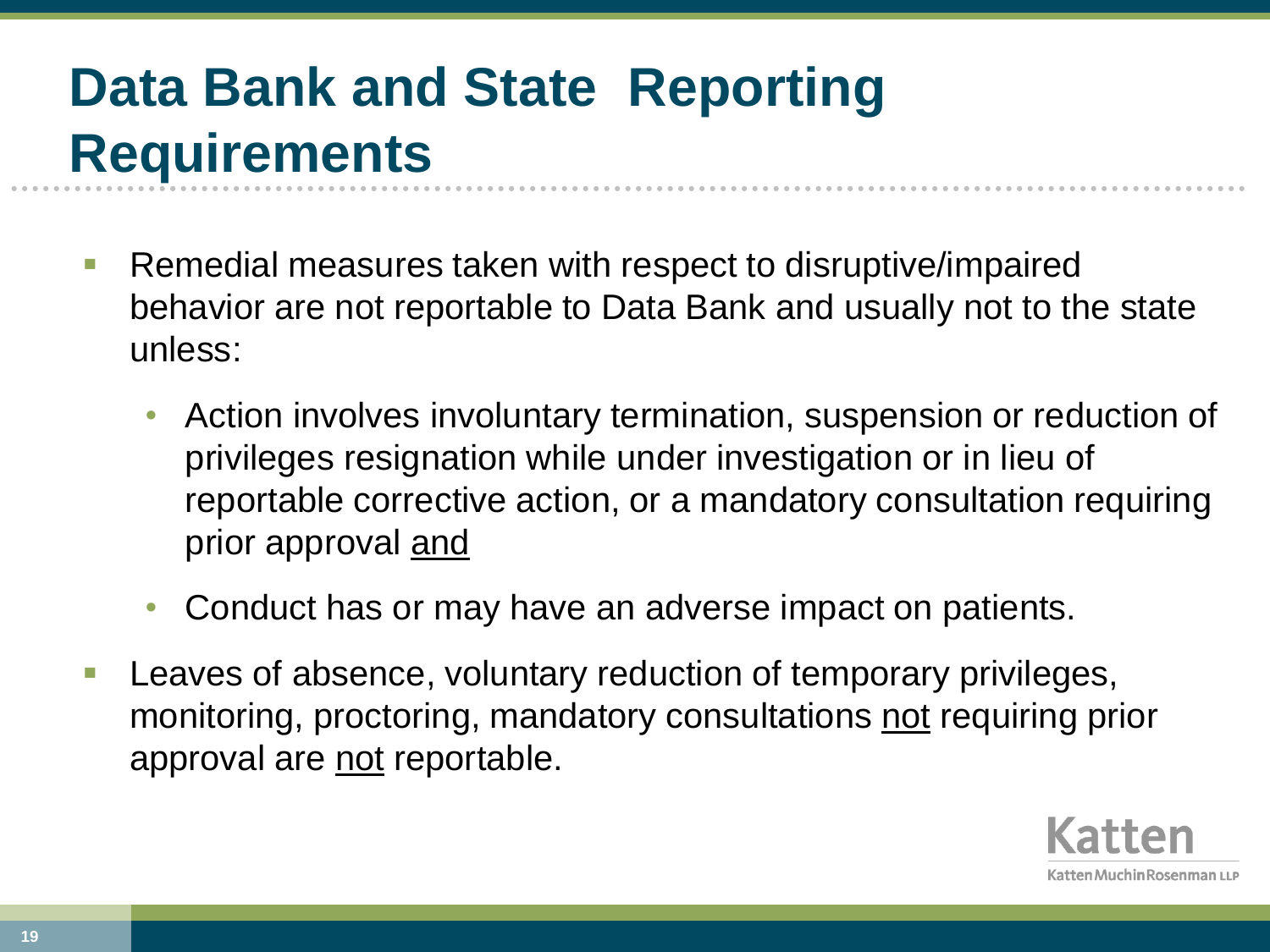## **Data Bank and State Reporting Requirements (cont'd)**

- A physician under any of these remedial measures who returns with the ability to exercise full privileges is not reportable even if determined to be impaired.
- **If, however, privileges are terminated or reduced or suspended after** the leave or because physician refused to cooperate or participate or did not comply with remedial action plan, decisions are reportable to Data Bank.
	- Must decide if physician does or does not receive a hearing as part of the after care or well-being if terminated plan.

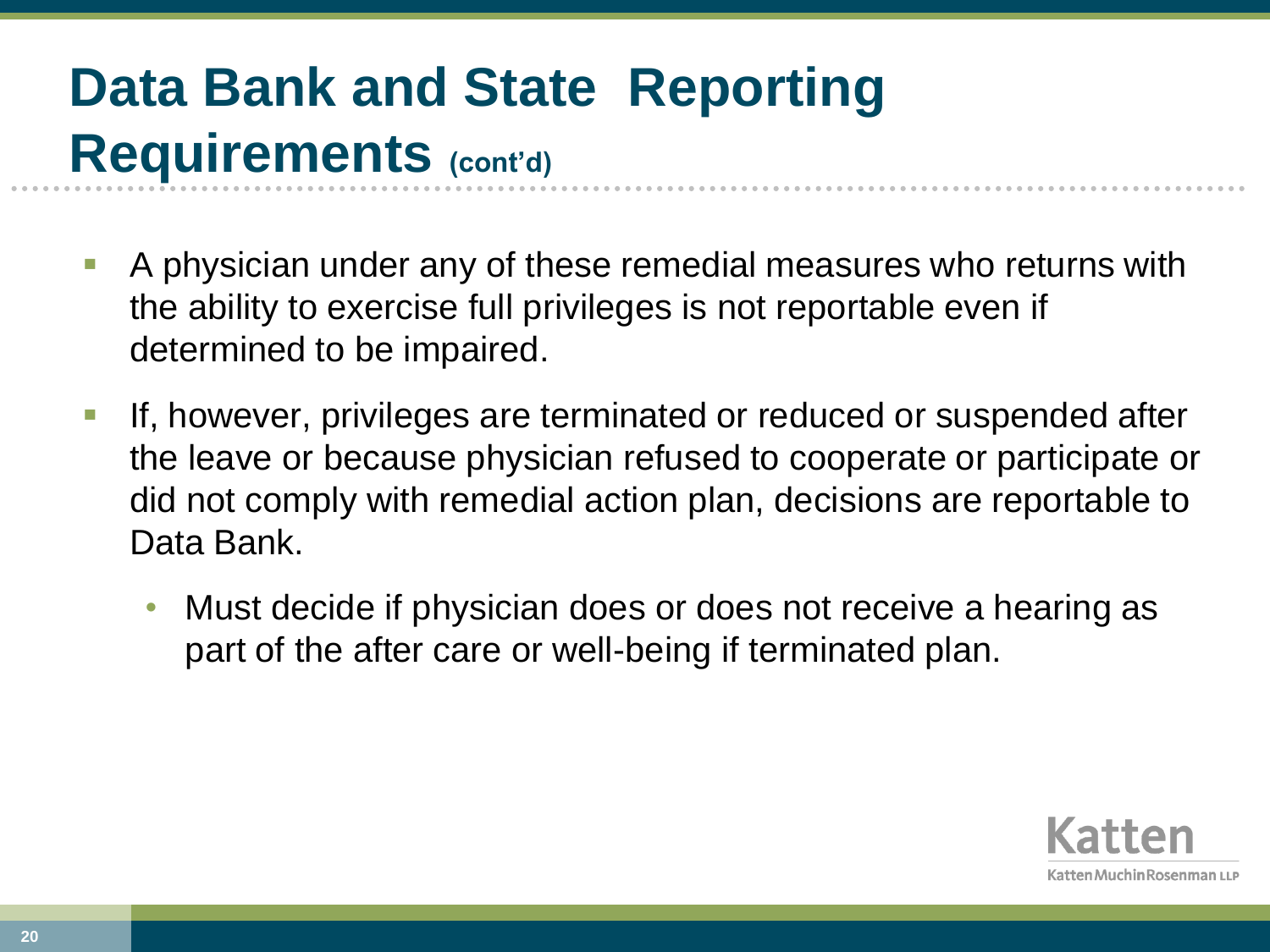## **Data Bank and State Reporting Requirements (cont'd)**

- If no hearing, but is reported, hospital and medical staff cannot access HCQIA immunity protections provisions.
- A better alternative would be to provide at least some form of hearing. Scope could be limited. More likely than not physician may simply resign.
- Must check state laws on reportability.
	- In New York, every physician and hospital CEO shall report to the New York Office of Professional Medical Conduct any information which reasonably appears to show that a physician is "guilty of professional misconduct". (Public Health Law, § 230-11(a)). If no impairment, may report to the Committee on Physician' Health of the Medical Society of the State of New York.
	- This difference on how a state versus the Data Bank handles reporting can sometimes complicate effort to get the physician to willingly participate in a plan.

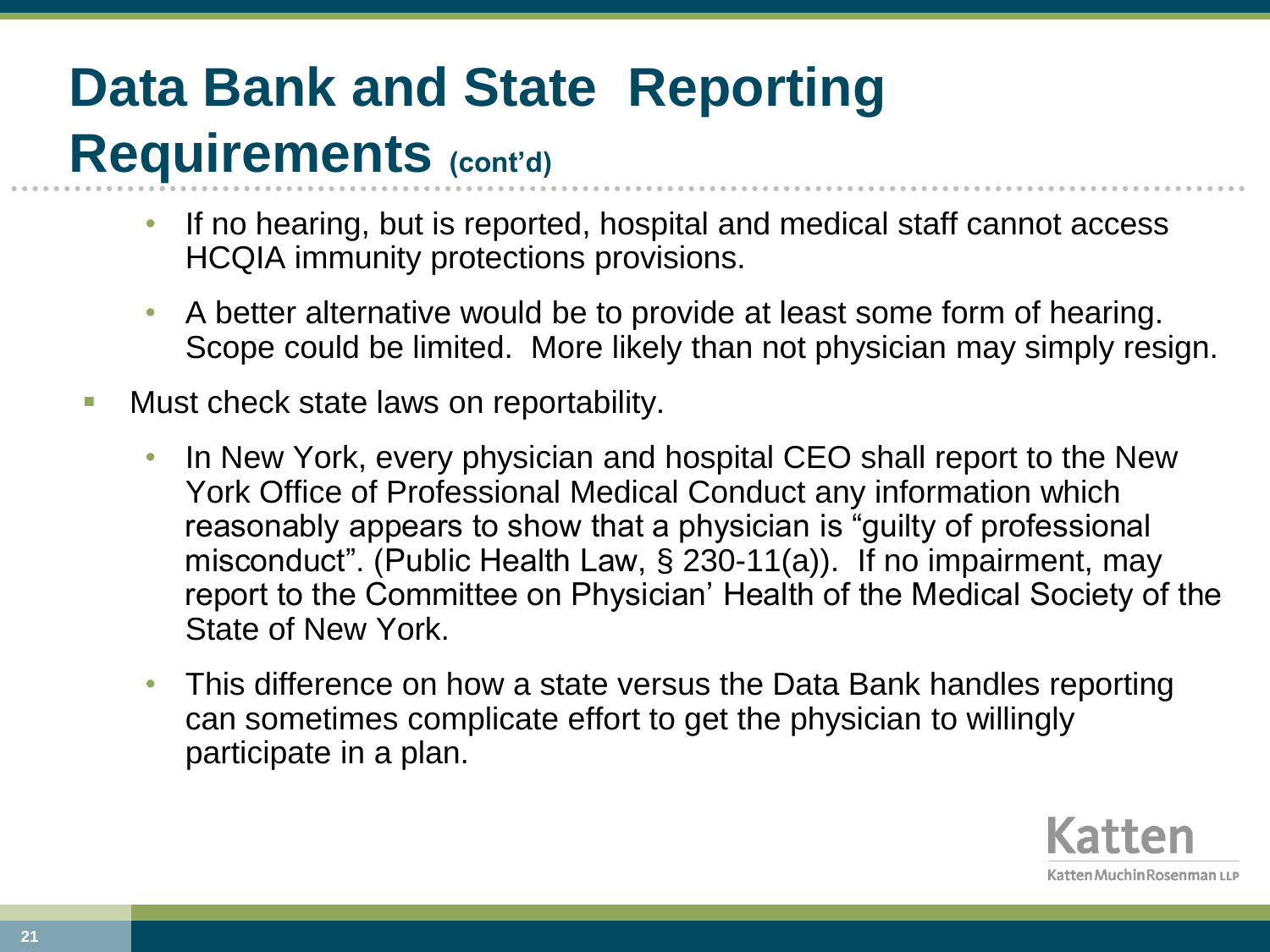#### **Negligent Credentialing/Malpractice Issues**

- Hospital has the legal duty to make sure that physician is currently competent to exercise each of the clinical privileges given to him or her. If the hospital and medical staff knew or should have known that physician's behavior or conduct, whether disruptive or impaired, presented a risk to patients and no appropriate remedial measures were taken, a hospital can be held independently liable in the event that a patient is injured as a result of physician's conduct.
	- Disruptive behavior can cause break down in communication, can interfere with timely delivery of appropriate care and can cause some care givers to treat the patients of the disruptive physician differently. Injuries resulting from such conduct can expose hospital to corporate negligence claim.
	- As per studies of Professor Gerald Hickson, disruptive physicians can give rise to higher incidence of malpractice.

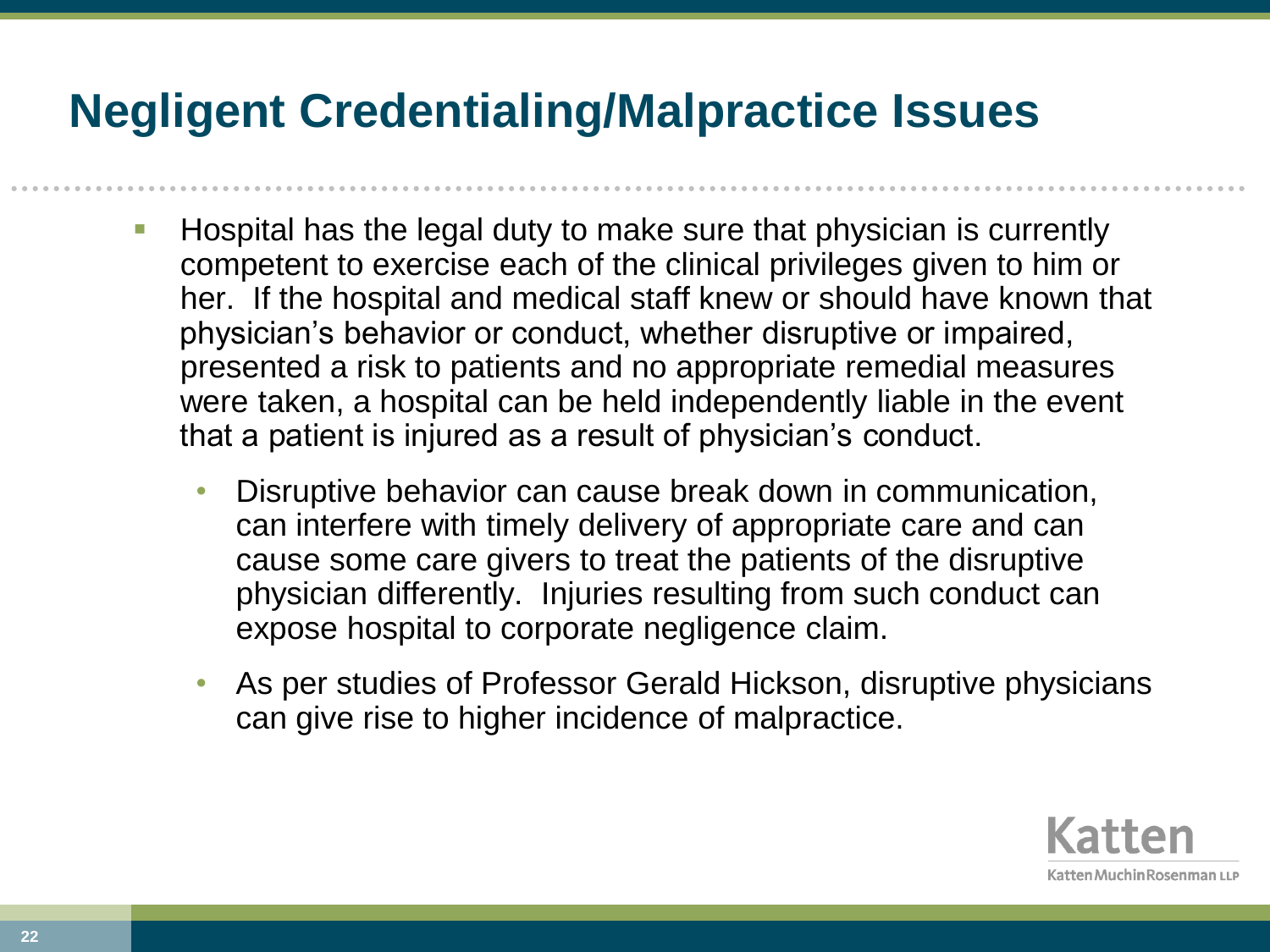## **Confidentiality Issues**

- Need to make sure that all necessary steps are taken to maximize protection of disruptive/impaired physician minutes, reports, analyses, etc. under state peer review confidentiality statutes/PSO protections.
- Patient Safety Organization ("PSO") complications:
	- If a hospital is participating in a PSO under the Patient Safety Act and is collecting peer review information, including disruptive behavior/impaired physician materials as part of its Patient Safety Evaluation System, such information is strictly privileged and confidential and not subject to discovery or admissibility in state and/or federal proceedings.

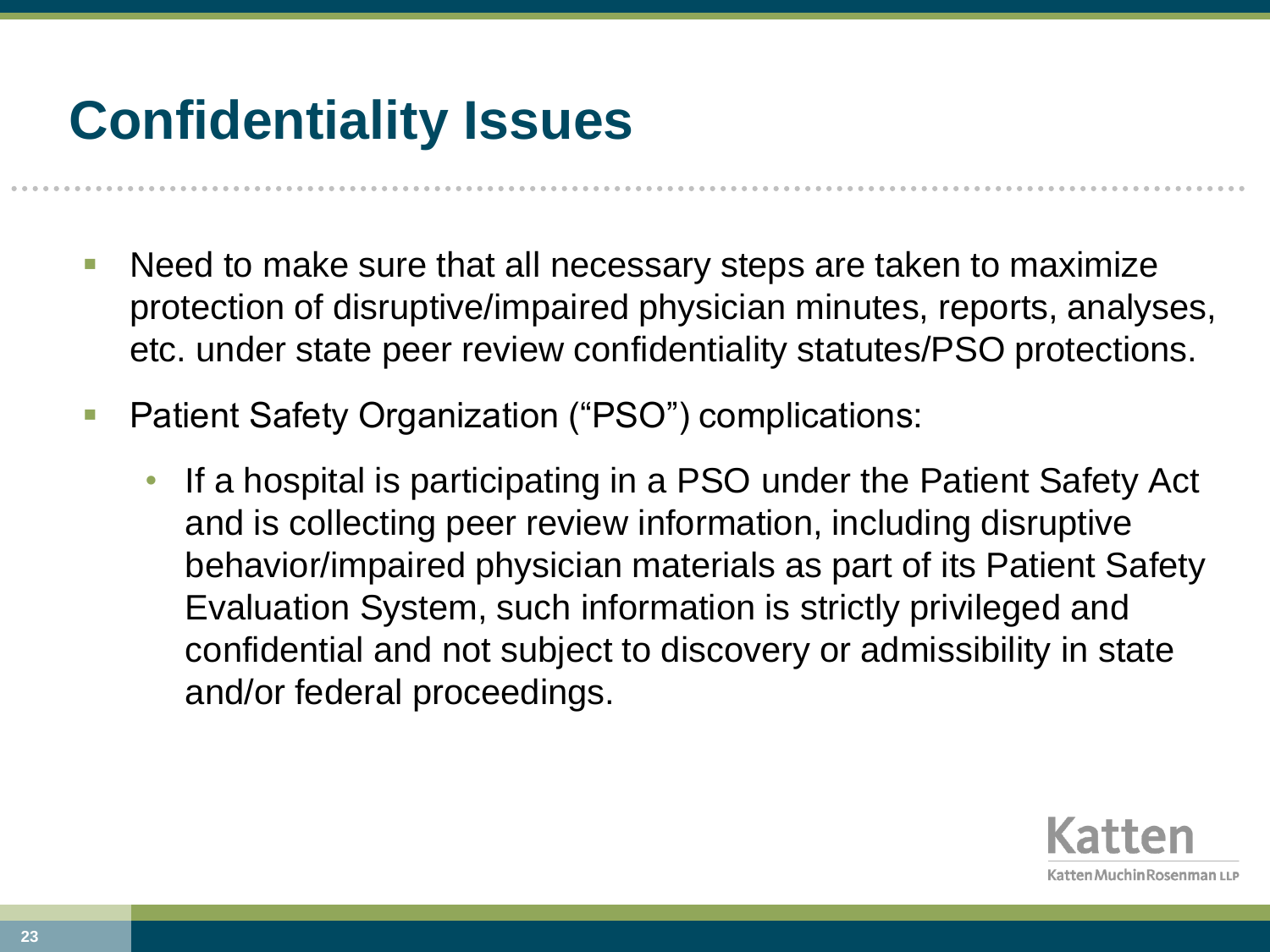### **Confidentiality Issues (cont'd)**

- Once reported to a PSO, it cannot be used for disciplinary purposes against the physician meaning it cannot be relied on if seeking to terminate or suspend the physician for all or some of his or her privileges.
	- $\triangleright$  There is an exception which would allow hospital to remove information before it is reported to PSO so that is could be used for disciplinary purposes but this action could under mine "just culture" goal of trying to convince physician to acknowledge rather than deny behavioral problems.
- Must remember that if protected under state and/or PSO confidentiality and privilege protections, hospital cannot introduce information to assert a defense in corporate negligence or other liability action (Frigo v. Silver Cross Hospital).

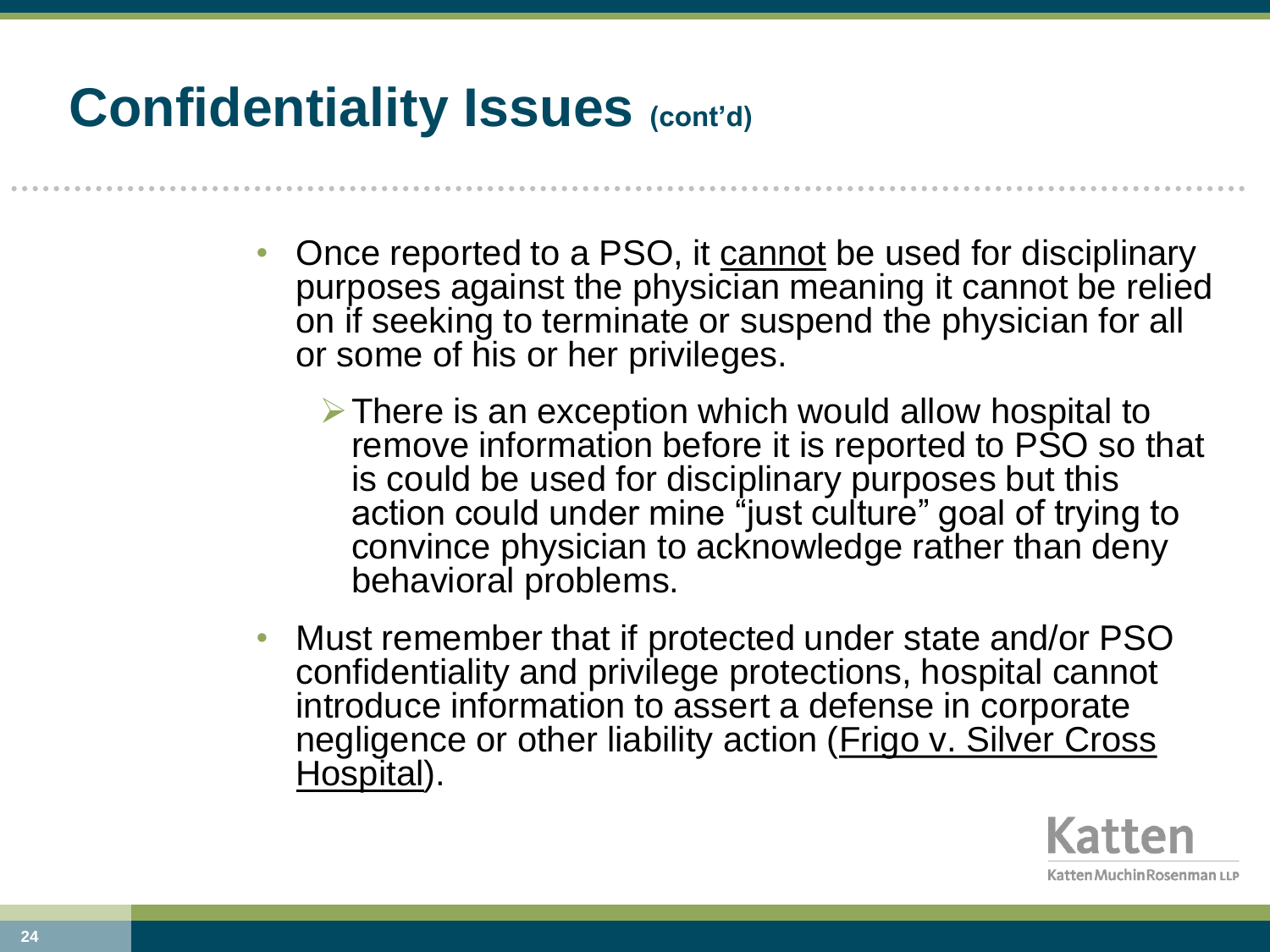## **HR Employment Issues**

- Need to compare "disruptive behavior" and "impaired physician" standards as applied to employed physicians and other hospital employees to those applied to independent medical staff members.
- It is fairly common to see employed physicians held to a higher or different standard then independent physicians.
- Process for dealing with disruptive behavior of employed physician also can be different and remedial measures can be imposed with less process and terminations imposed more quickly.

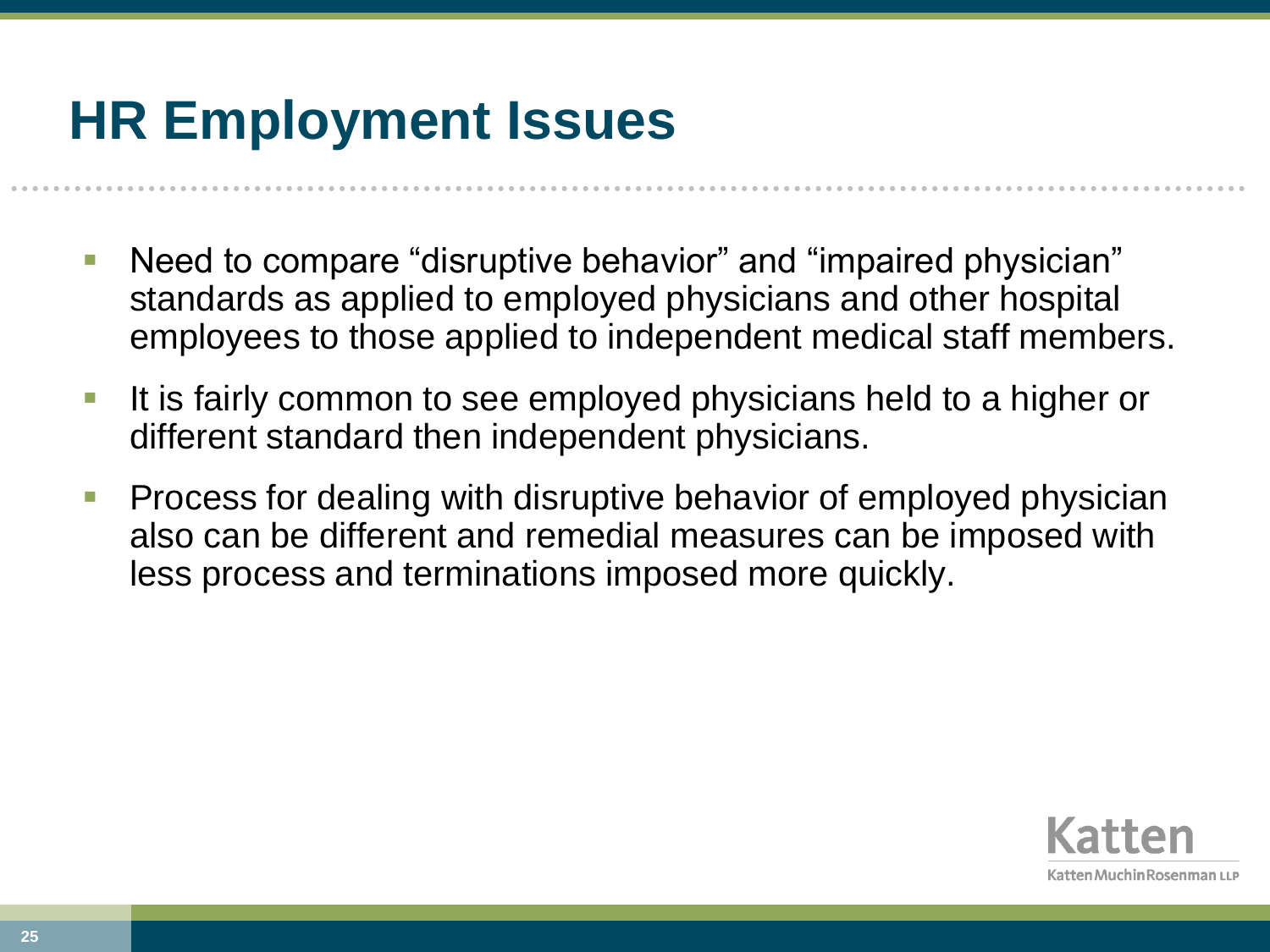### **HR Employment Issues (cont'd)**

- Although these disparate and conflicting standards may be legally enforceable under contract law but can result in claim that two standards of care or conduct are permitted. If lesser standard applied to independents, who otherwise might have been disciplined or terminated if employed, a patient who is impaired by a disruptive/impaired independent physician would have stronger grounds to bring corporate negligence or similar theory against hospital.
- Terminated employed physicians seldom get same hearing rights as independents but also are rarely reported even though hospital is required to do so under Data Bank requirements.

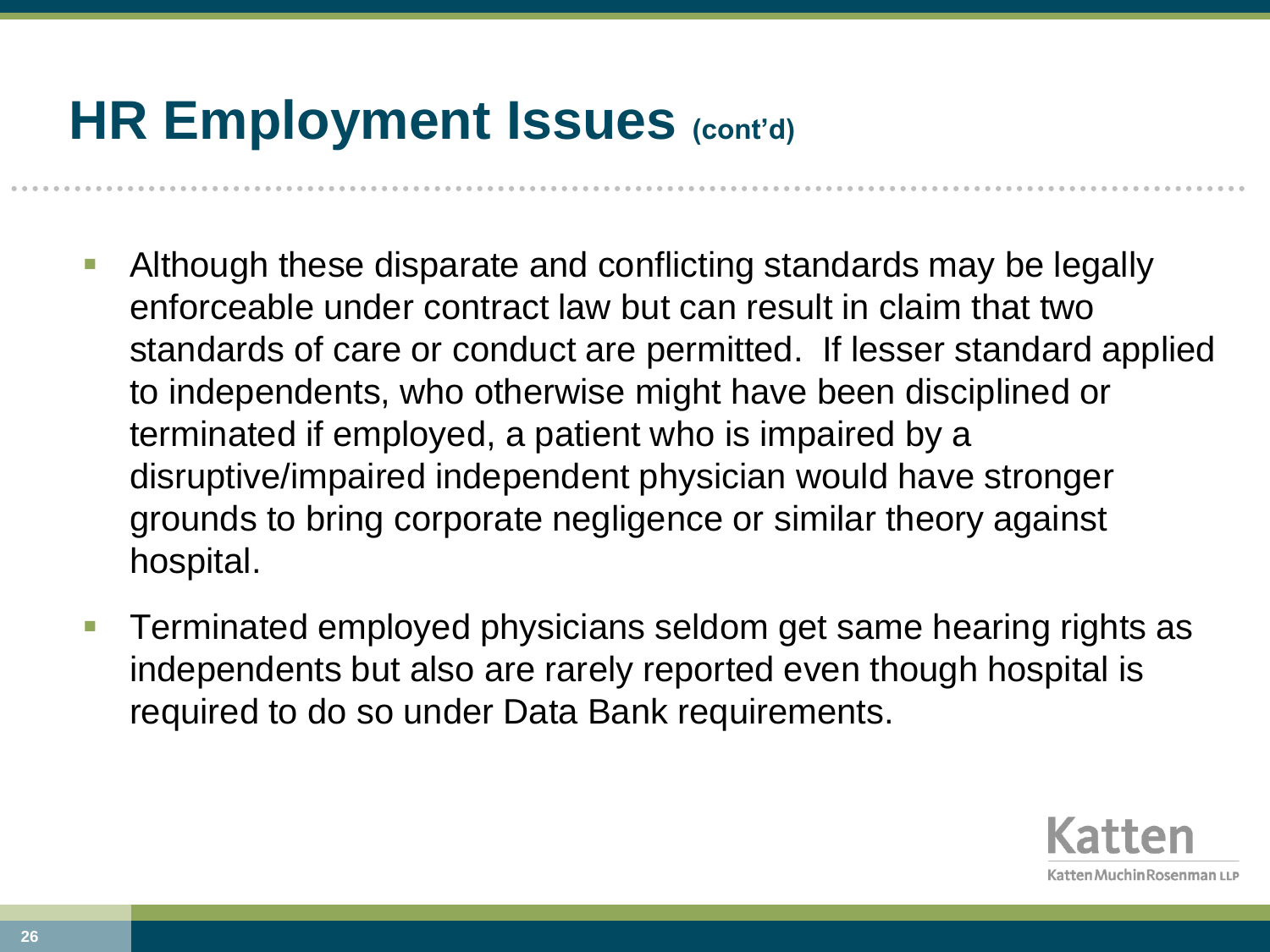### **HR Employment Issues (cont'd)**

- Failure to report gives rise to possible liability claims depending on how hospital responds to third party requests regarding physician's disruptive behavior/impairment.
- If physician is reported but without first receiving a hearing, then hospital cannot seek HCQIA protections.

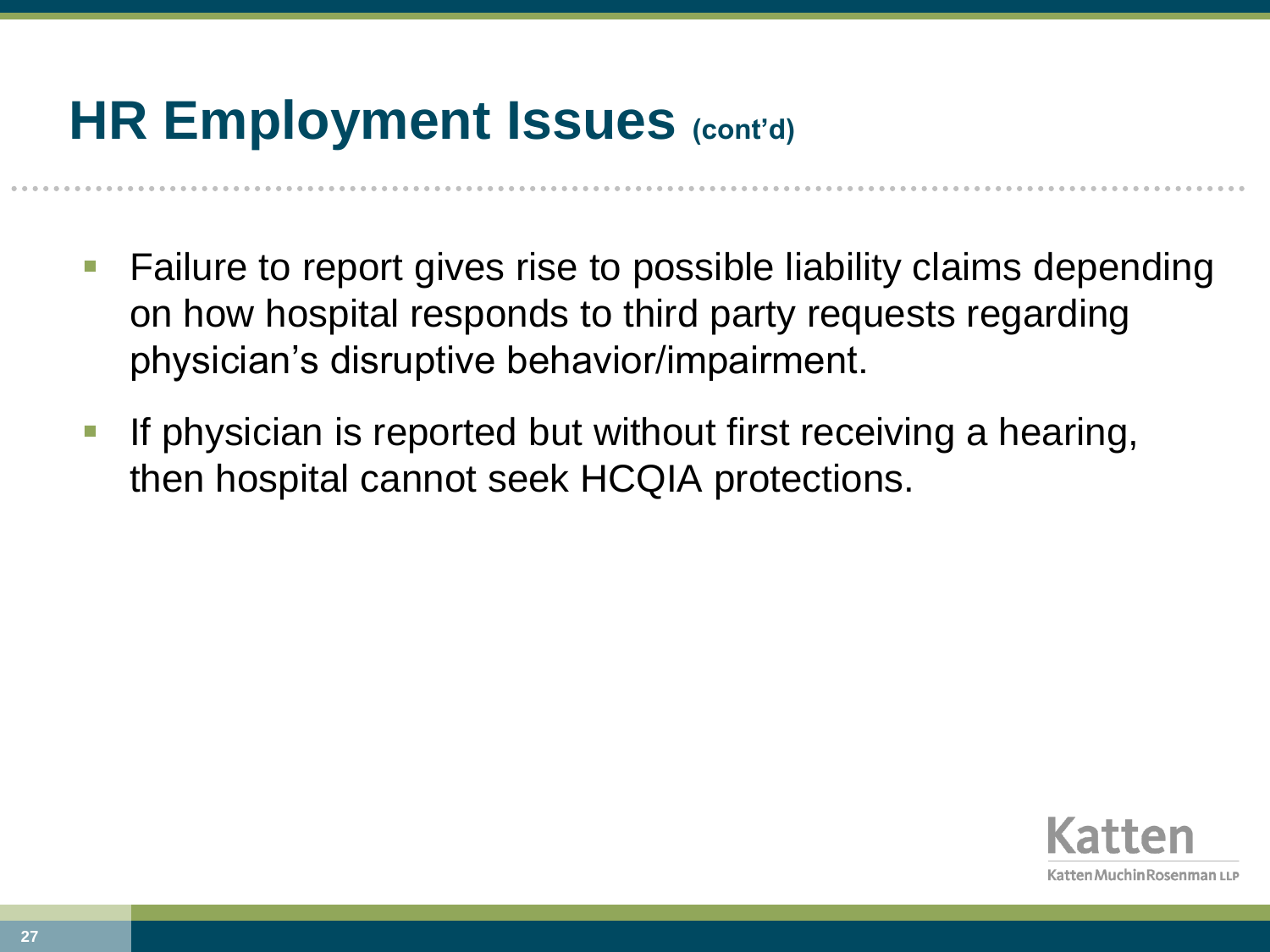### **After Care Issues**

- Physicians whose disruptive behavior, whether the result of some form of impairment or not, oftentimes are required to participate in some type of educational or rehab program as a condition of maintaining privileges.
- Terms of program can be imposed by the program itself, i.e., Hazelden or Illinois Health Professionals Program, and/or the hospital through its Physician Wellness Committee.

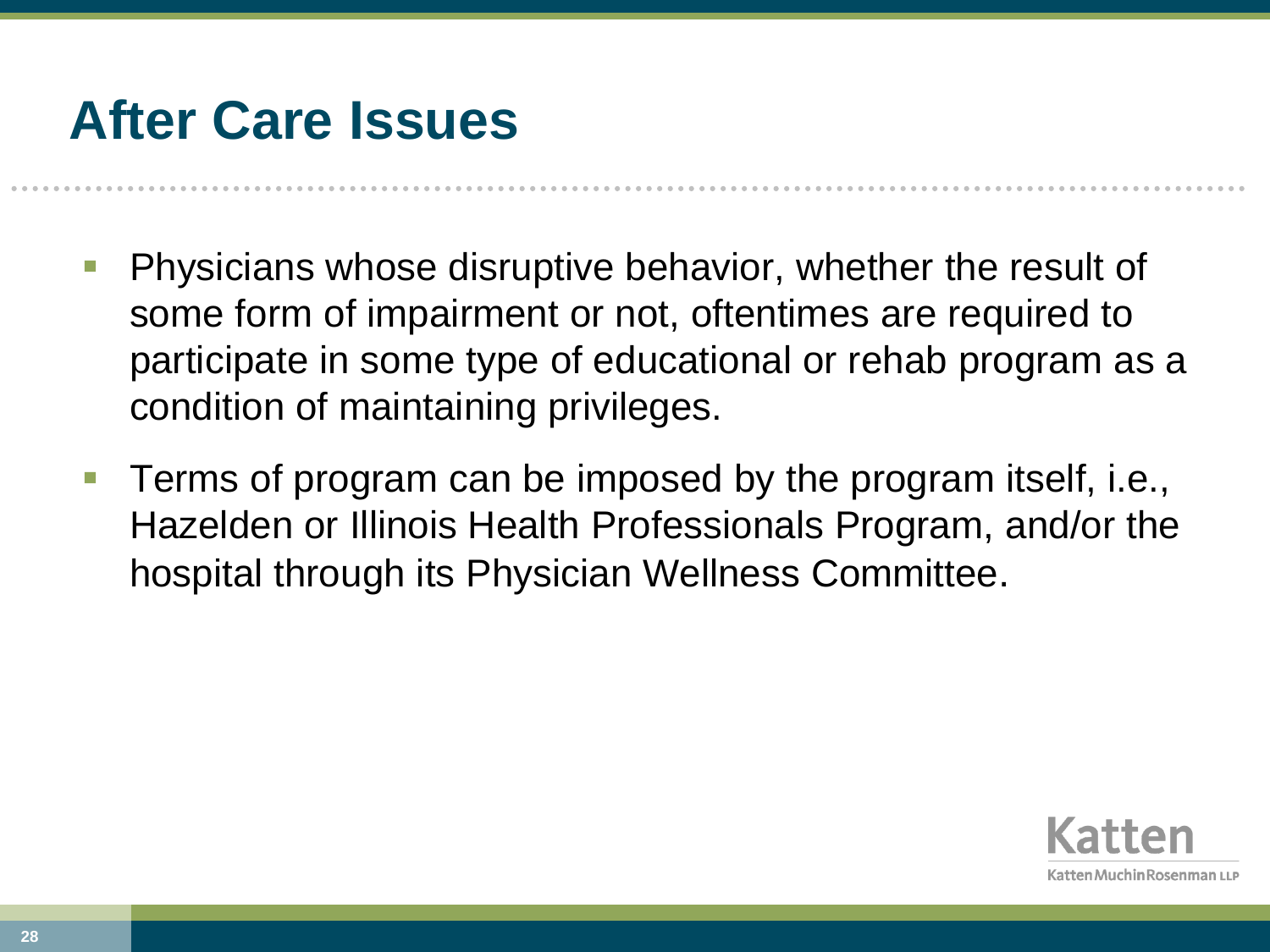# **After Care Issues (cont'd)**

- It is imperative that the hospital monitor compliance with all elements of the program or Well-Being Agreement.
- Continued membership and privileges should be generally made contingent on continued compliance with the program. Should probably also consider monitoring, or proctoring and/or concurrent review of cases to make sure there are no new or continuing problems as well as to enforce strict internal incident reporting requirements about behavior.

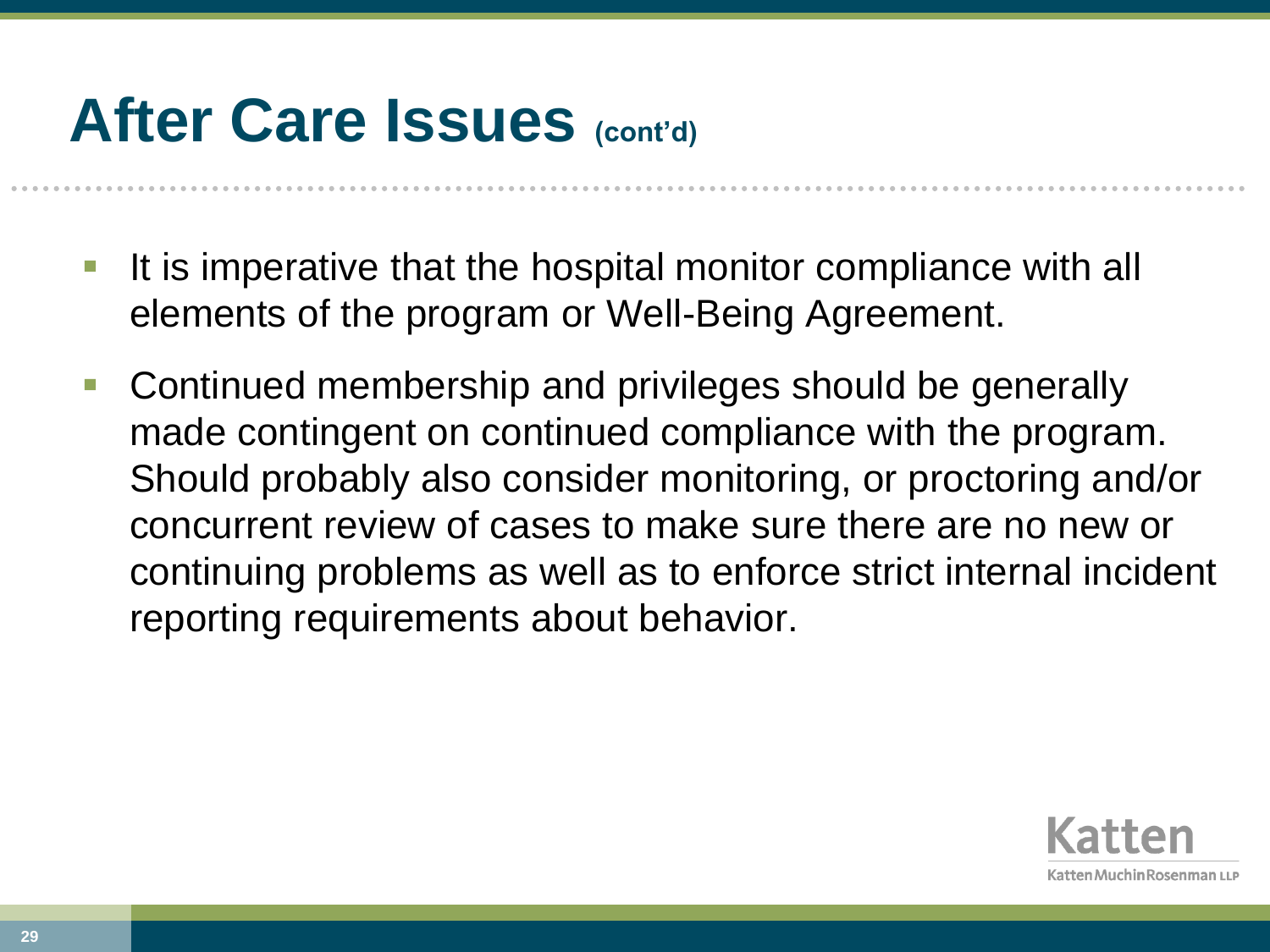# **After Care Issues (cont'd)**

- If violation of plan does not trigger removal from staff then need to document why not and what additional remedial measures will be imposed to effectuate compliance.
- Termination/suspension for violation of program would be reportable to Data Bank and probably to the state.
- Must also decide if violation will result in automatic termination with or without a hearing for the reasons previously given with respect to HCQIA protections.

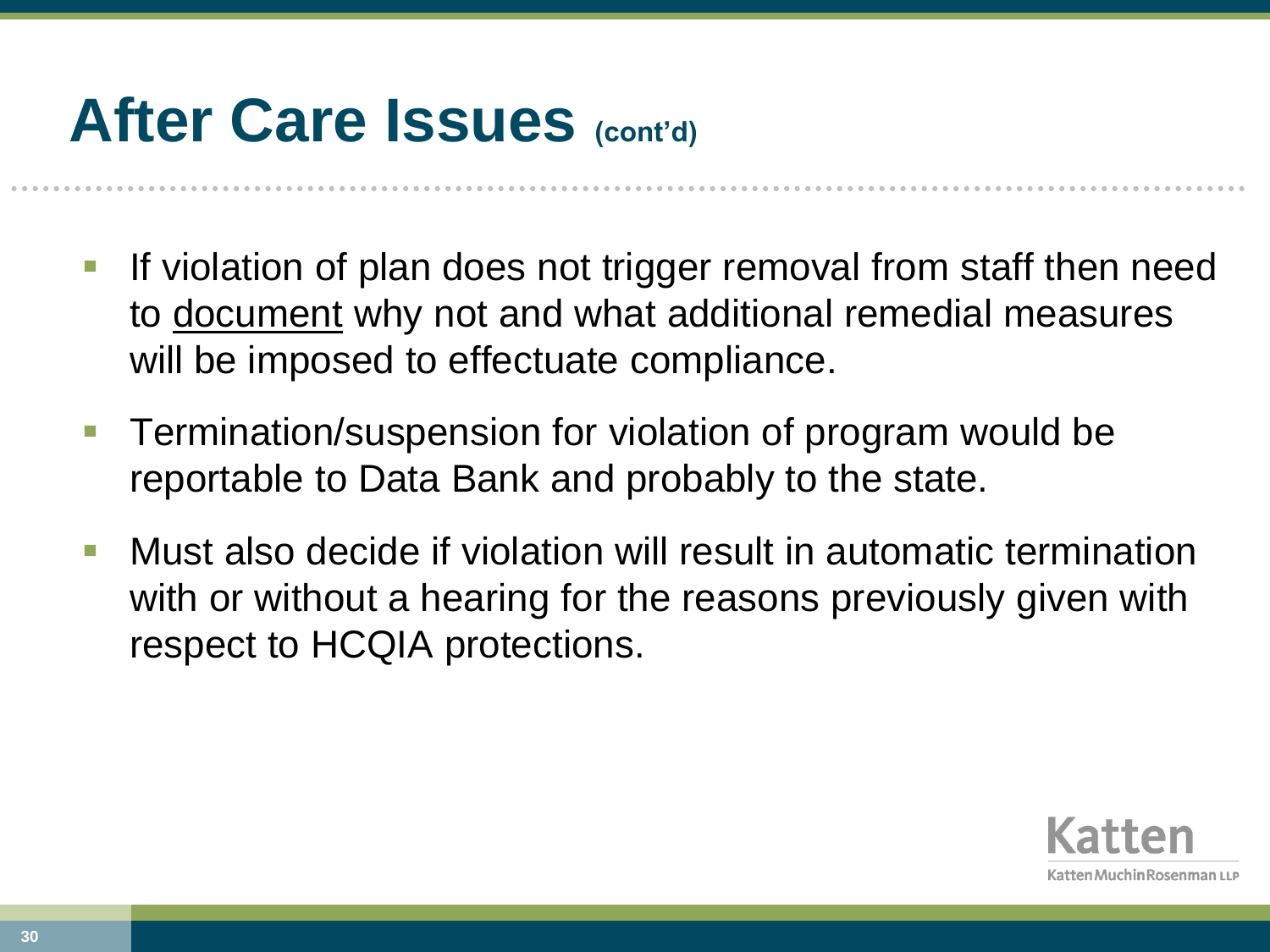# **Responses to Third Party Inquiries**

- At some point in time, hospital is going to receive a third party inquiry about the physician as part of another appointment, reappointment or employment decision by another facility.
- **Hospital needs to decide how it is going to respond, if at. The** circumstances might dictate different responses, i.e., physician resigns before disruptive or impaired behavior is confirmed; physician resigns in middle of investigation; physician resigns after findings confirmed; physician terminated for failure to cooperate or to comply with after care plan; physician is successfully complying with program but is seeking appointment/reappointment elsewhere.

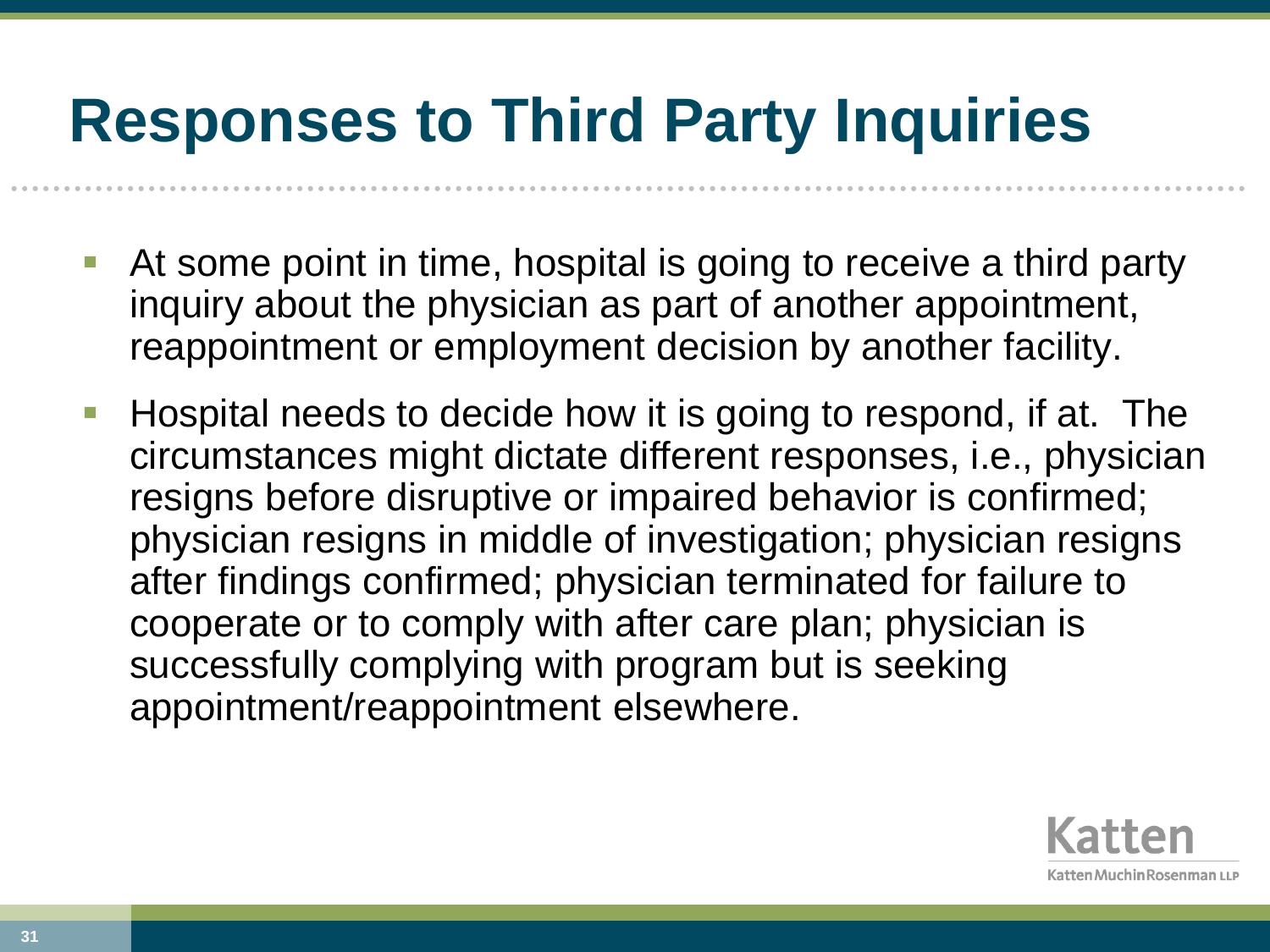# **Responses to Third Party Inquiries**

 There is no duty to respond to any third party inquiry Kadlec Medical Center v. Lakeview Anesthesia Associates (527 F.2d 412 (5th Cir. 2008)) (Circuit Court of Appeals overturned District Court decision that such a duty existed in light of knowledge of hospital and group that employed physician was impaired on Demoral because Louisiana law did not impose such a duty).

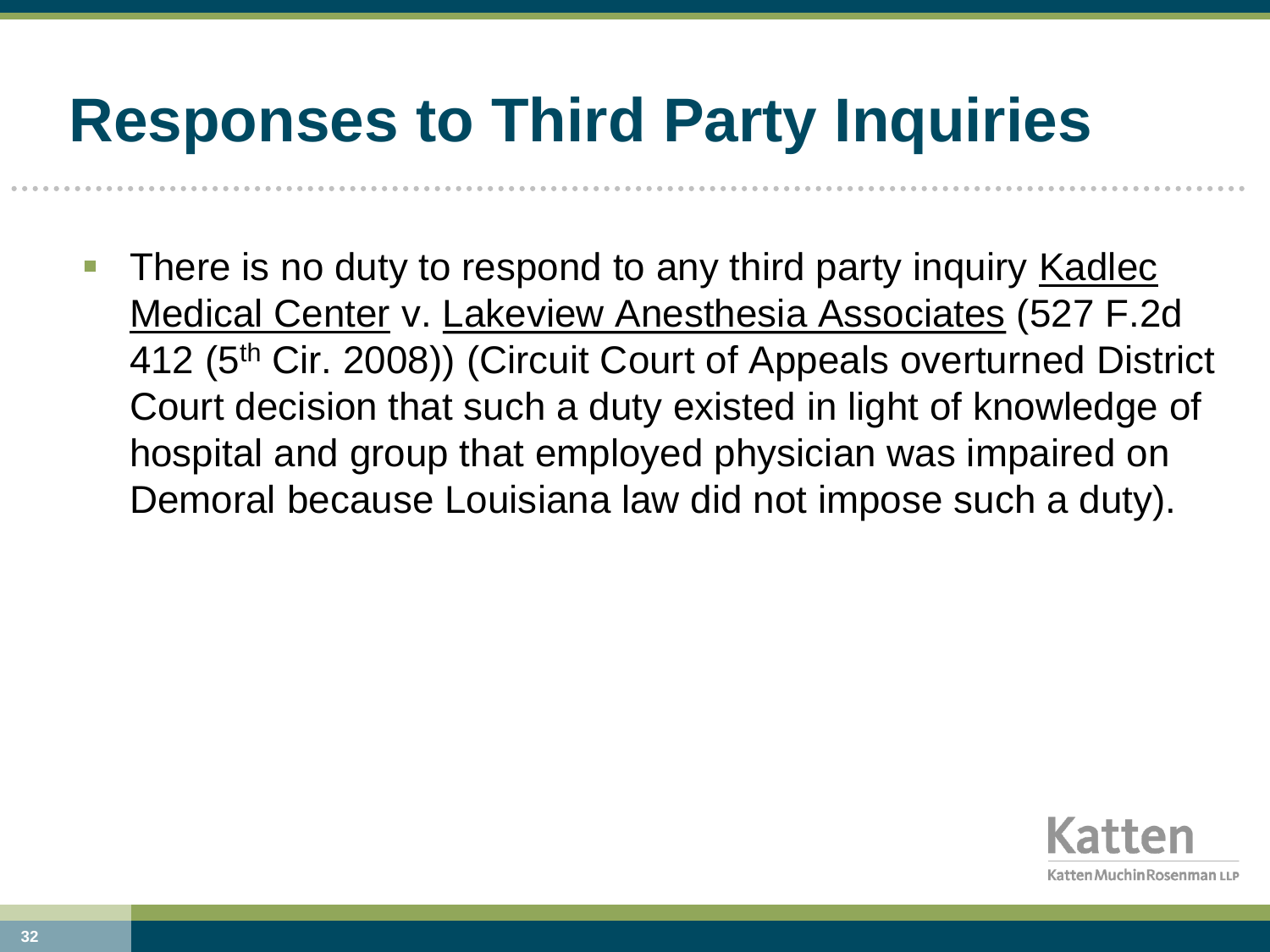# **Responses to Third Party Inquiries (cont'd)**

- Although no duty to respond, if one is provided, hospital cannot purposefully nor negligently misrepresent the circumstances of physician's status or mislead the third party (See attached advisory letter).
- Steps to consider if responding
	- Make sure that physician signs separate waiver of liability form – this is standard practice.

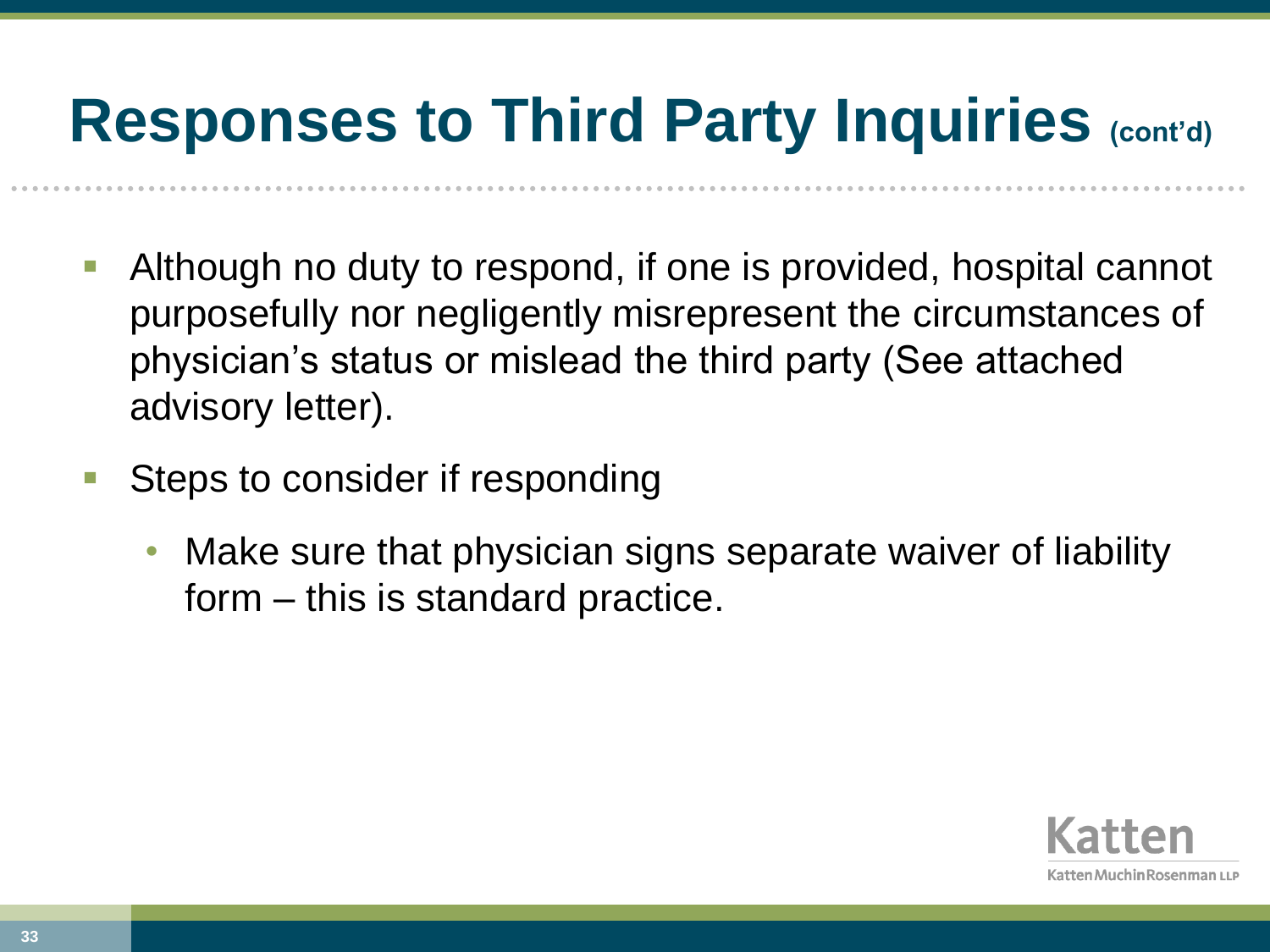# **Responses to Third Party Inquiries (cont'd)**

- Consider having physician sign absolute waiver form.
	- Use of such form was commented on favorably in recent 7<sup>th</sup> Circuit opinion. See Botvinick v. Rush University Medical Center (574 F.3d 414 (7<sup>th</sup> Cir. 2009)).
	- $\triangleright$  Even if absolute waiver is viewed as unenforceable, should be able to rely on existing state peer review immunities.

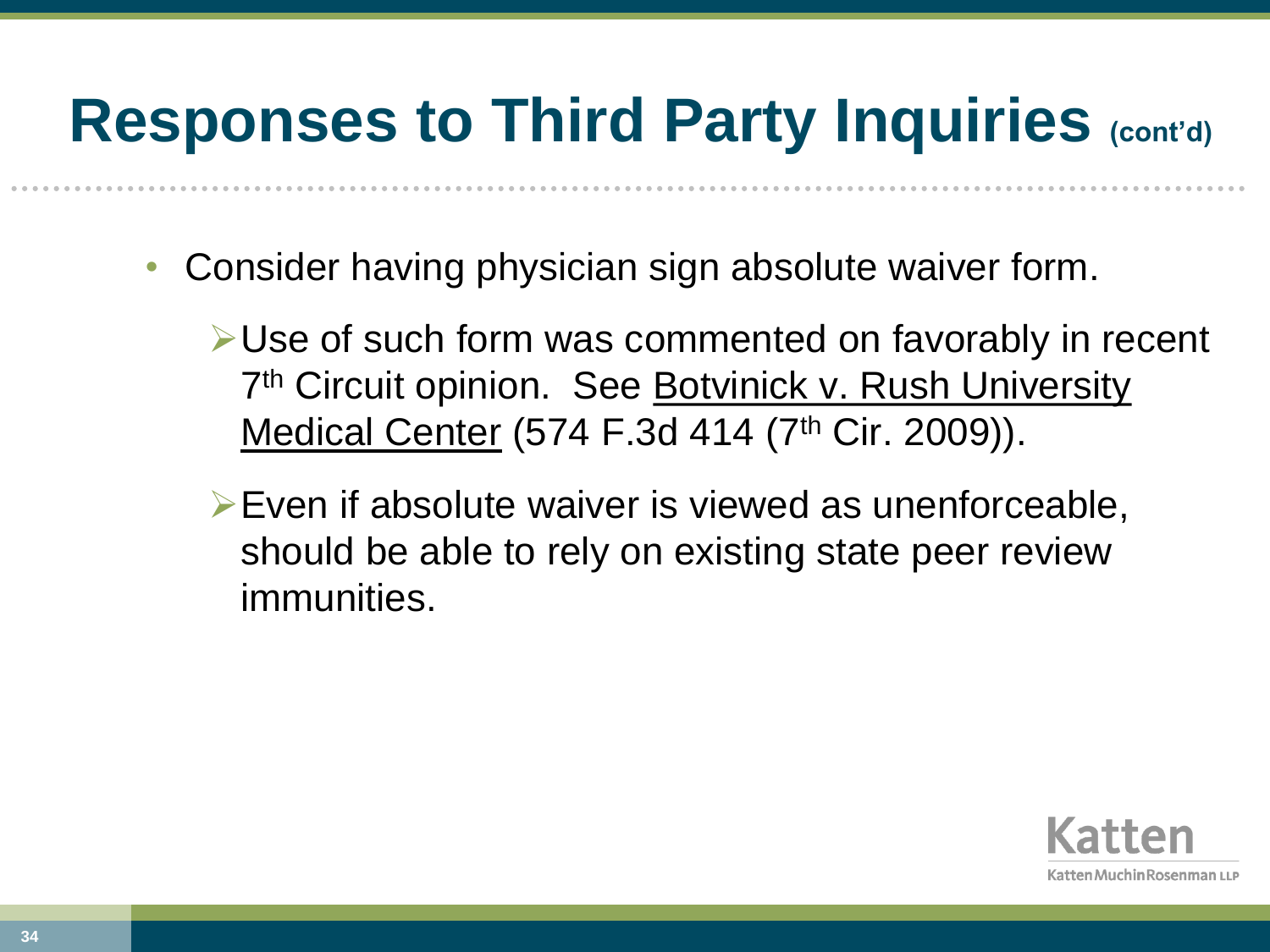# **Responses to Third Party Inquiries (cont'd)**

- Hospital should argue that any response to a third party inquiry is a privileged peer review communication and therefore if sued by the physician, response will be deemed inadmissible. See Soni v. Elmhurst Memorial Hospital
- Additional argument to utilize is that most hospitals also have an immunity clause in Medical Staff Bylaws for peer review decisions and communications which applies to this situation.

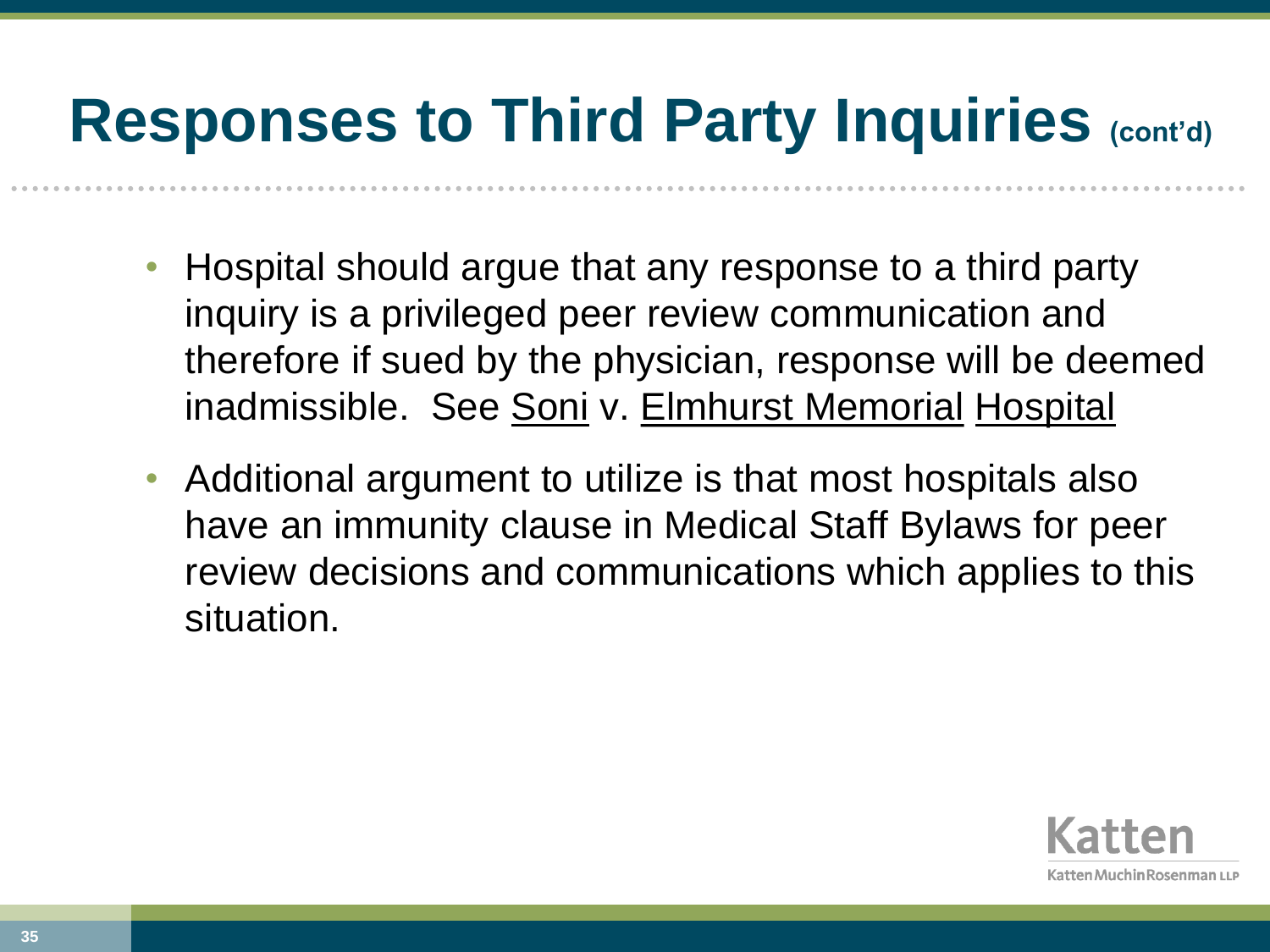# **LEGAL UPDATE:**

## *Final Medicare Medical Staff Conditions of Participation: What Should be in your Bylaws*

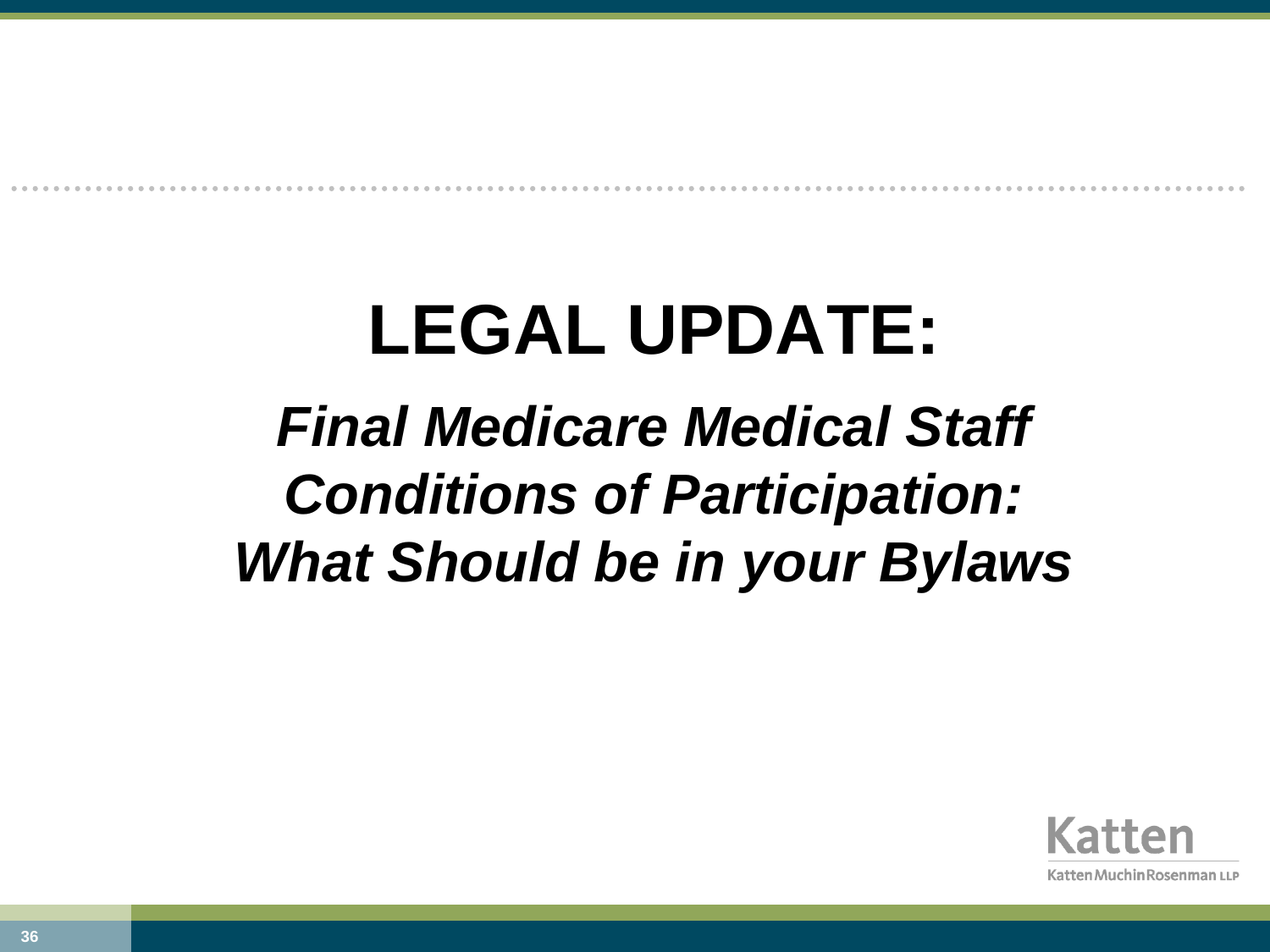#### **Areas To Be Covered**

- Hospital Governing Board
	- Do physicians have to serve on boards?
	- How must board consult with the organized medical staff if physicians are not on the board?
- Hospital Medical Staff Membership
	- What practitioners can be appointed as members of the medical staff?
	- Must membership be expanded if permitted under state law?
- Hospital Medical Staff Separate or Unified?
	- Overview of options to create a single, unified and integrated medical staff in a multi-hospital system.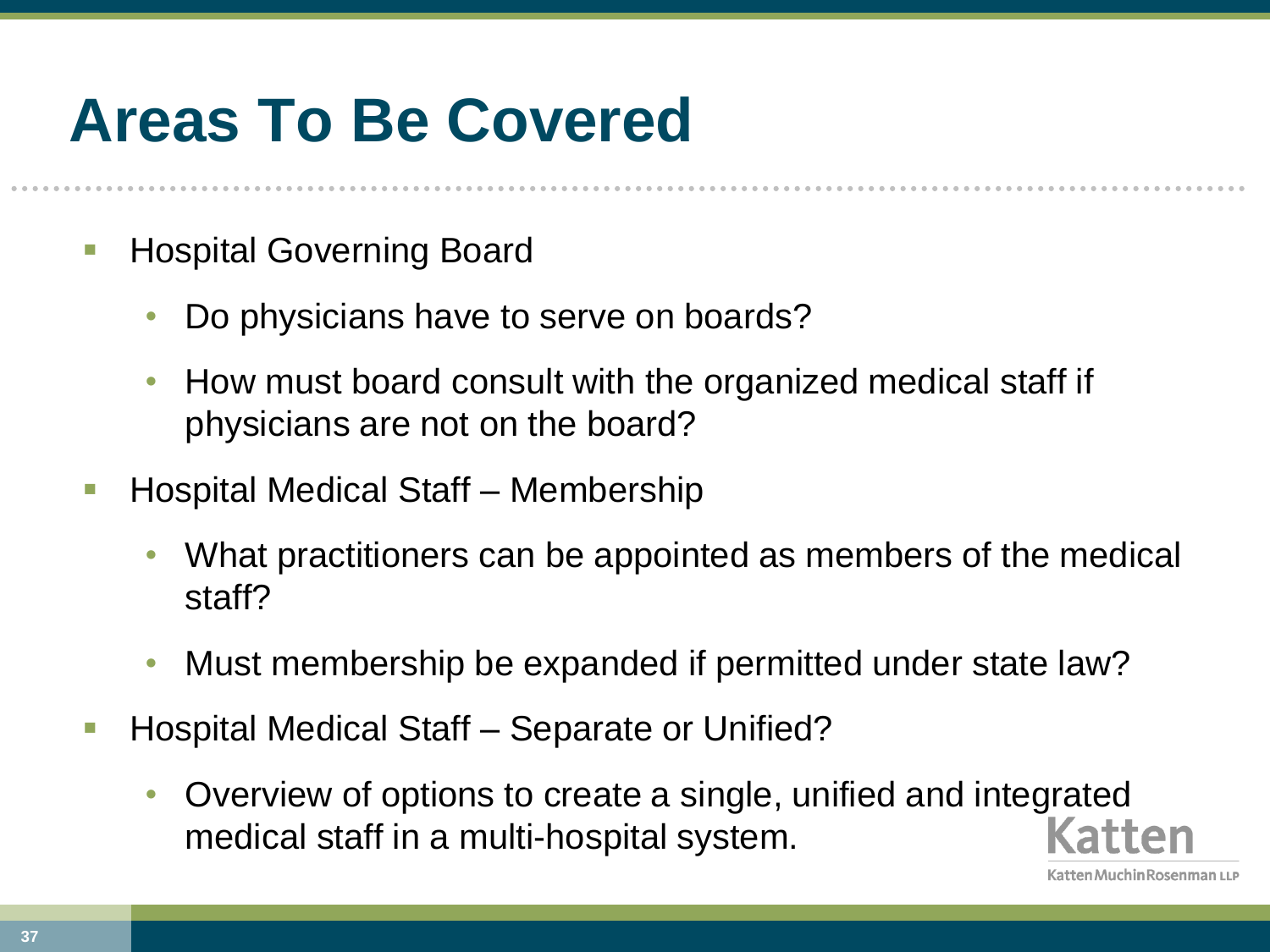#### **Areas To Be Covered (cont'd)**

- How must the Board interact with staff at each hospital?
- What is the medical staff voting process and who can vote?
- Must members in a unified medical staff have the option to create a separate medical staff?
- What impact on bylaws?
- What if the staffs serve different patient populations and have other unique circumstances?
- Ordering Hospital Outpatient Services
	- Who can order?

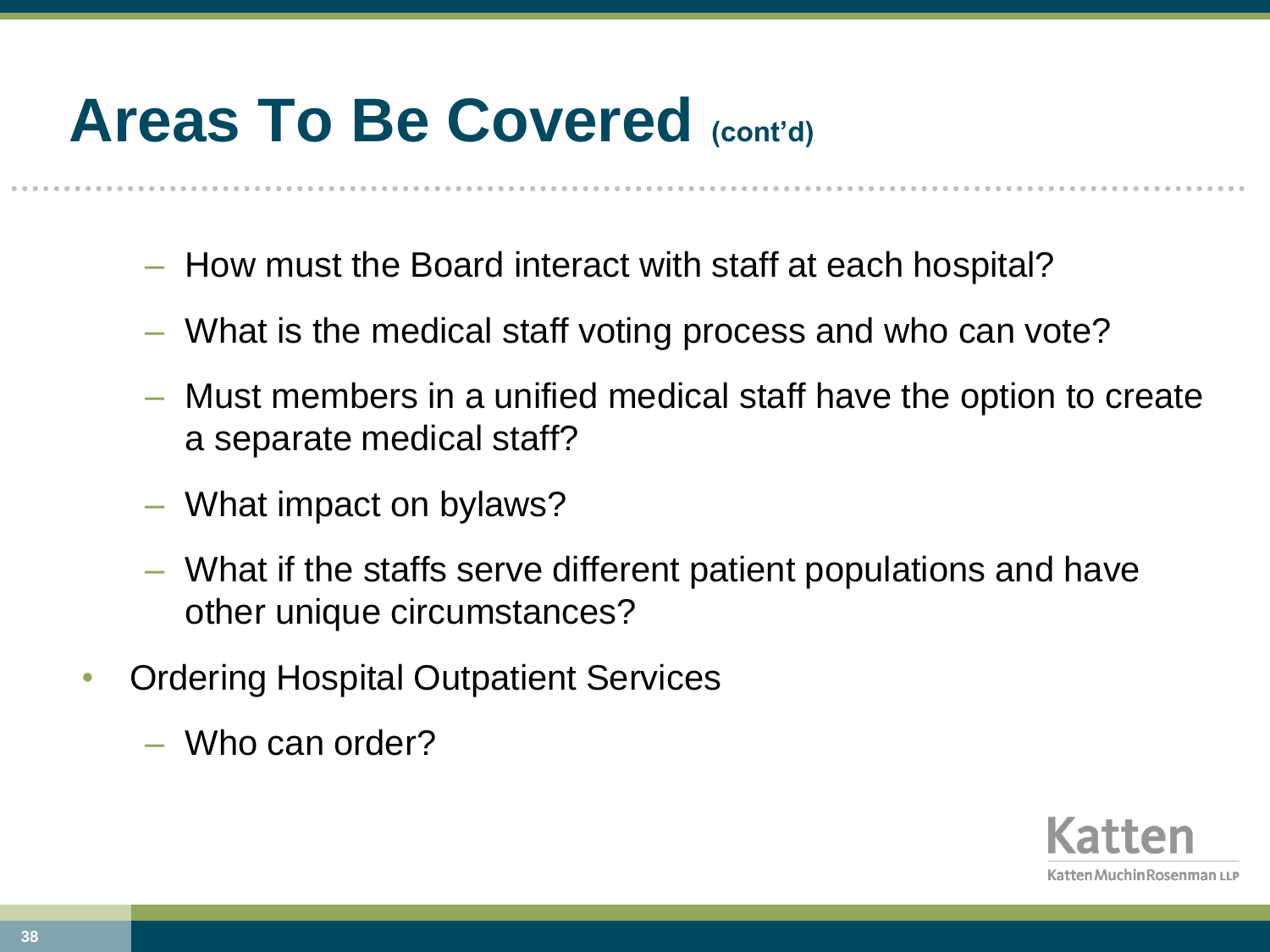# **Hospital Governing Board**

#### **Background**

- On May 16, 2012, CMS published a final rule that allowed one governing board to oversee multiple hospitals in a multi-hospital system.
- If there is one board but there are separately certified hospitals, each must demonstrate compliance with the Medicare CoPs.
- Rule also required that a medical staff member or members from at least one of the hospitals be included on the board.
- Many hospitals responded that the rule created complications, especially for public hospitals where local rules or state statutes required board members to be publicly elected or appointed by a government official.

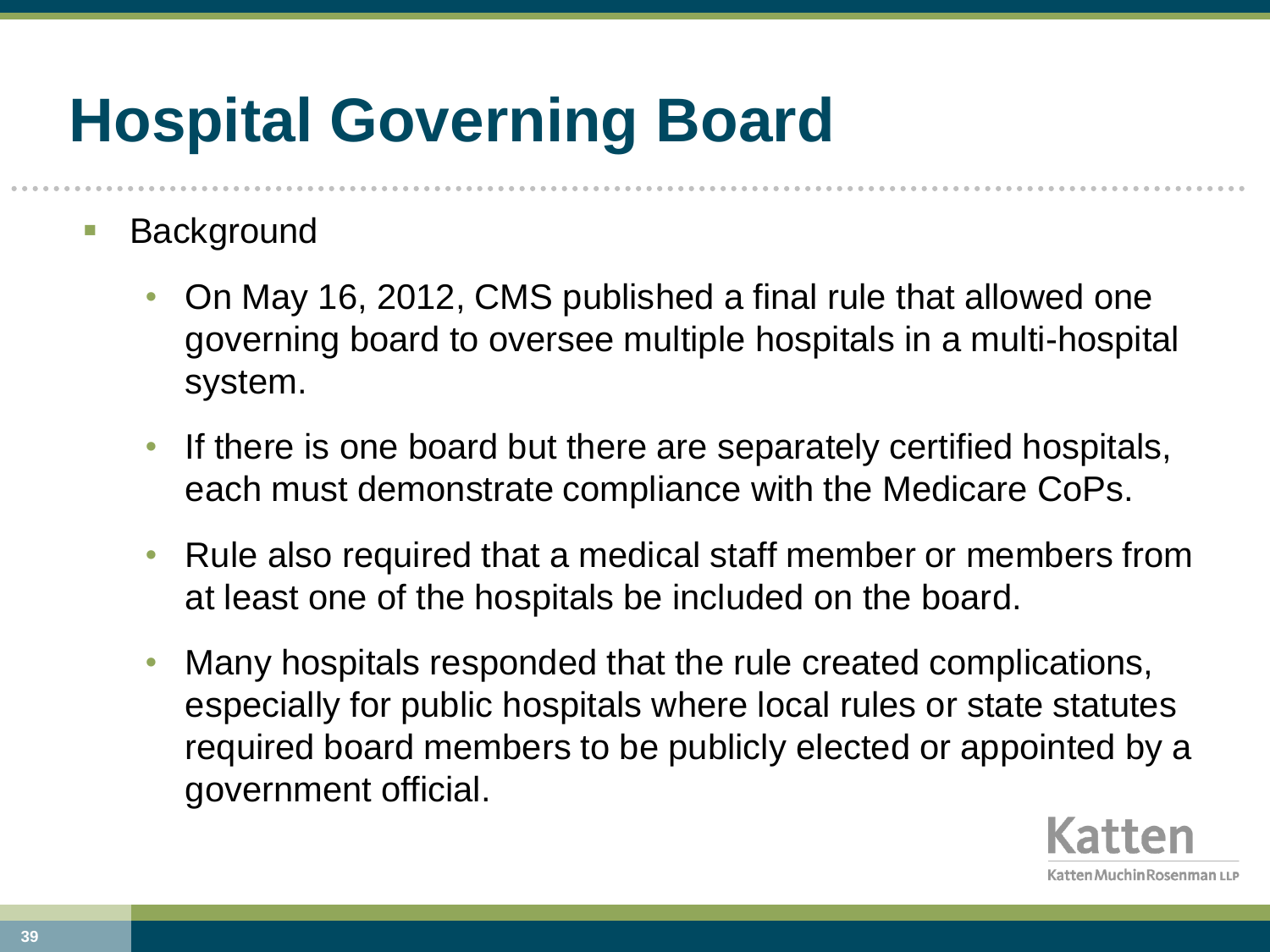- **Final Rule and CMS September Guidance** 
	- Hospitals are not required to have physician board members.
	- If hospital chooses this option, it must:
		- Consult directly with the individual who is assigned the responsibility for the organization and conduct of the medical staff – probably the medical staff president.
		- "Direct consultation" means that the board or a subcommittee meets either face-to-face or via a live telecommunications system.

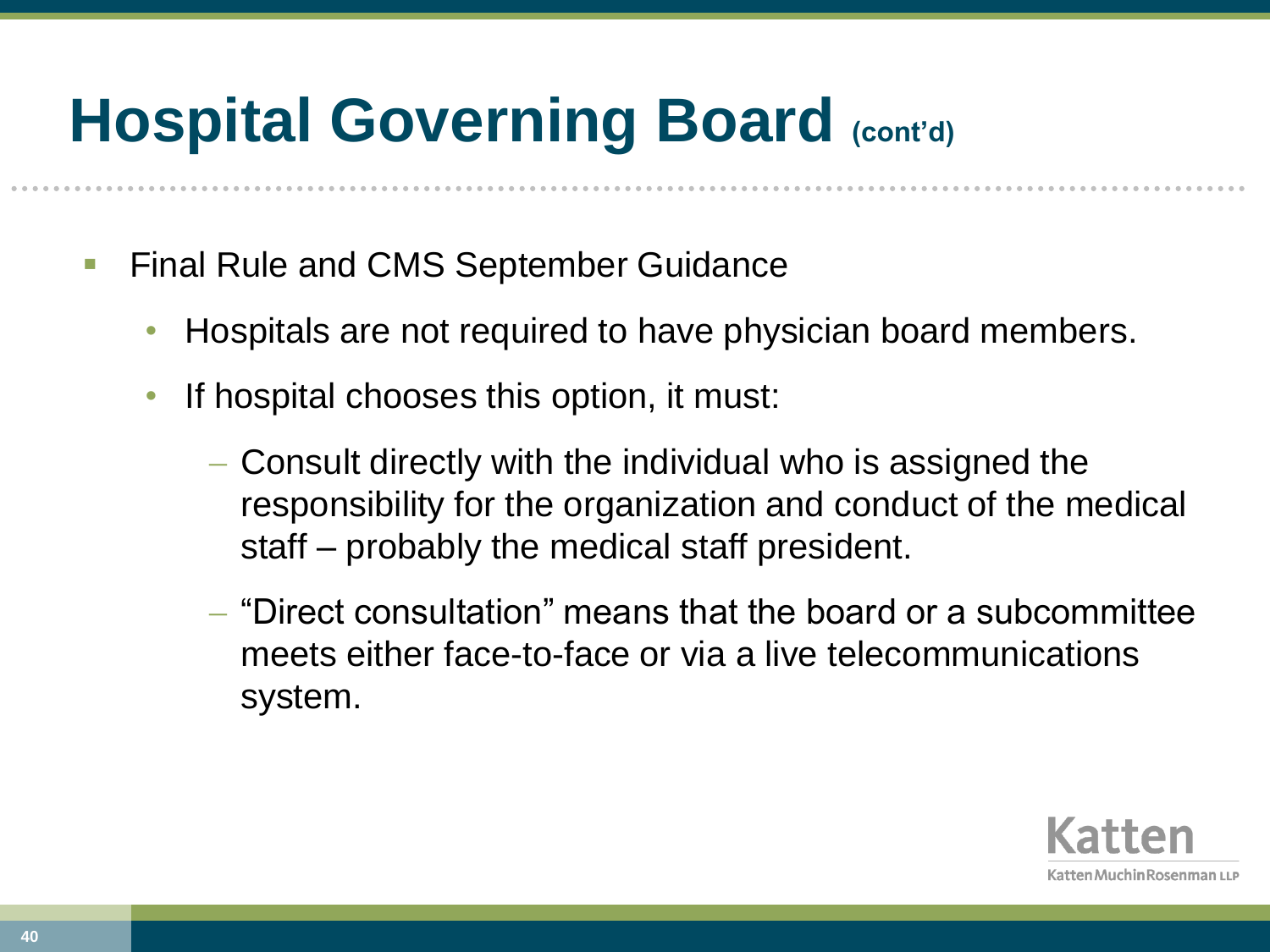- Consultations must occur periodically, but at least twice a year.
- Must include discussions related to quality of patient care provided at the hospital, such as specific population needs, scope and complexity of hospital services and development of performance improvement standards.
- **If a multi-hospital system, consultations must be with the responsible** physician of each hospital medical staff.
- **Hospital must evidence and document that it has been appropriately** responsive to requests from medical staff representative regarding quality of care issues.

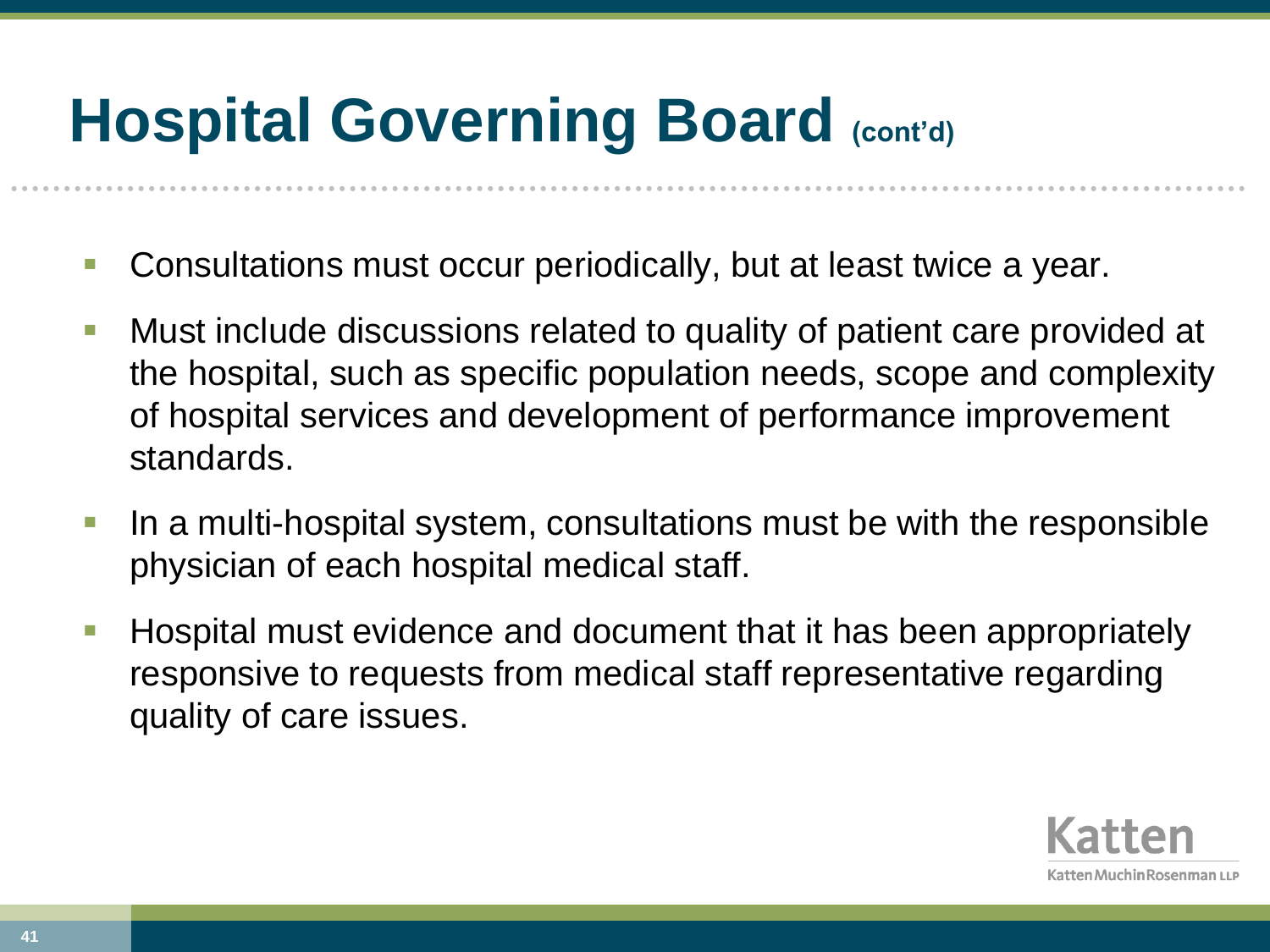- In a multi-hospital system, the requirement can be met by means other than a separate meeting with the representative from each hospital medical staff, such as through a committee structure and teleconferencing BUT issues for each hospital must be addressed.
- If medical staff members have opted for a unified staff, the board can meet with leader of the medical staff to fulfill this requirement, but the leader needs to be aware of the concerns or views of members practicing at each separately certified member hospital.
- Requirement can be met if there is a medical staff representative on the board if
	- the representative or his/her designee is responsible for the organization and conduct of the hospital's medical staff
	- there are periodic meetings to discuss matters of the quality of medical care delivered at the hospital.
- Boards clearly can have more than one physician member.

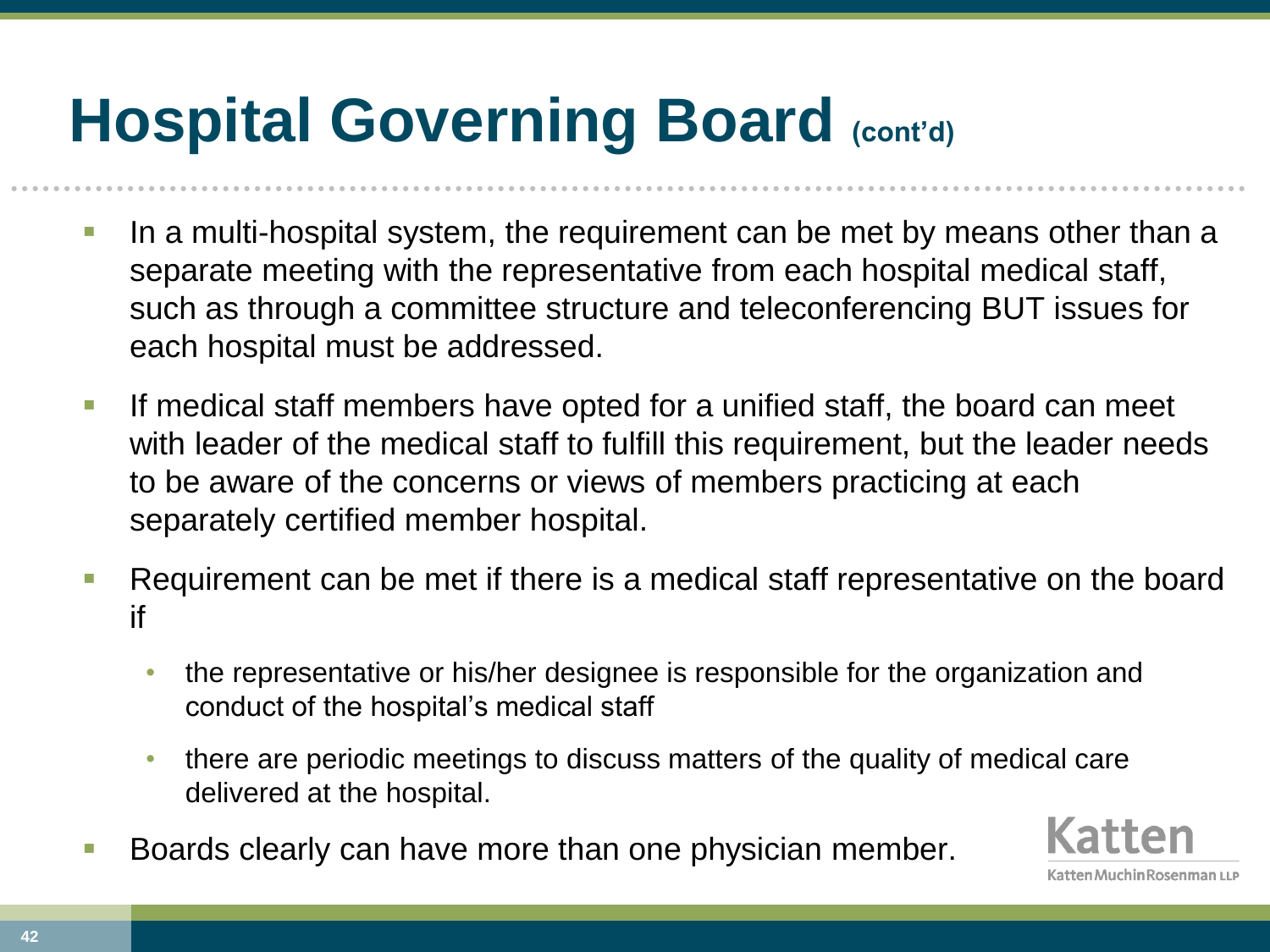- Impact and Recommendations
	- If the entity is not a public hospital or other hospital which requires election or appointment to board by a government official, then best practice is to have medical staff representation.
	- Based on the description of the responsible physician, appointment of the president of the medical staff will meet this requirement.
	- "Direct consultation" is still required whether or not there is medical staff representation on the board.
	- Hospital must document that these consultations occurred—such as minutes, agenda, parties present—and that matters related to the quality of patient care were discussed.

atten Muchin Rosenman ۱۱ ۱

**43**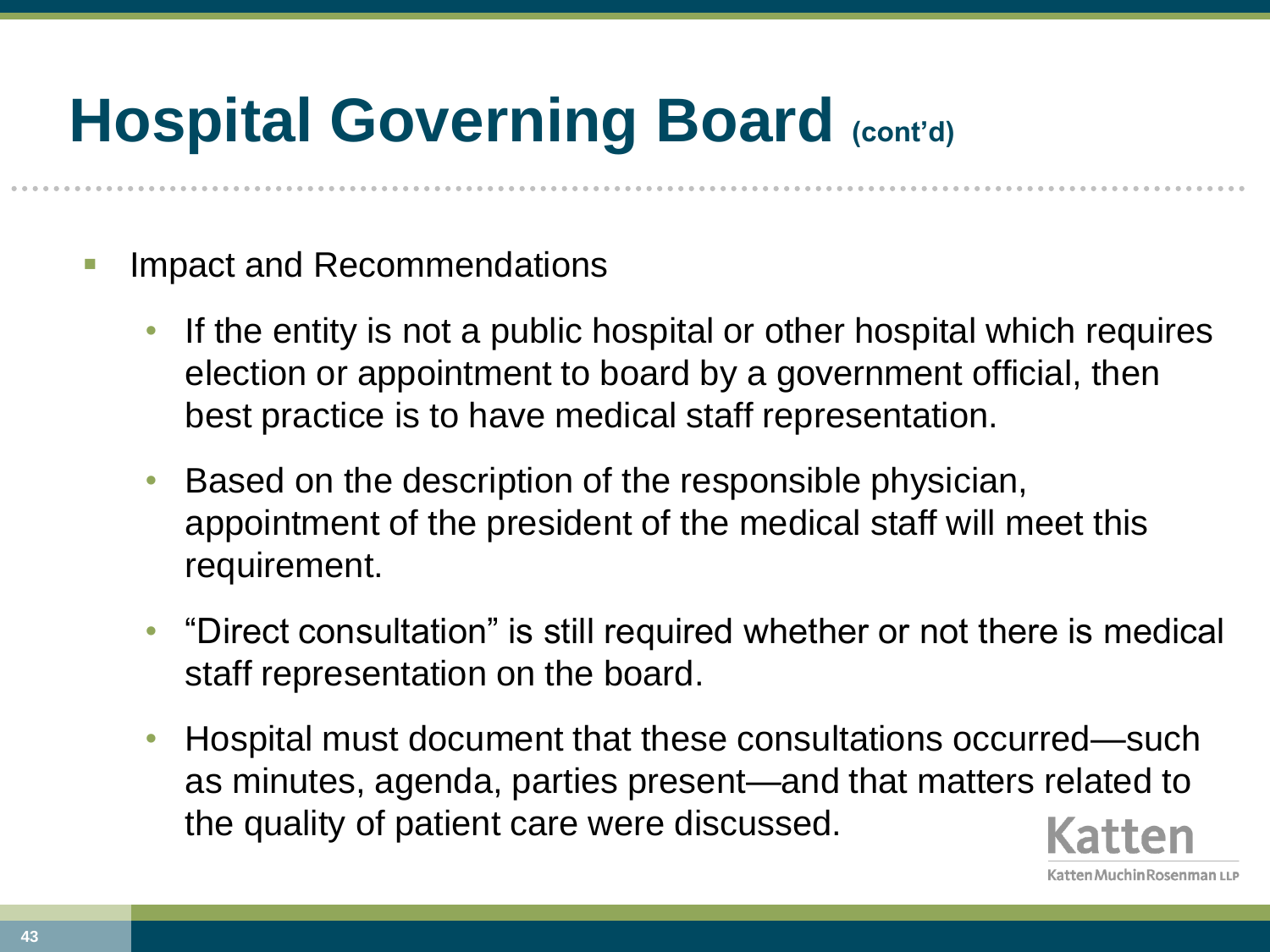- Must decide whether to utilize full board or a board committee.
- In a multi-hospital system, depending on the number of hospitals, a committee approach could be utilized, whether by region or state or as a whole, but could be difficult to manage given divergent issues, different patient population and other unique factors.
- Board or board committee could be split up to meet with medical staff representatives.

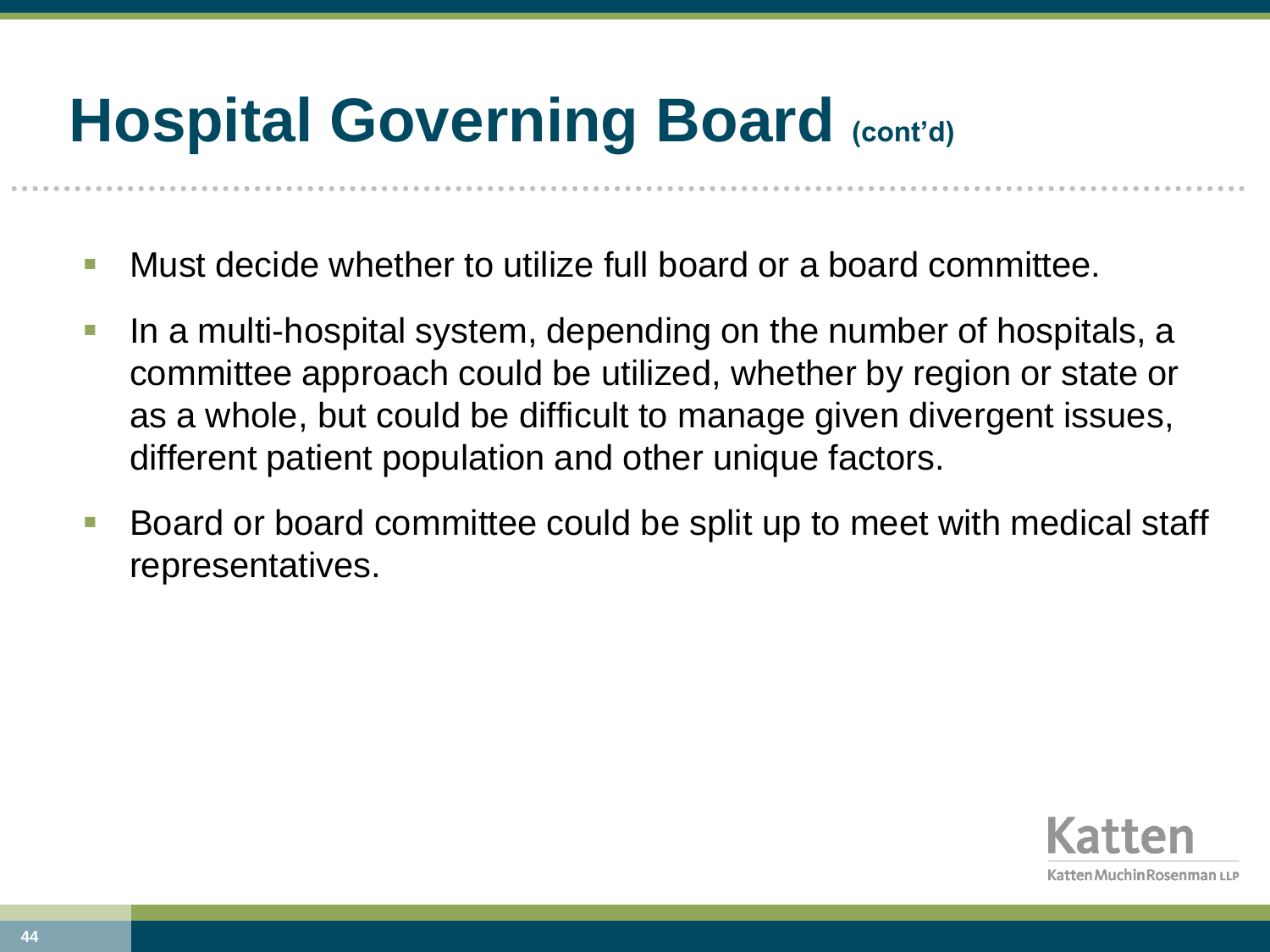- **Decide which committee best suits this requirement.**
- Will likely need to modify both the corporate and medical staff bylaws depending on course of action.
- Can adopt uniform bylaws or policies across multi-hospital system, but must specifically reference each participating hospital.
- **Minutes of governing body must be written so that its actions apply to** a specific certified hospital.

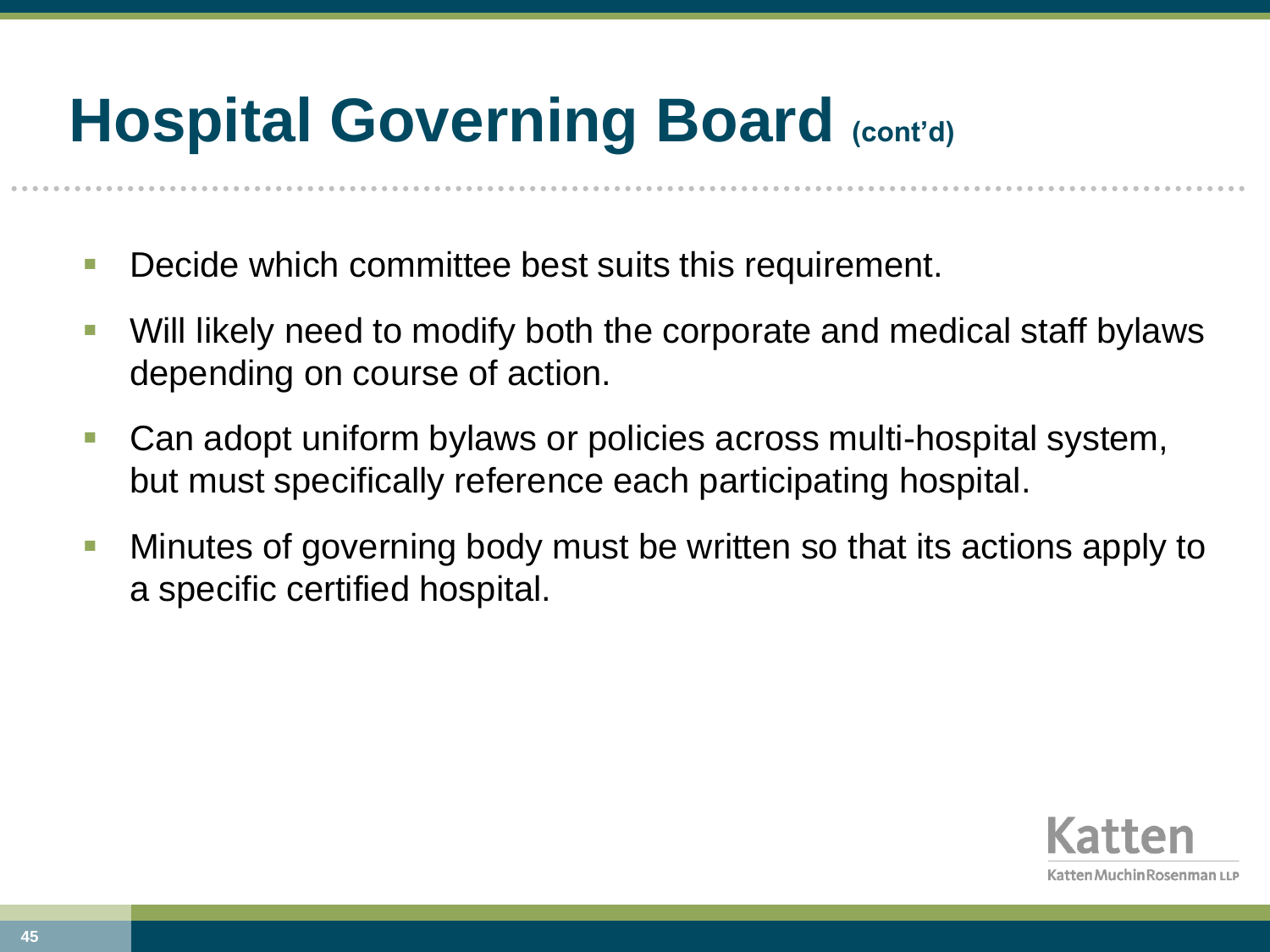- Departments of separately certified hospitals with a single board cannot be operated in an integrated manner. For example, each must have its own nursing service.
- **Policies can be identical but services have to be separate.**
- There must be a specific QAPI program for each program but can use same quality indicators or method to track adverse events – need specific hospital results.

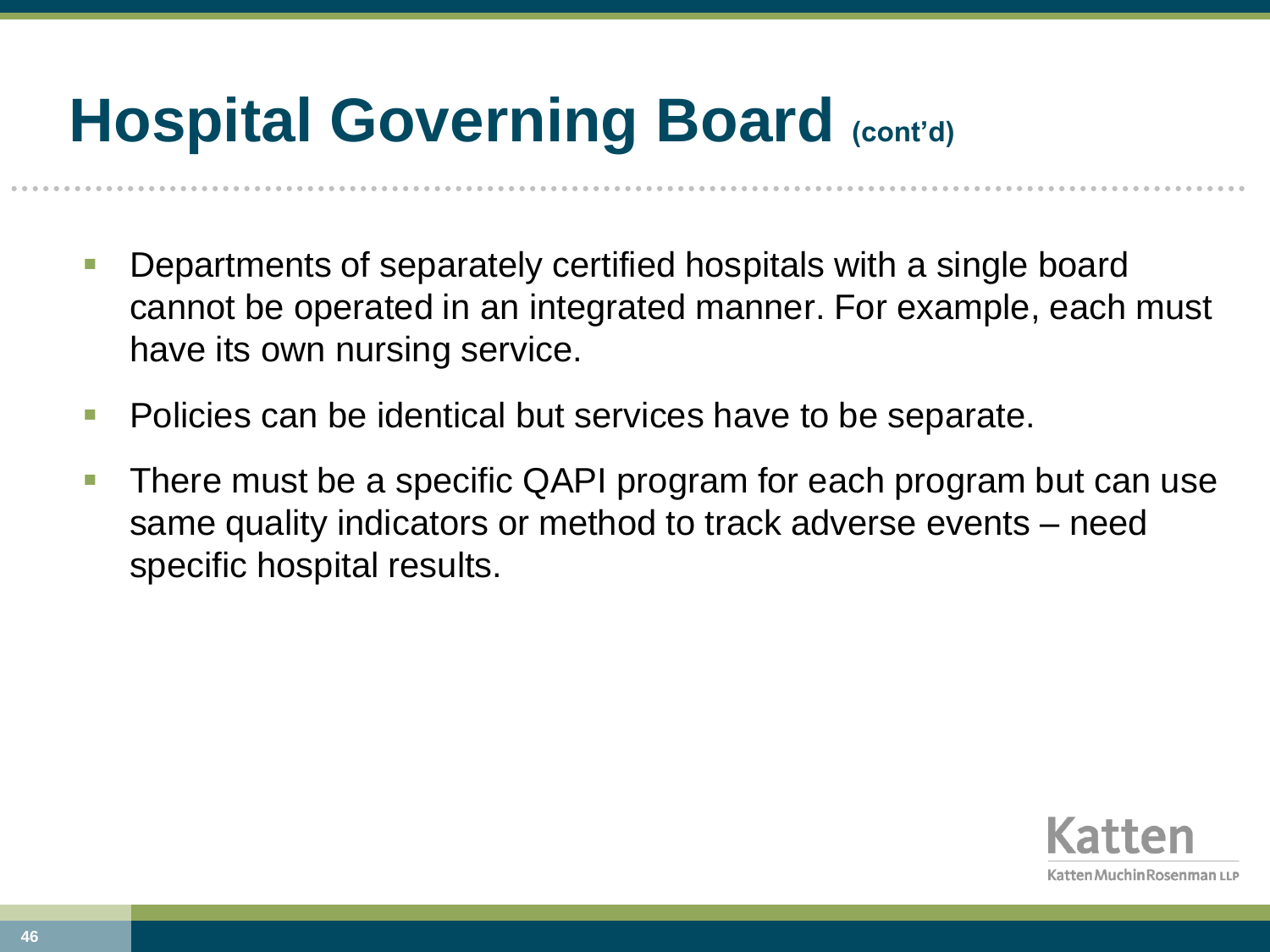### **Hospital Medical Staff - Membership**

- Background
	- The May 16, 2012 final rule on the permitted composition of the medical staff was confusing with regard to the use of "nonphysician practitioners" because it inadvertently excluded other practitioners from medical staff membership.
	- The requirement that the medical staff must include DOs and MDs also suggested that other practitioners were excluded even if they met the state's definition of "physician."

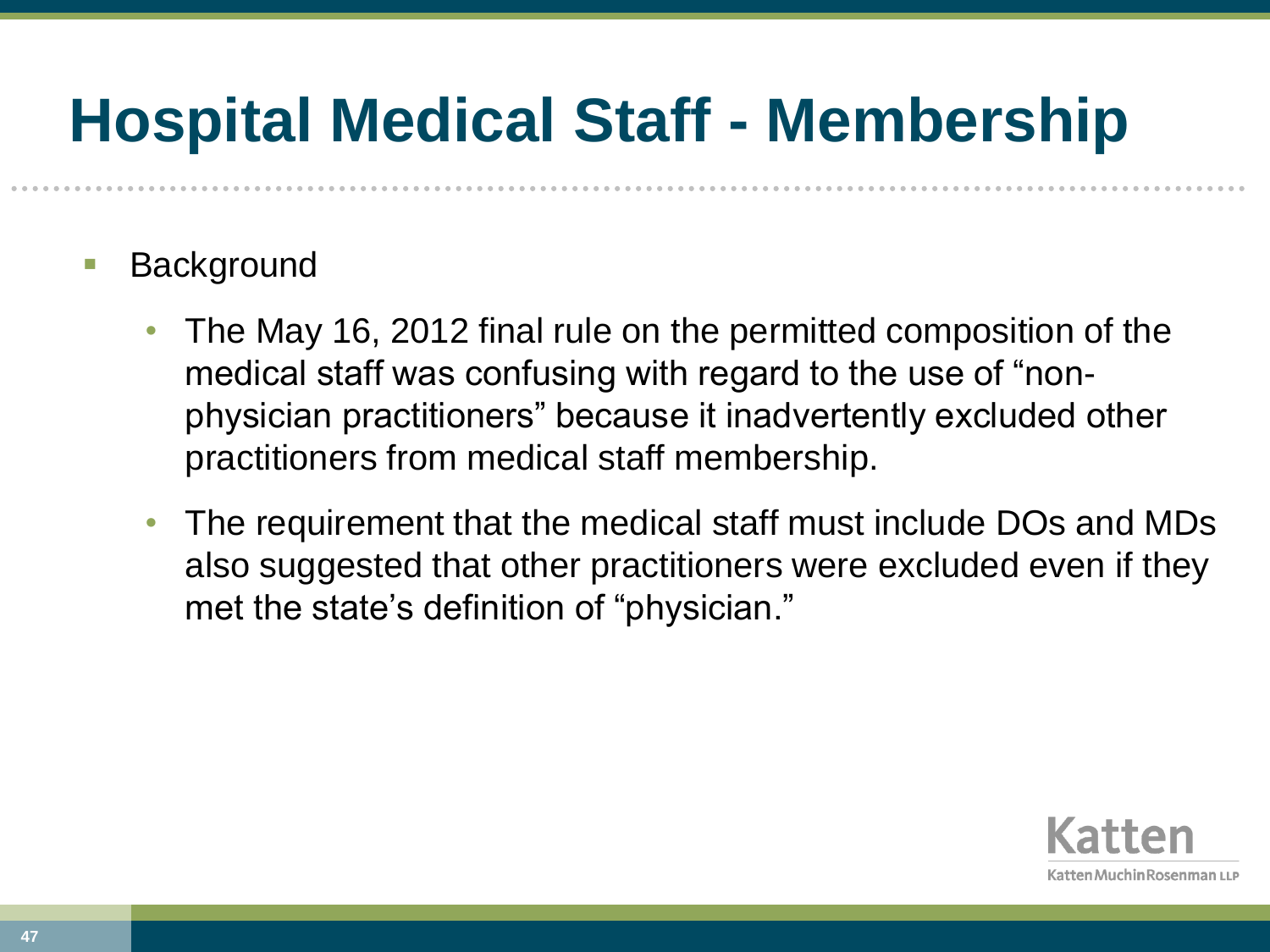# **Hospital Medical Staff – Membership**

**(cont'd)**

- Final Rule
	- The medical staff must be composed of MDs and DOs.
	- In accordance with state law, including scope of practice laws, the medical staff may also include other categories of physicians, i.e., dentists, podiatrists, and non-physician practitioners, who also are determined to be eligible by the board, i.e., APNs, PAs.
	- New York medical staff shall be composed of persons practicing medicine (MDs, Dos) "and may be composed of other licensed and currently registered health care practitioners appointed by the governing body."
- Impact and Recommendations
	- Hospitals are not required to put anyone other than MDs and DOs on the medical staff, even if permitted to do so under state law.
	- Consider expanding membership if permitted under state law.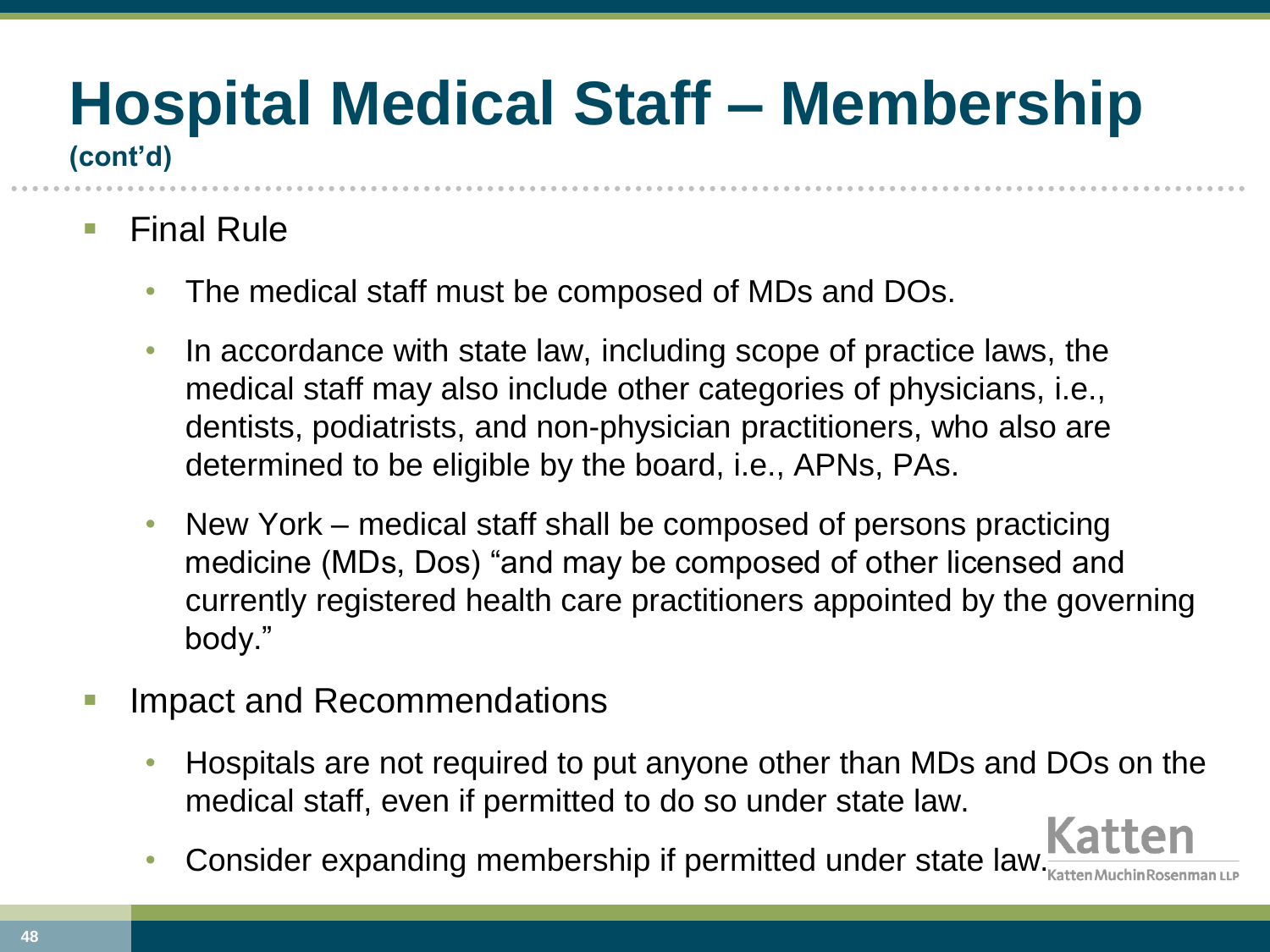#### **Hospital Medical Staff – Membership (cont'd)**

- Board has final say on which categories of physician and nonphysician practitioners are entitled to medical staff membership.
- **Exen if not allowed to be a member of the medical staff, practitioners** can be given clinical privileges as long as they are credentialed and privileged in accordance with the applicable bylaws and policies and the privileges granted are within the scope of permitted practice under state law and as approved by the board.

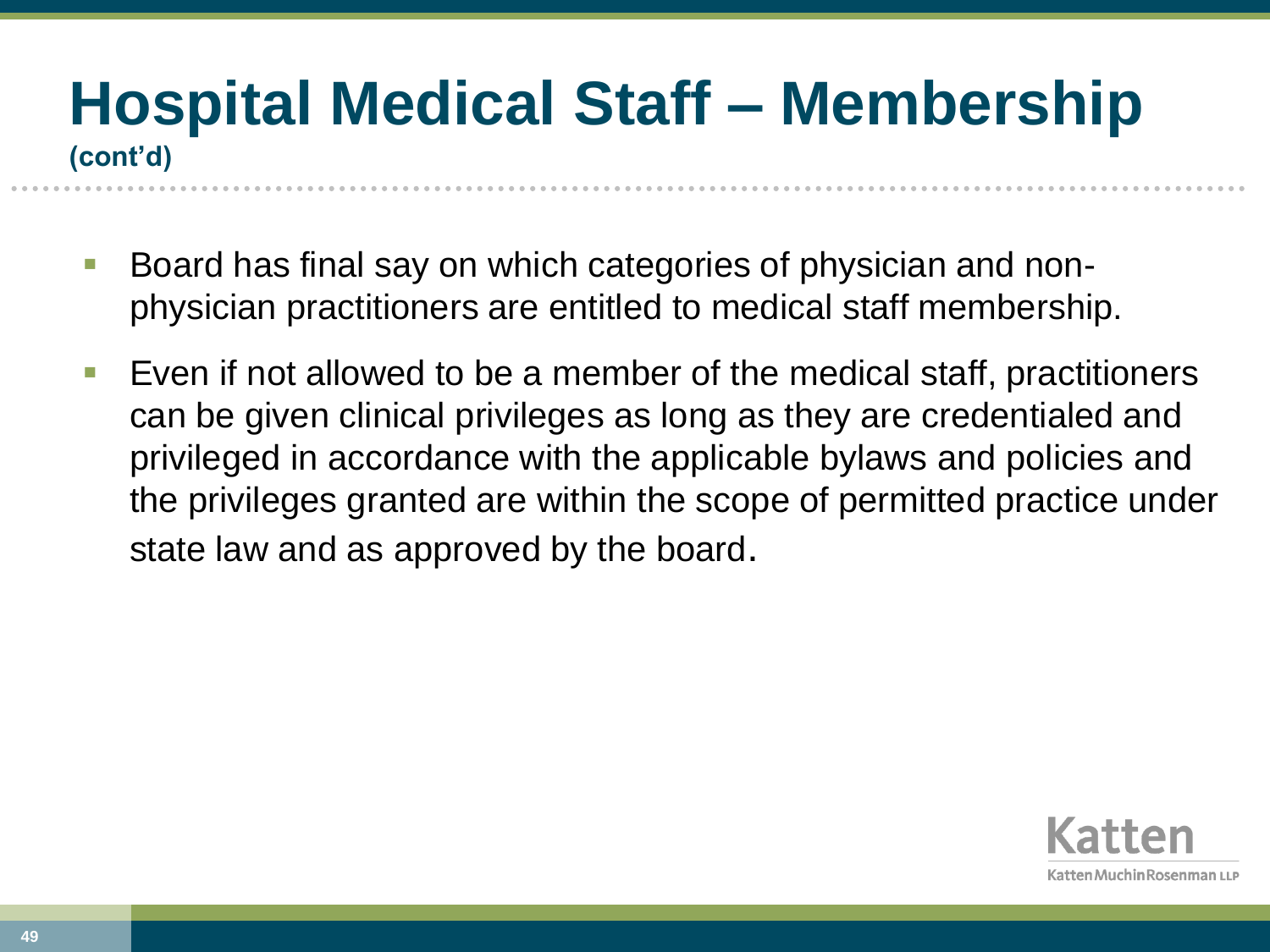- Background
	- Previous rule required that each hospital must have a separate medical staff for each separately certified hospital in a multihospital system.
	- Because the rule was somewhat ambiguous, a number of multihospital systems created a unified and integrated staff.
	- Many of the comments received by CMS from individual physicians as well as state and national physician organizations strongly supported the separate medical staff rule and urged CMS to reinforce the standard and clarify the ambiguity.

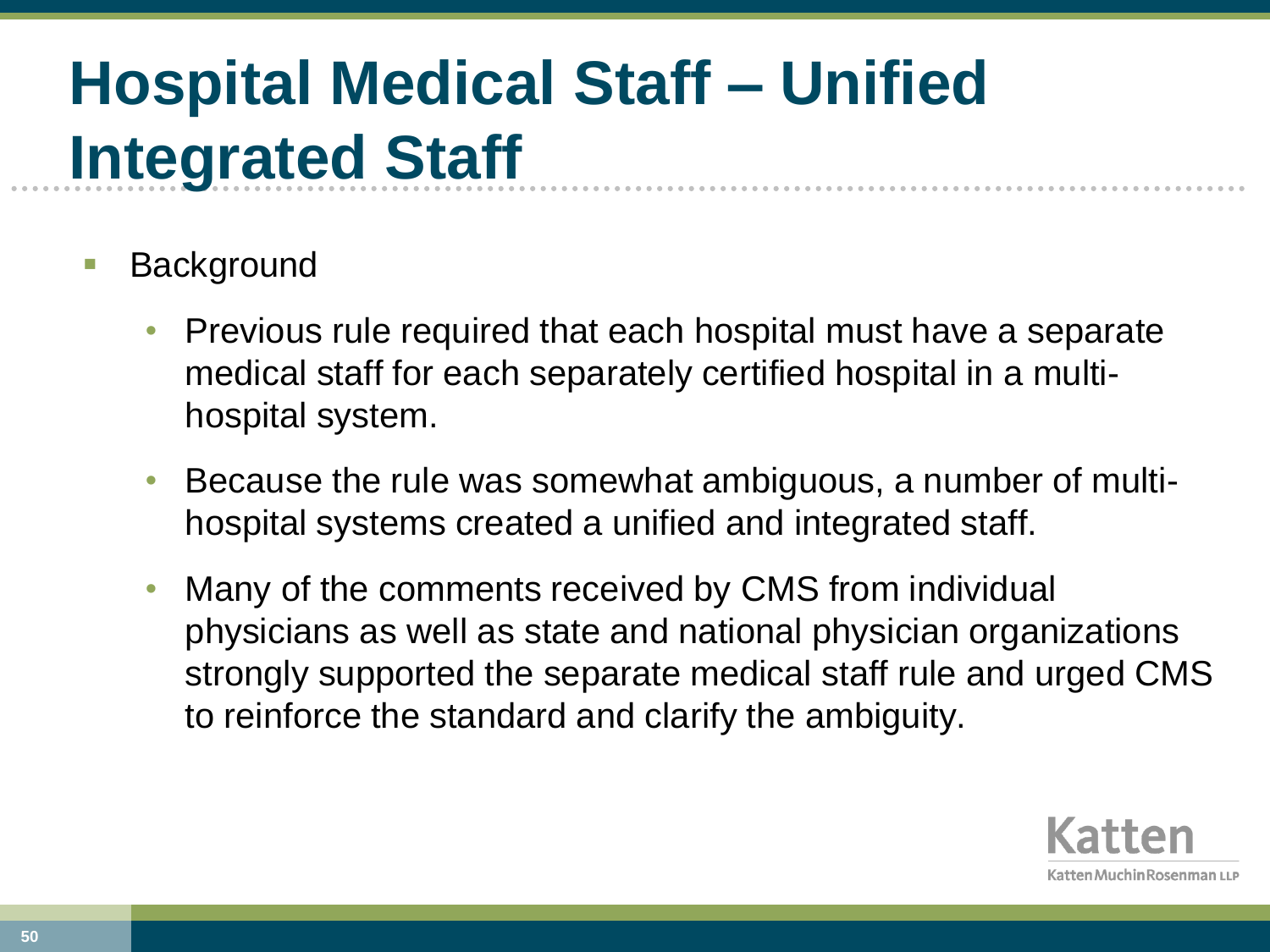- The concern expressed was that the concept of "self governance" under TJC standards would be destroyed and that individual autonomy and local concerns and issues at the hospital would be ignored or not adequately addressed in a unified medical staff.
- **On the other hand, most hospitals and health systems supported** the option of creating a unified and integrated staff. One unidentified Commentator reported that the model "substantially contributed to our success as an integrated delivery system and has accelerated our quality, safety, and efficiency performance."
- As additional support for this claim, it identified significant improvements in lowering in-hospital mortality rates and readmission rates and it had the second lowest congestive heart failure readmission rates in the nation based on published CMS data.

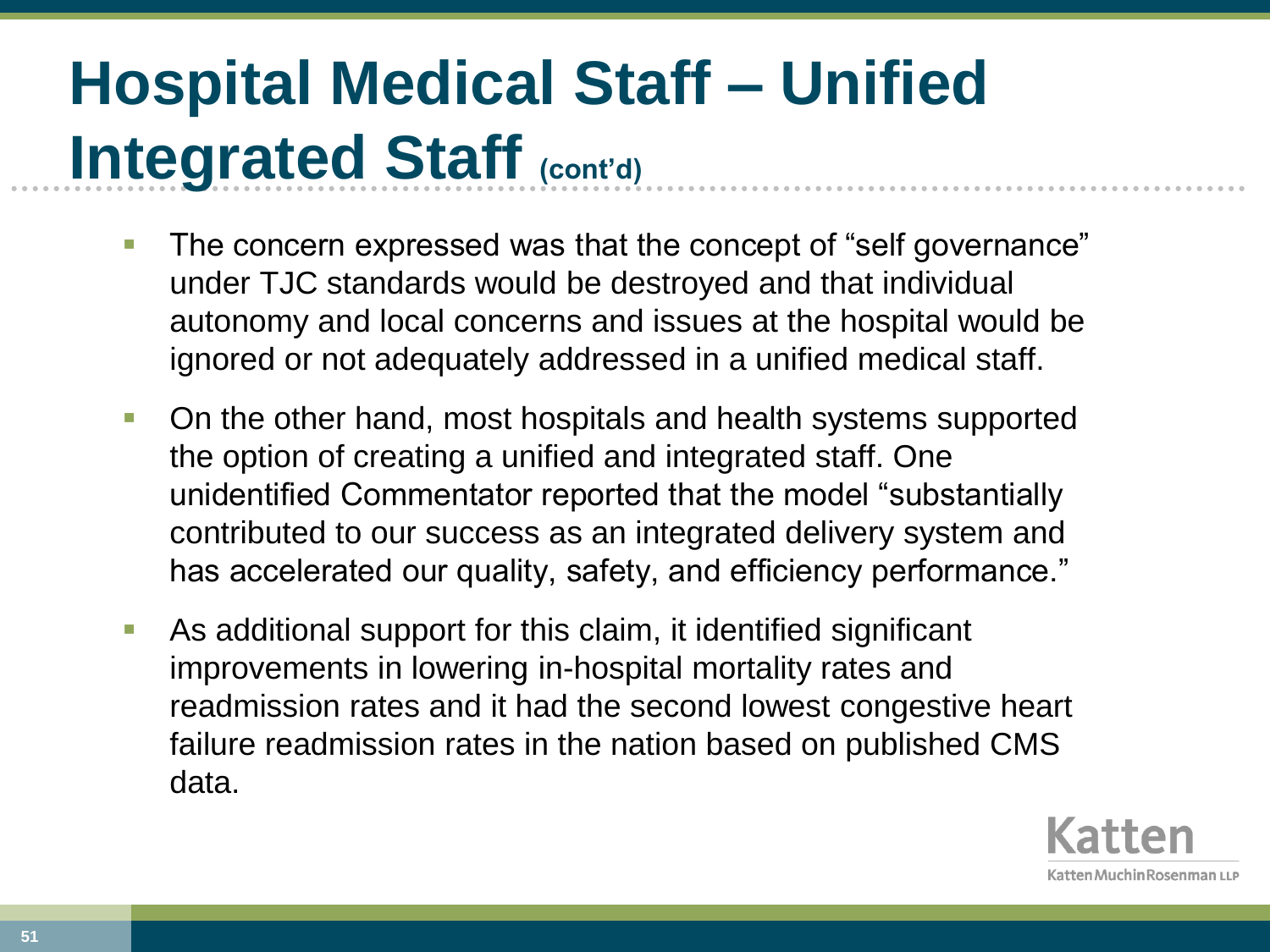- Final Rule
	- Medical staff members of each separately certified hospital in a multi-hospital system must have voted in the majority, in accordance with the bylaws, either to accept or opt out of a unified and integrated staff structure for their hospital.
		- Board must also agree to a unified and integrated staff.
		- Unless otherwise stated in bylaws, this means a majority of those physician members eligible to vote.
		- Telemedicine physicians are not eligible to vote.

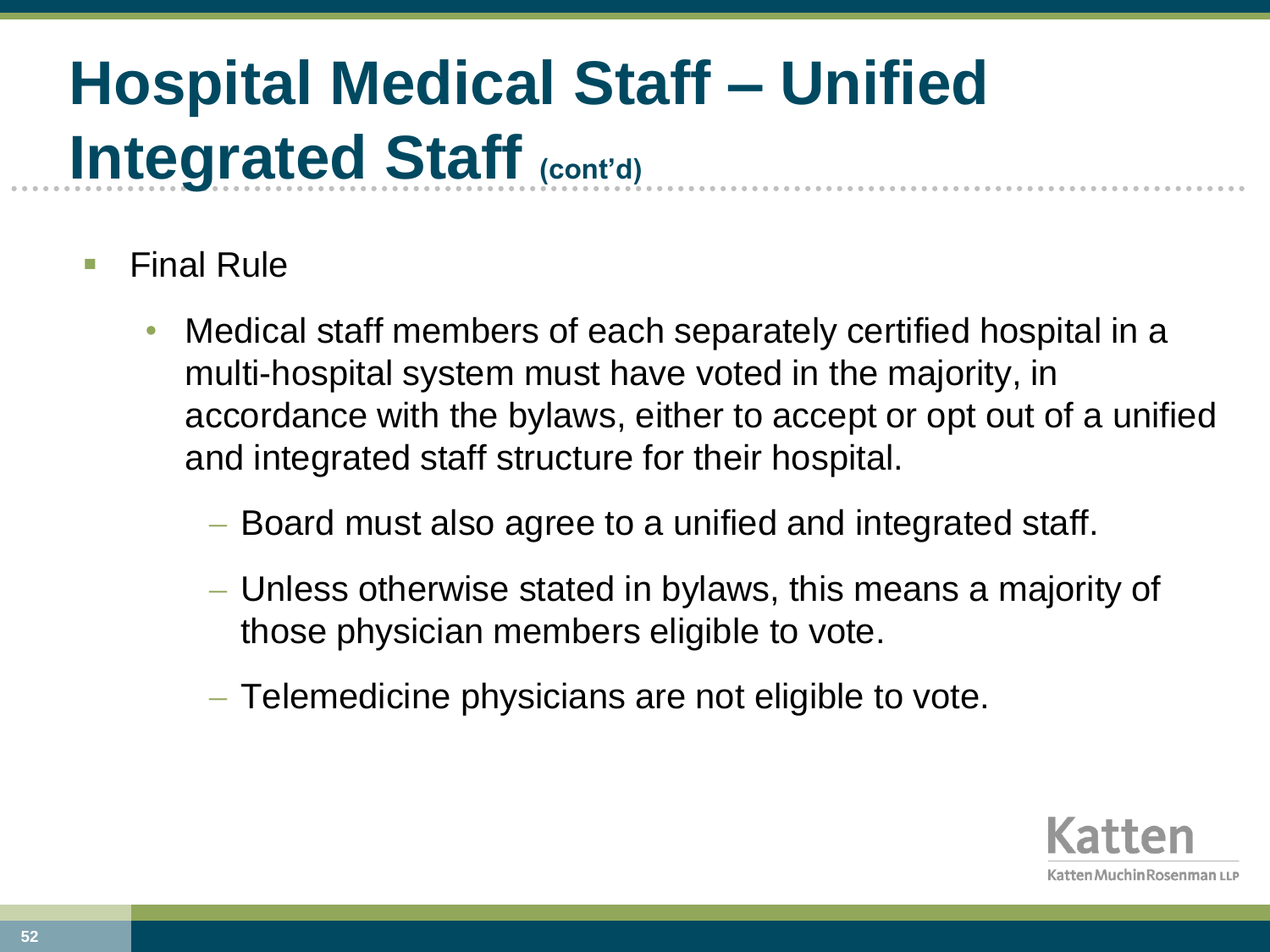- A unified staff has one set of bylaws, rules and requirements that describe its processes for self-governance, appointment, credentialing, privileging, oversight, peer review, and hearing rights as applied to all members of the unified staff; and a process for advising them in writing of their right to opt out.
- The unified staff must be established in a manner which takes into consideration each member hospital's unique circumstances and any significant differences in patient populations and services offered at each hospital.

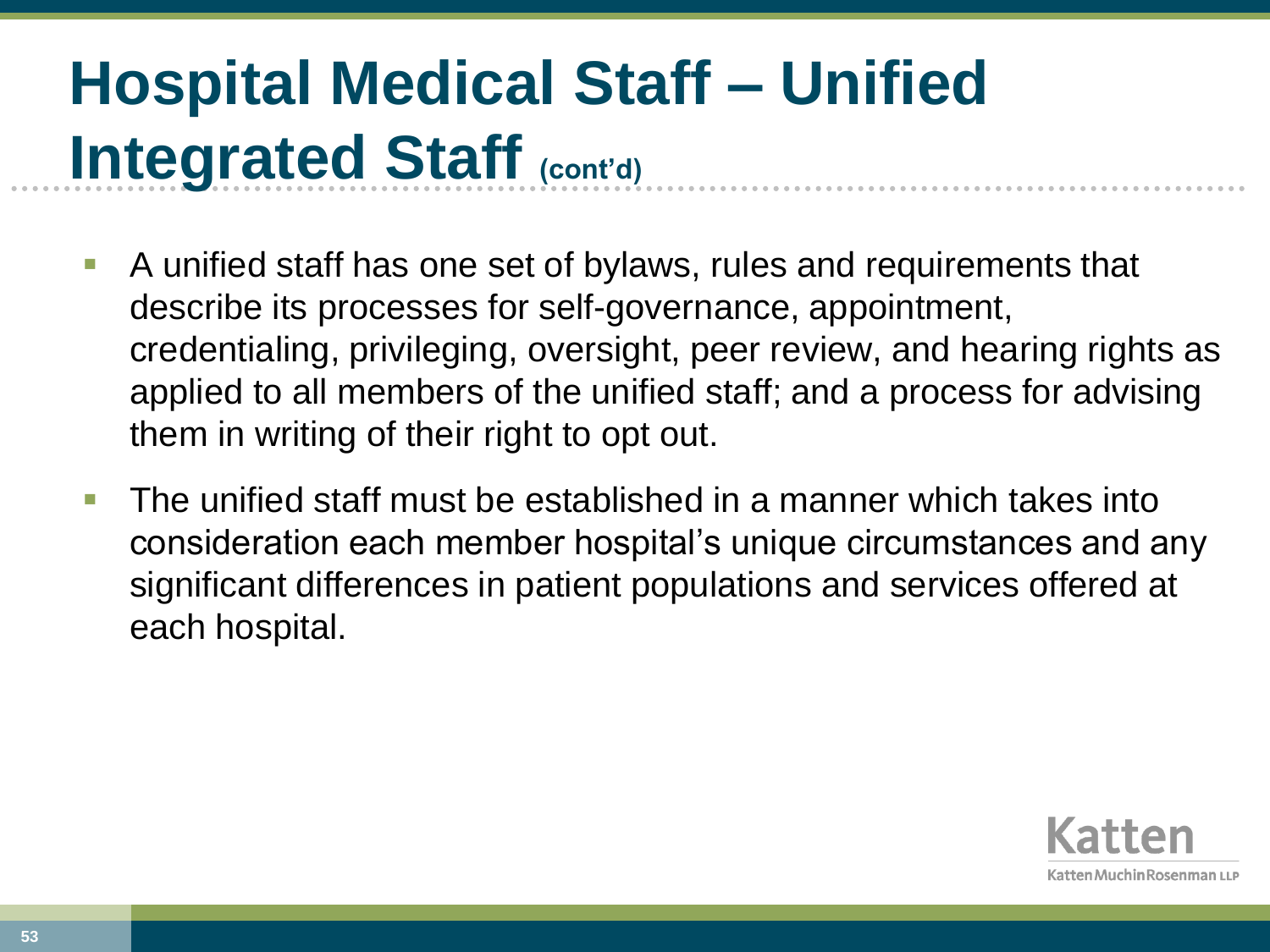- The unified staff:
	- Establishes and implements policies and procedures to ensure that the needs and concerns expressed by medical staff members at each hospital are given due consideration.
	- Mechanisms must be in place to ensure that issues localized to particular hospitals are considered and addressed.
- Separately certified hospitals that share a single integrated staff must also share one governing body.

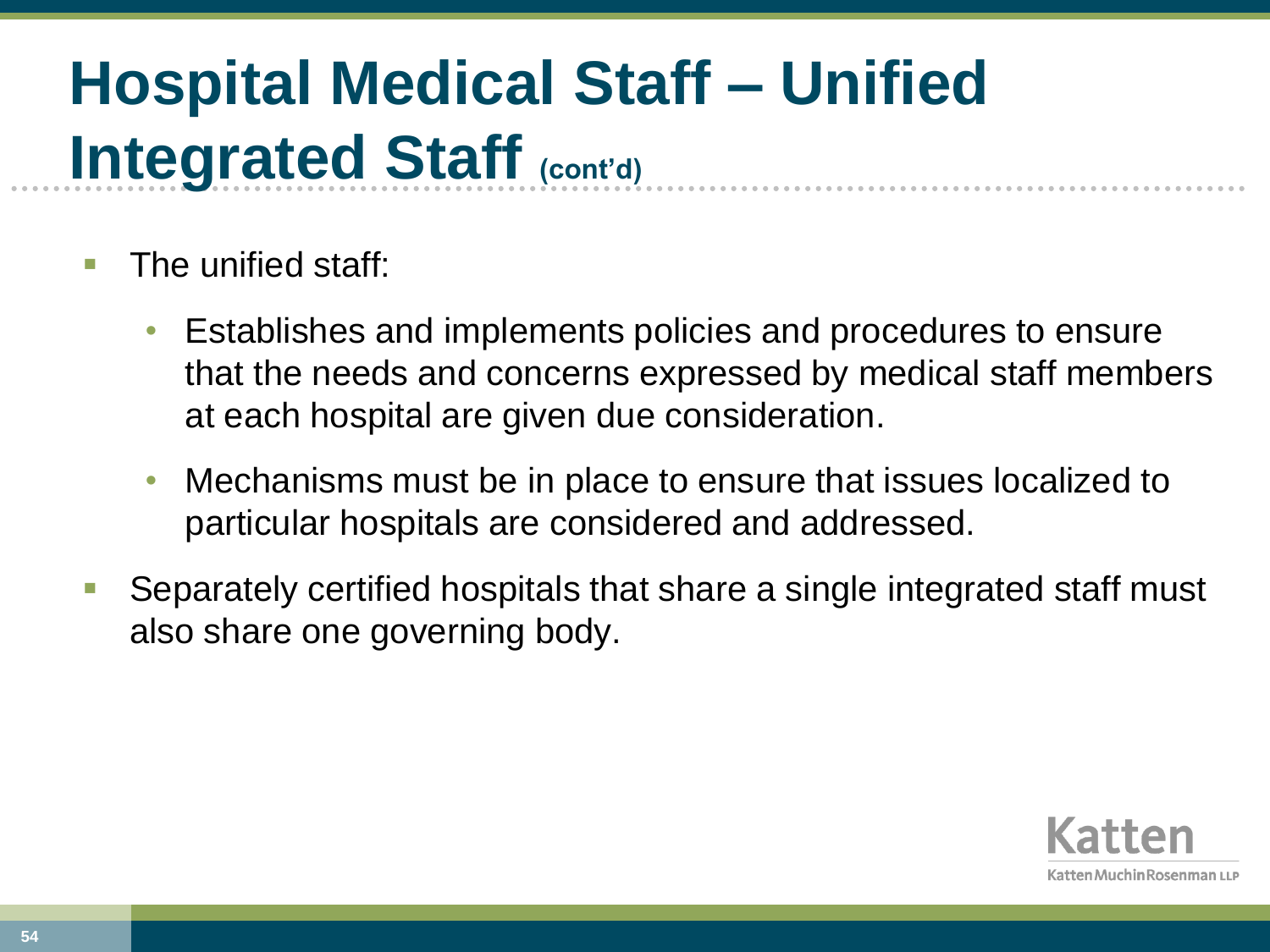- A multi-campus hospital is not a multi-hospital system and therefore can only have one medical staff and not separate staffs at each hospital.
- **The option to use a single unified staff has to be permitted under state** law.
- The choice of whether to opt in or opt out of a single unified staff in a multi-hospital system is not an all-in or all-out option. The system can have staffs which have made different choices.

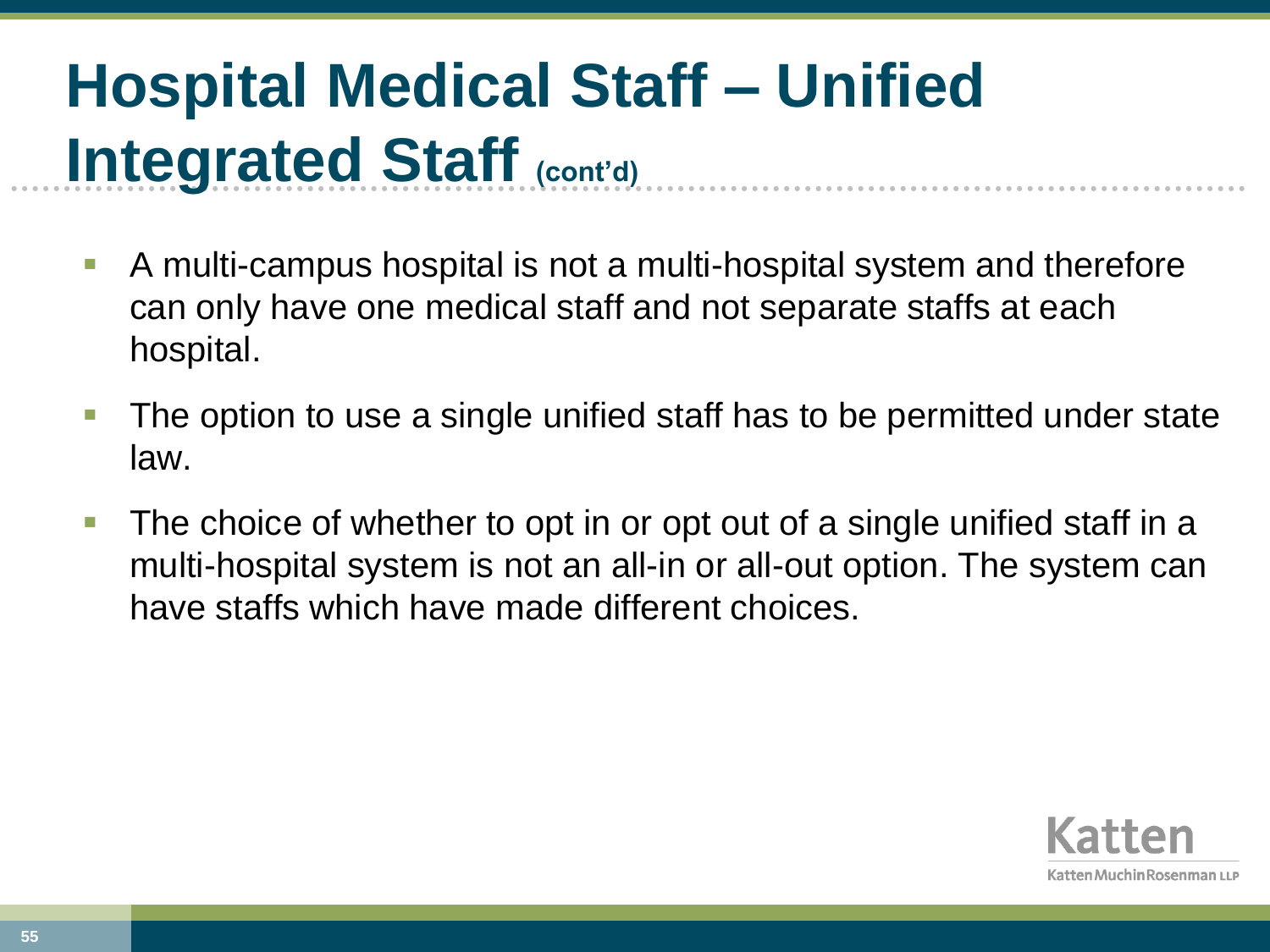- A system which had a unified medical staff prior to July 11, 2014, when the standard became effective, will serve as evidence of its election to approve this structure – no new vote is required (the standard assumes a prior vote took place).
- For a system that had a unified staff prior to July 22, 2014, bylaws need to be amended within six months to reflect requirements of §482.22(b)(4)(i-iv). Nothing precludes the ability to conduct a vote prior to completion of bylaw amendments.
- All system governing bodies which select this option, whether before or after July 11, 2014, must still review and document that this election was made and that the decision does not conflict with state or local laws or regulations.
	- CMS surveyors will request this documentation.

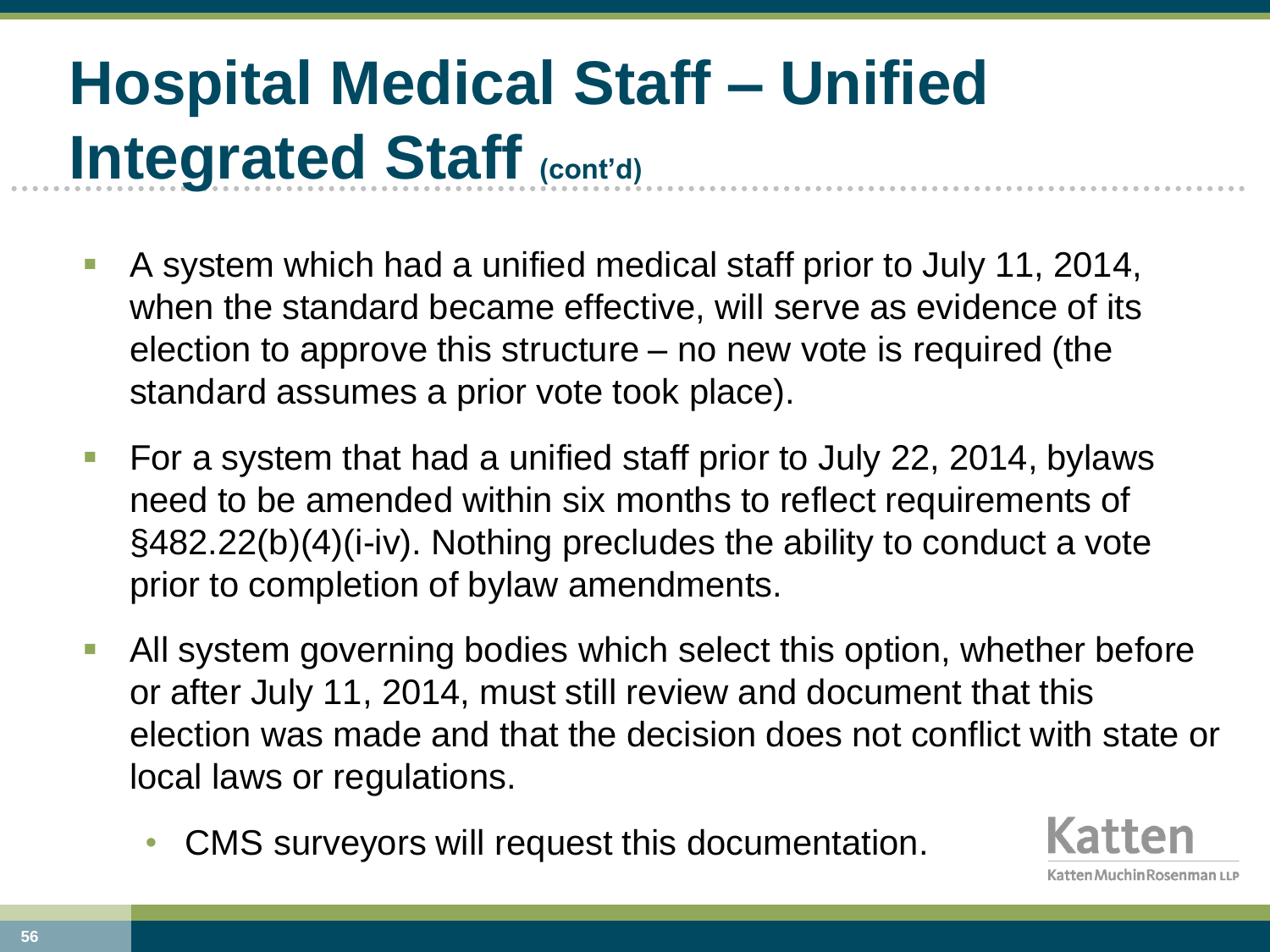- Must also inform medical staff members of their right to opt out.
- Privileges given to practitioners need to be specific to each practitioner and to each hospital where he or she exercises privileges and the services offered there.
- **Process for medical staff to opt in or opt out must be in the bylaws of** all system hospitals, even hospitals where the medical staff is not participating in a unified staff.
- **Depending on state law, the unified medical staff bylaws, rules and** regulations can be in addition to or a substitute for hospital-specific ones, but cannot conflict.

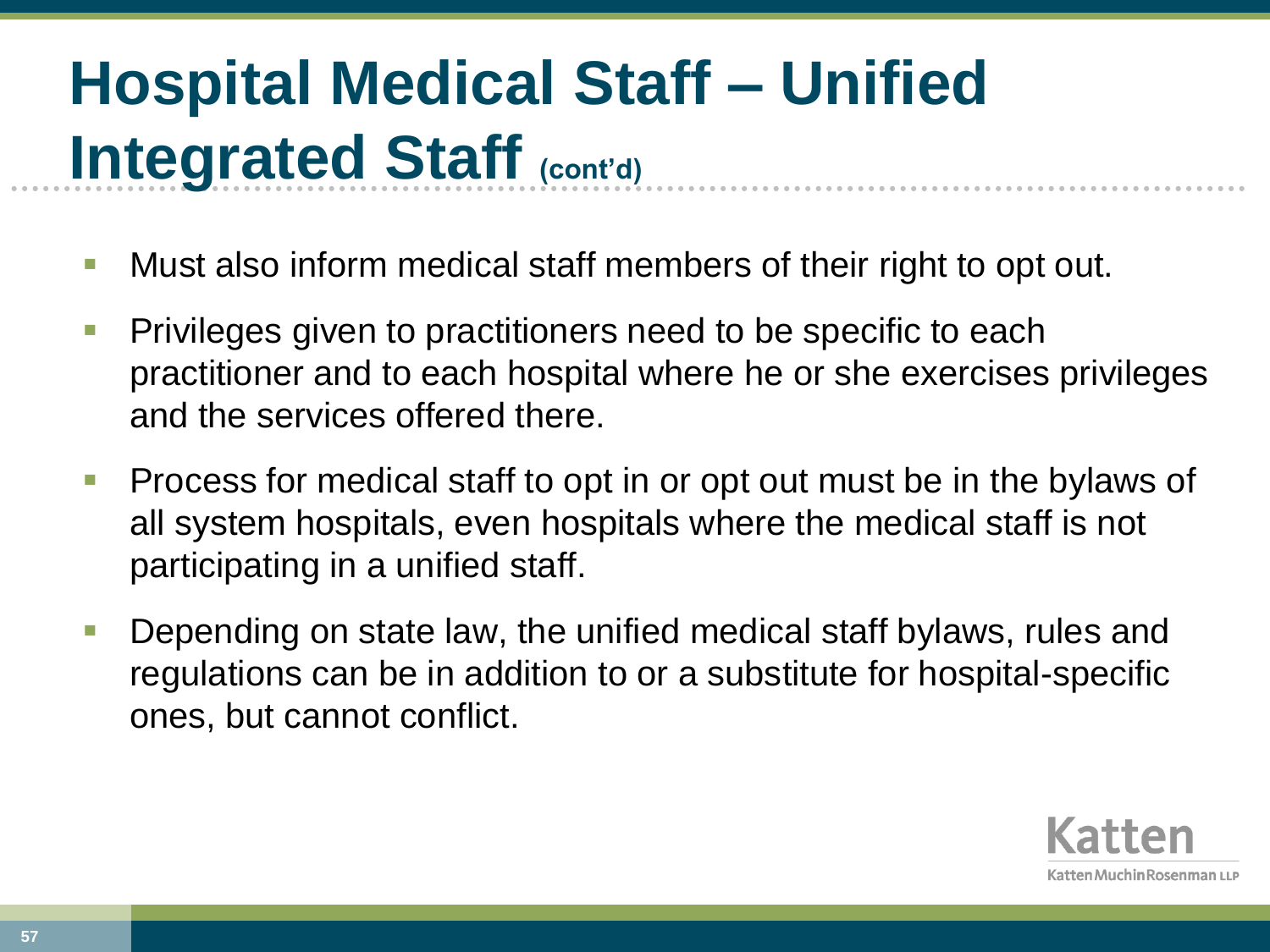- Medical staff and board has the flexibility of determining the details of the voting process.
	- How the opt-in or opt-out vote can be requested.
	- What categories of membership holding privileges to practice onsite can vote.
	- Whether voting will be in writing and by open or secret ballot.
	- Method cannot be more restrictive than currently afforded under bylaws when considering and voting on amendments—i.e., it cannot require approval by two-thirds of voting members if only a majority is required.

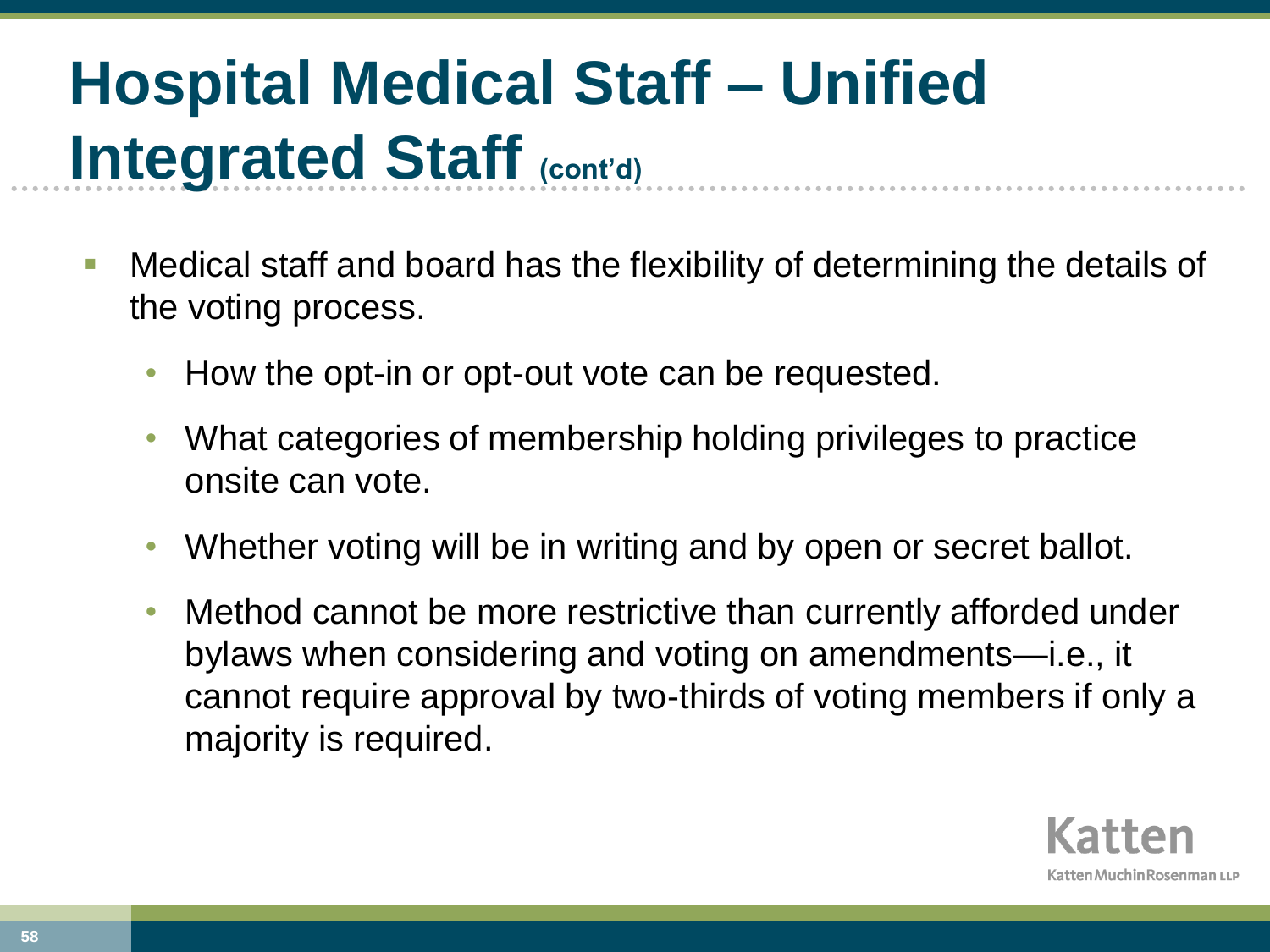- Cannot require as a condition of opting out a petition signed by the same number of voting members as would be required for a successful opt-out vote.
- When a hospital system has a unified medical staff and a medical staff has exercised its right to hold a vote on opting out, the decision cannot be delegated solely to the unified medical executive committee, even if the MEC is otherwise given this authority for other matters pursuant to the bylaws. Eligible members must still be able to vote.
	- But if the system has a separate medical staff and is voting on whether to opt in to a unified staff, the vote can be made by the MEC if bylaws give it this right.

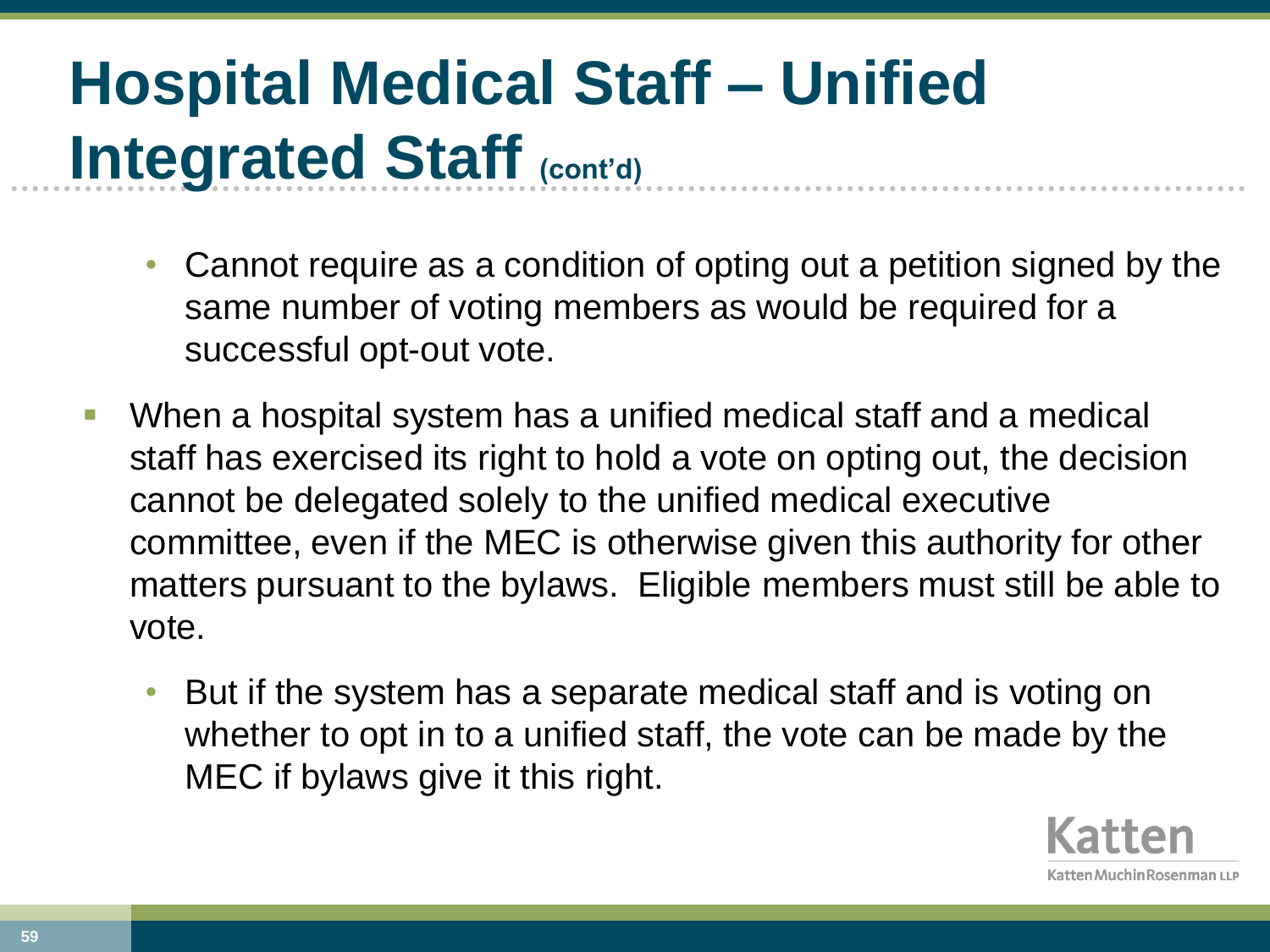- Minimal intervals between consideration of an opt-in or opt-out vote can be established but cannot be longer than two years.
- Guidance does not say whether Board has the right to veto or not accept opt-out vote.
- Policies and Procedures
	- Given the likely differences between system hospitals, the expectation is that these differences and the varying needs will be reflected in the policies and procedures of each hospital.

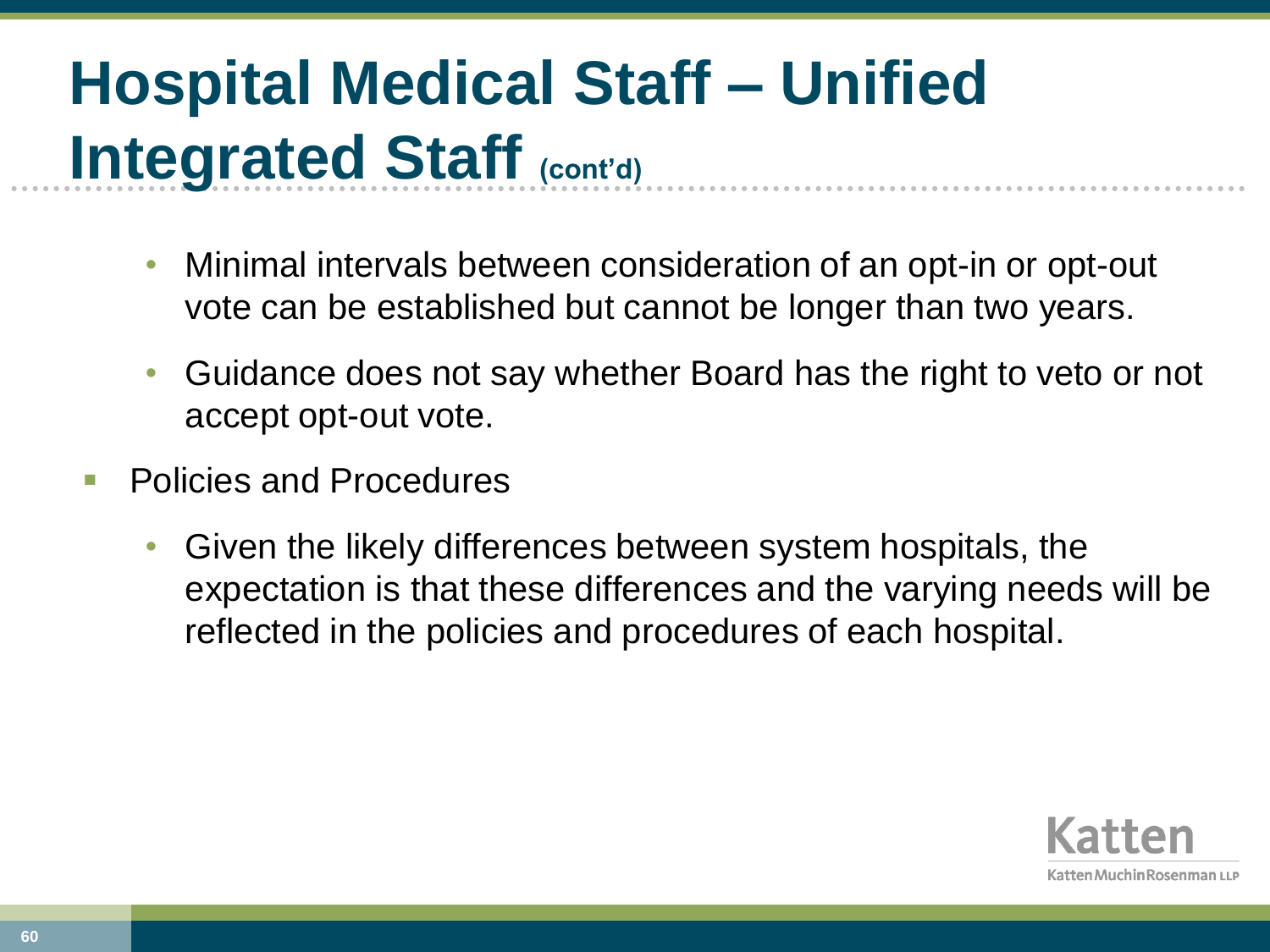- There can be system wide standards, but they must reflect uniqueness of each facility where appropriate.
- **Data collected and results (for example, for the QAPI program) must** be hospital-specific.
- **Nust have written policies and procedures in place that address how** the unified staff addresses needs and concerns of its practicing members relating to patient needs and healthcare quality.

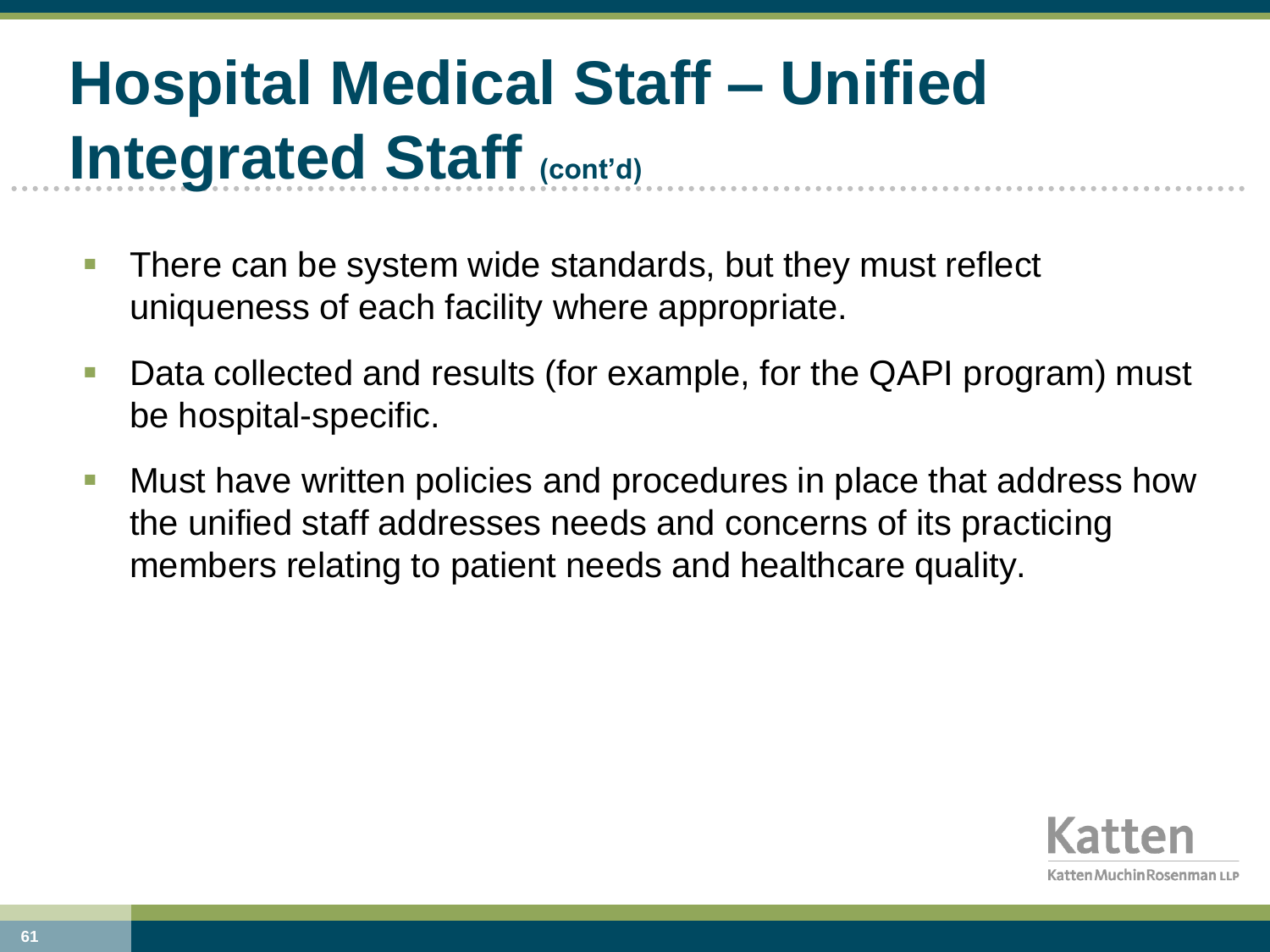- Written policy must cover:
	- A process for raising local concerns and needs
	- How members are informed about the process
	- A process for referring concerns and needs to an appropriate committee
	- Must document outcome

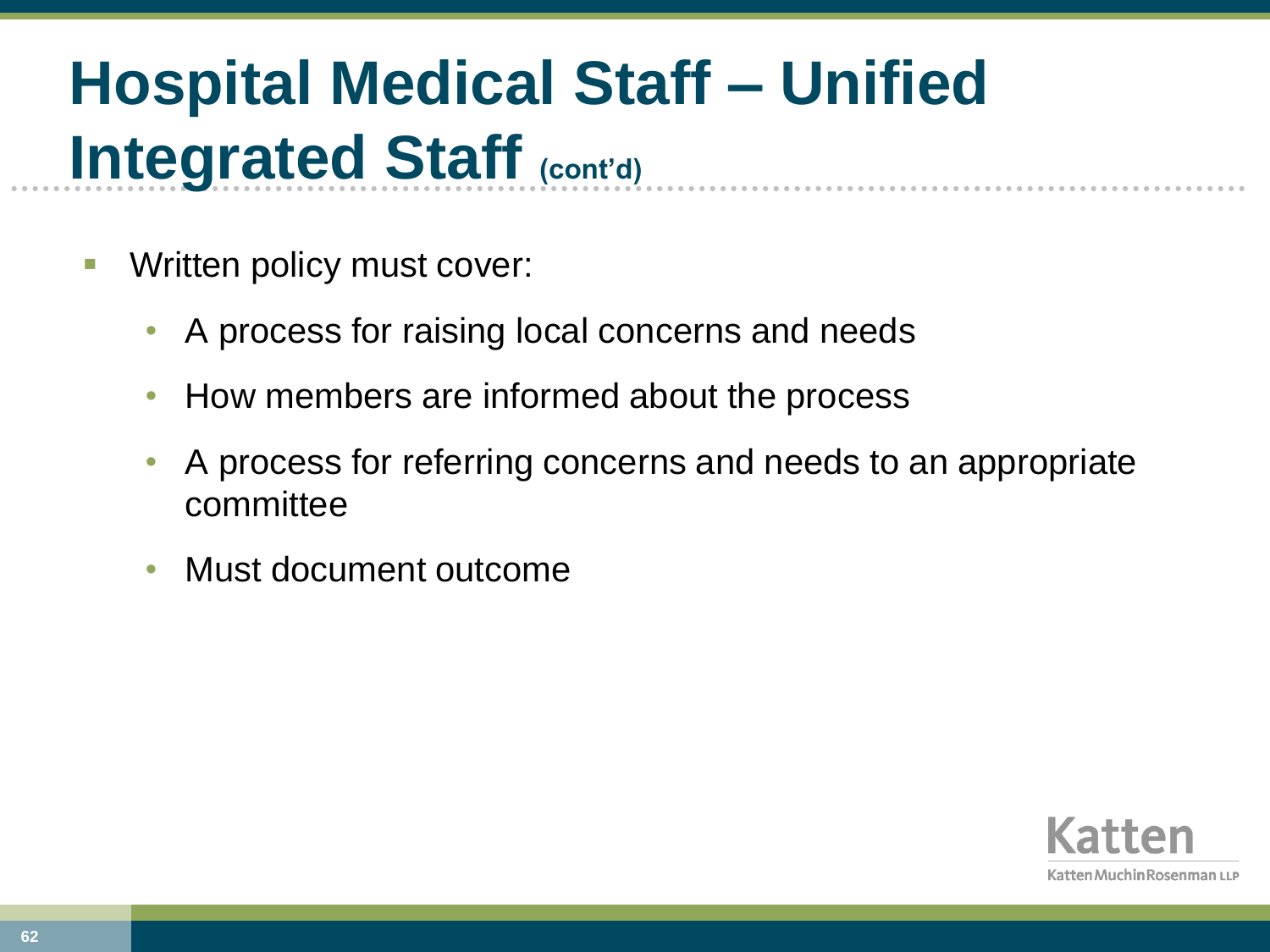- Impact and recommendations
	- All hospitals and medical staffs in a multi-hospital system with separately certified hospitals must amend bylaws to include opt-in and opt-out procedures even if they are not considering a unified medical staff.
	- Should convene bylaws committee to develop process and amendments as soon as possible.
	- Must also develop policies as per CoP requirements, but need to follow internal development and approval procedures.

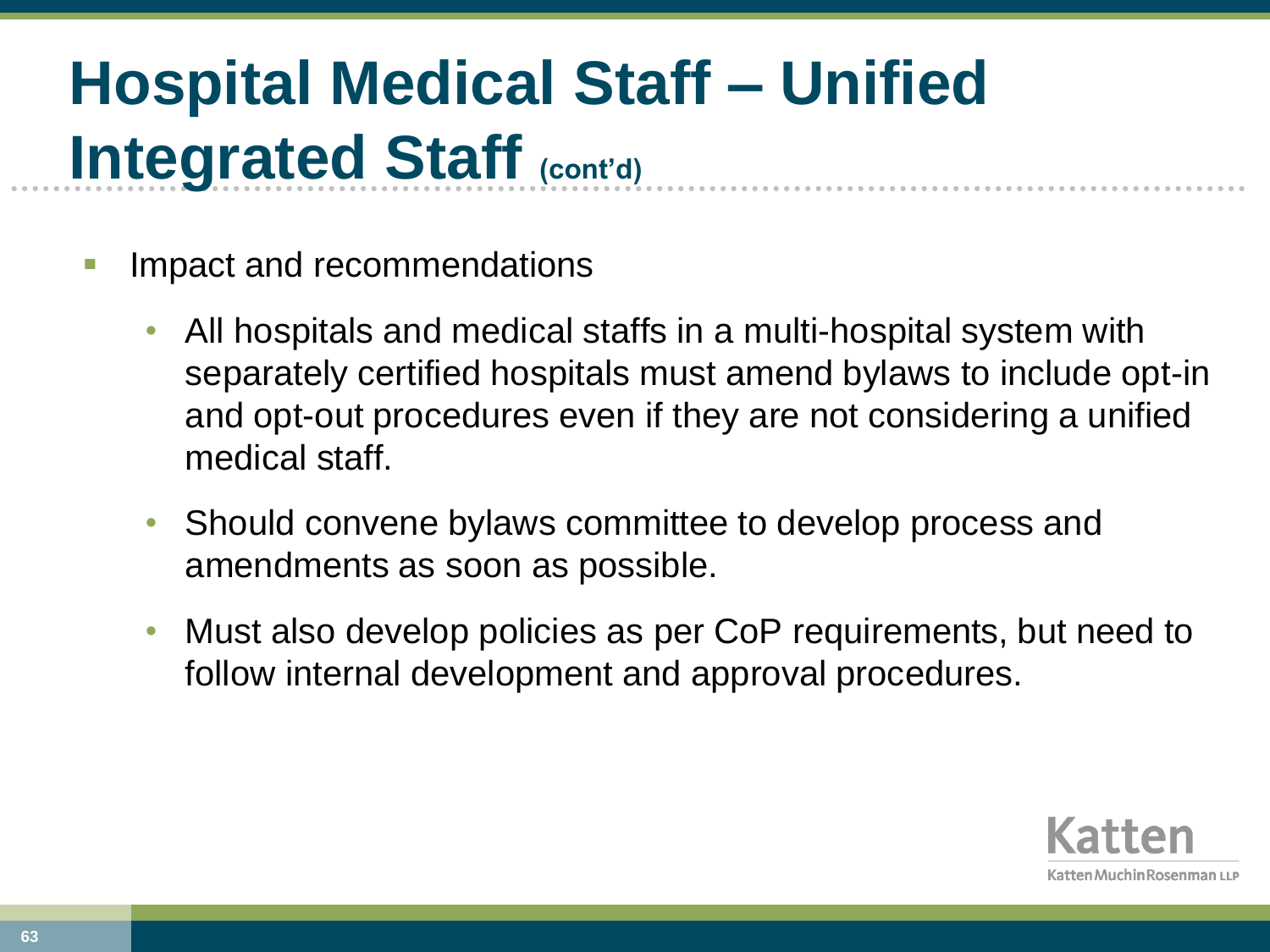- Documentation of compliance with requirements are extremely important. Written notice of opt-in or opt-out rights should be placed in physician's credentials file.
- **Questions as to whether to create a unified staff or to participate in** one should take place between leaders of the medical staff and hospital using an existing committee with joint membership, or an ad hoc committee to determine level of interest/disinterest.
- Need to determine impact on Medicare reimbursement if moving toward single governing body and single CCN member.

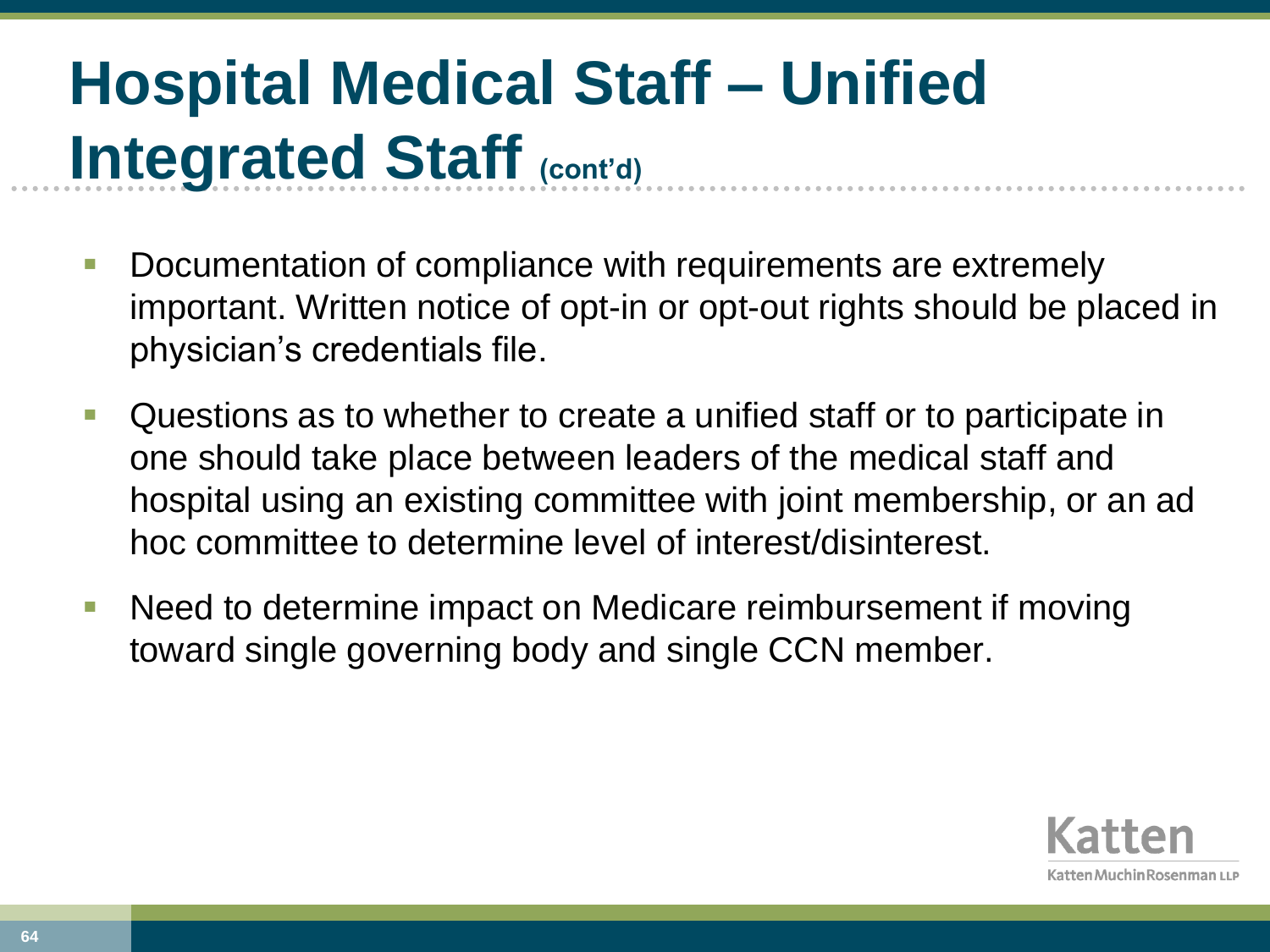### **Ordering Outpatient Services**

- Background
	- The goal of the November 18, 2011 final version of the Interpretive Guideline was to expand the categories of practitioners who could order rehab, respiratory and other outpatient services, but the requirement that they also had to have medical staff privileges at the hospital had the opposite effect.
	- Many practitioners who place these orders are not on the hospital's medical staff and sometimes are located in different geographic markets and states.

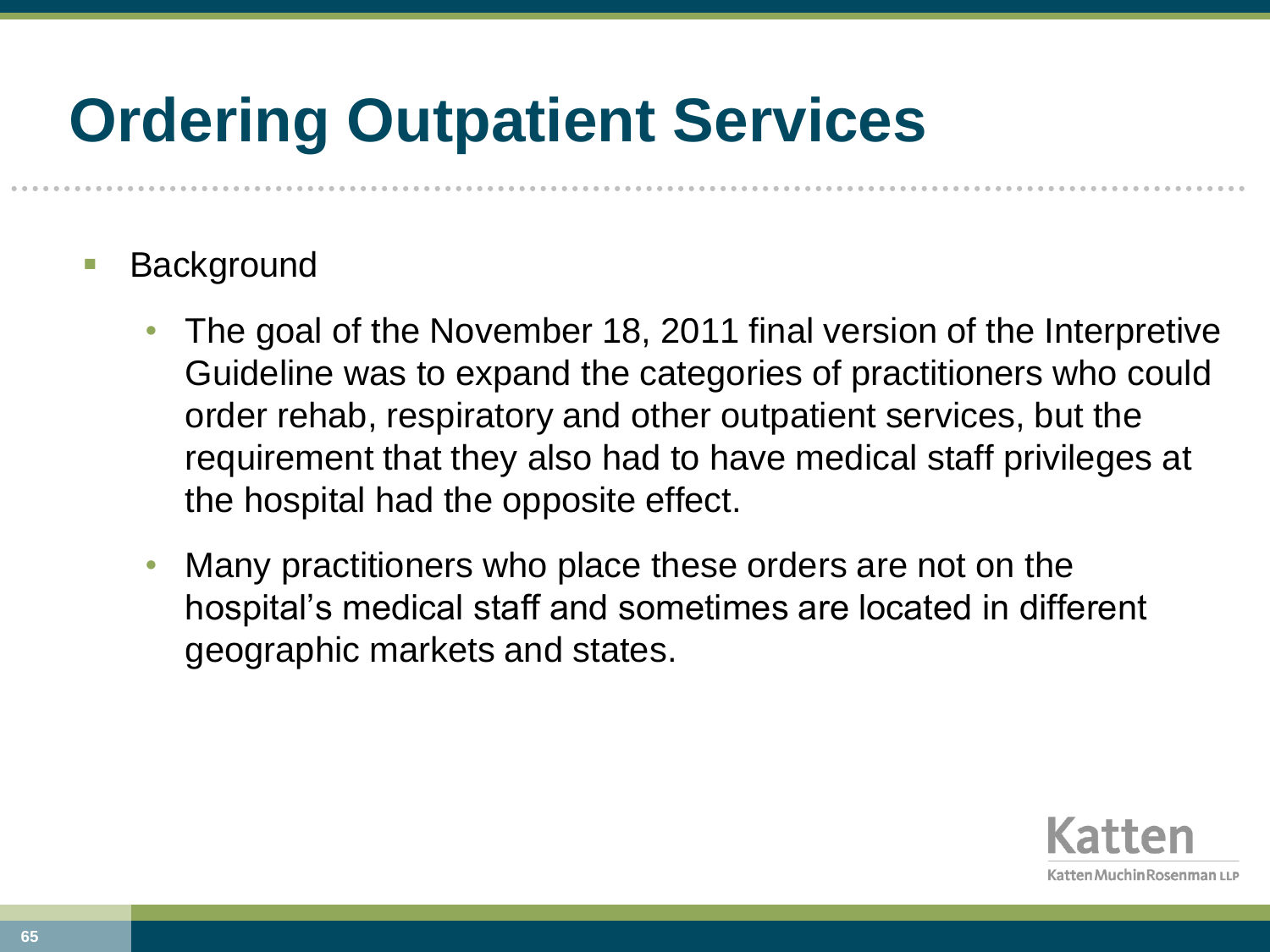### **Ordering Outpatient Services (cont'd)**

- Final Rule
	- Outpatient services must be ordered by a practitioner who meets the following conditions:
		- $\overline{\phantom{a}}$  Is responsible for the care of the patient
		- Is licensed in the state where he or she provides care to the patient
		- Is acting within his or her scope of practice under state law
		- Is authorized in accordance with state law and policies adopted by the medical staff and approved by the board to order the applicable outpatient services.

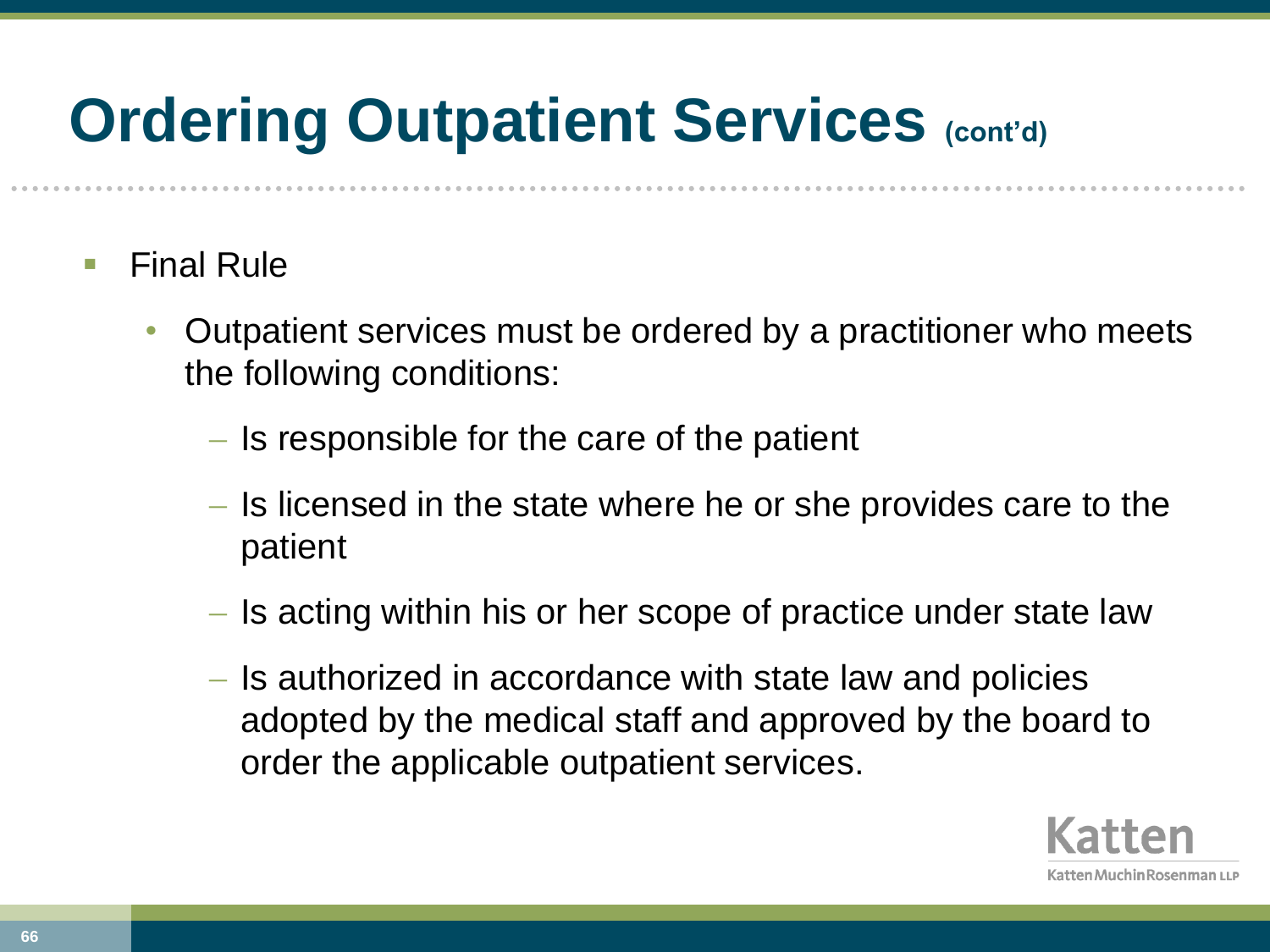### **Ordering Outpatient Services (cont'd)**

- Standard applies to:
	- All practitioners on the medical staff who have been given privileges to order the applicable services
	- All practitioners not on the medical staff but who satisfy the eligibility criteria.
- Impact and recommendations
	- Need to decide what categories of practitioners and what outpatient services each category can order consistent with that state's scope of practice statutes.
	- Would need to check statutes first if allowing out of state practitioners to order services.

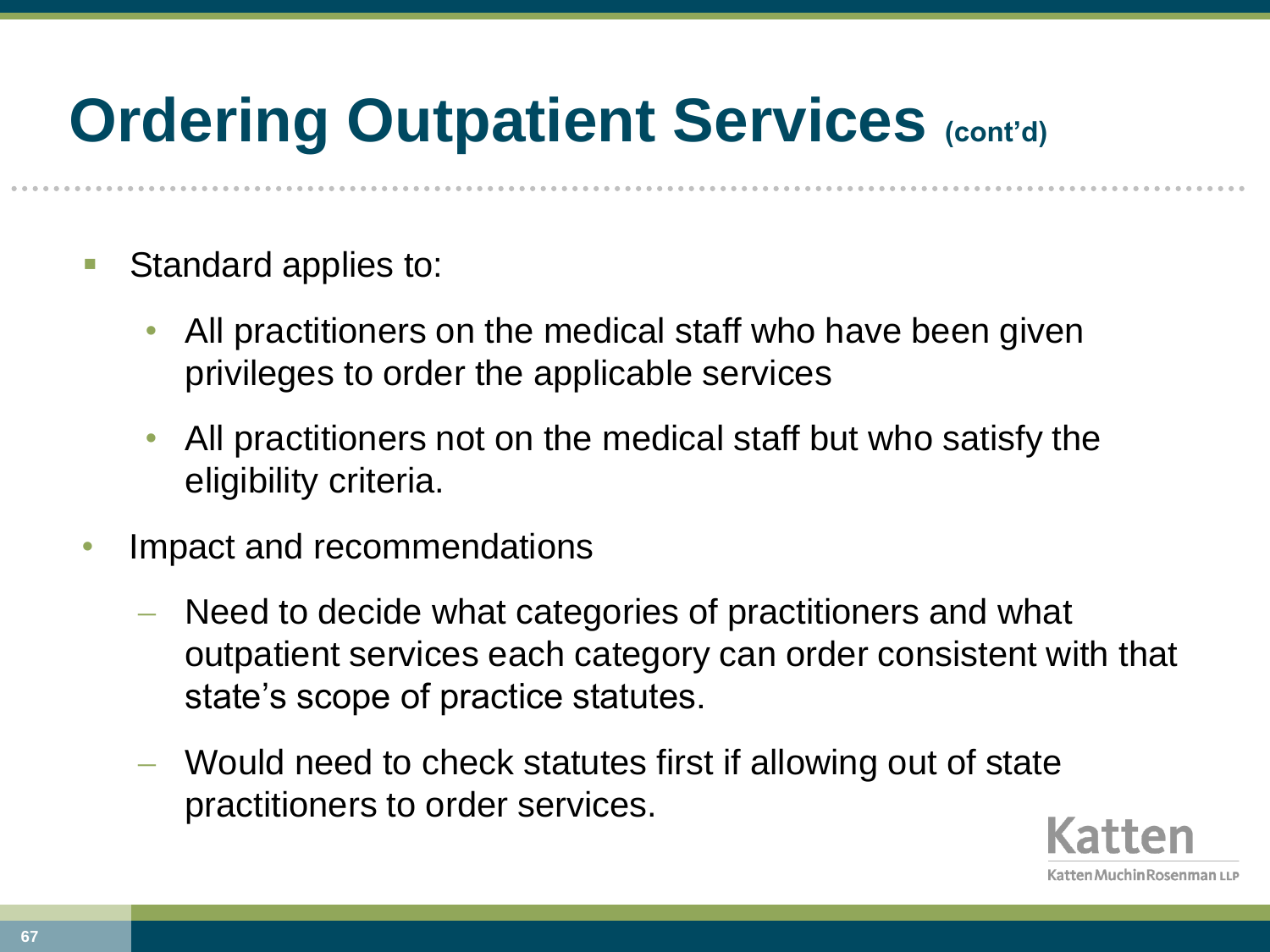#### **Resource List**

Revised CMS final rule:

[www.federalregister.gov/articles/2014/05/12/2014-](http://www.federalregister.gov/articles/2014/05/12/2014-10687/medicare-and-medicaid-programs-regulatory-provisions-to-promote-program-efficiency-transparency-and) [10687/medicare-and-medicaid-programs-regulatory](http://www.federalregister.gov/articles/2014/05/12/2014-10687/medicare-and-medicaid-programs-regulatory-provisions-to-promote-program-efficiency-transparency-and)[provisions-to-promote-program-efficiency-transparency](http://www.federalregister.gov/articles/2014/05/12/2014-10687/medicare-and-medicaid-programs-regulatory-provisions-to-promote-program-efficiency-transparency-and)[and#h-19](http://www.federalregister.gov/articles/2014/05/12/2014-10687/medicare-and-medicaid-programs-regulatory-provisions-to-promote-program-efficiency-transparency-and)

 CMS Interpretive Guidelines: [www.cms.gov/Regulations-and-](https://www.cms.gov/Regulations-and-Guidance/Guidance/Transmittals/Downloads/R122SOMA.pdf)[Guidance/Guidance/Transmittals/Downloads/R122SOMA.](https://www.cms.gov/Regulations-and-Guidance/Guidance/Transmittals/Downloads/R122SOMA.pdf) [pdf](https://www.cms.gov/Regulations-and-Guidance/Guidance/Transmittals/Downloads/R122SOMA.pdf)

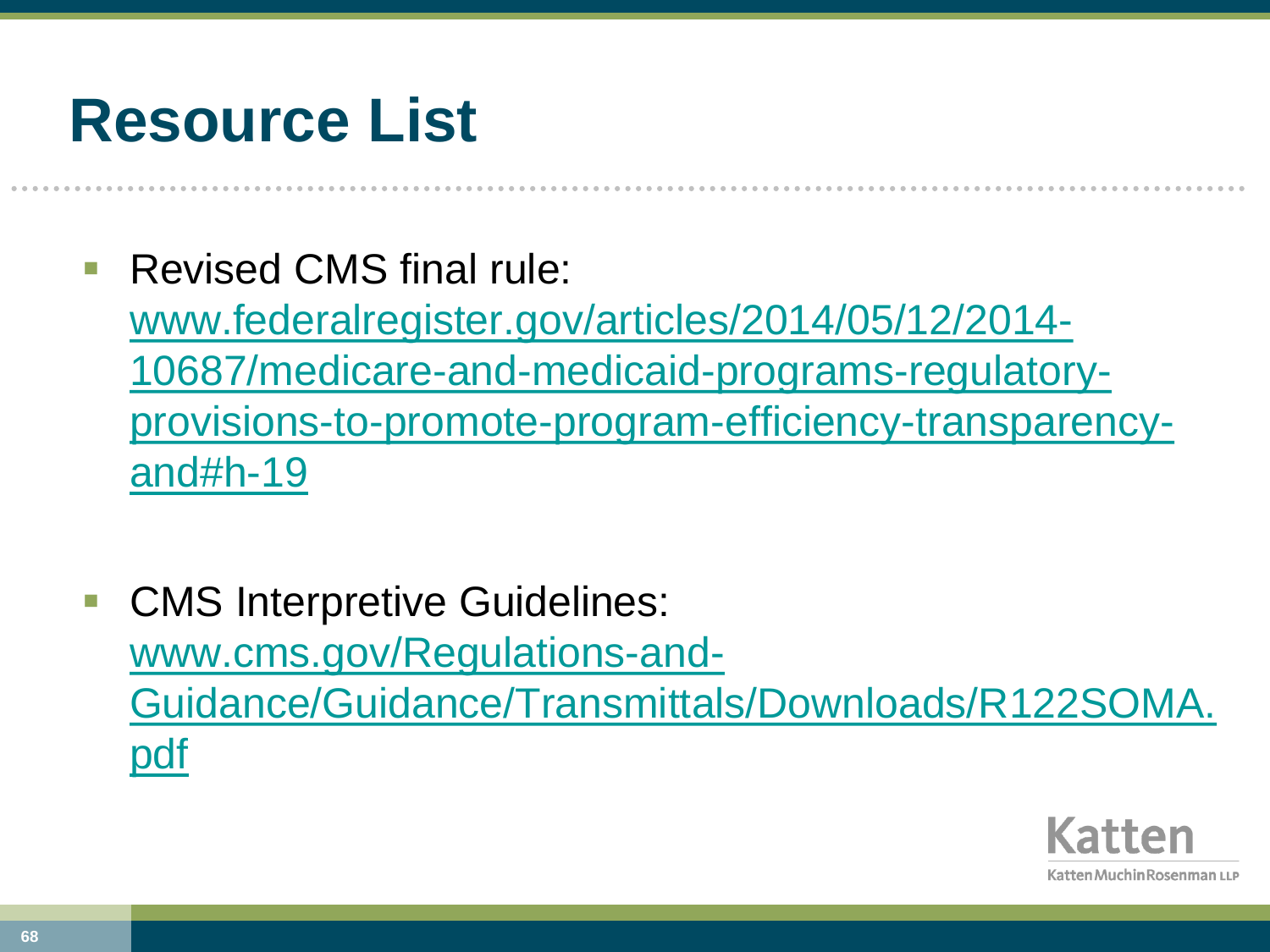# **LEGAL UPDATE:**

#### *Tibbs v. Bunnell*

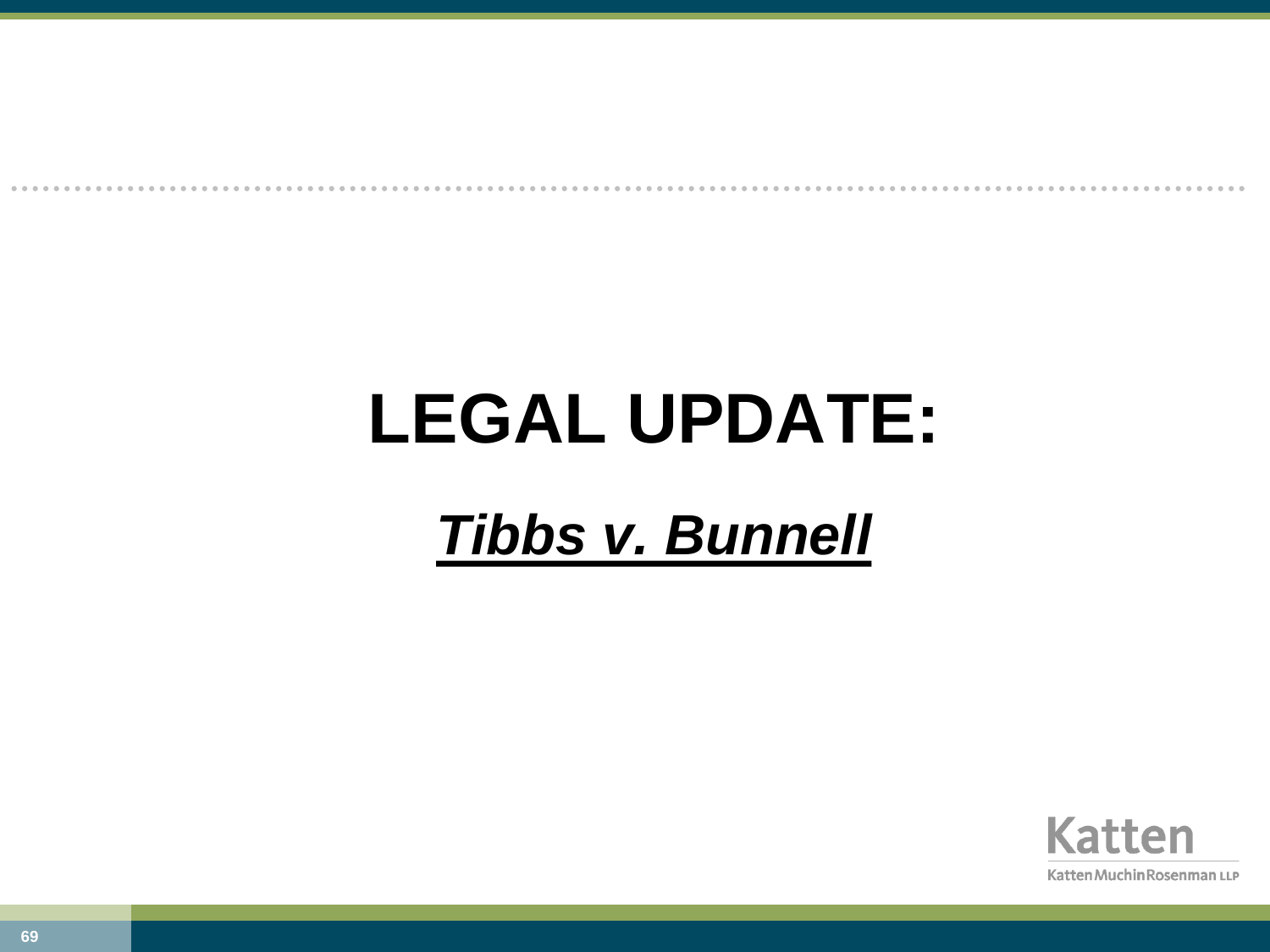#### **Legal Update – Tibbs v. Bunnell (cont'd)**

- UK filed a Motion and Petition for Rehearing for the purpose of remanding the case back to the Appellate Court because the statutory construction argument was never presented to the trial and Appellate Court and therefore was never addressed by the parties.
- This Petition was supported in separate motions by the AHA, AMA, The Joint Commission and over 30 other amicus parties along with additional arguments as to how the Court erred. These include the following:
	- Court did not correctly interpret Congress's intent as to the full scope of the PSA's protections.

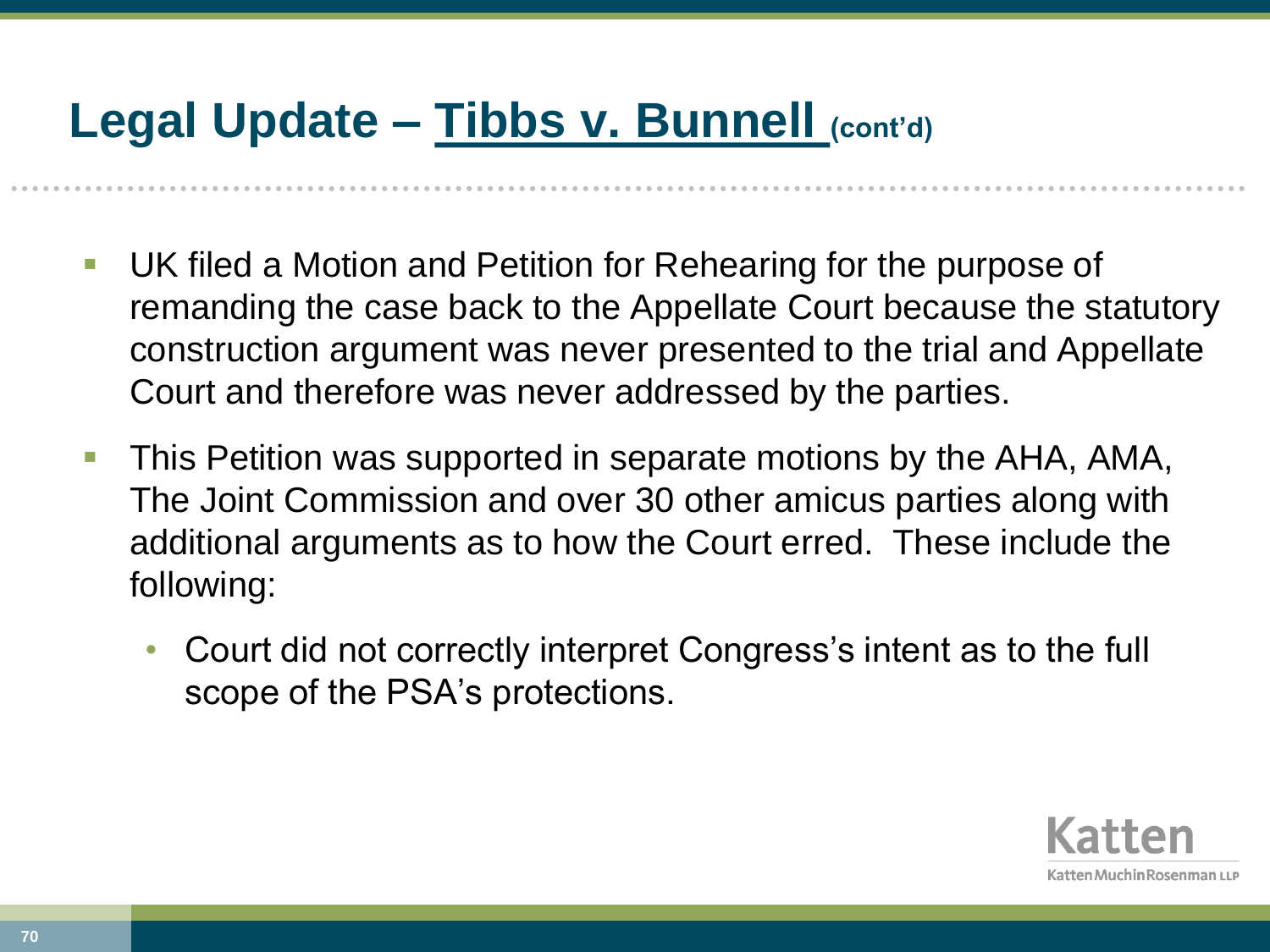#### **Legal Update – Tibbs v. Bunnell (cont'd)**

- PSA does not preclude a hospital from collecting and maintaining incident reports within its PSES unless required to submit these reports to the state or federal government.
- Court glossed over the fact that Kentucky does not require these incident reports to be reported to the state.
- While information collected outside the PSES cannot be protected, the report in question clearly was collected and maintained in UK's PSES.
- The fact that a state mandated the establishment, collection and maintenance of a record does not automatically mean it cannot be accomplished within a PSES – it can be dropped out later and reported if required.

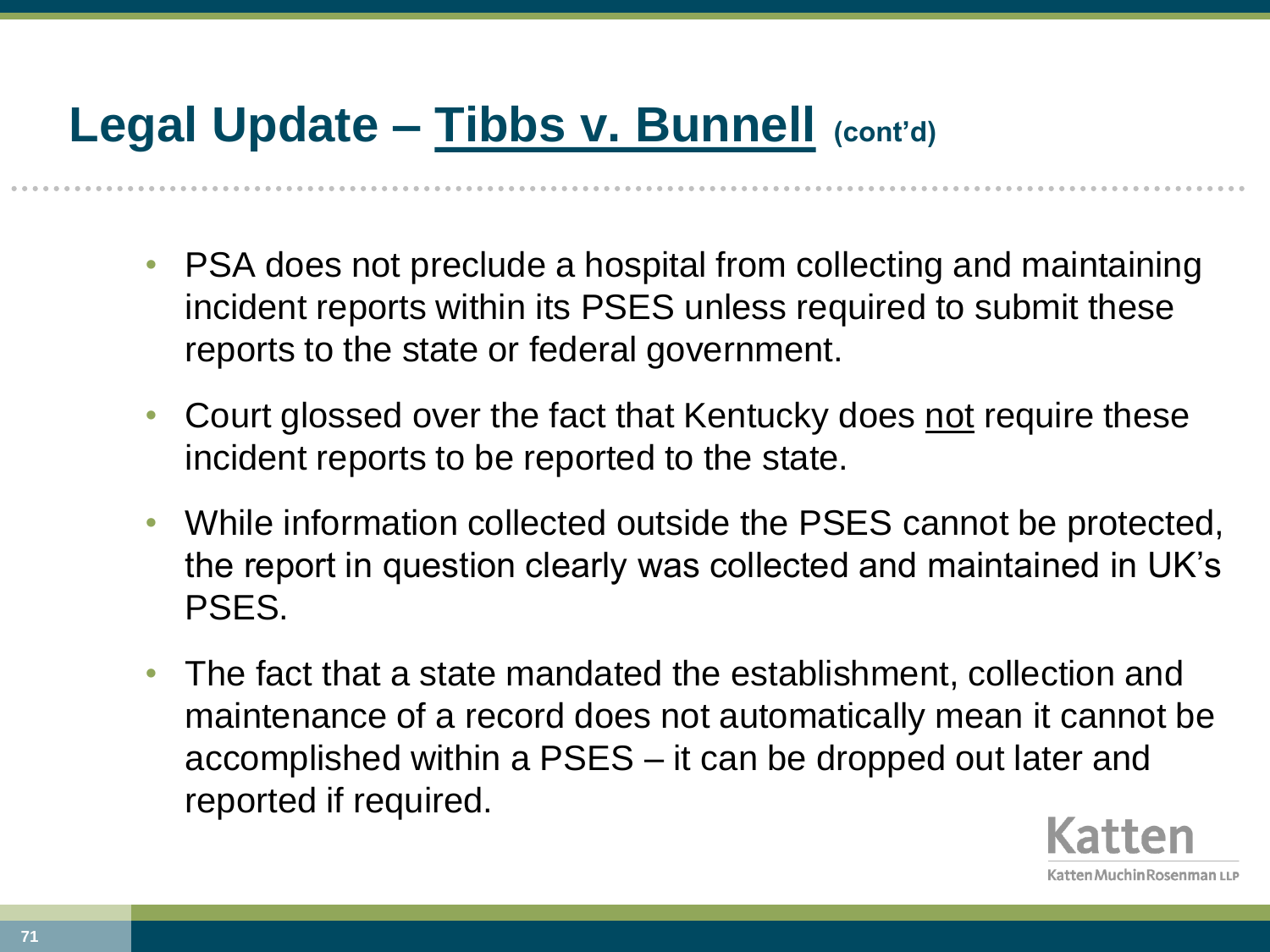#### **Legal Update – Tibbs v. Bunnell (cont'd)**

- Even if a mandated report was incorrectly reported to a PSO, the hospital cannot disclose unless it specifically authorizes disclosure consistent with the PSA requirements.
- If not disclosed, the hospital runs the risk of being cited, fined or otherwise penalized unless it can otherwise demonstrate compliance with state/federal laws.
	- Neither CMS nor TJC requires a PSO or provider to turn over PSWP.

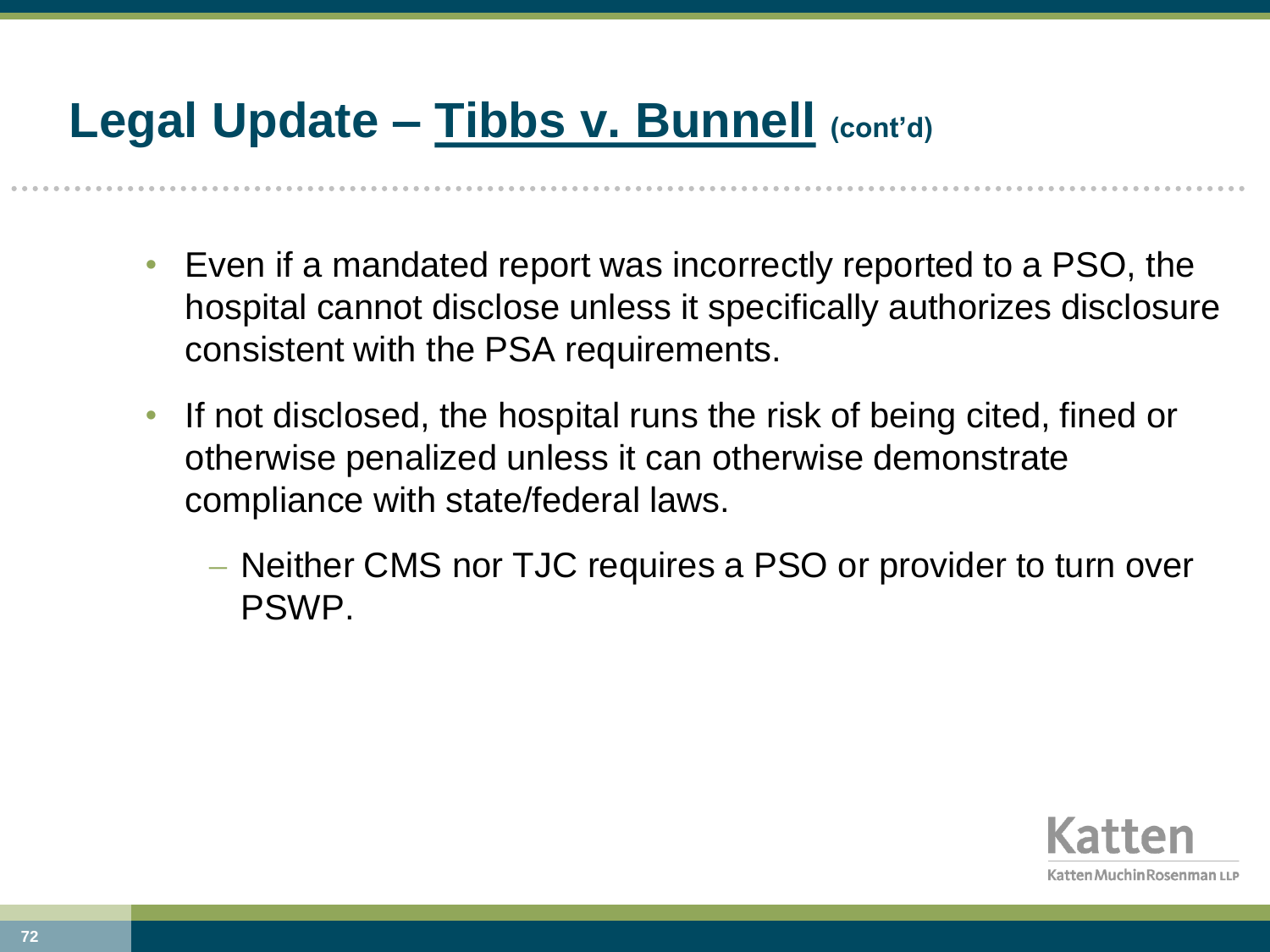- The Amicus motions were denied, as was UK's Petition.
- UK has since filed the petition for a Writ of Certiorari to the United States Supreme Court on March 18.
- Amicus briefs will be filed by numerous PSOs, the AHA, AMA, and The Joint Committee, which are due April 17.
- What Legal Impact Does Tibbs Have?
	- If the U.S. Supreme Court agrees to review Tibbs, the decision likely will have a national impact on all PSOs and providers.
	- If decision is not reviewed, it is only binding on courts, PSOs, and providers located in Kentucky and no other state.

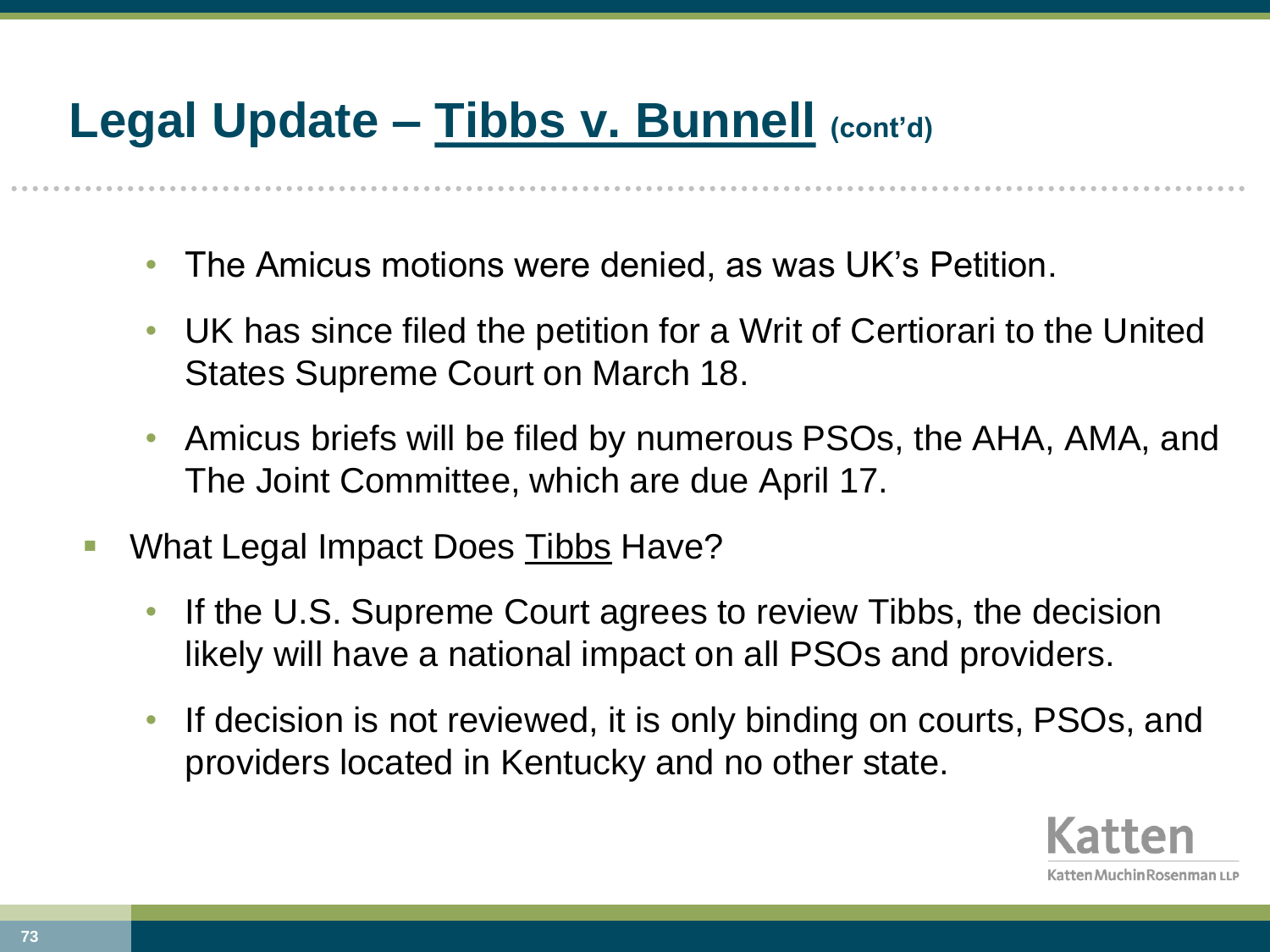- There are still procedural issues and potential discovery disputes being played out in the Tibbs case and therefore the final outcome on what information ultimately needs to be produced has not been determined.
- Once issue that has been raised is whether AHRQ/OCR would fine UK if it turned over the report – could serve as a vehicle to get into federal court because you would have a state court decision conflicting with a federal statute and potential agency action.
- A concern is that the wrong analysis in Tibbs could be embraced by other courts looking for a way to limit the PSA protections, but keep in mind trial court decisions in other jurisdictions are only binding on the parties involved in the litigation
	- Southern Baptist Hospital of Florida, Inc. v. Charles (This case is currently before the Florida Appellate Court. Case goes further by also contending that information which a provider is required to collect and maintain, not only under state law, but federal law and accreditation standards to not be PSWP.)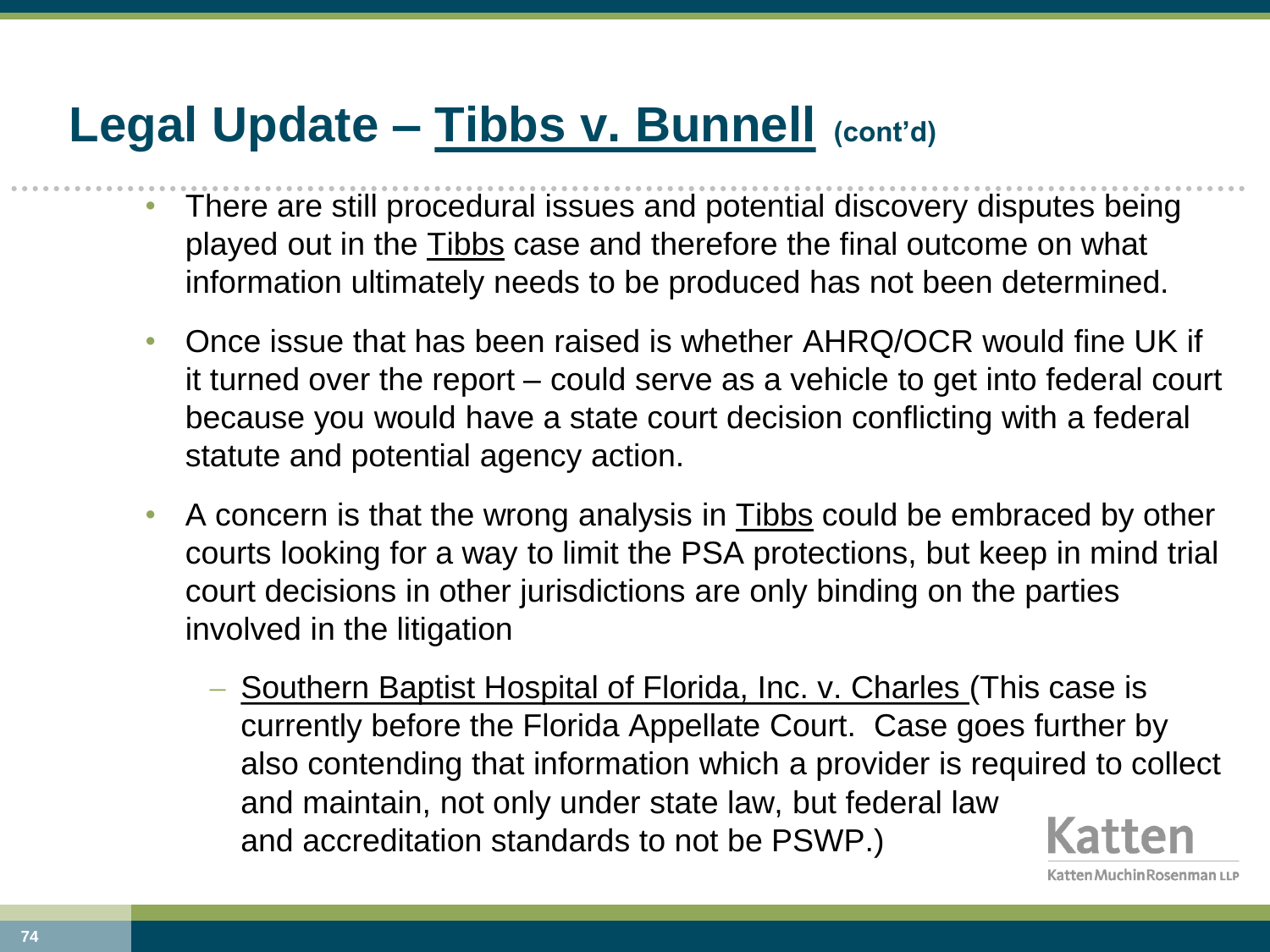- Should PSOs/Hospitals limit scope of what to collect in their PSES consistent with Tibbs decision?
	- No!
	- These issues/disputes will be decided in each state. The only binding decisions in your state affecting state versus federal claims are decisions issued by state supreme court or appellate courts – not trial courts.
- **Reminders** 
	- In a state with mandated reporting only provide what is minimally required – limit reports to the facts if permitted.

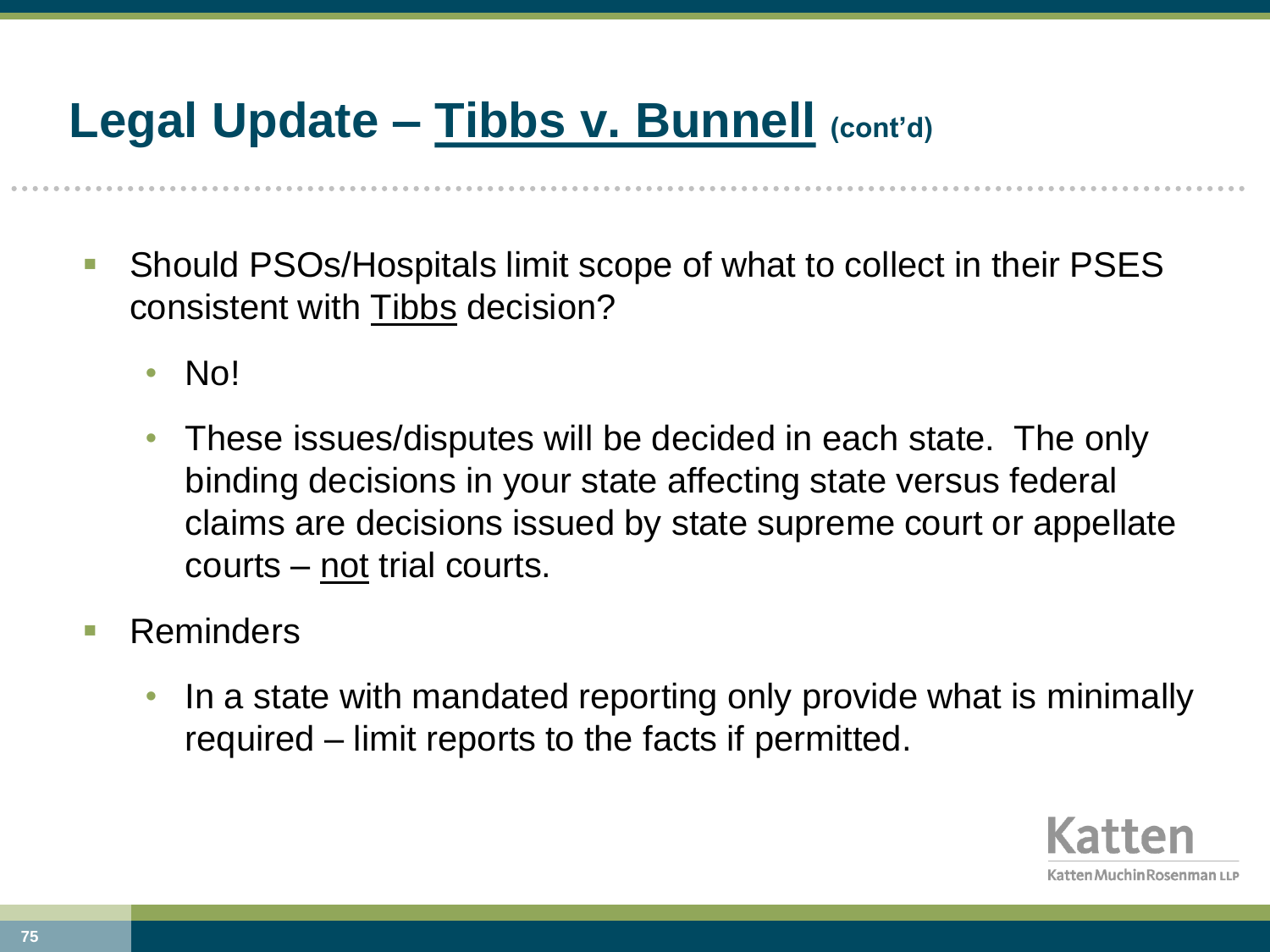- What you are not required to report to the state (or federal government) can be collected in your PSES and reported to the PSO.
- To protect against a Tibbs analysis consider re-titling reports. In other words, the patient incident report you may be required to collect and maintain under state law can be limited to the facts and the impressions, reviews and assessments can be included in a separate "quality assessment report" or "occurrence report", collected in your PSES and reported to the PSO.

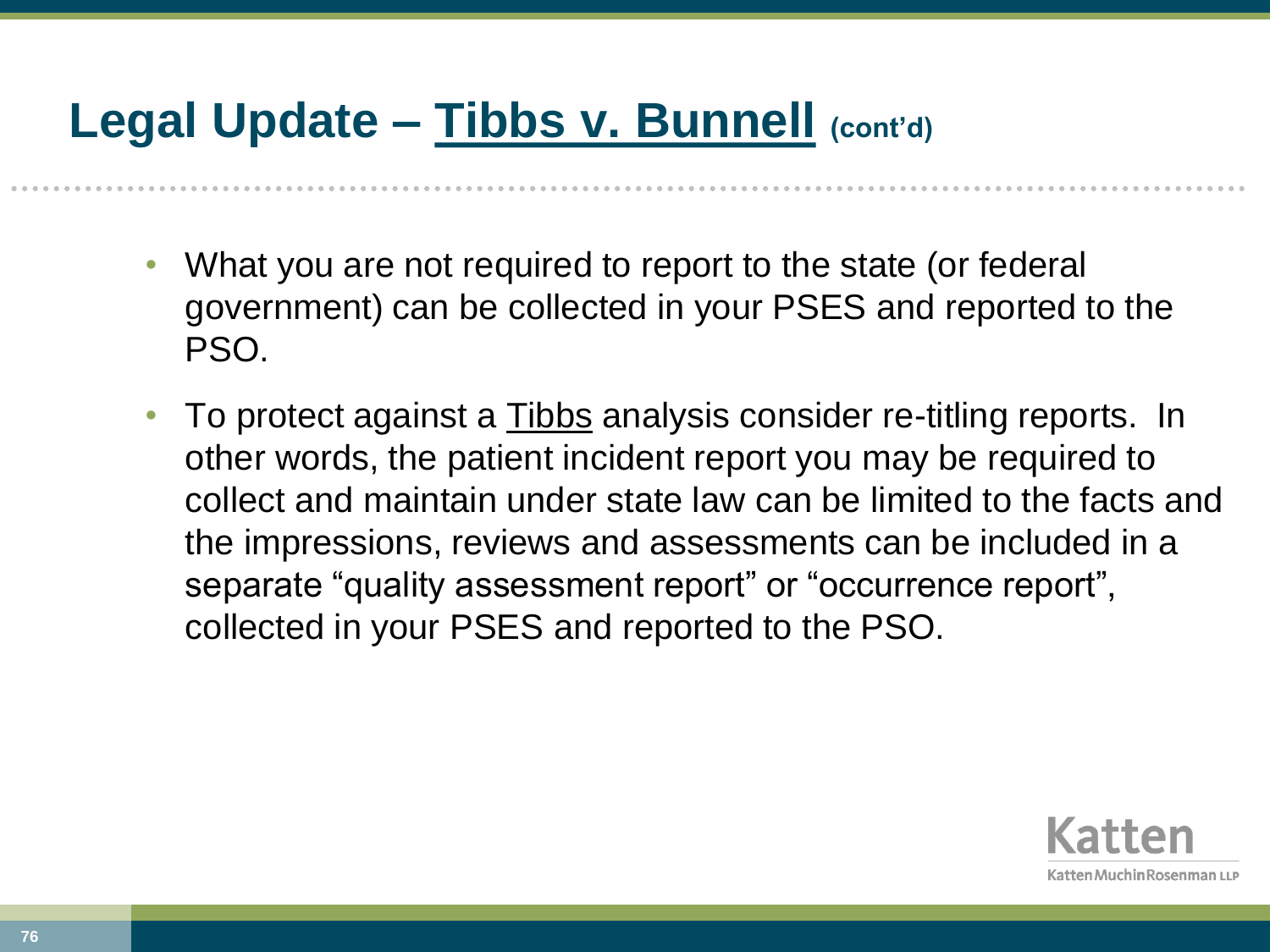#### **THE NEW NPDB GUIDEBOOK**

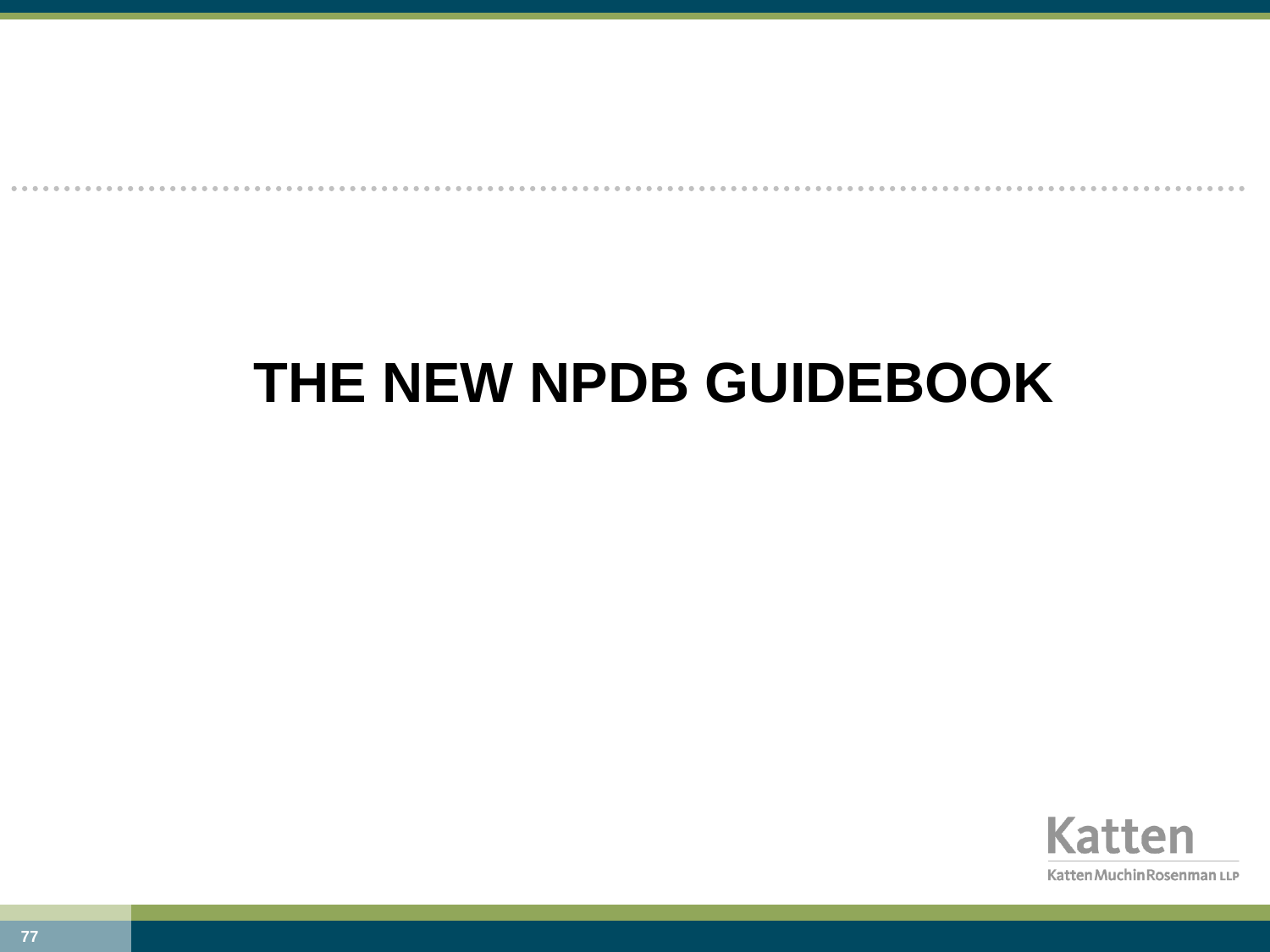# **NPDB Background**

- **In 1987, Congress authorized federal government to collect sanctions** information taken by state licensing authorities against health care practitioners and health care entities.
- Patrick v. Burget (1988)
	- U.S. Supreme Court reversed a Circuit Court of Appeals decision which had found that the state action doctrine exempted peer review conduct from antitrust liability.
	- The effect of the decision was to reinstate a civil judgment against physicians on a on a medical staff for their "bad faith" peer review.
	- In response to concerns that physicians would not participate in peer review activities and that incompetent physicians were moving from state to state to avoid detection in 1990, the law was amended to add any negative findings by peer review or accreditation entities.

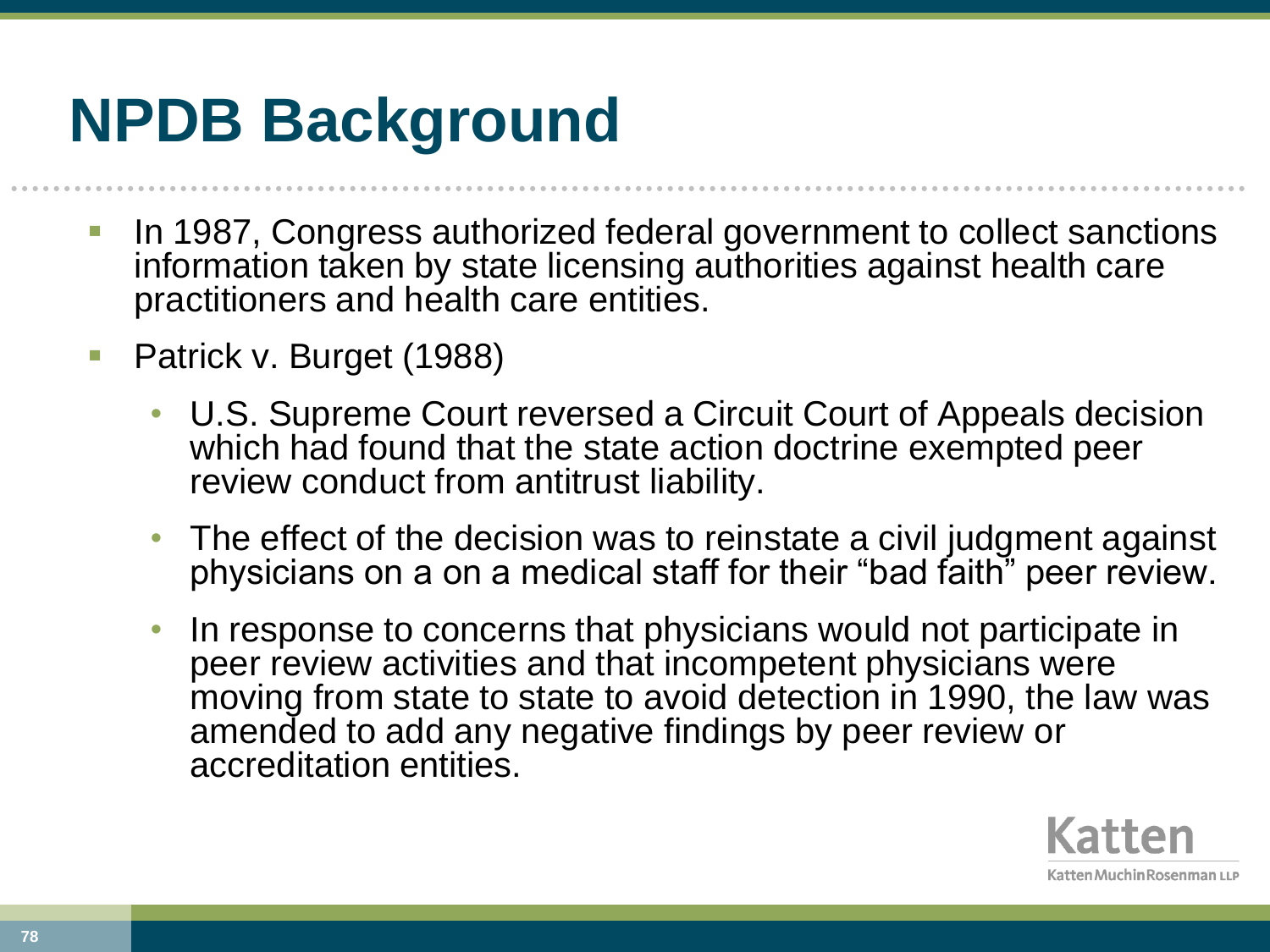# **NPDB Background (cont'd)**

- In 1999, final regulations passed leading to the formation of the health care Integrity and Protection Data Bank ("HIPDB") which received and disclosed certain final adverse actions, such as licensure, certification, criminal and civil convictions and exclusions from state and federal health care programs based on health care fraud and abuse violations.
- In 2013, NPDB and HIPDB operations were consolidated.

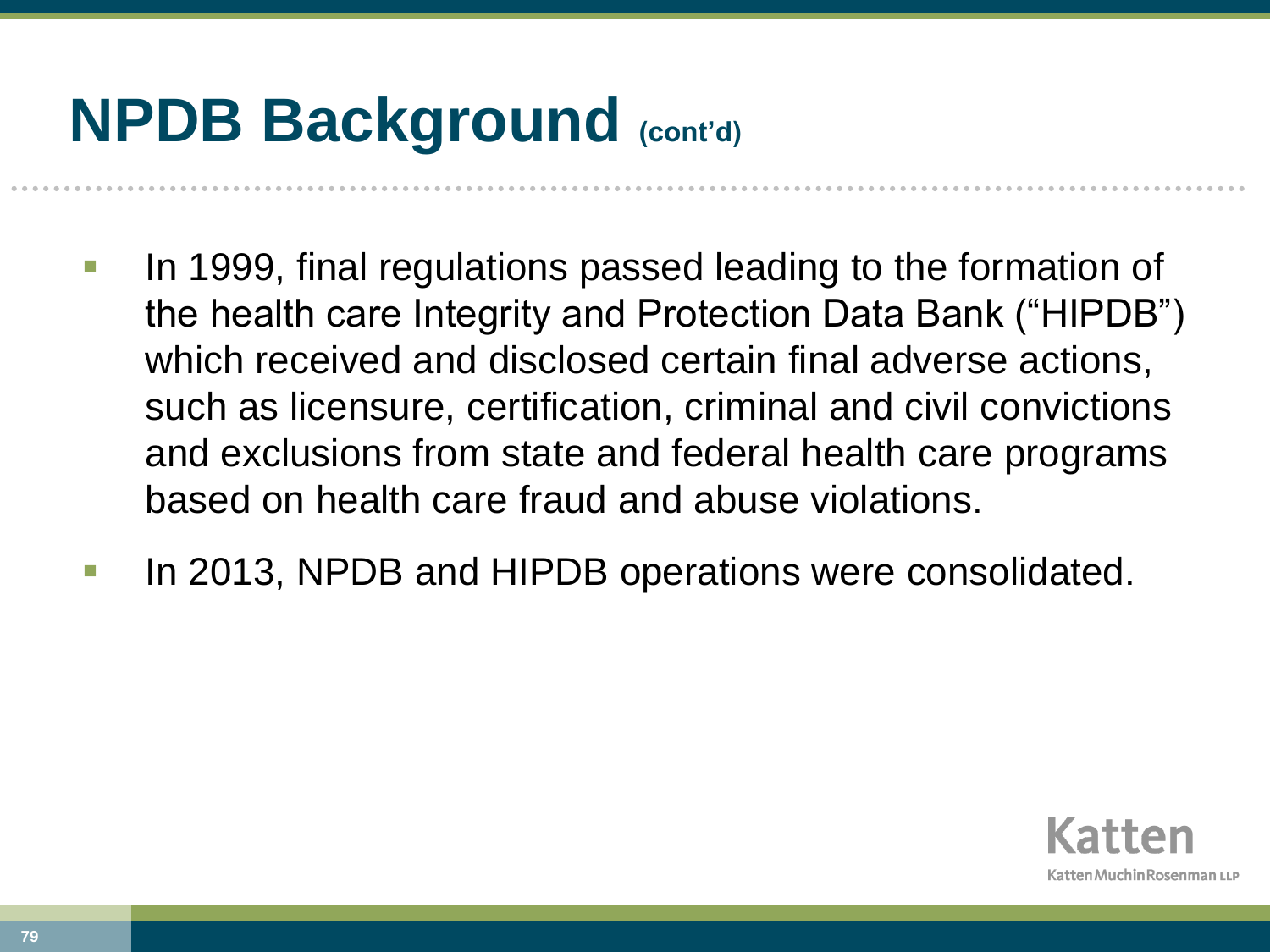#### **Hospital Obligation to Query (cont'd)**

- **APNS** 
	- **Yes** if on the medical staff or if granting them clinical privileges
- **Emeritus, Honorary Members** 
	- **Yes** if on the Medical Staff even if not exercising clinical privileges.
- What if hospital fails to query?
	- Hospital will be presumed to be aware of NPDB information

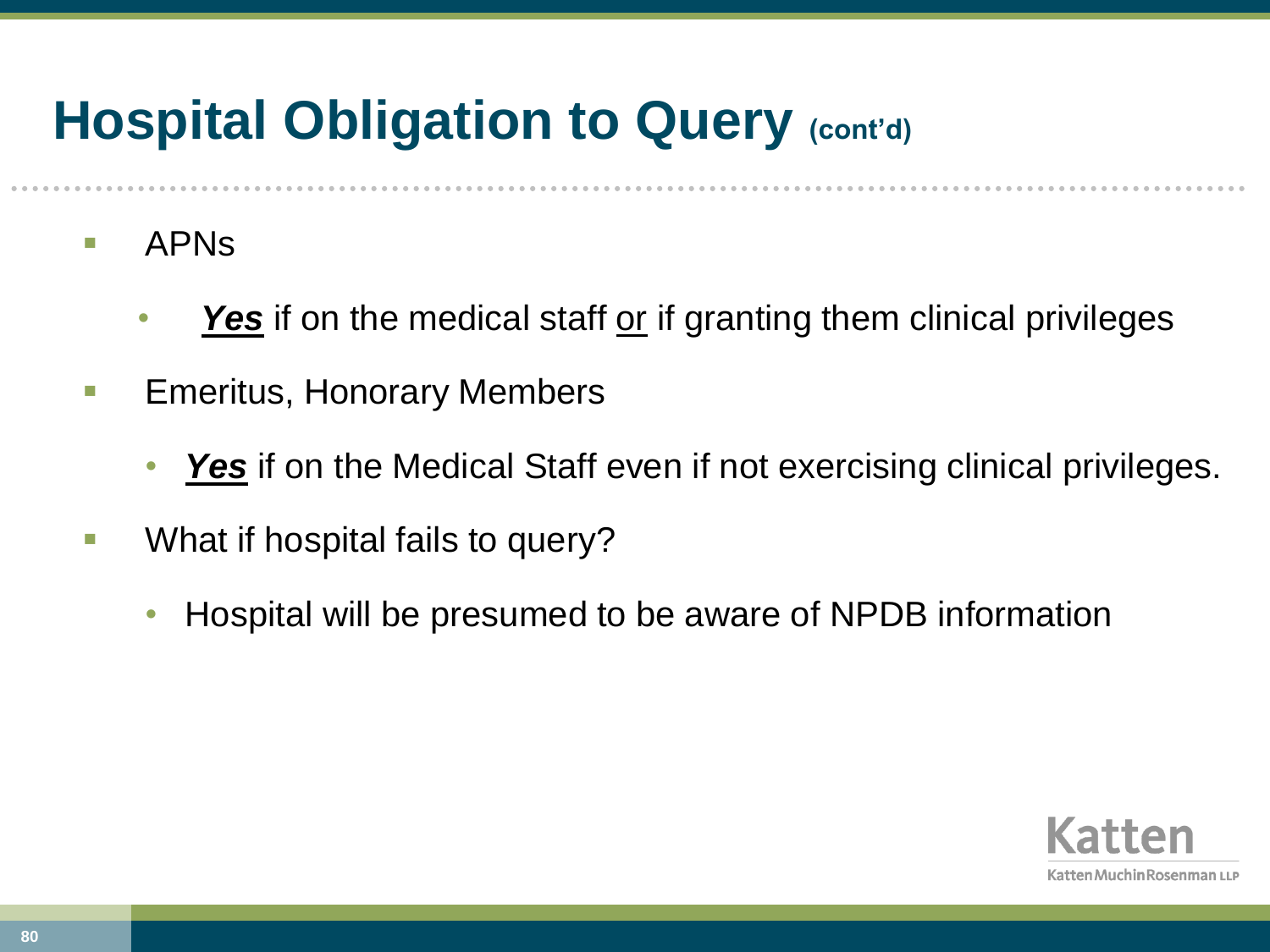### **Eligible Entities that Report to and Query the NPDB (cont'd)**

- **Hospitals** required to report and query.
- **Other health care entities optional.** 
	- Must provide health care services.
	- Must follow a formal peer review process to further quality health care.
	- Is broad in scope and *can* apply to HMOs, PPOs, group practices, nursing facilities, patient centered medical homes and ACOs.
	- If it provides health care services and performs peer reviews for the purpose of furthering health care, it must report and may query at any time.

ten Muchin Rosenman LLP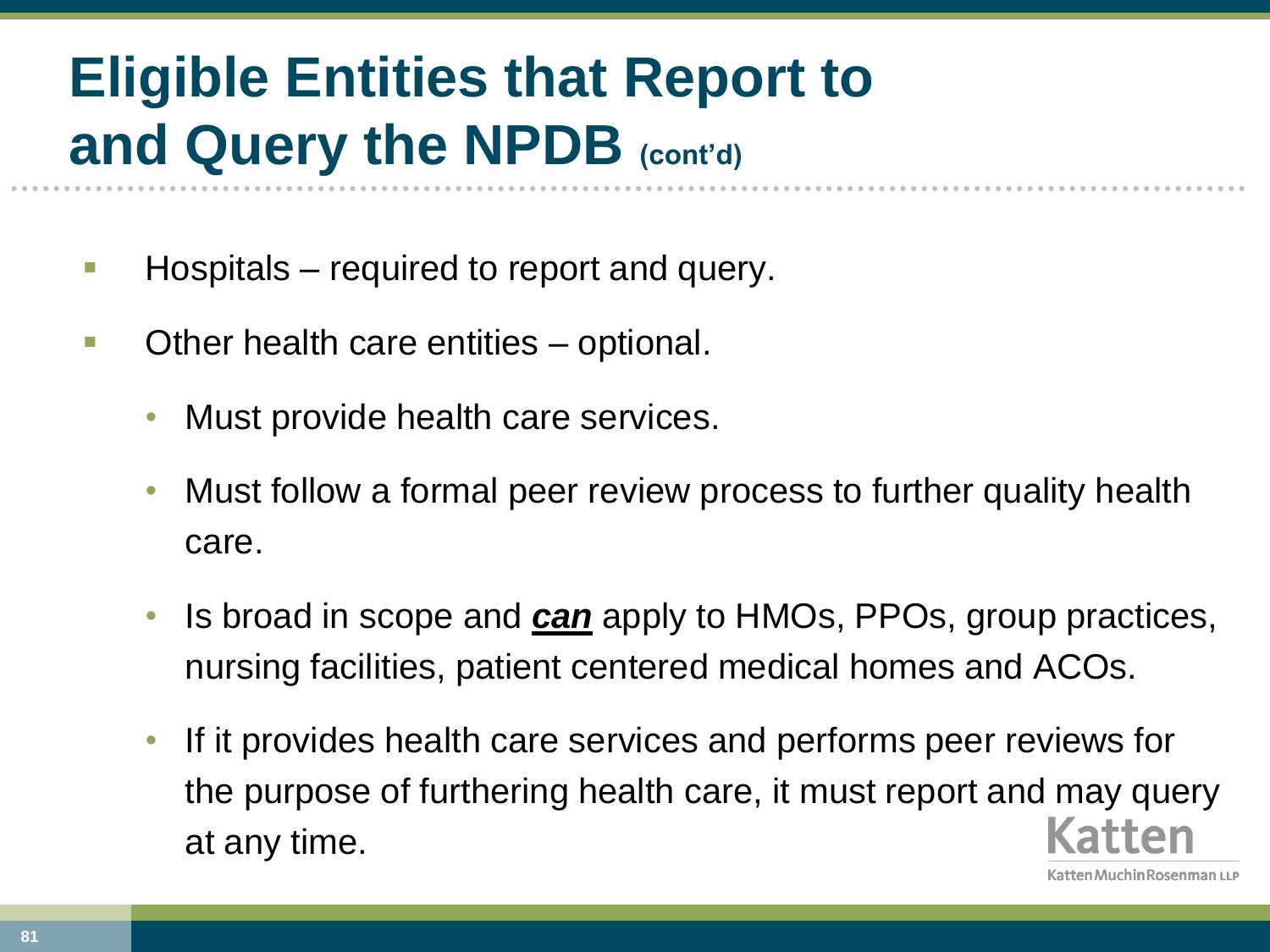### **Reporting Requirements and Query Access (cont'd)**

- **Question:** Can eligible entities report on health care practitioners who are not physicians or dentists?
	- *Yes*

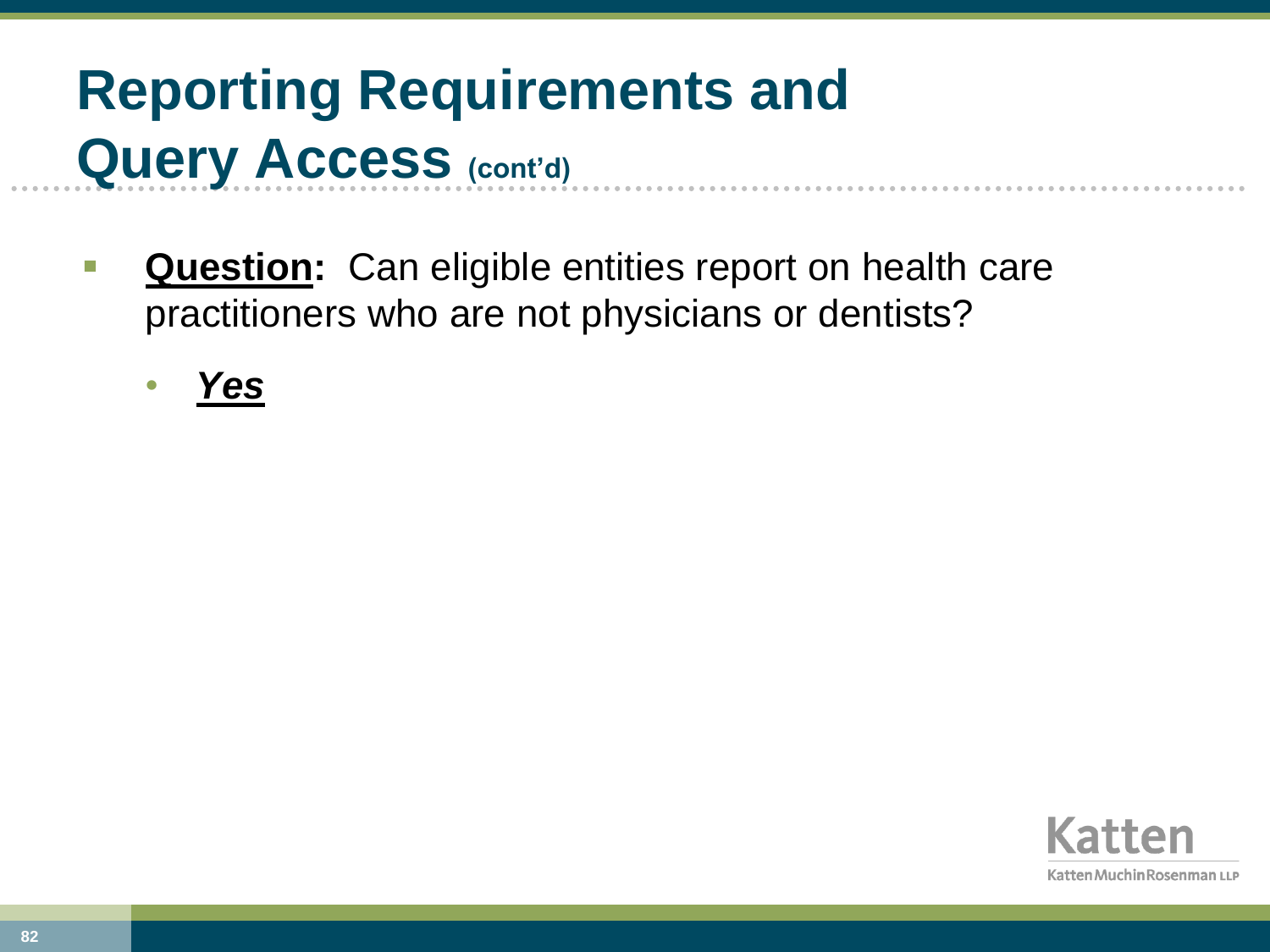#### **Hospital Obligation to Query**

- When a physician, dentist or other health care practitioner applies for medical staff appointment *or* for clinical privileges at the hospital, including temporary privileges at *each* request including locum tenens.
- Reappointment every two years.
- When a practitioner seeks to add or expand existing clinical privileges.
- **Residents and interns (house staff)** 
	- *No* if exercising privileges pursuant to a formal educational program.
	- *Yes* if exercising clinical privileges outside educational programs, i.e., moonlighting in ICU or ED.
	- *Yes* if being appointed to the medical staff or if granting them clinical privileges.

atten Muchin Rosenman ۱۱ ۱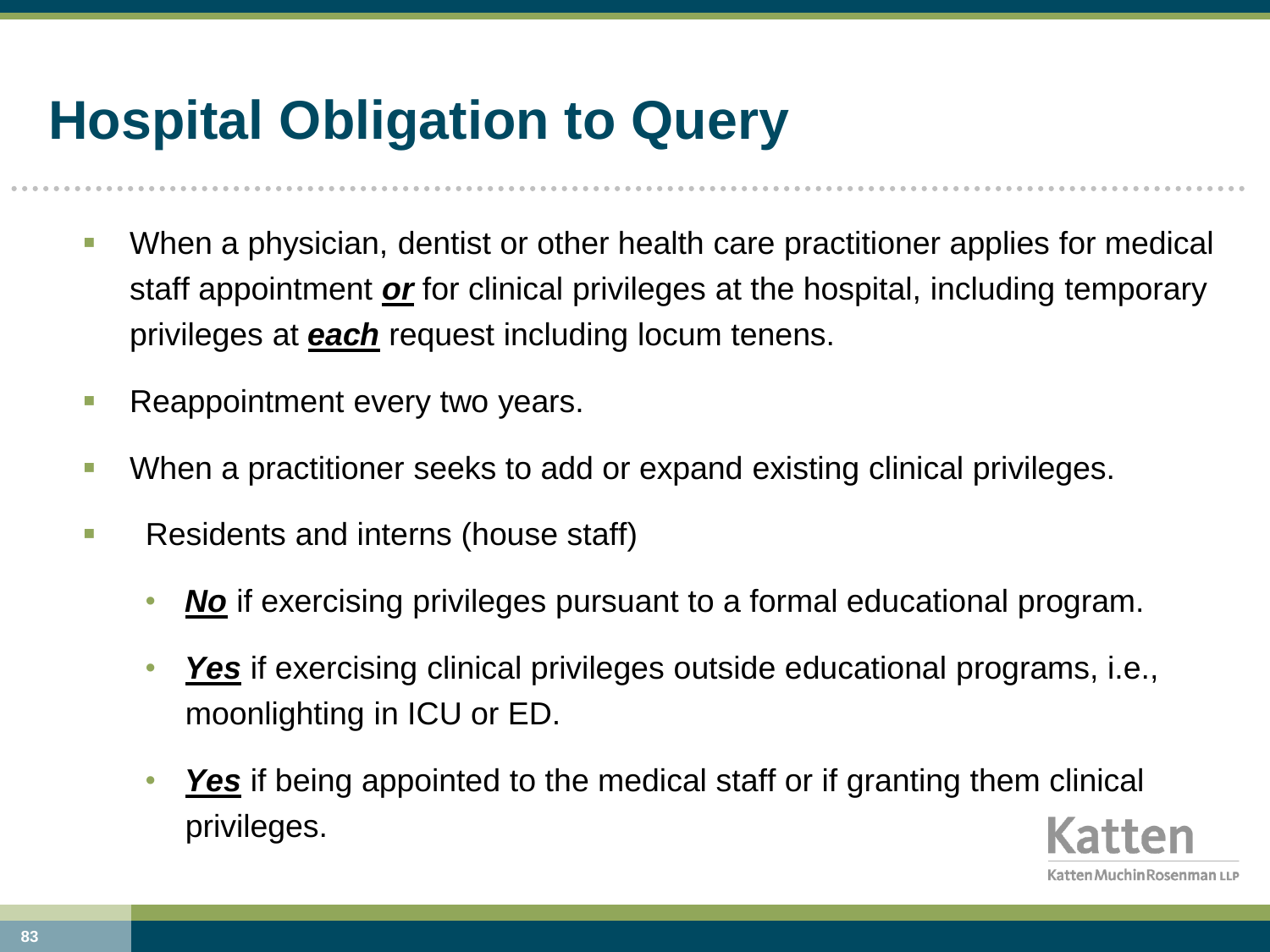# **What if Hospital Fails to Query?**

- Hospital will be presumed to be aware of NPDB information.
- A plaintiff's attorney or plaintiff representing him or herself will have access to information for use in litigation against the hospital. Needs to submit:
	- Evidence that an actual malpractice action or claim has been filed by the plaintiff against the hospital.
	- Letter requesting authorization to obtain information.
	- Supporting evidence that hospital did not make mandatory query regarding defendant physician/practitioner.
	- Identifying information about practitioner.
	- Allowed a one-time disclosure at the time hospital was required to query.atten Muchin Rosenman LLP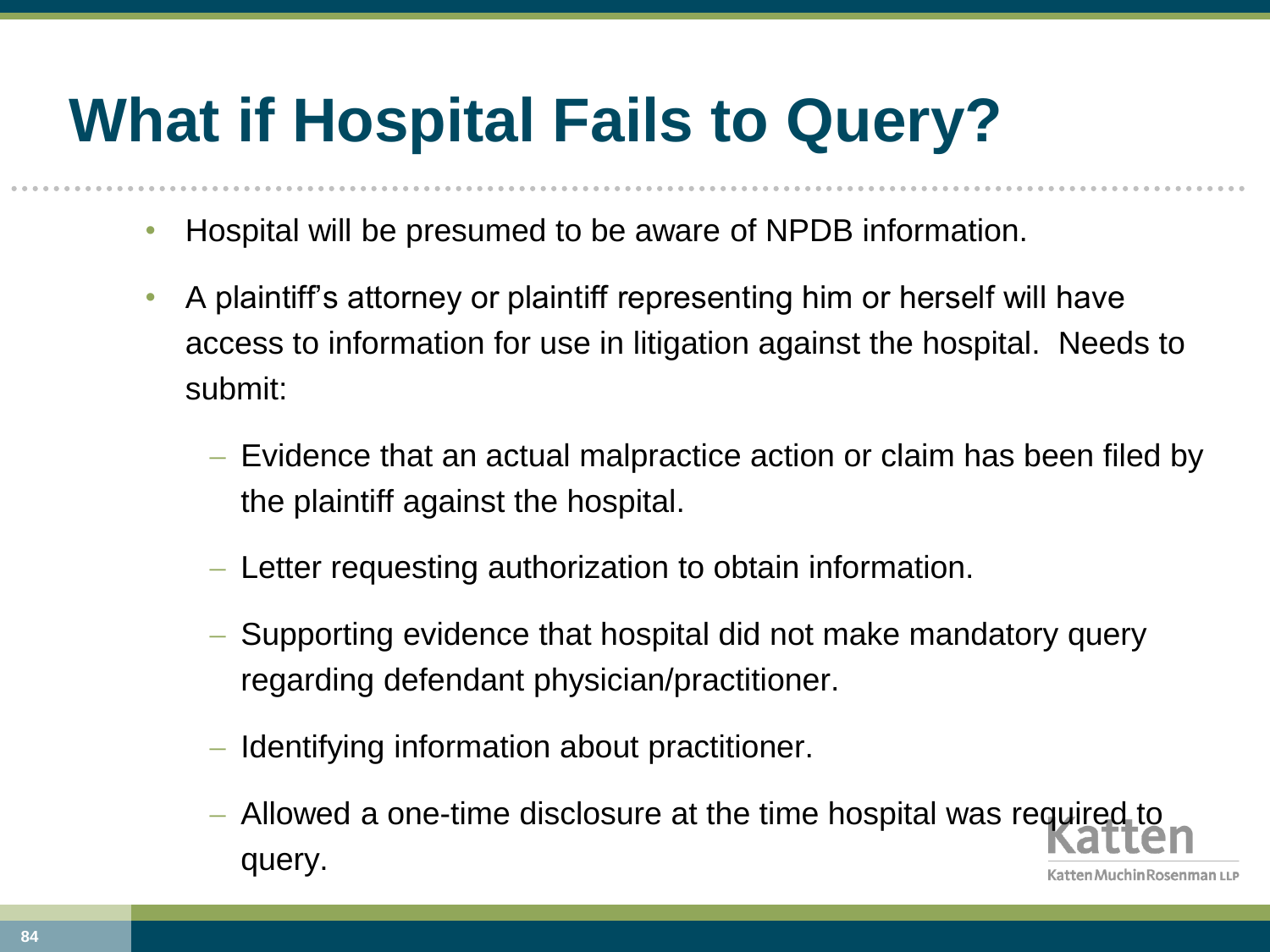# **Centralized Credentialing**

- If health care system has multiple qualifying health care entities at which a practitioner is allowed to exercise membership and/or clinical privileges only one query needs to be made if using a centralized peer review process and one decision making body.
- If each entity conducts its own credentialing and only grants membership/privilege at its site then query response cannot be shared and separate queries must be made.

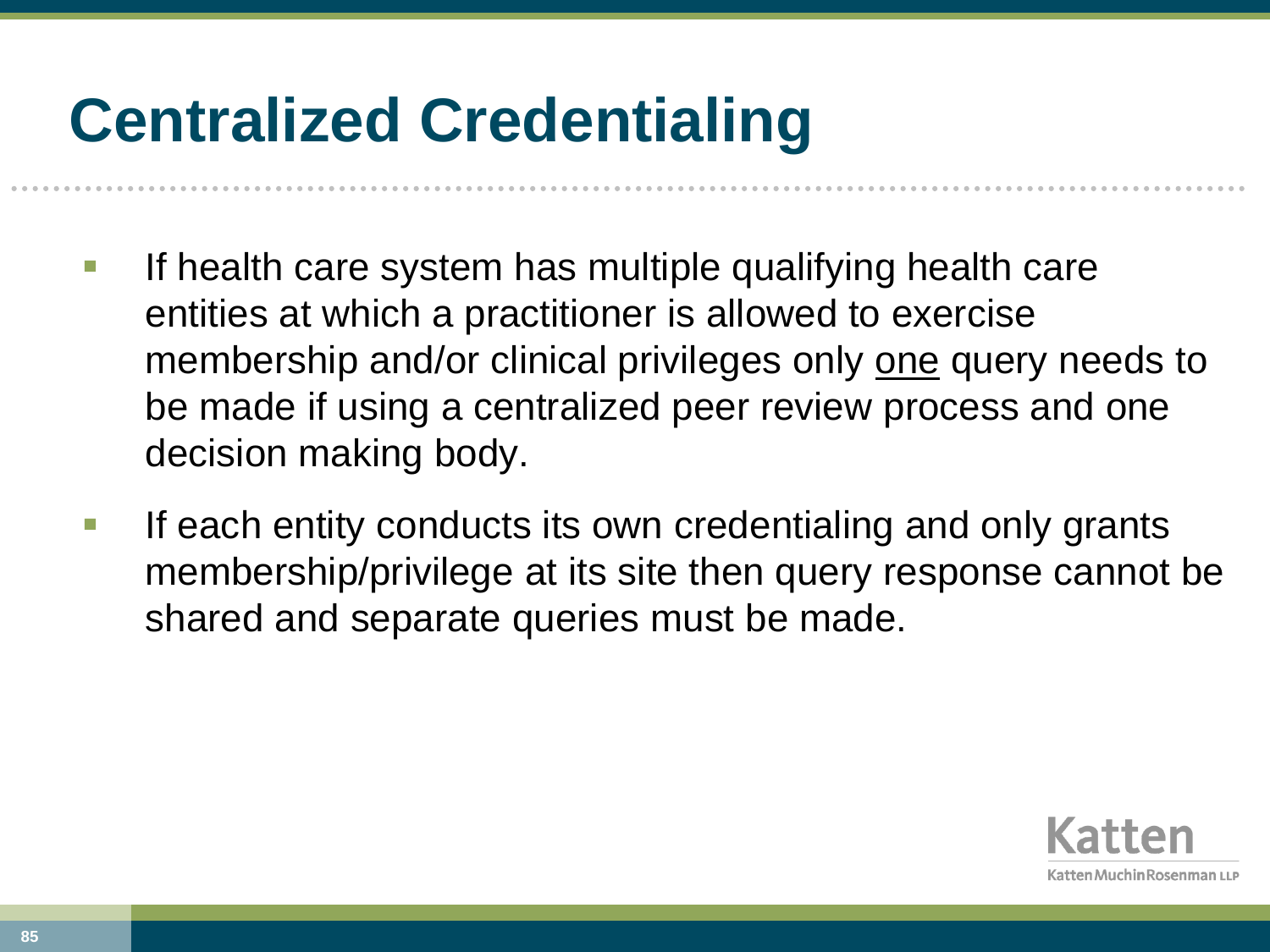# **Delegated Credentialing**

- A health care entity that delegates its credentialing responsibilities to another entity is prohibited from receiving NPDB querying results, i.e., a PHO which delegates to a hospital.
- **Different from use of an authorized agent who simply queries and** receives information on behalf of the entity, i.e., hospital is an authorized agent of PHO.
- Authorized agents cannot use a query response on behalf of more than one entity.
- **If two separate entities choose the same authorized agent and are** making a query on the same individual, agent must make two separate queries. Information cannot be shared — would violate confidentiality requirements.

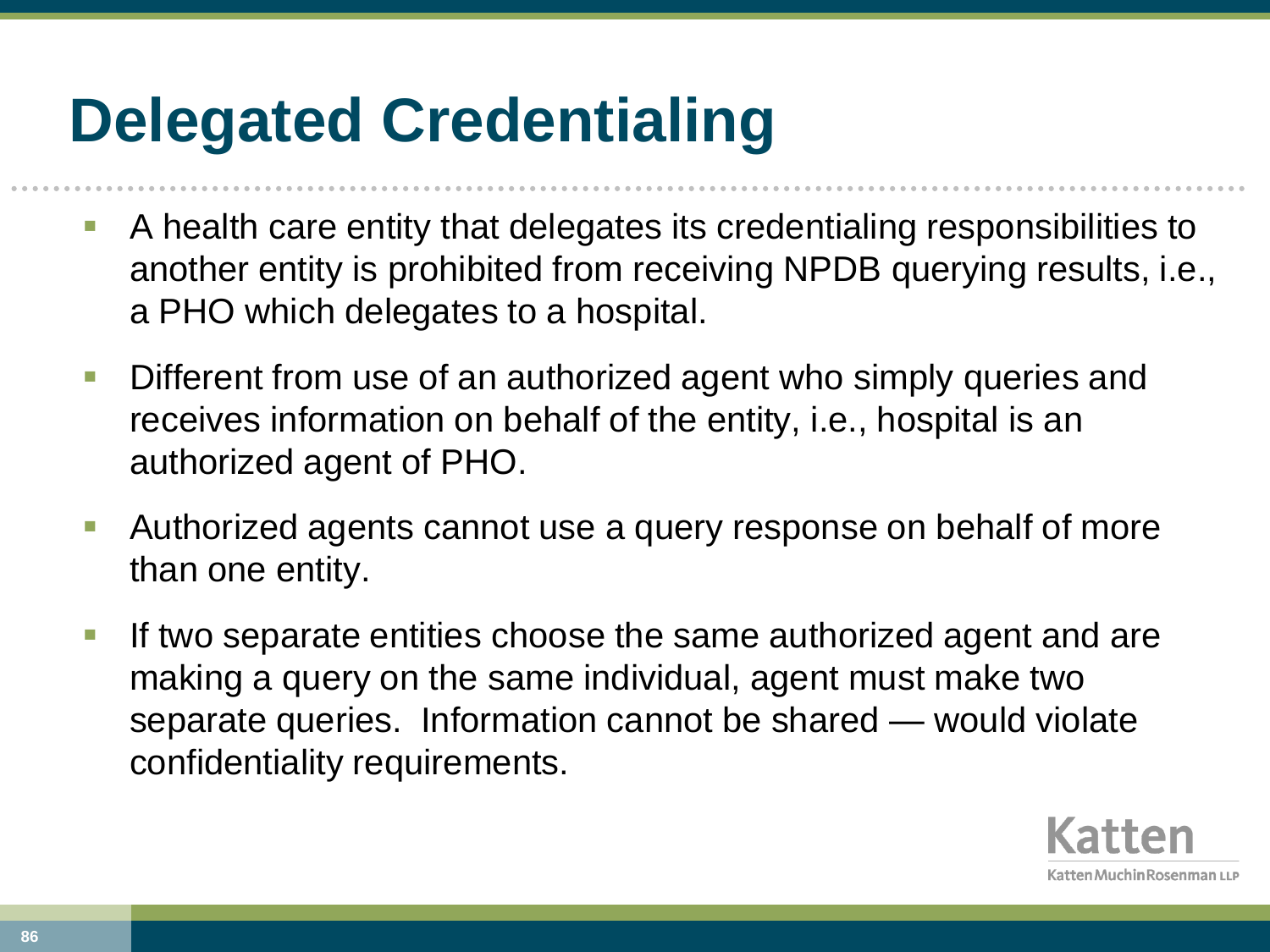## **Delegated Credentialing (cont'd)**

- **Question**: Can NPDB report be shared including use in a hearing and appeal process?
	- **Yes** as long as the individuals are part of the credentialing/privileging/peer review/hearing process.

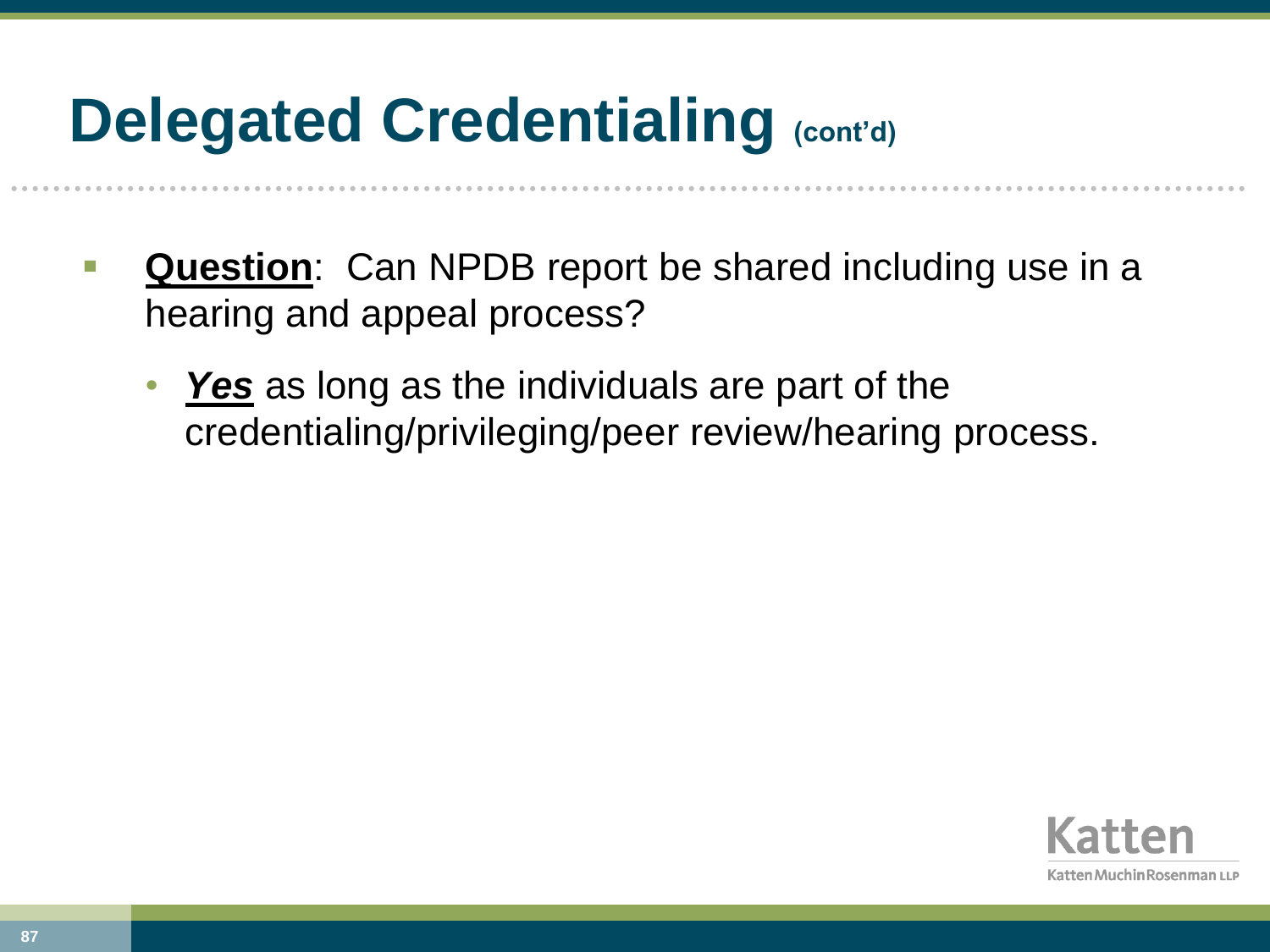## **Delegated Credentialing (cont'd)**

- **Question**: Can a hospital share an NPDB report with an unrelated health care entity if authorized to do so by the practitioner?
	- *No* if not a part of the hospital's investigation or peer review process.

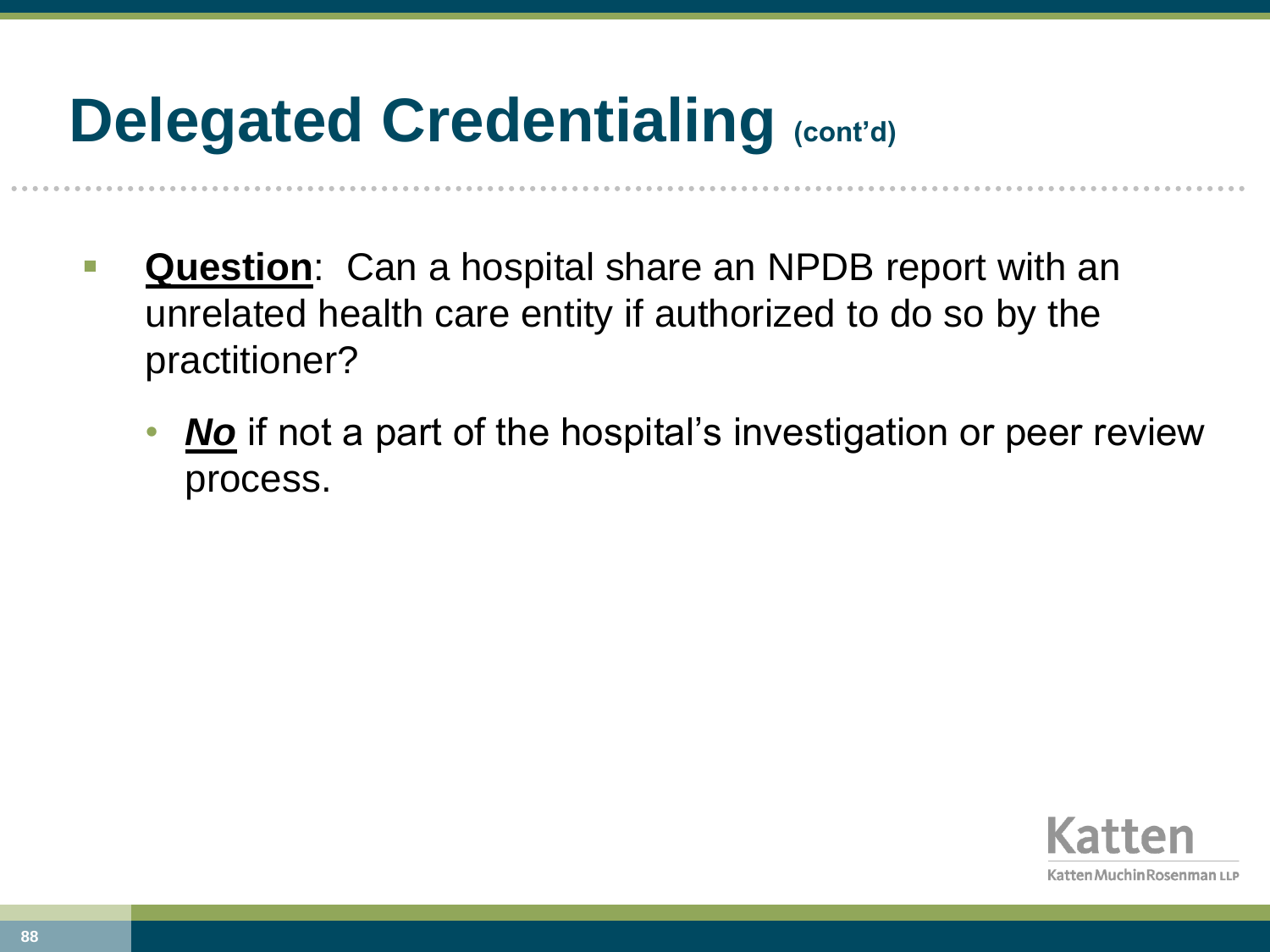# **Time Frame for Reporting**

| <b>Table E-2: Time Frame for Reporting</b>                                                                               |                                                                                                                                              |
|--------------------------------------------------------------------------------------------------------------------------|----------------------------------------------------------------------------------------------------------------------------------------------|
| <b>Types of Actions that Must Be</b><br><b>Reported</b>                                                                  | <b>When Information Must be Reported</b>                                                                                                     |
| Medical malpractice payments                                                                                             | Within 30 days of the date the action was taken or the payment was<br>issued, beginning with actions occurring on or after September 1, 1990 |
| Certain adverse licensure actions related to professional competence or<br>conduct (reported under Title IV)             |                                                                                                                                              |
| Certain adverse professional society membership actions related to<br>professional competence or conduct                 |                                                                                                                                              |
| Certain adverse professional society membership actions related to<br>professional competence or conduct                 |                                                                                                                                              |
| DEA controlled-substance registration actions or practitioners (reported<br>under Title IV)                              |                                                                                                                                              |
| Exclusions from participation in Medicare, Medicaid, and other Federal<br>health care programs (reported under Title IV) |                                                                                                                                              |
| Negative actions or findings taken by peer review organizations                                                          | Within 30 days of the date the action was taken, beginning with actions                                                                      |
| Negative actions or findings taken by private accreditation organizations                                                | occurring on or after January 1, 1992                                                                                                        |
| State Licensure and certification actions                                                                                |                                                                                                                                              |
| Federal licensure and certification actions                                                                              |                                                                                                                                              |
| Health care-related criminal convictions in Federal or State Court                                                       | Within 30 days of the date the action was taken, beginning with actions                                                                      |
| Health care-related civil judgments in a Federal or State health care<br>program                                         | occurring on or after August 21, 1996                                                                                                        |
| Other adjudicated actions or decisions                                                                                   |                                                                                                                                              |
|                                                                                                                          |                                                                                                                                              |

Katten Muchin Rosenman LLP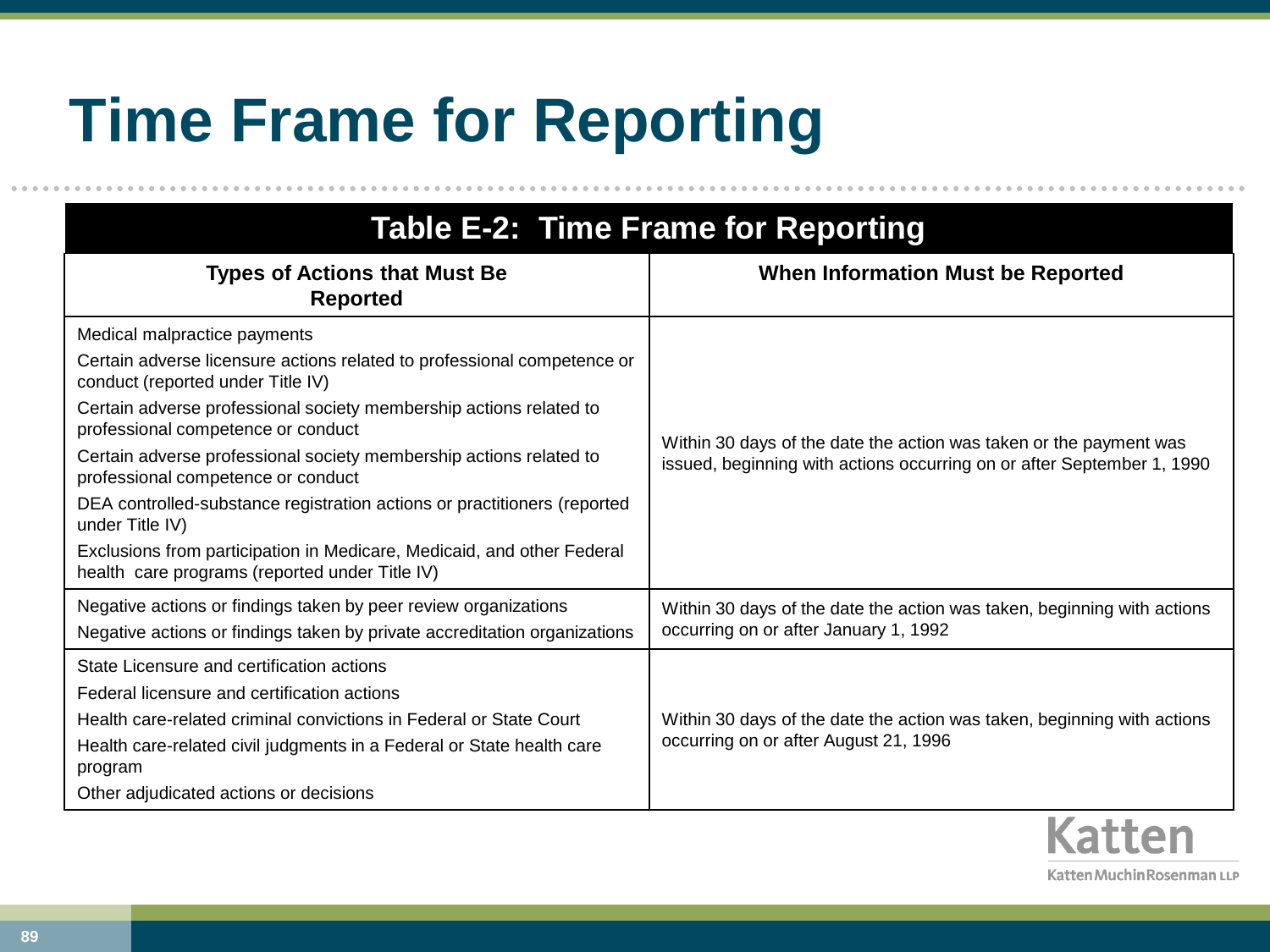# **Types of Reports**

- **E** Initial Report
	- Affected practitioner receives a copy.
	- Report needs to be factually accurate.
- Correction Report
	- Submitted when error identified.
	- Replaces the original Initial Report.
	- Practitioner receives a copy and sends also to any person or entity who queried and received a copy of the erroneous report in the past three years.

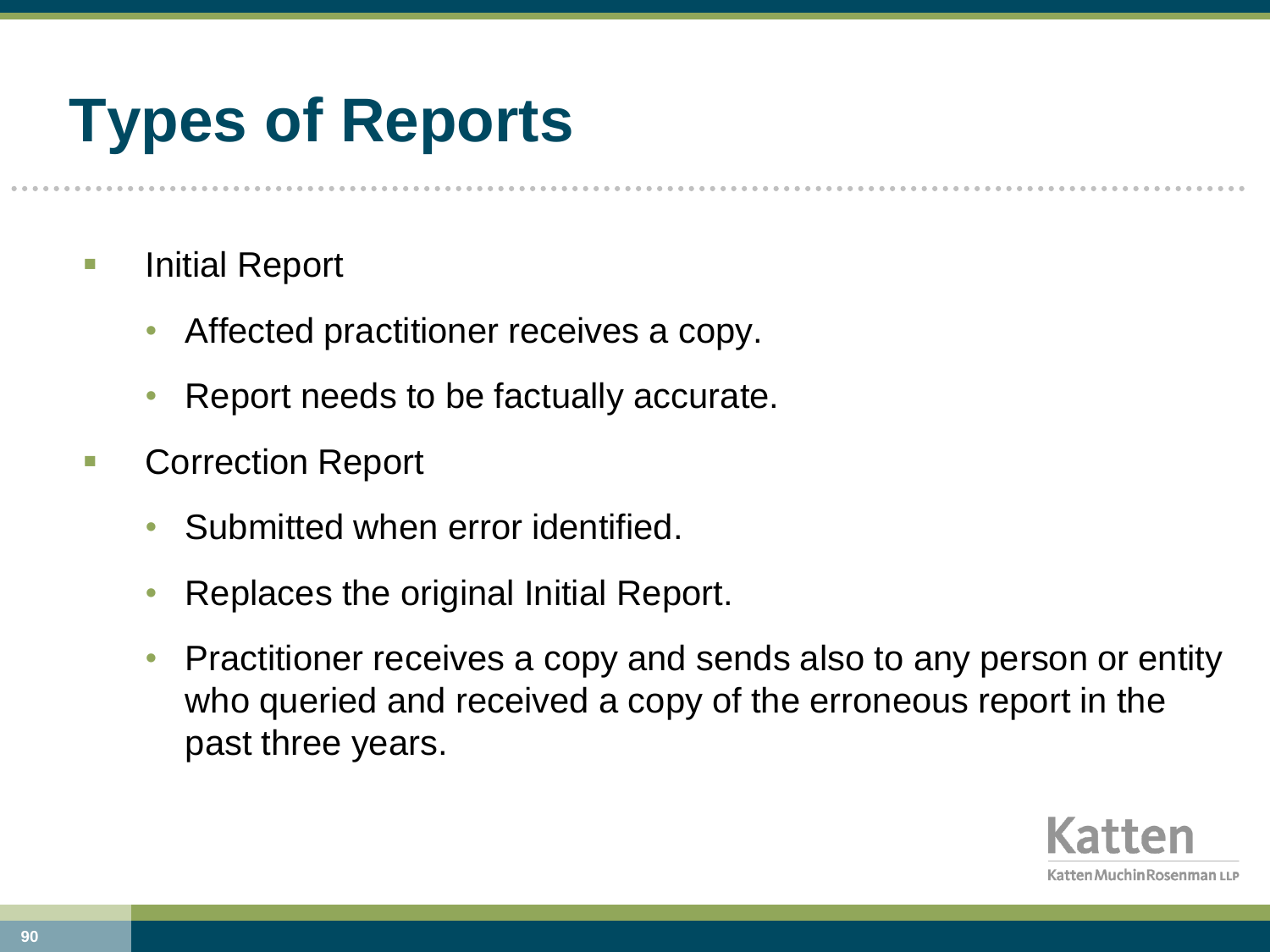# **Types of Reports (cont'd)**

- Hospital also needs to send the corrected report to the appropriate state licensing board or certification authority.
- Void Report
	- A report submitted in error or if action was not reportable or action overturned on appeal.
	- Notification sent to practitioner and any person or entity which received previous report during past three years.
	- Void Report removed from record.

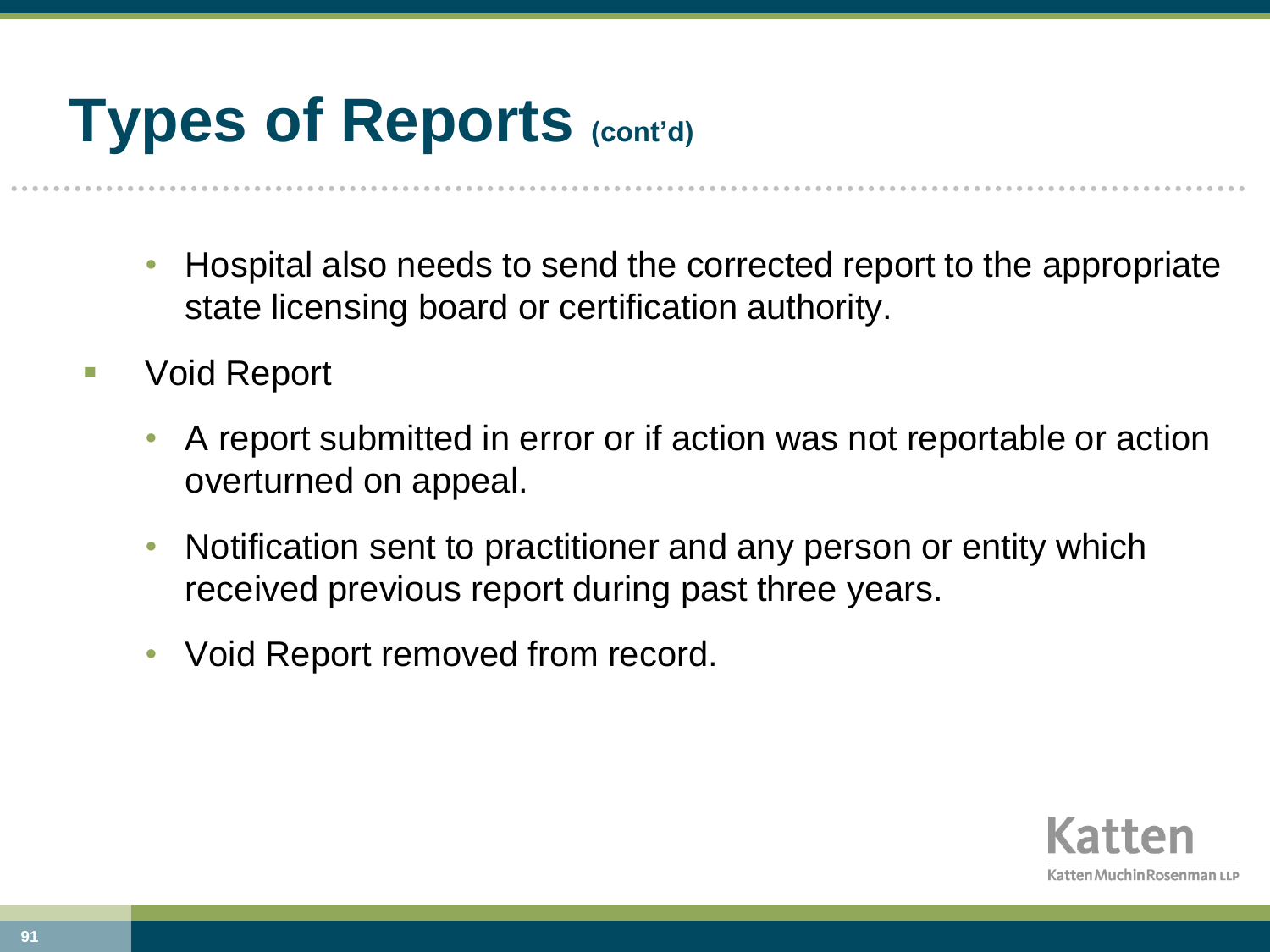# **Types of Reports (cont'd)**

- Revision-to-Action Report
	- Is a report which modifies but does not replace the Initial Report. Both become part of the discloseable record. Examples include:
		- Initial 90 day suspension reduced to 45 days.
		- State medical boards decision to reprimand physician changed to a probation when physician fails to complete required continuing education credits.

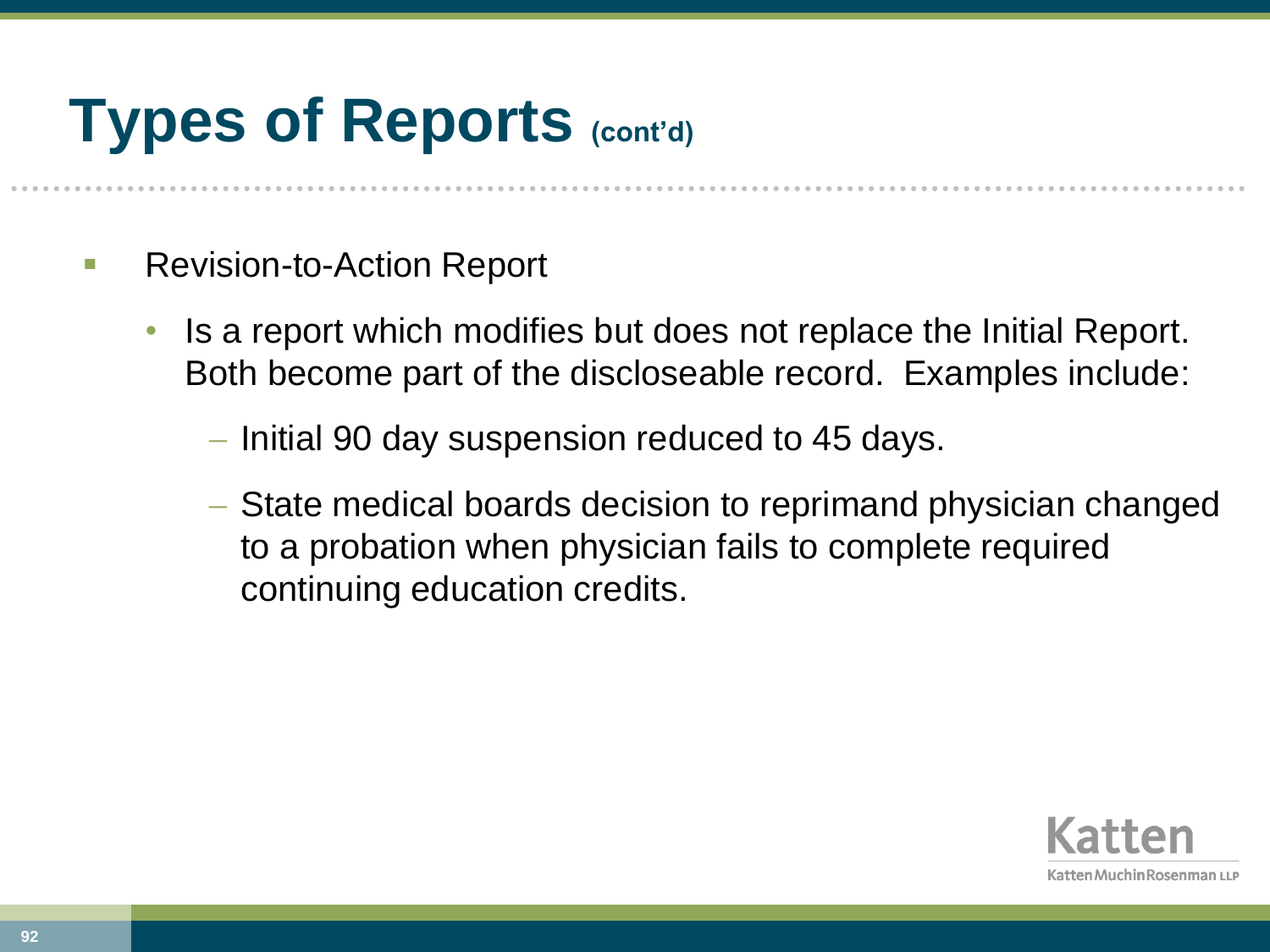# **Narrative Descriptions**

- "Must include sufficient detail to ensure future queriers have a clear understanding of what the subject of the report is alleged to have done and the nature of the event upon which the report is based."
- **Should be limited to the official findings or facts of the case.**
- Include a description of the circumstances leading to the action taken.
- **Should consult with legal counsel before filing.**
- **NPDB** reserves the right to determine that description does not provide sufficient detail which would then require a Correction Report. If report not submitted NPDB will treat this as a failure to report. [New]

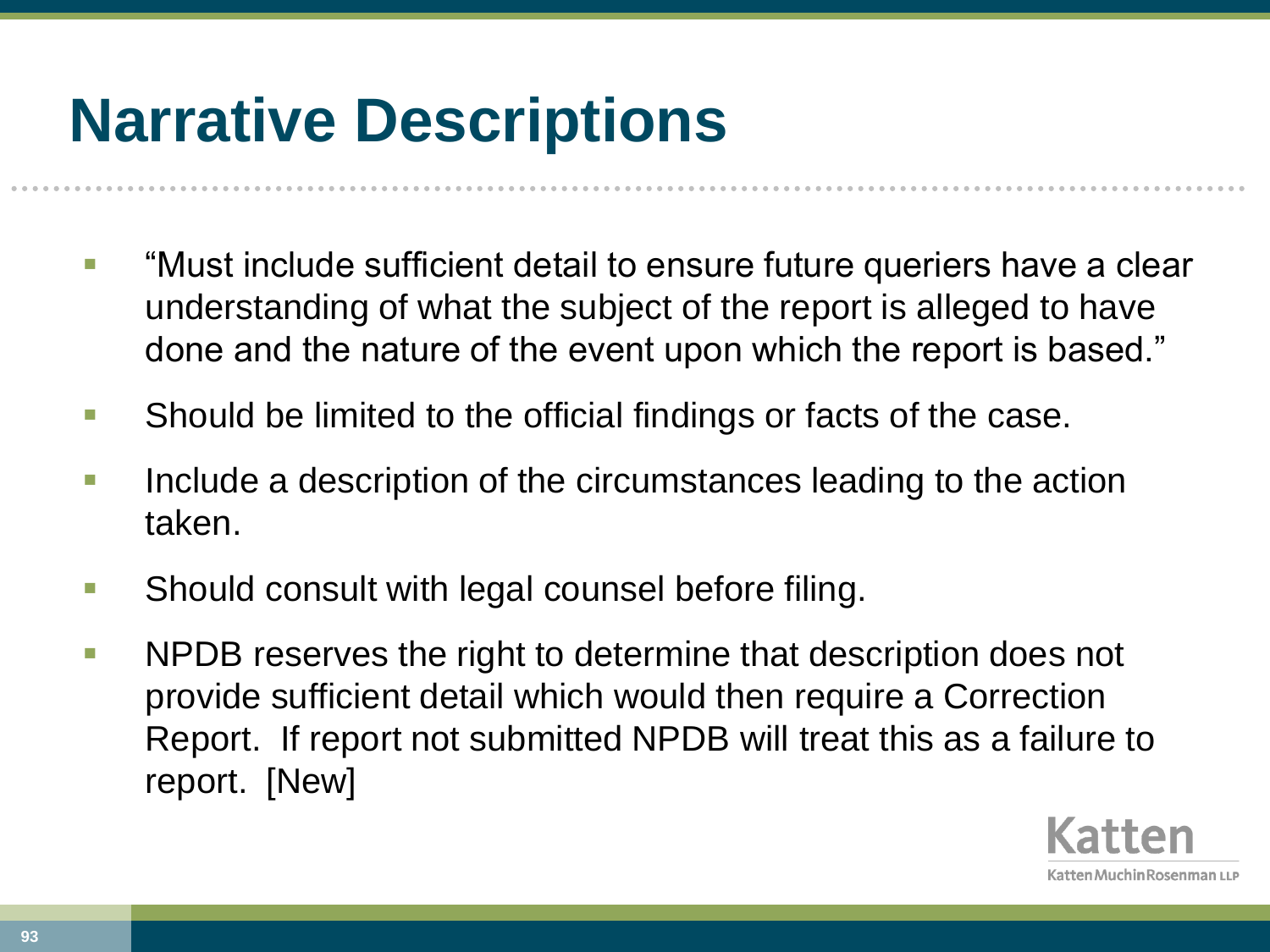### **Narrative Descriptions (cont'd)**

- **Question**: May a reporting organization provide a copy of the NPDB report to the practitioner?
	- *Yes*, but identifying information should be removed. NPDB automatically sends instructions on how to get an official copy. [Deleted]

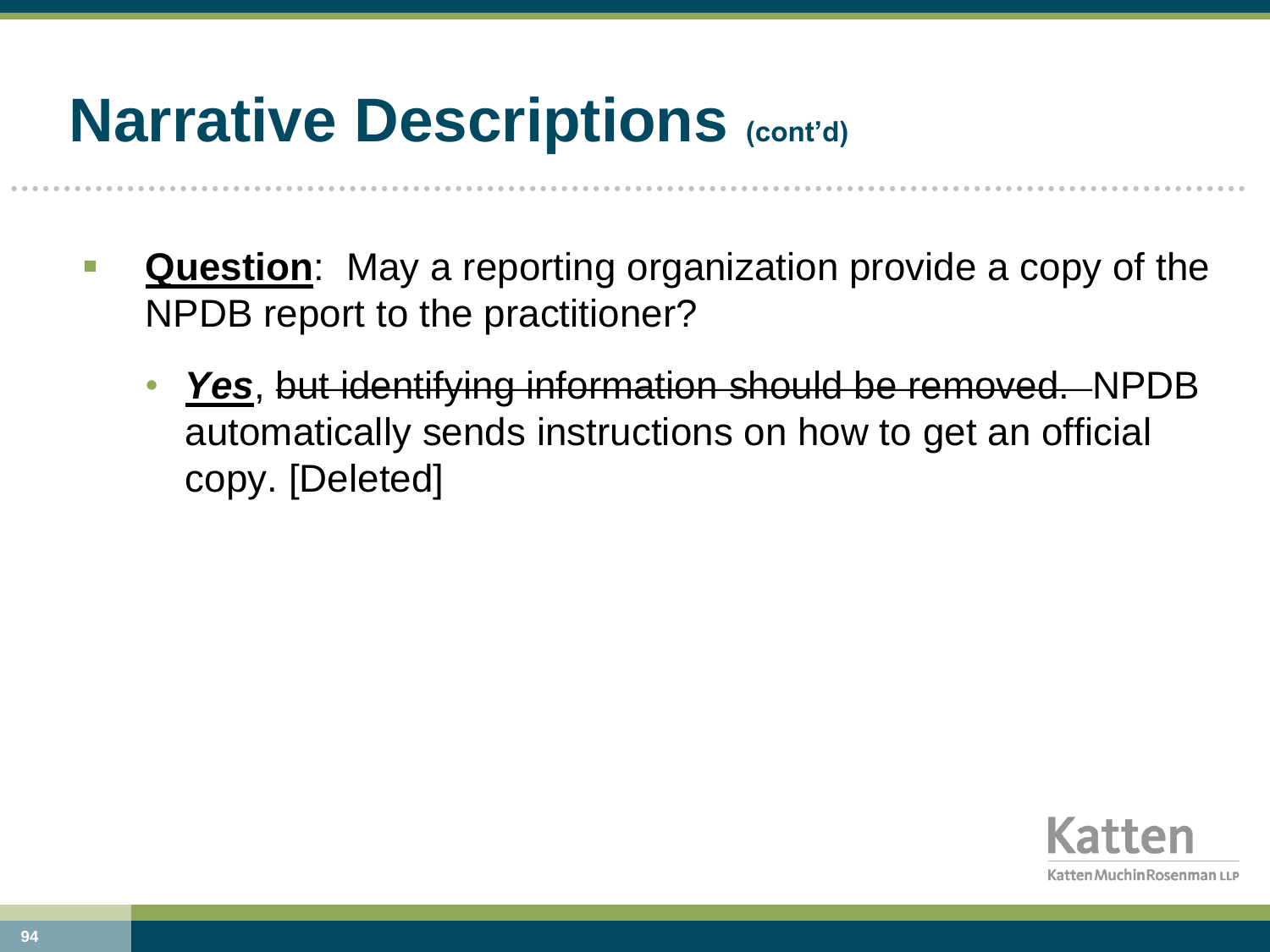#### **Reporting Adverse Clinical Privileges Actions**

- Decisions must be based on a physician's or dentists professional competence or conduct that adversely affects, or could adversely affect, the health or welfare of a patient.
- **Decision is made by the reporting health care entity.**
- Reporting non-physicians is optional.

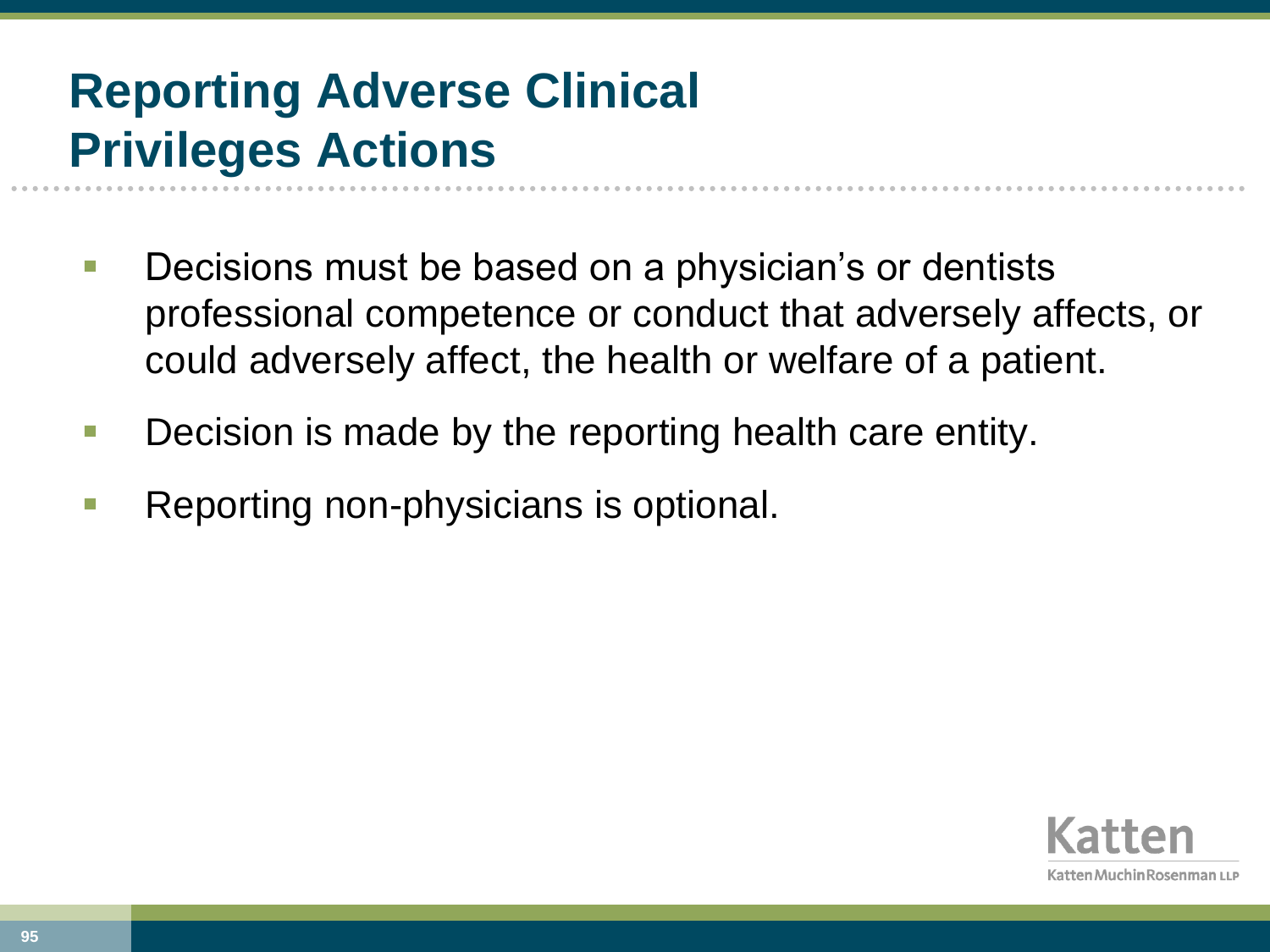# **When Are The Actions Reportable?**

- **Professional review actions that adversely affect a physician's or dentist's clinical** privileges for more than 30 days.
- **Acceptance of surrender or restriction of clinical privileges while under investigation or** in return for not conducting such an investigation or not taking a professional review action that otherwise would be required to be reported to the NPDB.
- **Adverse actions include:** 
	- Reducing
	- **Restricting**
	- **Suspending**
	- Revoking
	- Non-renewal of membership/privileges based on professional competence or conduct.

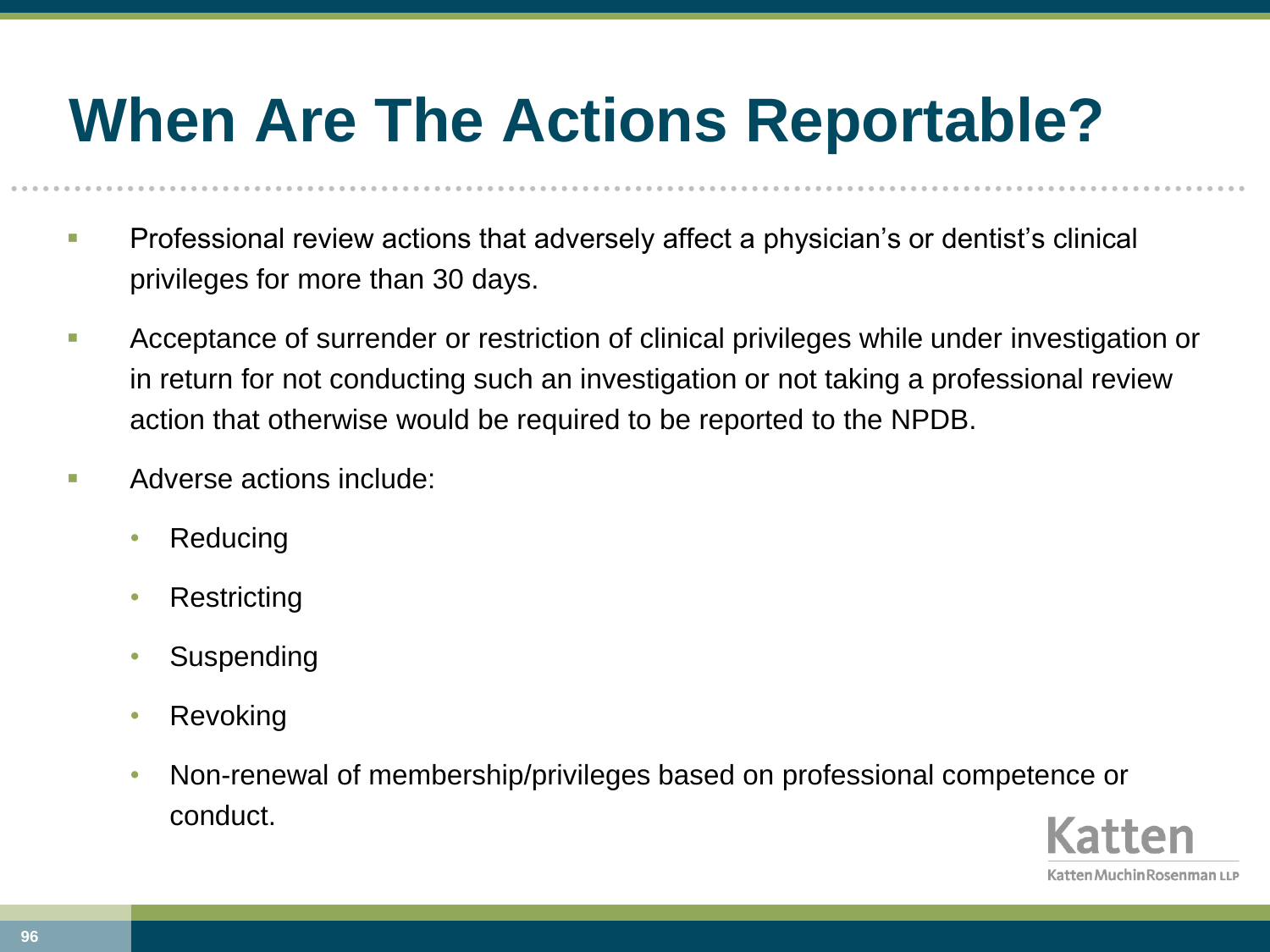- **Question**: What is a professional review action that relates to professional competence or conduct that adversely affects or could adversely affect the health or welfare of a patient?
	- Defined as "an action or recommendation of a health care entity taken in the course of professional review activity."
	- A "professional review activity" is an "activity of a healthcare entity with respect to an individual health care provider to determine" whether they may have clinical privileges or membership, the scope or conditions or to change or modify scope.
	- Appears that entity has some flexibility in deciding what does and what does not constitute a professional review action.

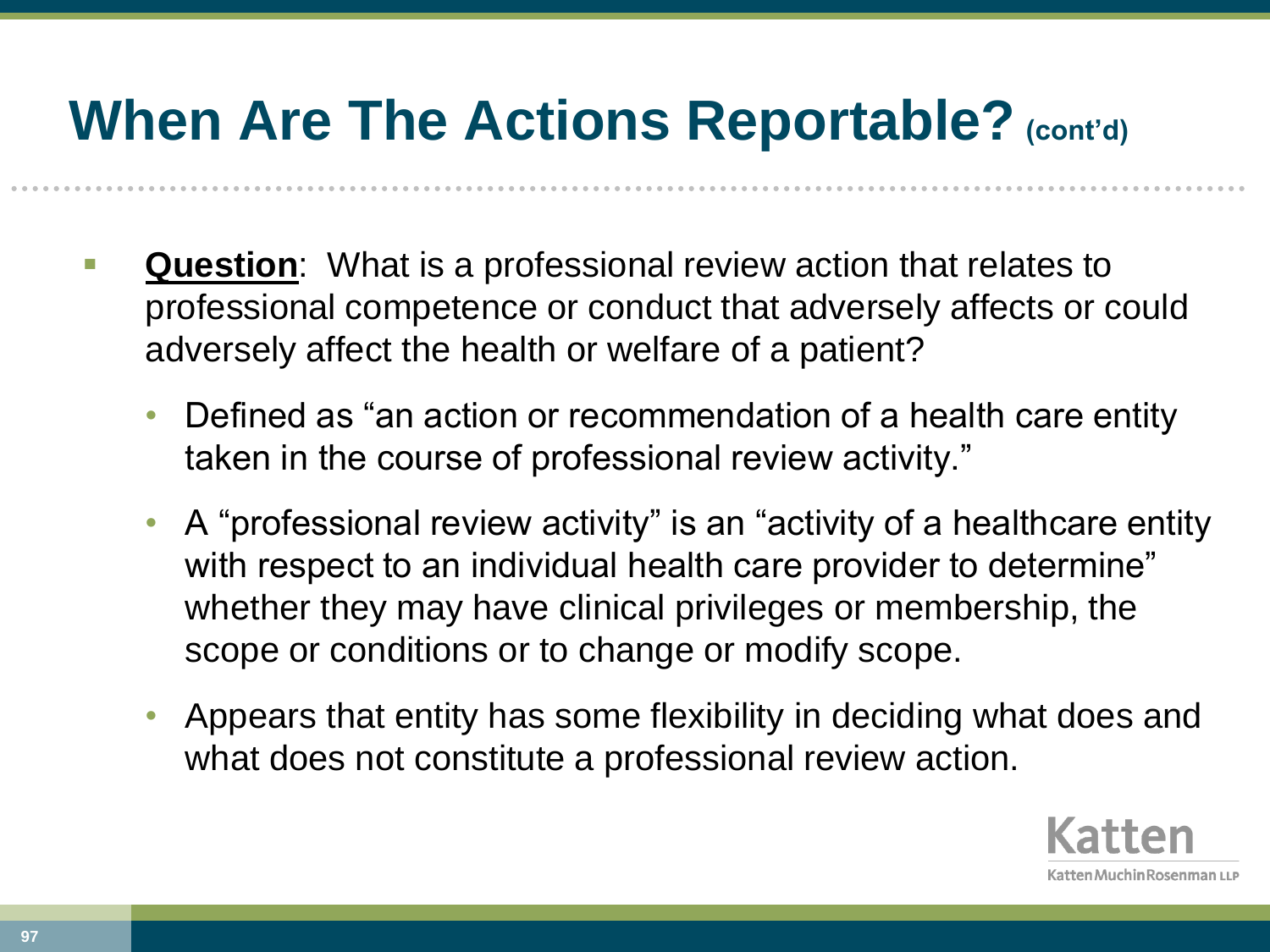- **Draft states that censures, admonishments and reprimands greater** than 30 days are reportable.
	- WRONG Physician privileges are not adversely affected by these decisions. Same for monitoring, practicing and mandatory consultations – This reference was deleted.
- **Decisions based on failure to pay dues, failure to maintain insurance,** employment disputes or other business issues are *not* reportable.
- **Revocations based on failure to become board certified or some** other similar eligibility criteria are *not* reportable.
- **If multiple adverse actions taken which are each otherwise** reportable, only one report is required but should use narrative description to explain all actions taken.

**98**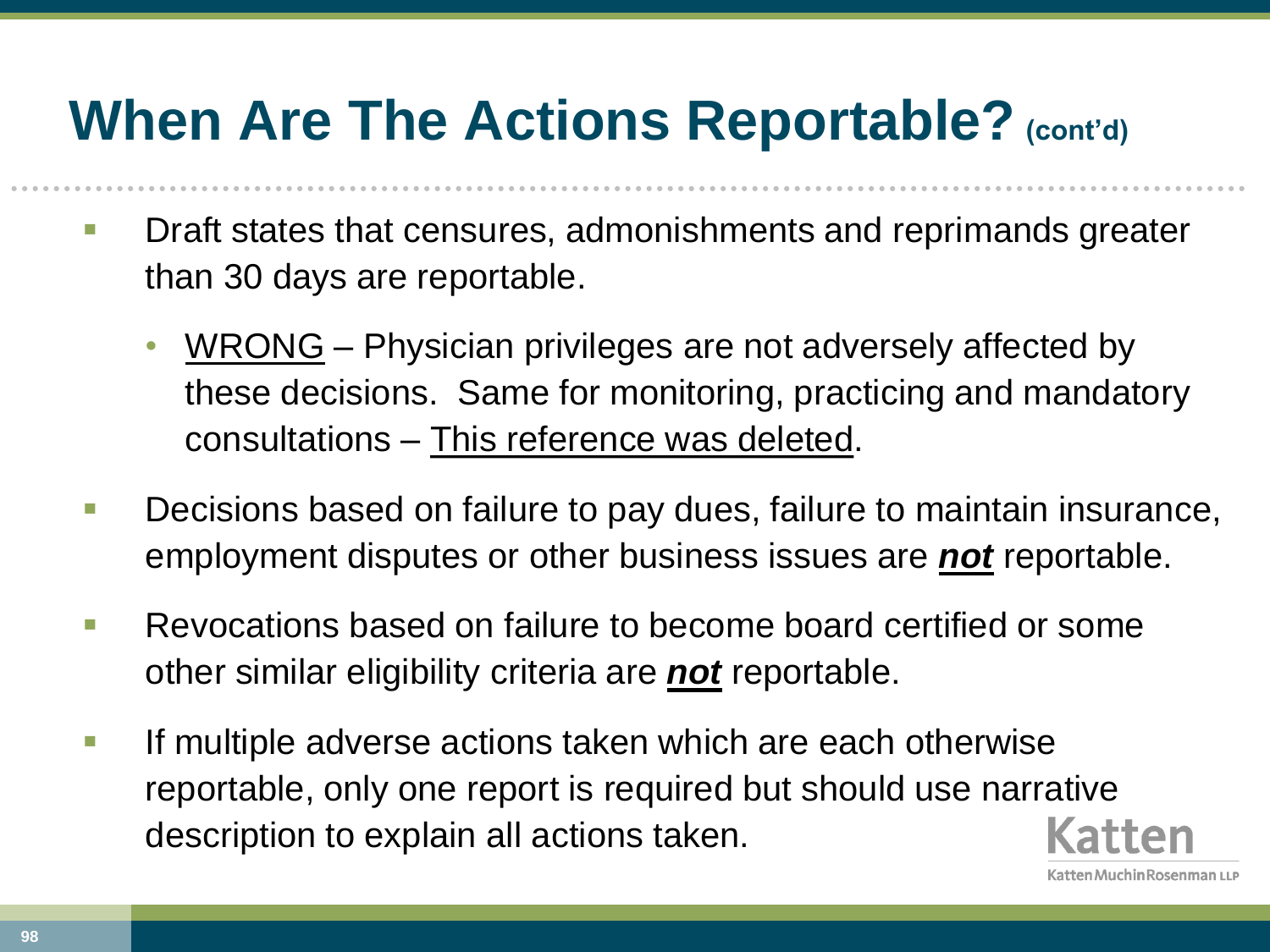- **Question**: If a physician's initial application or request for expanded privileges is denied, is this decision reportable?
	- Depends on whether the decision was the product of a professional review action based on clinical competency or simply that physician did not satisfy eligibility criteria.
		- Example: Physician did not have appropriate experience to obtain specialized surgical privileges beyond core privileges – not reportable.
		- Example: Did not have minimum number of privileges not reportable.

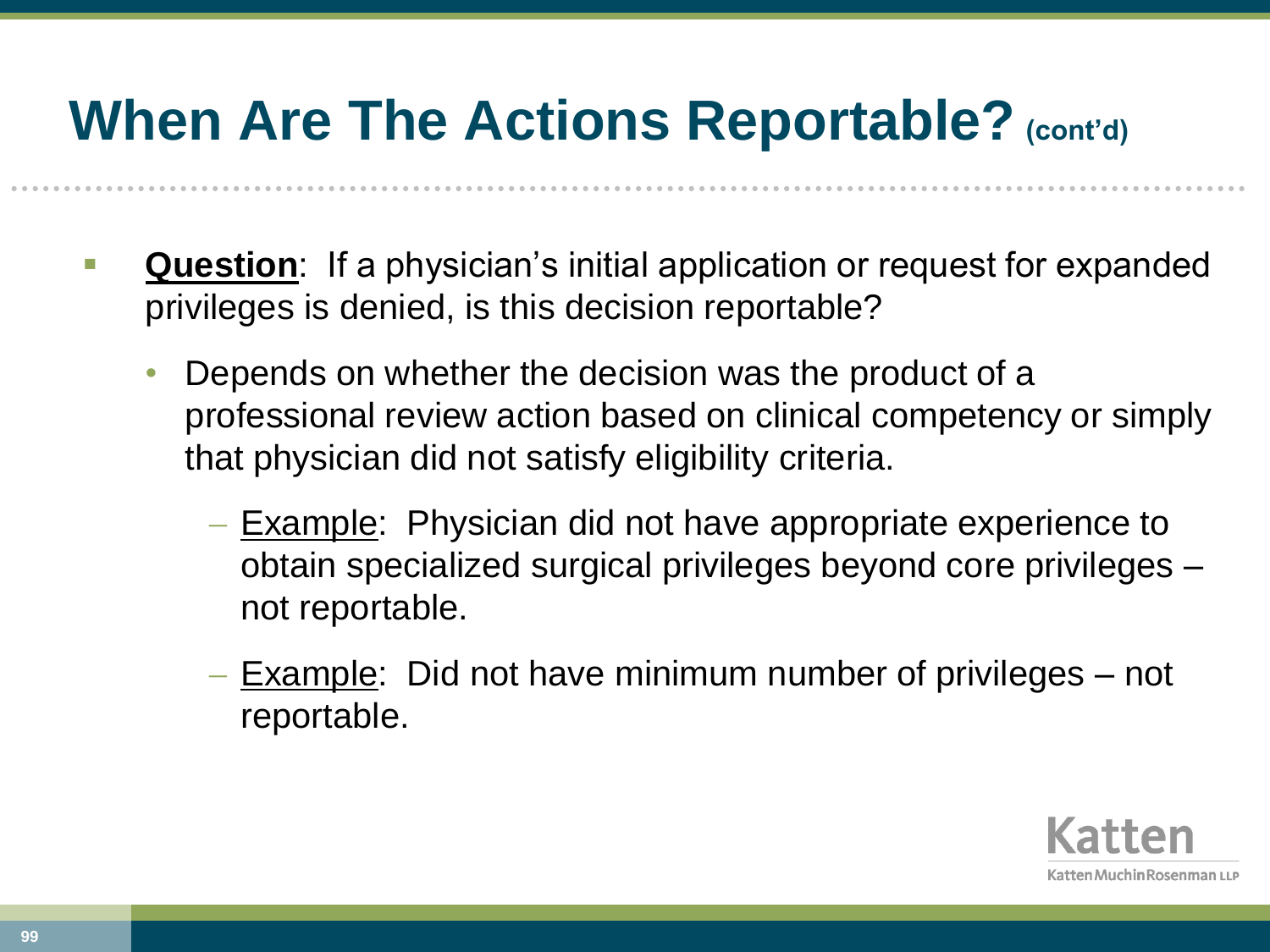- **Question**: If a physician's privileges are automatically terminated because his license was revoked, is this decision reportable?
	- *No* because there was no professional review action

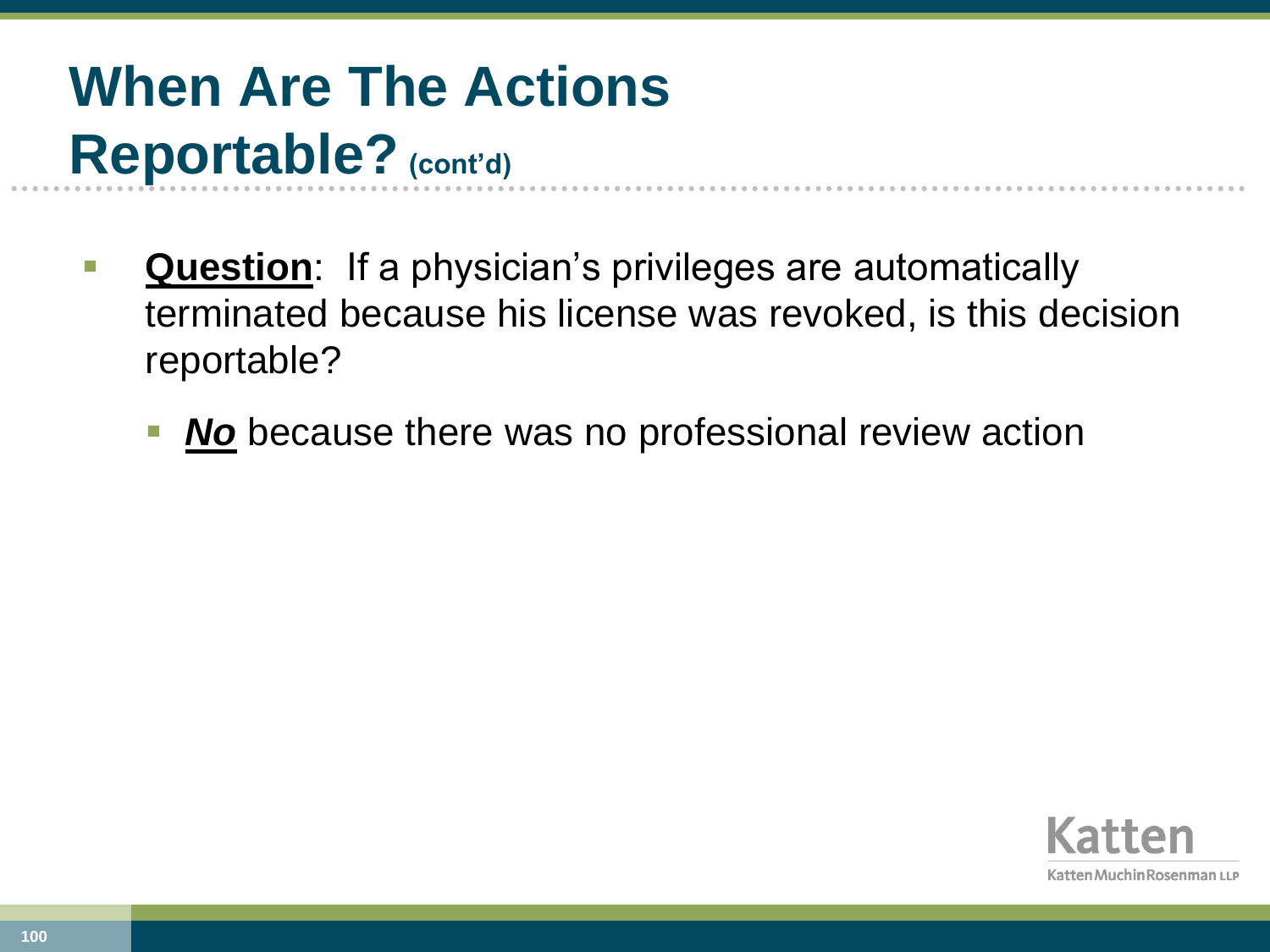- **Question**: If an employed physician is terminated based on professional competency issues, is the termination reportable?
	- *Yes* if there was a professional review action, which rarely takes place. *No* if there was not.

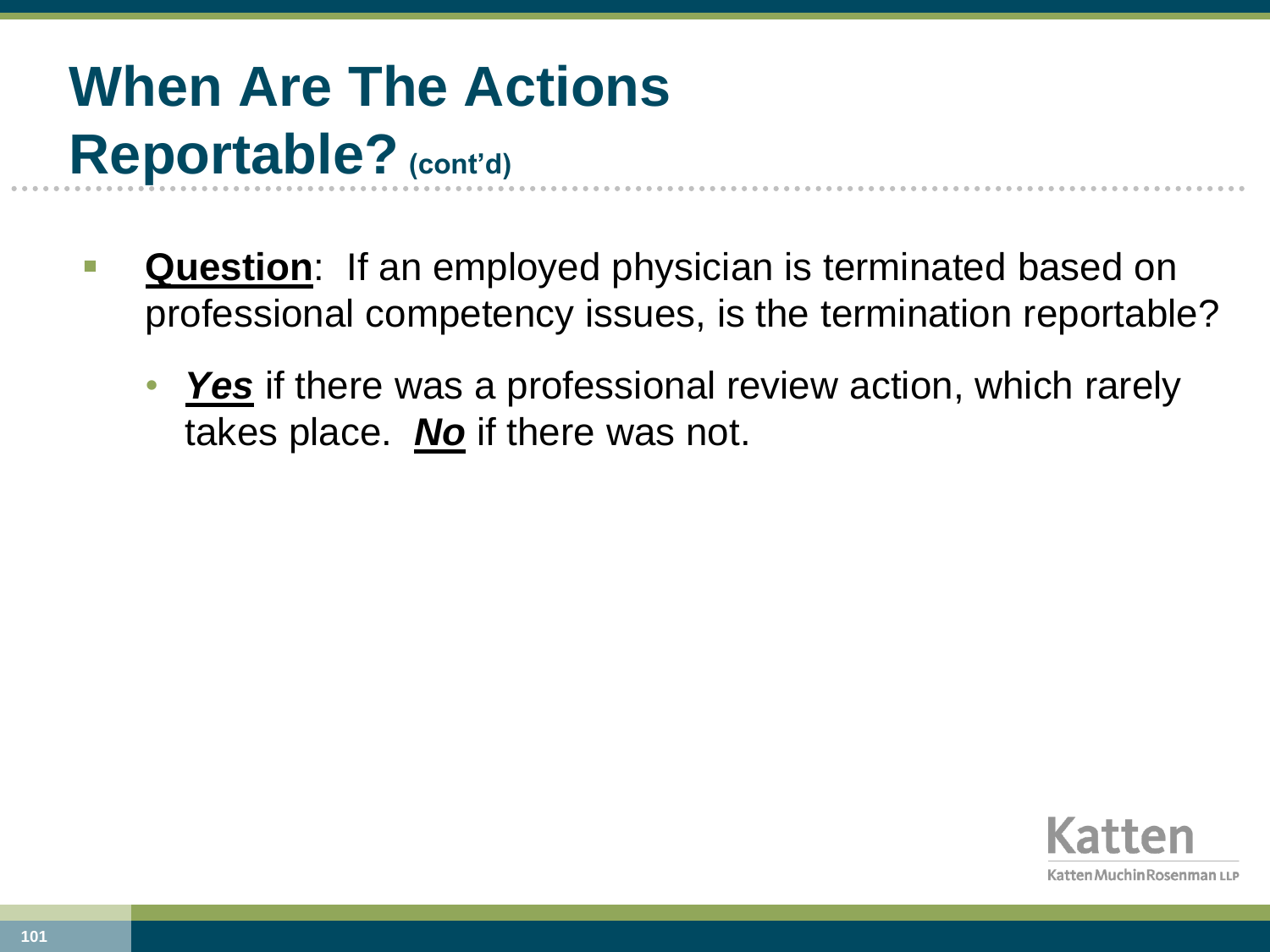# **Withdrawal of Applications**

- **U** Voluntary withdrawal of an initial application prior to a final professional review action generally not reportable.
- **If application is withdrawn at time of reappointment while under** investigation for incompetence or improper professional conduct or in return for not conducting an investigation or taking professional review action then withdrawal *is* reportable.
- **Denial of application and application withdrawal reportable even if** physician had no knowledge of the investigation.
	- Many commentators objected to this statement as being inherently unfair but NPDB did not changes its position.
	- Data Bank on record as stating that physician's misleading or false representations on an initial application is reportable if accurate information would have led to a denial.

atten Muchin Rosenman LLP

**102**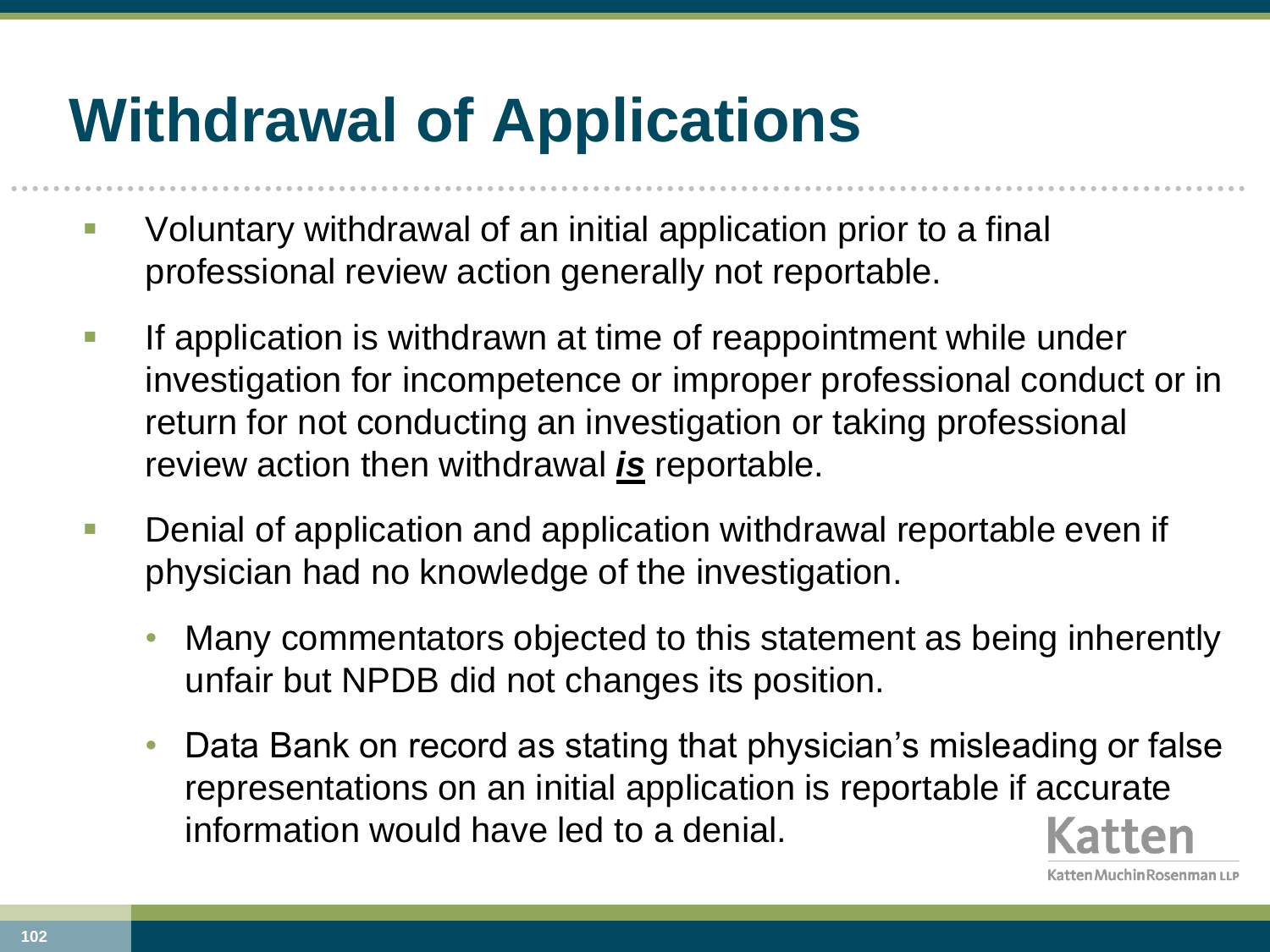# **Investigations**

- Routine investigations are not reportable.
- **Surrender or restriction of privileges while under investigation or to** avoid an investigation is reportable.
- "NPDB interprets the word 'investigation' expansively."
- **Will look at bylaws and other document to assist in determining** whether an investigation was triggered or is ongoing "but [NPDB] retains the ultimate authority to determine whether an investigation exists."
- "An investigation begins as soon as the health care entity begins an inquiry and does not end until [the hospital] takes a final action or makes a decision to not further pursue the matter."

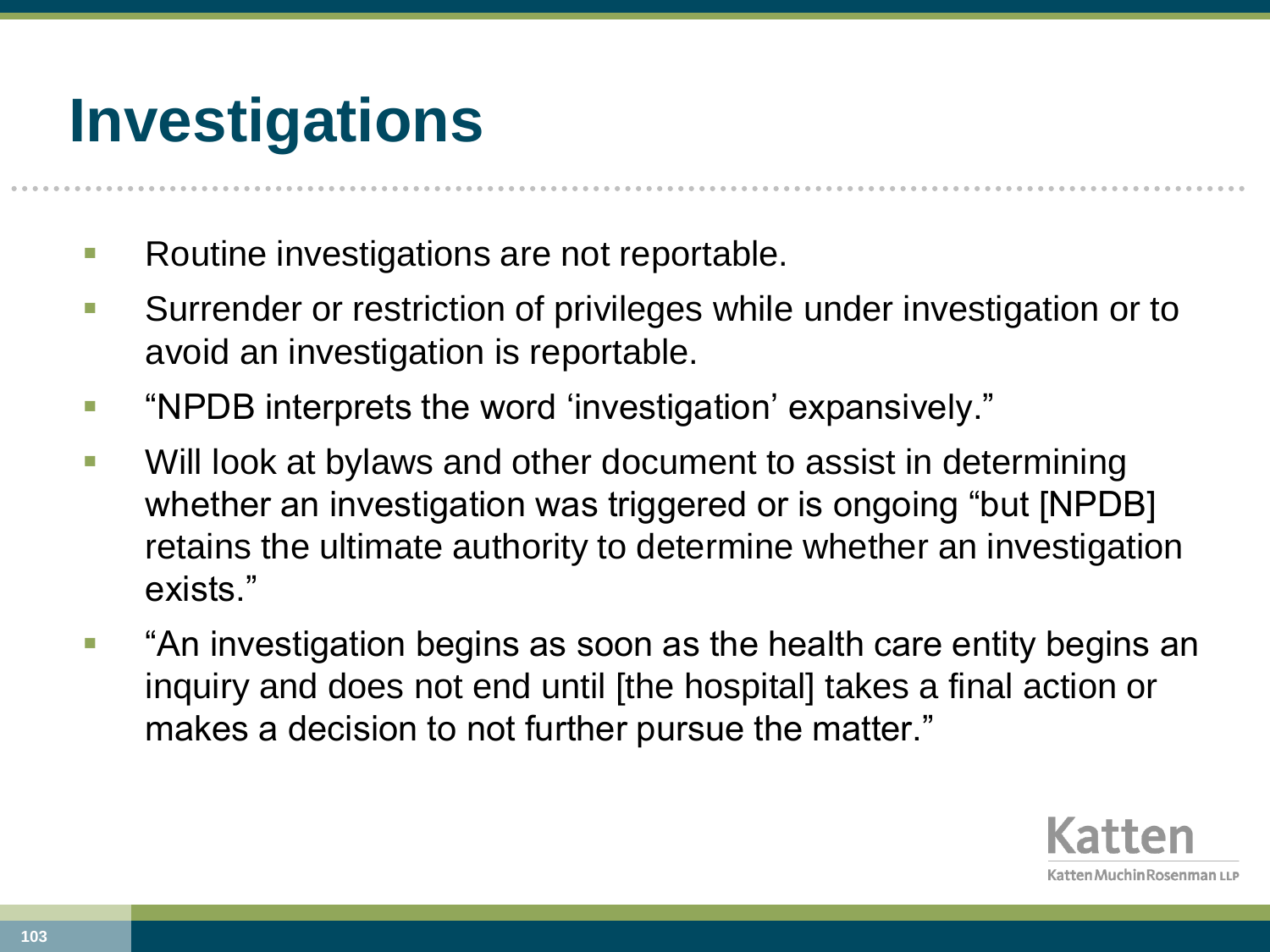## **Investigations** (cont'd)

- **If** "Must concern the professional competence and/or conduct of the practitioner."
- **Activity should be a precursor to a professional review action.**"
- **DEPES not reportable because the standards apply for everyone.**

**-** "If the formal peer review process is used when issues relating to competence or conduct are identified or when a need to monitor a physician's performance is triggered based on a single event or pattern of events … this is considered an investigation for the purposes of reporting to the NPDB." (E31) – This reference to monitoring was dropped from the final Guidebook.

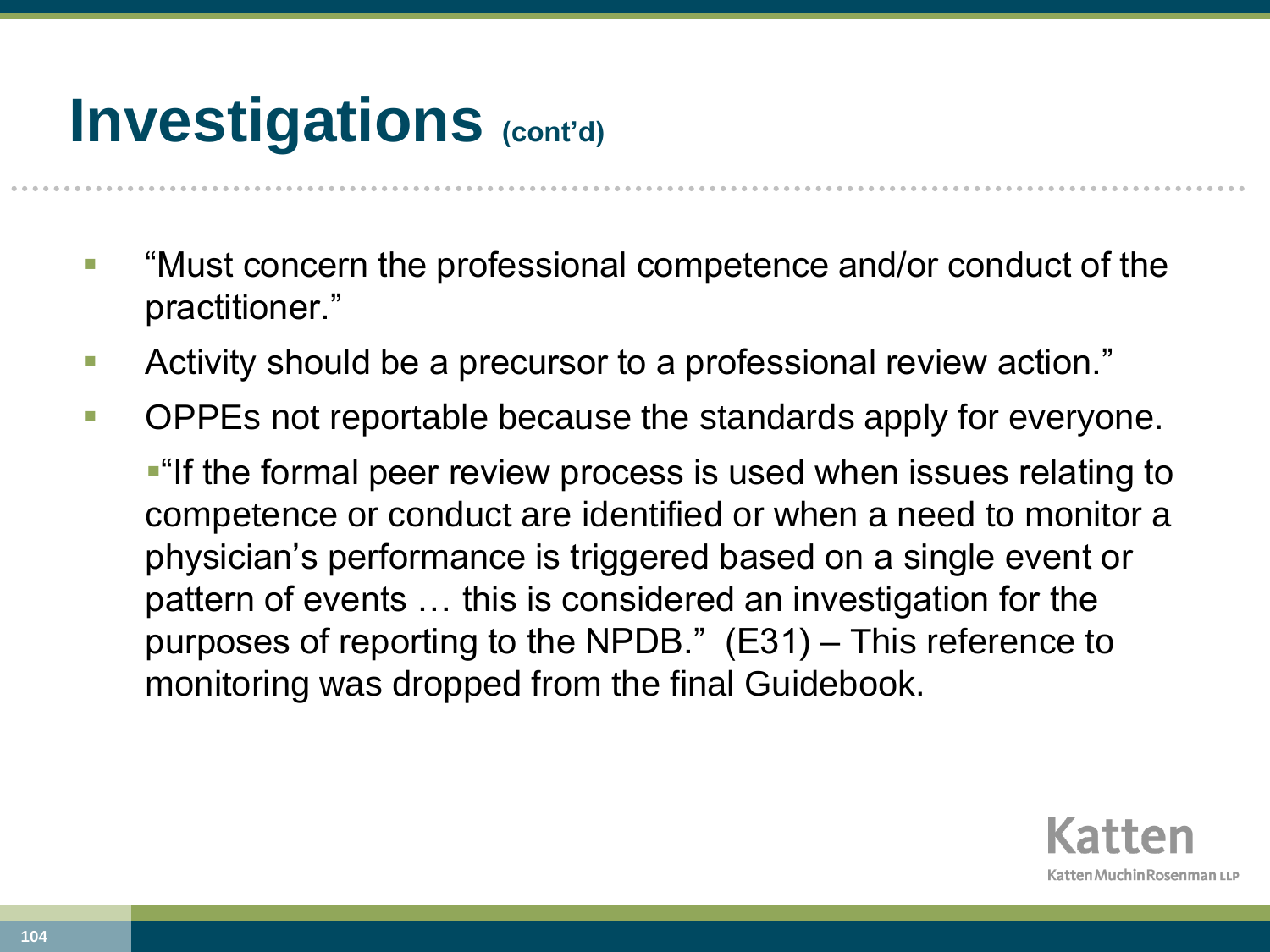## **Investigations** (cont'd)

- **Should have documented evidence of an investigation if** reporting a surrender of privileges such as minutes, orders, notices.
- **•** "An investigation is not limited to a health care entity's gathering of facts. An investigation begins as soon as the health care entity begins an inquiry and does not end until the health care entity's decision making authority takes a final action or formally closes an investigation."

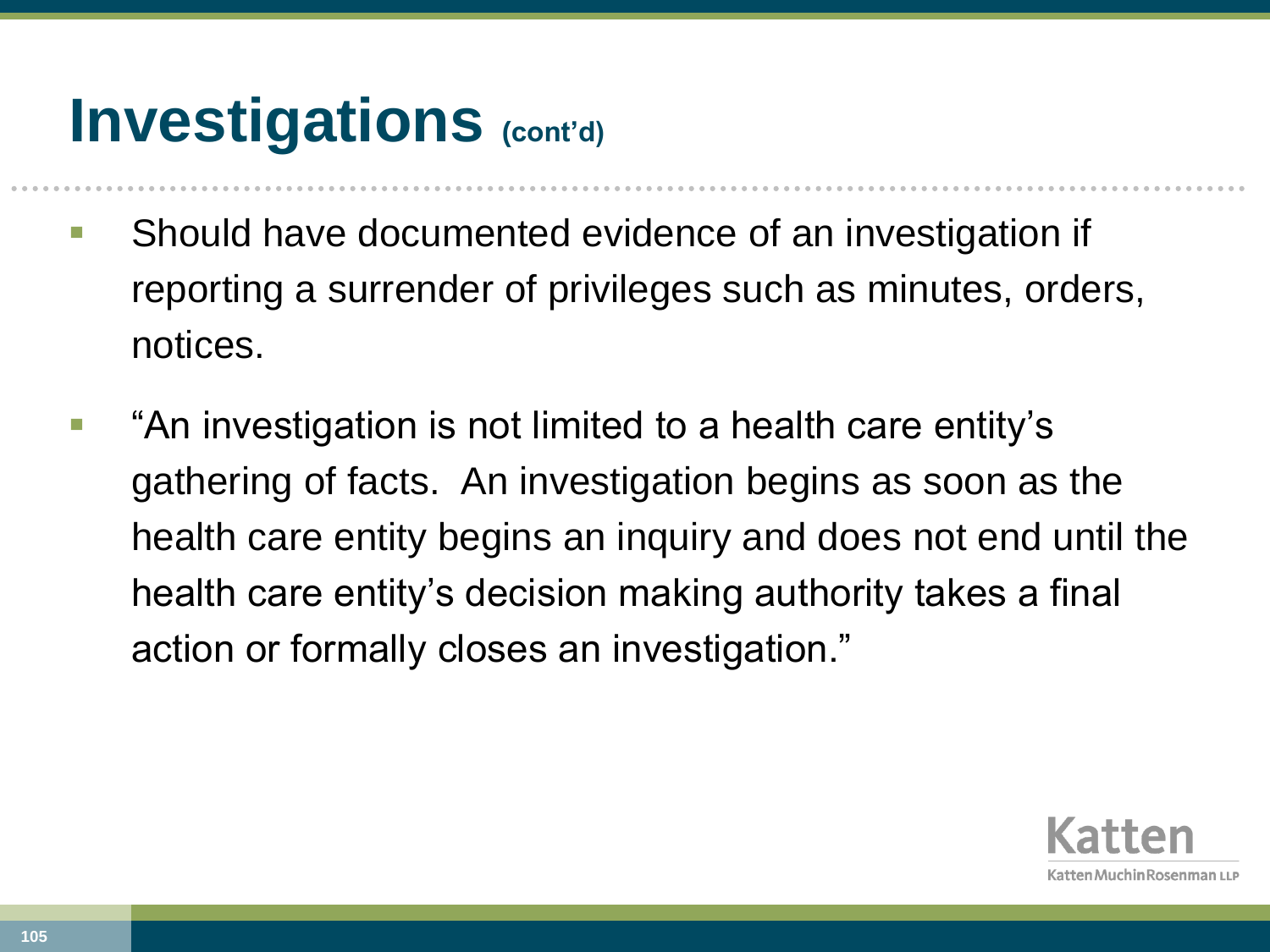## **Investigations** *cont'd*

- **The NPDB's position on what constitutes an investigation for reporting** purposes, including the determination that an FPPE is an investigation, was universally criticized by such organizations as The Joint Commission, NAMSS, AHA and the NPDB Guidebook Work Group. Comments include the following:
	- The use of OPPEs and FPPEs was established to TJC to help serve as "part of a continuous process of evaluation to ensure a high quality and safe health care system."
	- Hospitals required to impose an FPPE on all new applications— does not mean they are under an investigation.
	- Characterization of an FPPE as an investigation might lead a hospital and medical staff to avoid using FPPEs.

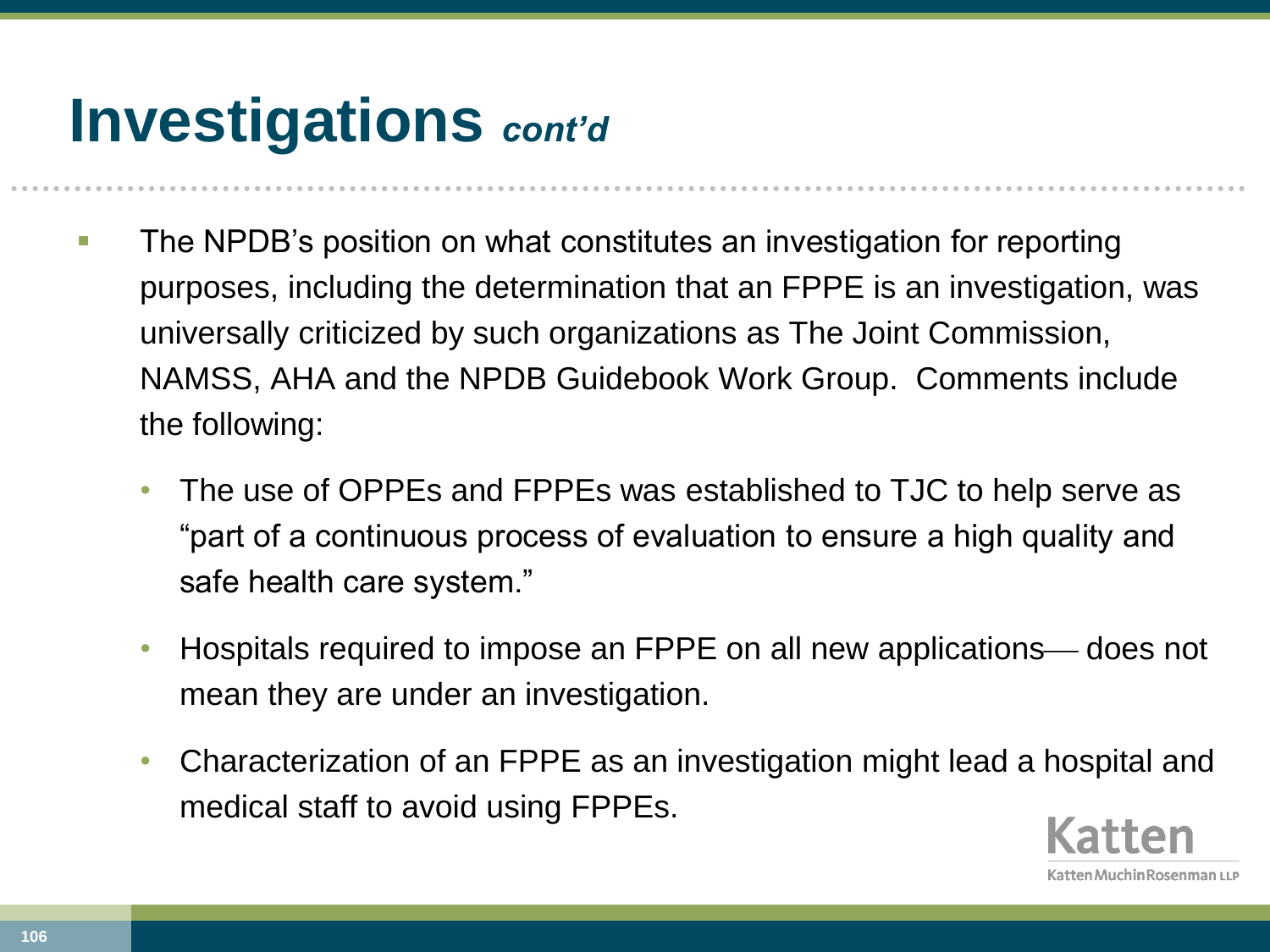## **Investigations** *cont'd*

- $\blacksquare$  Hospital and medical staff should be able to define what constitutes an investigation in their bylaws consistent with the statute and regulations.
- **Peer review activities should not be characterized as investigation.**
- **IMPOSITION OF ANTEL THE STARK IS ADDED** to the UPPE does not typically trigger hearing rights and therefore a hospital would almost be required to provide a hearing if it wants to access the immunity protections under HCQIA.

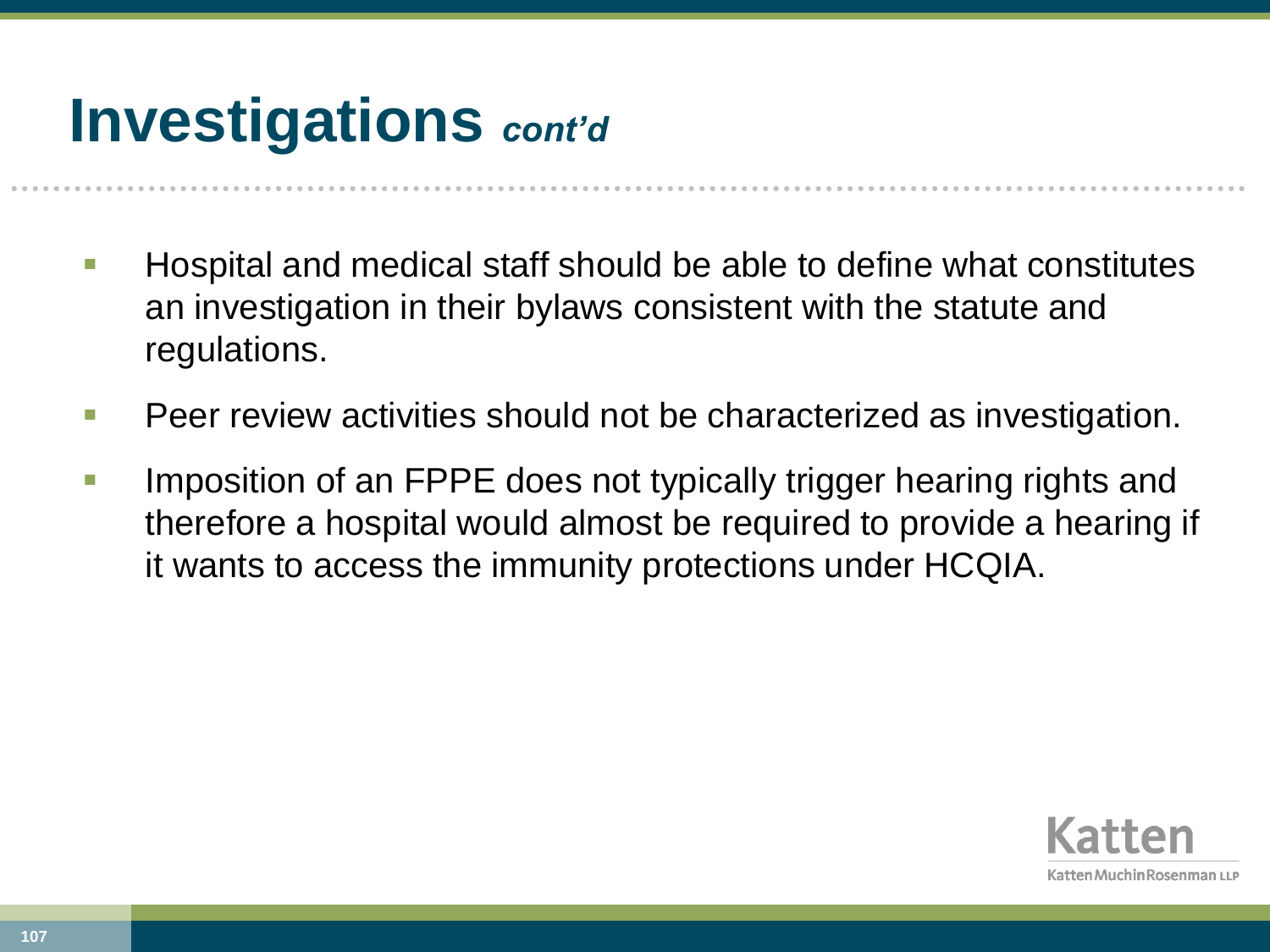## **Investigations** *cont'd*

- Investigations are more typically triggered when there is a formal request for corrective action by the MEC or hospital. The reviews and analyses which take place before this request including OPPE/FPPEs are viewed as normal, routine peer review activity.
- If imposition of a FPPE plan is not reportable neither should resignation before or after imposition of an FPPE plan – privileges are not limited.

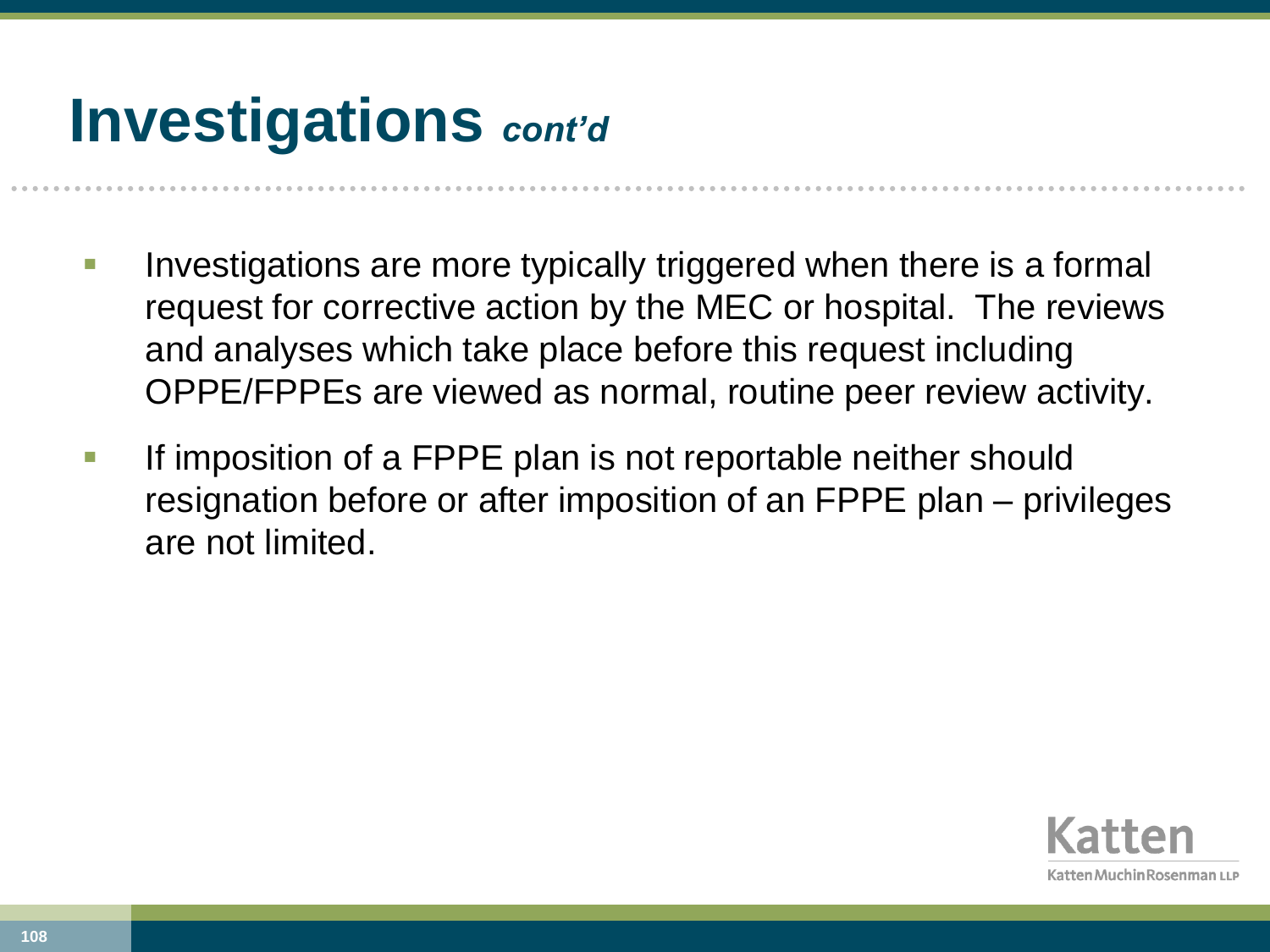## **Summary Suspensions**

- Are reportable if in effect for more than 30 days even though there is no final decision.
- Should be limited to where action is needed to protect patients from "imminent danger".
- **Determine if some lesser form of remedial action will suffice.**
- **Hearing panels oftentimes overturn summary suspensions.**
- Consider requiring that at least two individuals, one clinician and one administrator, must concur before imposing

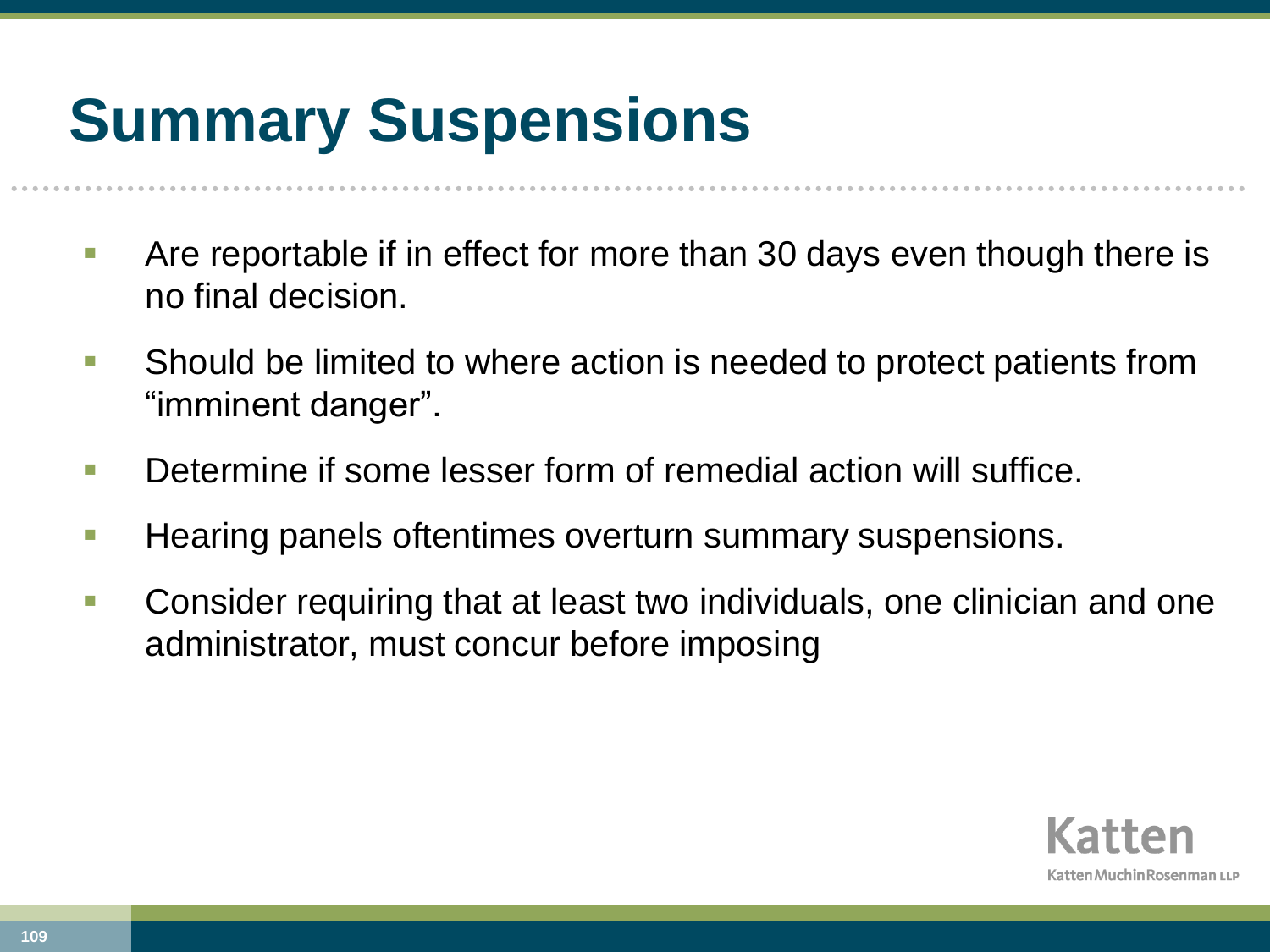## **Summary Suspensions** *cont'd*

- **If suspension is reversed or modified then appropriate report needs** to be submitted such as a Void Report or a Reversion-to-Action.
- Use if different terms, i.e., emergency, precautions immediate, makes no difference.

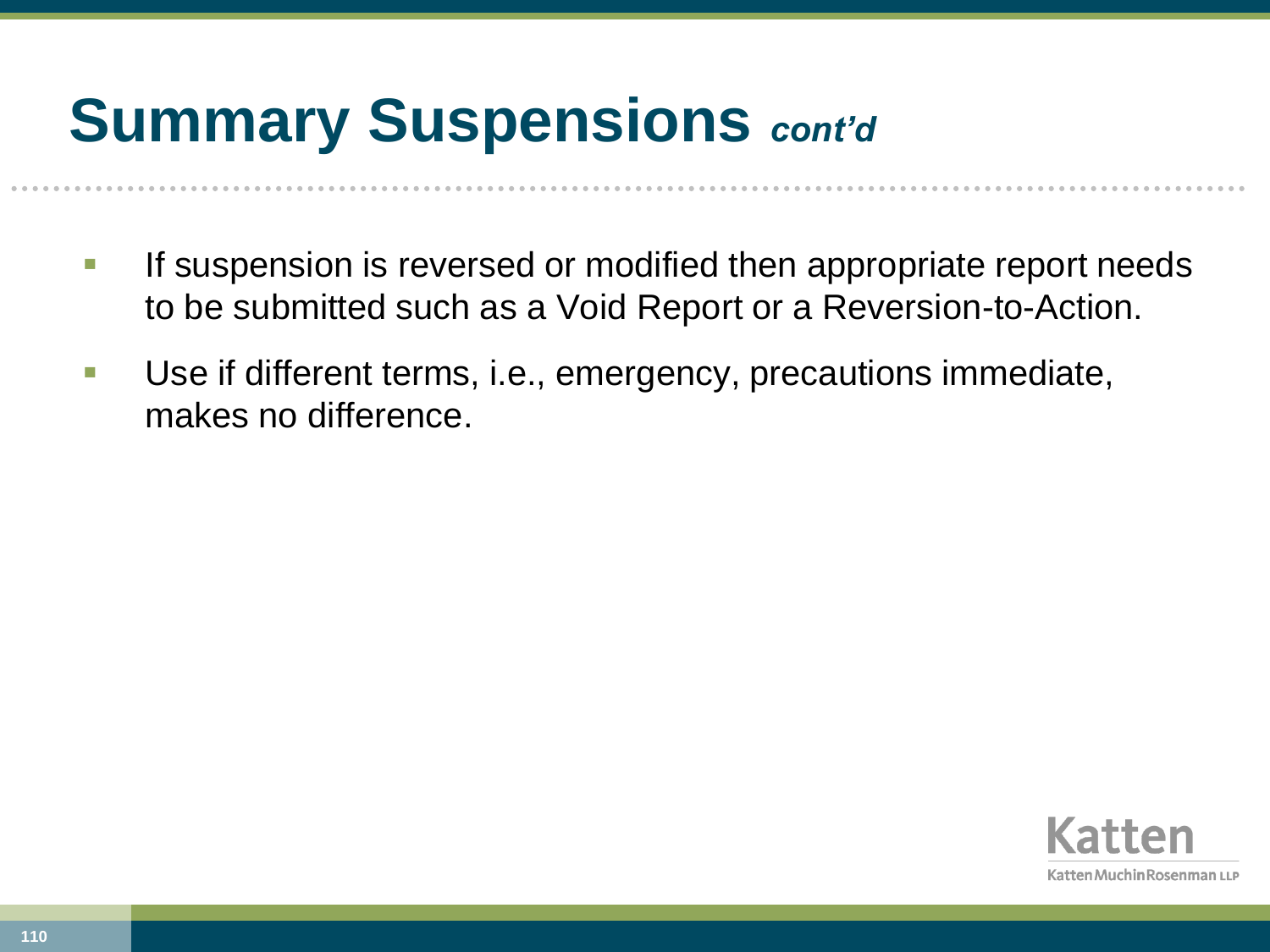## **Proctoring/Monitoring/Mandatory Consultations**

- Imposition of a monitoring/proctoring/mandatory consultation is *not* reportable because physician can still exercise clinical privileges.
- **If a Department Chair or other individual must approve a procedure** or has veto authority then action *is* reportable.